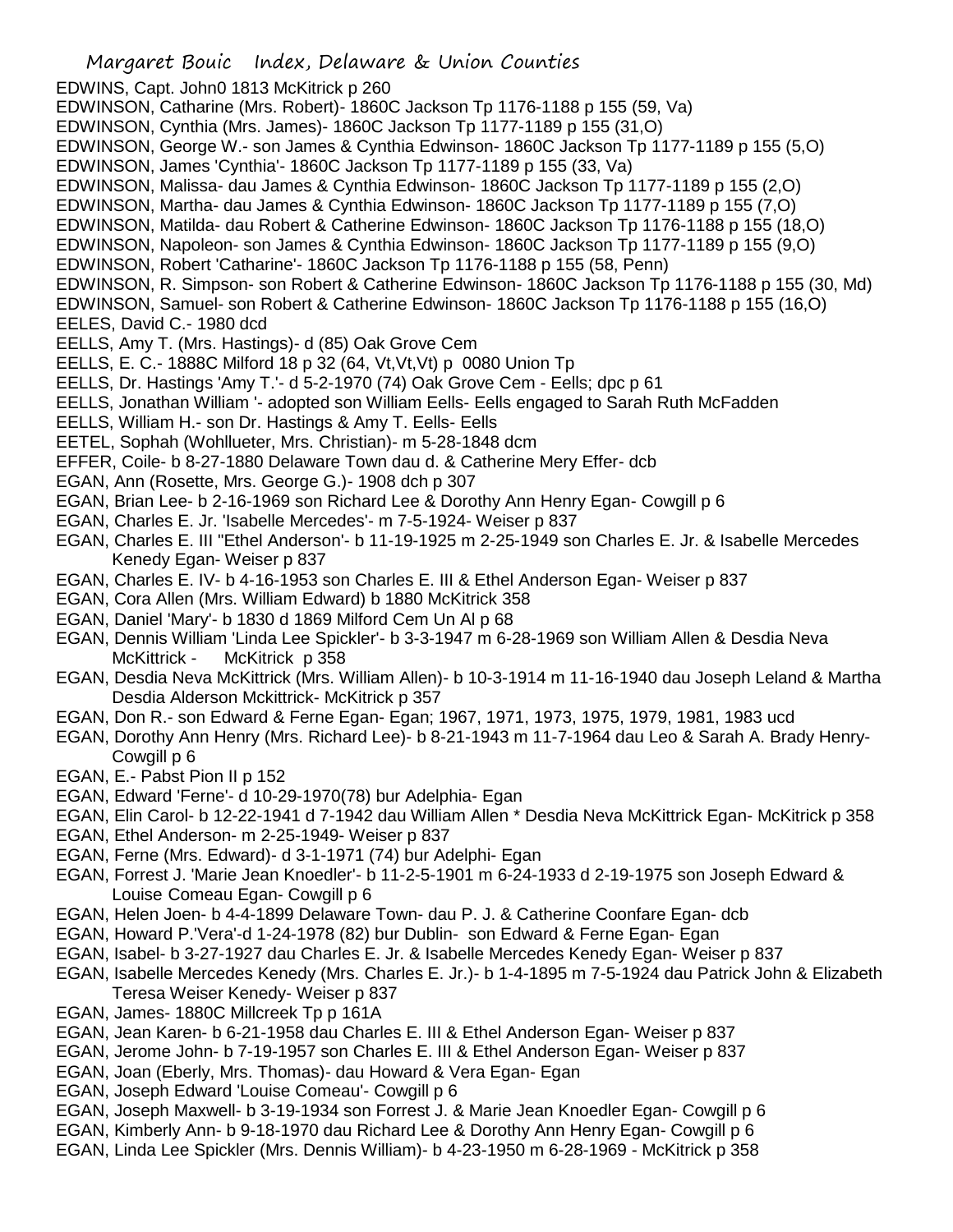- EGAN, Louise Comeau (Mrs. Joseph Edward)- Cowgill p 6
- EGAN, M.- Pabst Pion II p 152
- EGAN, Maggie- dau Daniel & Mary Egan- 1880C Milford 63 p 35 (13,O,Irel,Irel)
- EGAN, Mamie- b 9-18-1901 Delaware Tp dau Edward & Mary Ferris Egan- dcb
- EGAN, Mary (Mrs. Daniel)- b 1838 d 1917 Milford Cem Un Al p 68; 1880C Milford 63 p 35 (45, Irel,Irel,Irel) p 081A
- EGAN, Mary- dau Daniel & Mary Egan- 1880C Milford 63 p 35 (16, O,Irel,Irel)
- EGAN, Michael- b 1857 d 1921 son Daniel & Mary Egan- 1880C Milford 63 p 35 (25,O,Irel,Irel)
- EGAN, Michelle Marie (Prather, Mrs. Martin Clair)- b 10-10-1965 m 8-22-1987 dau Richard Lee & Dorothy Ann Henry Egan- Cowgill p 6
- EGAN, Paula (Gordin, Mrs. Richard)- dau Howard & Vera Egan- Egan
- EGAN, Philometa (Taylor, Mrs. Andrew B.)- m 11-22-1838 Madison Co unec IX p 17
- EGAN, Richard Lee 'Dorothy Ann Henry'- b 1-22-1940 m 11-7-1964 son Forrest J. & Marie Jean Knoedler Egan- Cowgill p 6
- EGAN, Roger F.- son Howard Egan- Egan
- EGAN, Sherril Ann- b 3-31-1957 son Charles E. III & Ethel Anderson Egan- Weiser p 837
- EGAN, Timothy- b 8-31-1867 d 12-4-1934 Milford Cem Un Al p 68; Spanish War- son Daniel & Mary Egan-1880C Milford 63 p 35 (11,O,Irel,Irel)
- EGAN, Valerie Rae- b 12-16-1978 dau Richard Lee & Dorothy Ann Henry Egan- Cowgill p 6
- EGAN, Vera (Mrs. Howard)- d 6-6-1973 (63) bur Dublin- Egan
- EGAN, Vida (Kidd, Mrs. James Walter)- McKitrick p 152
- EGAN, William Allen 'Desdia Neva McKittrick'- b 10-8-1914 m 11-16-1940 son William Edward & Cora Allen Egan- McKitrick p 357, 358; Governor of Alaska
- EGAN, William Edward 'Cora Allen'- b 1867 McKitrick p 358
- EGAN, William T.- 1908 dch p 433
- EGART, John- 1880C Brown Tp p 375A
- EGBERT, Colin- ch William M. & Paula Egbert- 1980 dcd
- EGBERT, Frances (Rhoads, Mrs. Charles S.)- b 12-27-1806 d 5-27-1894- Weiser p 37
- EGBERT, Paula (Mrs. William M.)- 1980 dcd
- EGBERT, William M. 'Paula'- 1980 dcd
- EGE, Abbie (Clark, Mrs. Wilbur D.)- b 4-28-1879 m 3-11-1899- dau Charles M. & Mary E. Yonge Ege- Weiser p 176
- EGE, Alice Louisa (Look, Mrs. Bishop Smith)(Young, Mrs. R. G.)- dau Richard Boone & Elizabeth Waters Ege-Weiser p 176
- EGE, Anna McFarland (Mrs. Richard Boone)- b 4-17-1858 m 9-23-1875- Weiser p 176
- EGE, Anna Maria Margaretta Shulze (Mrs. Michael)- b 8-26-1774 m 1801 d 2-21-1849- dau Rev. Christopher Emaunuel & Eve Elizabeth Muhlenberg Shulze Weiser p 174
- EGE, Anna May- b 11-10-1904 d 5-12-1905 dau George Lincoln & Minnie Ternane Ege- Weiser p 176
- EGE, Catharine Stoner (Mrs. William)- b 7-23-1864 m 11-7-1880- Weiser p 175
- EGE, Charles- b 6-12-1876 d 11-5-1876 son Charles M. & Mary E. Yonge Ege- Weiser p 176
- EGE, Charles Edwin- b 9-26-1879 son Richard Boone & Elizabeth Waters Ege- Weiser p 177
- EGE, Charles- b 10-14-1896 son George Lincoln & Minnie Ternane Ege- Weiser p 176
- EGE, Charles M. 'Mary E. Yonge'- b 3-16-1839 m 10-4-1860 son Michael Muhlenberg & Louisa Morrell Ege-Weiser p 175
- EGE, Clarence- b 4-4-1897 son Richard Boone & Elizabeth Waters Ege- Weiser p 177
- EGE, Eliza J. Thomas (Mrs. William S.)- b 12-31-1837 m 2-22-1854 d 12-23-1908- Weiser p 174
- EGE, Edward- b 8-26-1873 d 10-4-1873 son Charles M. & Mary E. Yonge Ege- Weiser p 176
- EGE, Eliza (McCulloch, Mrs. David)- b 7-12-1837 m 9-7-1870 dau Michael Muhlenberg & Louisa Morrell Ege-Weiser p 175
- EGE, Elizabeth (Cassidy, Mrs. Richard)- b 9-14-1869 dau Richard Boone & Elizabeth Waters Ege- Weiser p 176
- EGE, Elizabeth Waters (Mrs. Richard Boone)- b 5-16-1841 m 7-4-1865 d 1872- Weiser p 176
- EGE, Emmalyn Catharine- b 8-20-1889- dau William & Catharine Stoner Ege- Weiser p 175
- EGE, Ernest Stoner- b 9-28-1882 son William & Catharine Stoner Ege- Weiser p 175
- EGE, George Lincoln 'Minnie Ternane'- b 9-29-1867 m 1-1-1891 son Charles M. & Mary E. Yonge Ege- Weiser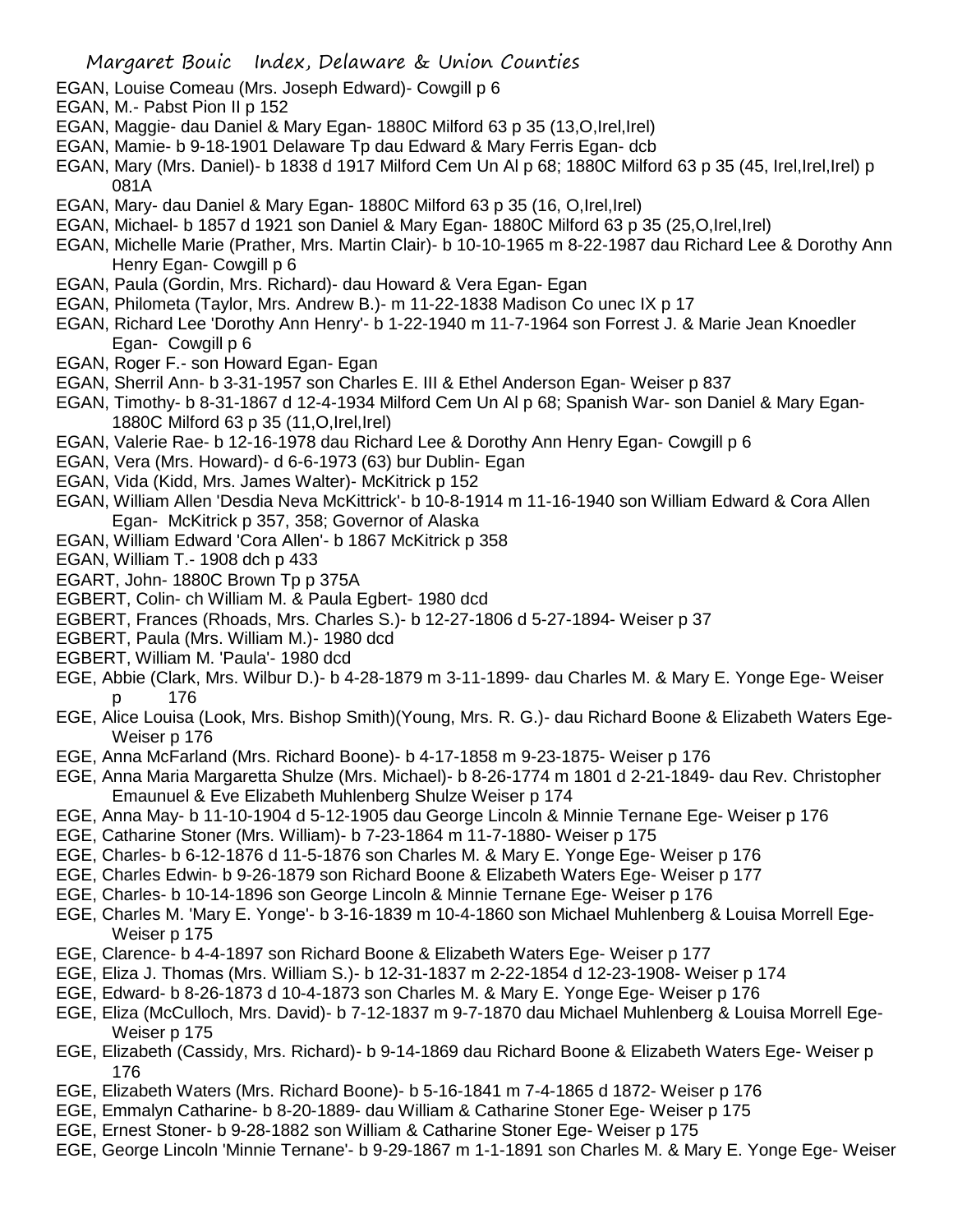p 175

- EGE, George 'Martha Woodman'- b 6-13-1830 m 10-6-1859 d 11-4-1862- son M ichael Muhlenberg & Louisa Morrell Ege- Weiser p 174
- EGE, George-Etta- b 1-5-1895 d 2-2-1899 dau George Lincoln & Minnie Ternane Ege- Weiser p 175
- EGE, Glenn- b 10-30-1893 son Richard Boone & Elizabeth Waters Ege- Weiser p 177
- EGE, Harriett (Elliott, Mrs. Ezra)- b 12-3-1863 m 8-10-1884 dau Charles M. & Mary E. Yonge Ege- Weiser p 175
- EGE, Harriet (Ermentrout, Mrs. John)- b 1-27-1802 d 4-19-1887 dau Michael & Anna Maria Margaretta Shulze Ege- Weiser p 174
- EGE, Henry Morrell- b 7-2-1861 son Charles M. & Mary E. Yonge Ege- Weiser p 175
- EGE, Jeanette Drucilla (Streater, Mrs. O. S.)- b 1-8-1867 m 5-19-1893 dau Richard Boone & Elizabeth Waters Ege- Weiser p 176
- EGE, John A.- b 2-11-1898 son George Lincoln & Minnie Ternane Ege- Weiser p 176
- EGE, John Morrell- b 8-10-1831 d 10-11-1850- son George & Martha Woodman Ege- Weiser p 174
- EGE, Julia Bernice (Brown, Mrs. Sidney Earl)- b 11-29-1877 m 8-19-1904- dau Richard Boone & Elizabeth Waters Ege- Weiser p 176
- EGE, Louisa Morrell (Mrs. Michael Muhlenberg)- b 1-12-1808 d 10-11-1850- Weiser p 174
- EGE, Margaret Ella (Bonine, Mrs. Anthony)- b 9-18-1854 m 11-11-1875 dau William S. & Eliza J. Thomas Ege-Weiser p 174
- EGE, Martha Woodman (Mrs. George)- b 1-10-1836 m 10-6-1859- Weiser p 174
- EGE, Mary E. (Chalfant, Mrs. Wilbur F.)- b 10-18-1865 m 1-1-1890 dau Charles M. & Mary E. Yonge Ege-Weiser p 175
- EGE, Mary E. Yonge (Mrs. Charles M.)- b 12-21-1839 m 10-4-1860- Weiser p 175
- EGE, Maud (Hisch, Mrs. )(Mrs. William S.)- m 1-27-1909- Weiser p 174
- EGE, S. Maud- b 8-13-1886 d 9-13-1887 dau Richard Boone & Elizabeth Waters Ege- Weiser p 177
- EGE, Michael 'Anna Maria Margaretta Shulze'- b 1774 m 1801 d 2-9-1824- Weiser p 174
- EGE, Michael Muhlenberg 'Louisa Morrell'- b 3-29-1806 d 10-11-1850- Weiser p 174
- EGE, Minnie Ternane (Mrs. George Lincoln)- b 10-29-1874 m 1-1-1891- Weiser p 175
- EGE, Pearl Sadie (Kellogg, Mrs. Alvin J.)- b 10-22-1883 m 6-15-1908 dau Richard Boone & Elizabeth Waters Ege- Weiser p 177
- EGE, Realla May- b 10-11-1898 ch George Lincoln & Minnie Ternane Ege- Weiser p 176
- EGE, Richard Boone 'Elizabeth Waters''Anna McFarland'- b 5-15-1843 m 7-4-1865 (2) 9-23-1875 son Michael Muhlenberg & Louisa Morrell Ege- Weiser p 176
- EGE, Richard Boone,Jr.- b 10-29-1891 d 12-17-1892 son Richard Boone & Elizabeth Waters Wge- Weiser p 177
- EGE, Robert Leon- b 7-4-1889 son Richard Boone & Elizabeth Waters Ege- Weiser p 177
- EGE, Robert- b 10-22-1891 d 9-12-1909 son William & Catharine Stoner Ege- Weiser p 175
- EGE, Ross- b 5-2-1881- son Richard Boone & Elizabeth Waters Ege- Weiser p 177
- EGE, Sarah Amelia- b 3-29-1842 dau Michael Muhlenberg & Louisa Morrell Ege- Weiser p 176
- EGE, Sarah (Boone, Mrs. Richard)- b 12-19-1804 m 1820 d 3-10-1880 dau Michael & Anna Maria Margaretta Shulze Ege- Weiser p 174
- EGE, Sarah Louisa (James, Mrs. R. F.)- b 7-17-1860 m 3-4-1896- dau George & Martha Woodman Ege-Weiser p 174
- EGE, William 'Catharine Stoner'- b 2-22-1862 m 11-7-1880 son William S. & Eliza J. Thomas Ege- Weiser p 175
- EGE, William Edwin- b 1-27-1884 son William & Catharine Stoner Ege- Weiser p 174
- EGE, William S. 'Eliza J. Thomas''Mrs. Maud Hisch'- b 1-21-1834 m 2-22-1854 (2) 1-27-1909- son Michael Muhlenberg & Louisa Morrell Ege- Weiser p 174
- EGEDE, Marie Ruth (Mrs. Paul)- d 2-14-1992 mother of Louella Binkhorst- Egede
- EGEDE, Paul 'Marie Ruth'- d 1961- Egede
- EGEDE, Paul- son Paul & Marie Ruth Egede- Egede
- EGER, Buffie- b 1966 ch Eugene & Jean Eger- 1975, 1979, 1981, 1983 ucd
- EGER, Calvin- son Daniel M. & Iva Irene Eger- Eger
- EGER, Craig- son Ronald A. & Pamela A. Eger- 1983 ucd
- EGER, Daniel- son Daniel M. & Iva Irene Eger- Eger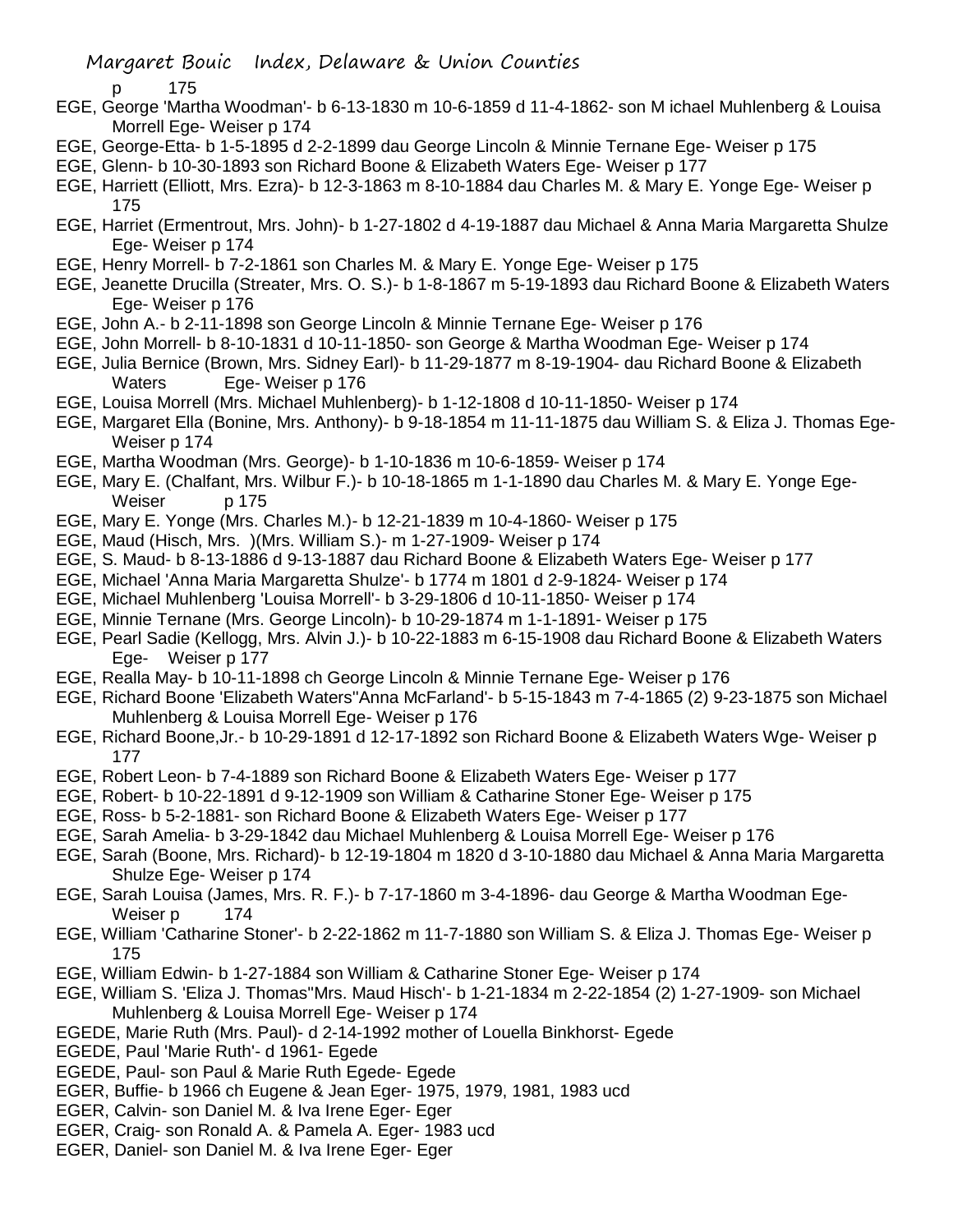- EGER, Daniel M. 'Iva Irene Roop'- b 4-27-1894 d 11-10-1979 (84) bur Dublin- Eger
- EGER, Daniel M. 'Jeanette'- 1949, 1959, 1967, 1971 ucd
- EGER, Edgar L. 'Lucille E.'- 1967, 1971, 1973, 1975, 1979, 1981, 1983 ucd
- EGER, Eugene- son Daniel M. & Iva Irene Eger- Eger
- EGER, Eugene 'Nina J' 'Jean'- 1971, 1973, 1975, 1979, 1981, 1983 ucd
- EGER, George D. 'Jeanne'- son Daniel J. & Jeannette Eger- Eger; 1949, 1959 ucd
- EGER, George- son Daniel M. & Iva Irene Eger- Eger
- EGER, Iva Irene Roop (Mrs. Daniel M.0- d 1951- Eger
- EGER, Jean (Mrs. Eugene)- 1975, 1979, 1981, 1983 ucd
- EGER, Jeanne (Mrs. George)- Eger
- EGER, Jean N. (Mrs. Pete K.)- 1967, 1973 ucd
- EGER, Jeanette (Mrs. Daniel M.)- d 6-21-1981 (61) bur Dublin- Eger; 1949, 1959, 1967, 1971 ucd
- EGER, Jeff- son Ronald A. & Pamela A. Eger- 1983 ucd
- EGER, Jody- b 1972 dau Eugene & Jean Eger- 1975, 1979, 1981, 1983 ucd
- EGER, Joseph- b 1970 son Eugene & Nina Jean Eger- 1973, 1975, 1979, 1981, 1983 ucd
- EGER, Julie- b 1973 dau Eugene & Jean Eger- 1975, 1979, 1981, 1983 ucd
- EGER, Lucile- dpc p 41
- EGER, Lucille E. (Mrs. Edgar L.)- 1971, 1973, 1975, 1979, 1981, 1983 ucd
- EGGER, Mark- b 1960 son Eugene & Nina J. Eger- 1971 ucd lived wth Pete K. & Jean W. Eger- 1973, 1975, 1979 ucd
- EGER, Mary (McCollum, Mrs. Joe)- dau Daniel M. & Jeanette Eger- Eger; 1949, 1959 ucd (18)
- EGER, Mary E. (Shumway, Mrs. Marvin)- b 7-30-1920 d 9-25-1977 (57) bur Dublin- dau Daniel & Iva Irene Roop Eger- Eger
- EGER, Mercedes (Katz, Mrs. Jerry)- dau Daniel M. & Jeanette Eger- Eger; 1949, 1959 ucd (16)
- EGER, Nicholas- son Ronald A. & Pamela A. Eger- 1983 ucd
- EGER, Nina J. (Mrs. Eugene)- 1971 ucd
- EGER, Pamela A. (Mrs. Ronald A.)- 1983 ucd
- EGER, Pete K. 'Jean'- son Daniel & Iva Irene Roop Eger- Eger; 1967, 1973 ucd
- EGER, Ralph- son Daniel M. & Iva Irene Roop Eger- Eger
- EGER, Ronald A. 'Pamela A.'- 1983 ucd
- EGER(S), Heather- b 1970 dau John G. & Janis D. Eger- 1973 ucd
- EGER(S), Janis (Mrs. John G.)- 1975 ucd
- EGER(S) John G. 'Janis'- 1975 ucd
- EGER(S0, Tyra- b 1973 ch John G. & Janice Egers- 1975 ucd
- EGERTON, E. O.- 1908 dch p 143
- EGG, Keziah (Shull/Shupe, Mrs. Samuel P.)- m 7-20-1854 ucm 2147- mt 7-26-1854
- EGG, Pamela Davis (Mrs. )- dau Kenneth L. & Charlotte Davids Davis- 1976 dch p 373
- EGG/EGY, Sarah A. Eckert (Mrs. Solomon)- m 2-8-1855 ucm 2234; unec VIII p 35, IX p 18
- EGG, Solomon 'Sarah A. Eckert'- m 2-8-1855 ucm 2234; unec IV p 35
- EGGAR, Anna M.- b 12-10-1873 Delaware Town- dau Daggart & Mary Ford Eggar- dcb
- EGGE, --family of Rosemary Romine #72 unec IX p 30
- EGGER, most of the informatin on this family from James Fathbruckner
- EGGER, Aggie- hadc p 70
- EGGER, Afra Weber (Mrs. Jakob)- b 8-3-1809 m 2-9-1832 d 1855 dcc James Fathbruckner 49
- EGGER, Agatha- dau Gabriel & Josephine Baesch Egger- Egger
- EGGER, Agatha Hiss (Mrs. Engelbert)- m 5-1-1879- Egger
- EGGER, Agnes 1st and 2nd- daus of Dagobert & Catharne Mertz Egger- Egger
- EGGER, Ann M.- b 1846 d 1912 Oak Grove Cem; Powell p 431
- EGGER, Anna M.- b 8-31-1878 Delaware Town- dau Charley & Marthena Houch Egger- dcb
- EGGER, Anna- dau Dagobert & Catharne Mertz Egger- Egger
- EGGER, Anna- b 10-3-1874 d 1875 dau Liberat Sr. & Anna Marie Merz Egger- Egger
- EGGER, Anna Maria (Zimmer, Mrs. Garry Jephi)- b 4-6-1911 m 11-20-1935 dau John Baptist & Mary Lillian Levan Egger- Egger
- EGGER, Anna Marie Merz (Mrs. Liberat)- b 9-2-1848/6 d 3-6-1912 Oak Grove Cem, Powell p 431 dau Anton & Barbara Elsasser Merz- dcc James Fathbruckner 25; delge II p 41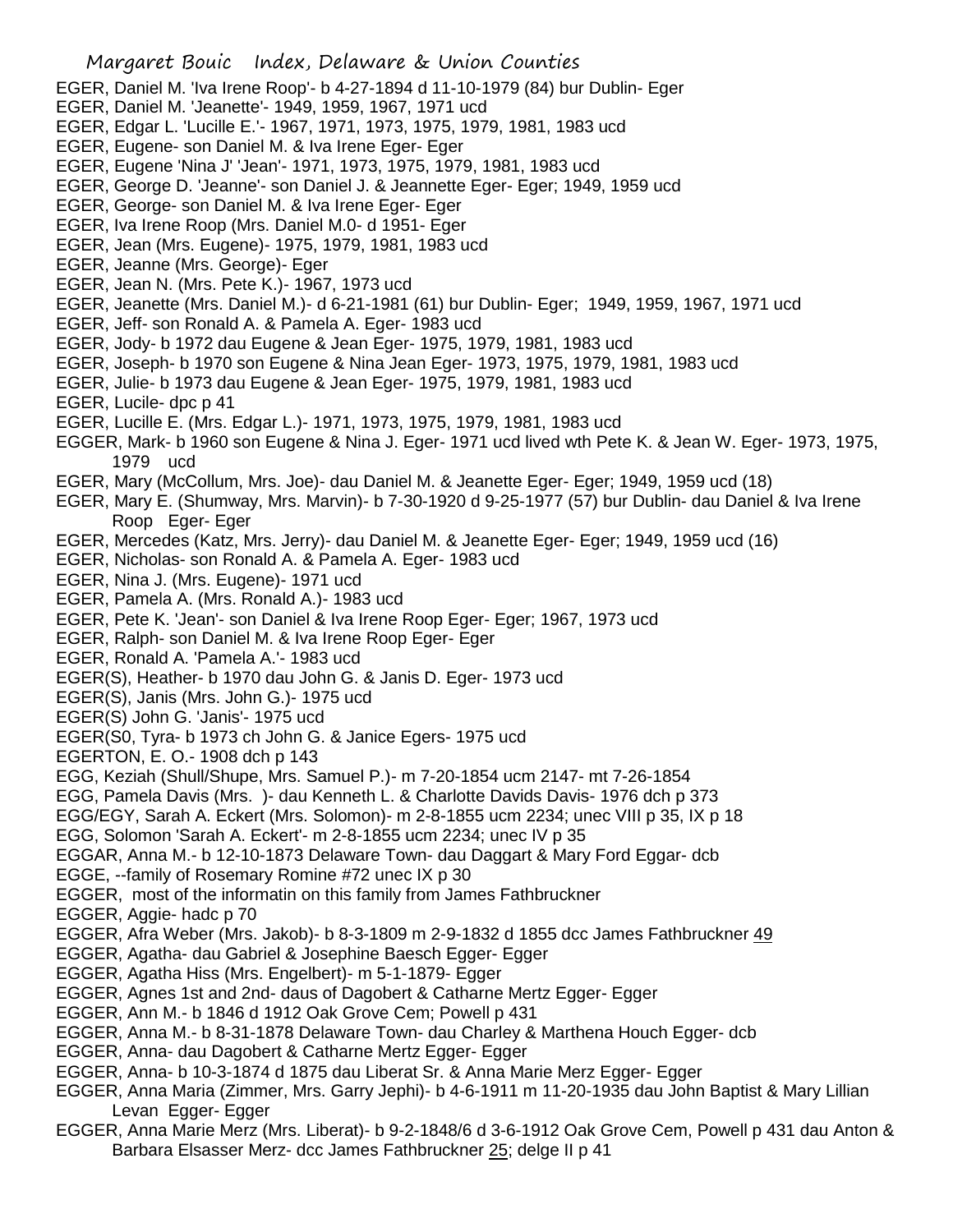EGGER, Antonie- b 1-16-1813 dau Bartholomaus & Maria Kessing Allweilerin Egger- Egger

- EGGER, Arnetta- 1980 dcd
- EGGER, Barbara- dau Dagobert & Catharina Mertz Egger- Egger
- EGGER, Barthelomaus 'Martina Bausch'- b 8-8-1833 m 1-7-1873 son Jacob & Afra Weber Egger- Egger
- EGGER, Bartholomaus 'Maria Allweilerin Kessing'- b 8-23-1769 m 8-19-1805 d 10-29-1827 son Ponkratius & Maria Bishofin Egger- dcc James Fathbruckner 96
- EGGER, Bertha- dau Engelbert & Agatha Hiss Egger- Egger
- EGGER, Bartlett d 2y Oak Grove Powell p 431
- EGGER, Bonnie O. Mercer (Mrs. Elwood H.)- b 8-31-1929 m 11-11-1946 d 4-20-1992 (62) dau Chester & Ocie P. Carpenter Mercer- Egger
- EGGER, Cacilie- b 12-22-1806 Ger. dau Bartholomaus & Maria Kessing Allwilerin Egger- Egger
- EGGER, Carl 'Martina'- son Jacob Egger- Egger
- EGGER, C/Katharina Mertz (Mrs. Dagobert)-m 1-7-1872 sister Mary Mertz- Egger
- EGGER, Cecilia- dau Dagobert & Catharina Mertz Egger- Egger
- EGGER, Charles Edward- b d 6-9-1909 son John Baptist & Mary Lillian Levan Egger- Egger; Oak Grove Cem; Powell p 431
- EGGER, Charles- son Engelbert & Agatha Hiss Egger- Egger
- EGGER, Charles- son Gabriel & Josephine Baesch Egger- Egger
- EGGER, Christina (Kaesman, Mrs. Fredeick)- b 7-7-1840 m 9-1-1873 d 3-8-1908- dau Jacob & Afra Weber Egger- Egger
- EGGER, Dagobert 'Catharina Mertz' -b 9-10-1841 m 1-7-1872d 2-2-1915; 1880C Delaware Town p 525C
- EGGER, Deborah/Debbi Jane (Hutchisson, Mrs. Ronald Lee)- b 10-16-1947 m 5-2-1966 dau John Donald & Erdean Sherman Egger- Crain 4; Hutchisson p 60; Sherman 5; Rittenhouse 7
- EGGER, Susan Denise- b 10-30-1951 dau John Donald & Erdean Sherman Egger- Egger; Sherman 5; Rittenhouse 7; Crain 4; 1969, 1971, 1980 dcd
- EGGER, Donald E.- son Elwood H. & Bonnie O. Mercer Egger- Egger- engaged to Carol Andrews
- EGGER, Donna Adelle (Wigton, Mrs. Melvin)div (Lee, Mrs. Melvin)div (Smith, Mrs. Roy Clayton)- b 2-15-1946

m 4-16-1966 m 5-12-1972 dau John Donald & Erdean Sherman Egger- Egger; Crain 4,5; Sherman 5,6; Rittenhouse 7,8

- EGGER, Arnatanae Doreen- b 10-30-1951 dau John Donald & Erdean Sherman Egger- Crain 4; Egger; Sherman 5; Rittenhouse 7; 1971 dcd
- EGGER, Dorothy Esther (Day, Mrs. Gilbert Lee)- b 10-2-1955 m 3-7-1975 dau John Donald & Erdean Sherman Egger- Crain 4,5; Egger; Sherman 5,6; Rittenhouse 7,8; 1969, 1971 dcd
- EGGER, Eddie- b 6-27-1891 Delaware Town- son John & Mary Dowd Egger- dcb
- EGGER, Edward- b 9-30-1878 d 12-25-1953 son Liberat Sr. & Anna Marie Merz Egger- Egger; dcb Delaware Town
- EGGER, Elwood H. 'Bonnie O. Mercer'- m 11-11-1946- Egger
- EGGER, Engelbert 'Agatha Hiss'- b 10-30-1845 m 5-1-1879 d 10-8-1898 son Jacob & Afra Weber Egger-Egger
- EGGER, Engelbert- son Carl & Martina Egger- Egger
- EGGER, Erdean Sherman (Mrs. John Donald)- b 10-29-1917 m 10-19-1940 dau Grover Robinson & Imogene Crain Sherman- dcc James Fathbruckner 7; Sherman 4,5; Rittenhouse 6,7; Crain 3,4
- EGGER, Frank- son Engelbert & Agatha Hiss Egger- Egger
- EGGER, Franz Sales- b 1-29-1811 son Bartholomaus & Maria Kessng Allweilerin Egger- Egger
- EGGER, Fred- son Carl & Marina Egger- Egger
- EGGER, Fredrick George- b 4-4-1884 Delaware Town son Liebert & Catharine Mercy Egger- dcb
- EGGER, Gabriel C. 'Josephine Baesch'- b 3-16-1847 son Jacob & Afra Weber Egger- Egger
- EGGER, George- son Dagobert & Catharine Mertz Egger- Egger
- EGGER, George- son Engelbert & Agatha Hiss Egger- Egger
- EGGER, Gertrud- b 3-14-1808 dau Bartholomaus & Maria Kessing Allweilerin Egger- Egger
- EGGER, Godfrey/Gotfret- b 11-10-1874 Delaware Town d 7-24-1896 (21-8-16) dcdeaths- son Charles & Martha Houch Egger- dcb
- EGGER, Helene- b 8-12-1844 d 8-20-1844 dau Jacob & Afra Weber Egger- Egger
- EGGER, Jacob Anton- b 11-7-1871 d 11-20-1871 St. Mary's Cem- son Liberat,Sr. & Anna Marie Merz Egger-Egger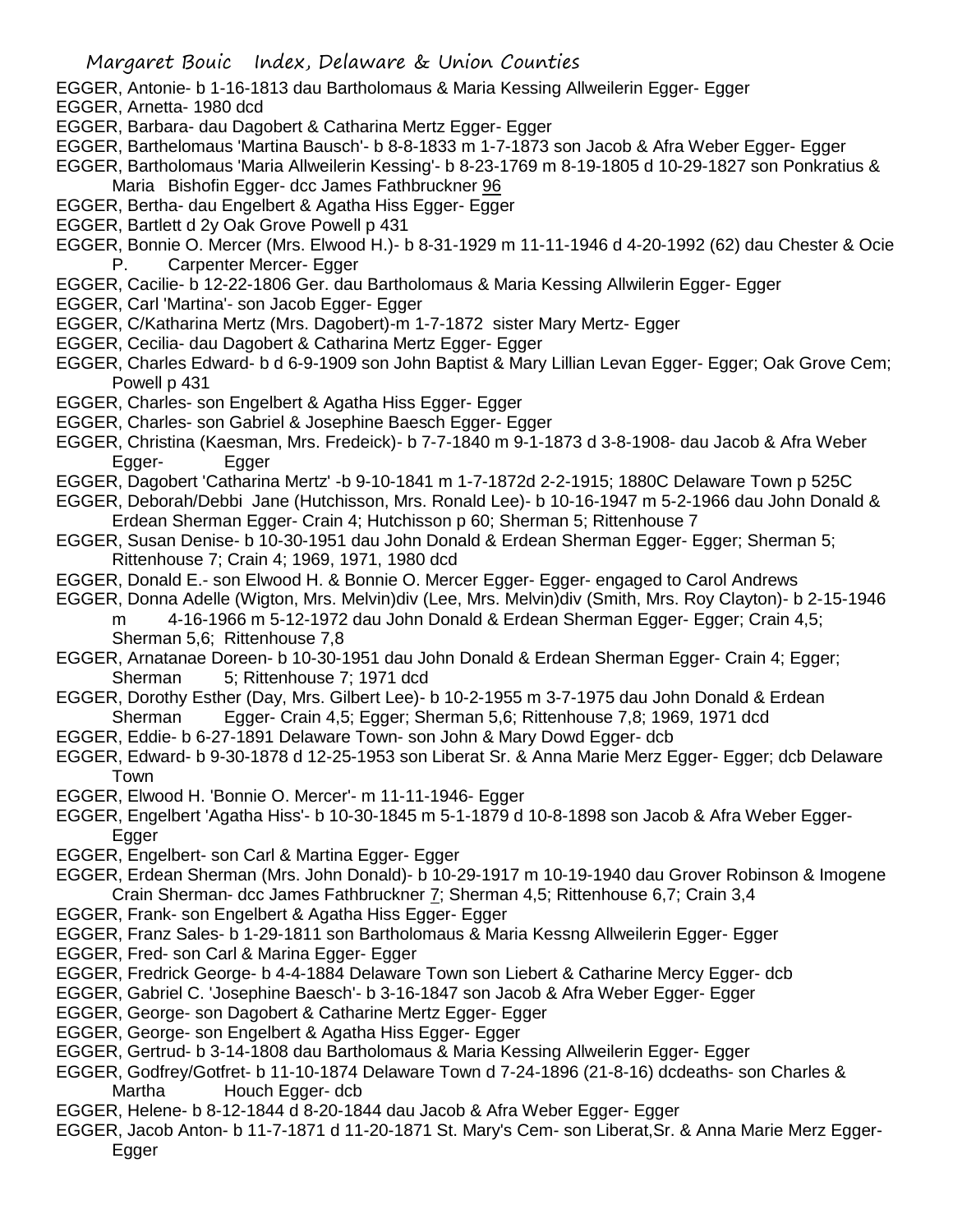- EGBGER, Jacob- b 8-3-1871 Delaware Tp son Case & Martina Harris Egger- dcb
- EGGER, Jacob- b 7-26-1878 Delaware Town -son Dagobert & Catharine Mertz Egger- Egger; dcb
- EGGER, Jakob 'Afra Weber'- b 7-13-1809 m 2-9-1832 d 1-7-1870 son Bartholomaus & Maria Allweilerin Kessing Egger- dcc James Fathbruckner 48
- EGGER, Jill (Glass, Mrs. Joe)- dau Elwood H. & Bonnie O. Mercer Egger- Egger
- EGGER, John Baptist 'Mary Lillian Levan'- b 7-24-1883 m 9-17-1906 d 3-13-1974 son Liberat & Anna Marie Merz Egger- dcc James Fathbruckner 12; delge II p 41
- EGGER, John Donald 'Erdean Sherman'- b 3-15-1914 m 10-29-1940 d 5-14-1955 son John Baptist & Mary Lillian Levan Egger- dcc James Fathbruckner 6; Sherman 4,5; Rittenhouse 6,7; Crain 3,4; delge II p 41
- EGGER, John- son Gabriel & Josephine Baesch Egger- Egger
- EGGER, John- son Lieberat & Mary Mertz Egger- Egger
- EGGER, Joseph- son Gabriel & Josephine Baesch Egger- Egger
- EGGER, Josephine Baesch (Mrs. Gabriel)- Egger
- EGGER, Karl 'Martina Haug'- b 1-27-1838 son Jacob & Afra Weber Egger- Egger
- EGGER, Katherna- dau Dagobert & Catharna Mertz Egger- Egger
- EGGER, Konrad- b 9-23-1836 Ger son Jacob & Afra Weber Egger- Egger
- EGGER, Libbert- b 4-24-1883 Delaware Town- son John & Mary Merz Egger- dcb
- EGGER, Liberat E. 'Anna Marie Merz'- b 8-15-1835 d 11-15-1913 son Jakob & Afra Weber Egger- dcc James Fathbruckner 24; delge II p 41; 1880C Delaware Town p 524A
- EGGER, Lieberat Engelbert Joseph,Jr.- b 10-3-1872 Delaware Town dcb d 1-28-1846 son Lieberat & Mary Mertz Egger- Egger
- EGGER, Loretta Florence- b 11-24-1919 d 4-15-1981(61) St. Mary's Cem- dau John Baptist & Mary Lillian Levan Egger- Egger
- EGGER, Maria Allweiilerin Kessng (Mrs. Bartholomaus)- b 7-7-1772 m 8-19-1905 d 1832- dcc James Fathbruckner 97
- EGGER, Maria Bischofin (Mrs. Ponkratius)- dcc James Fathbruckner 193
- EGGER, Maria (Lang, Mrs. Andrew)- b 3-24-1843 m 5-7-1877 d 12-1-1902 son Jacob & Afra Weber Egger-Egger
- EGGER, Martina- dau Carl & Martina Egger- Egger
- EGGER, Mary Deanna (Fathbruckner, Mrs. James Arnold)- b 1-4-1942 m 1-12-1957 dau John Donald & Erdean Sherman Egger- dcc James Fathbruckner 3- delge II p 41; Sherman 5,6; Rittenhouse 7,8; Crain 4,5
- EGGER, Mary- dau Gabriel & Josephine Baesch Egger- Egger
- EGGER, Mary- dau Jacob Egger- Egger
- EGGER, Mary/Sister Mary Ann- b 11-2-1875 d 12-11-1959 (84)- dau Lieberat & Anna Marie Merz Egger- dcb EGGER, Mary Lillian Levan (Mrs. John Baptist)- b 5-9-1888 m 9-17-1906 d
	- 2-1-1959 bur St. Maryis- dau Clinton Lewellyn & Susan Deisher Miller Levan- dcc James Fathbruckner 13; delge II p 41
- EGGER, Mayme- dau Dagobert & Catharna Mertz Egger- Egger
- EGGER, Ponkratius 'Maria Bischofin'- dcc James Fathbruckenr 192
- EGGER, Richard- b 9-7-1834 d 10-5-1834 son Jacob & Afra Weber Egger- Egger
- EGGER, Rosie dau Gabriel & Josephine Baesch Egger- Egger
- EGGER, Valentin- b 7-9-1850 son Jacob & Afra Weber Egger- Egger
- EGGER, Violet- d 3y Oak Grove Powell p 431
- EGGERS, Jessie Newton 'Julia Ann Enloe'- 1976 dch p 106
- EGGERS, John- 1983 ucd
- EGGERS, Julia Ann Enloe (Mrs. Jessie Newton)- 1976 dch p 106
- EGGERS, Louisa A. (Mrs. Tom R.)- 1979, 1981, 1983 ucd
- EGGERS, Mary Elizabeth (Oberdier, Mrs. George Dial)- b 11-9-1874 m 5-3-1903 d 5-2-1945 dau Jessie Newton & Julia Ann Enloe Eggers- 1976 dch p 106, 120
- EGGERS, Tom R. 'Louisa A.'- 1979, 1981, 1983 ucd
- EGGERS, Tom- b 1976 son Rom R. & Louisa A. Eggers- 1979, 1981, 1983 ucd
- EGGIT, Hyrum Thomas 'Wanda Kidd'- m 7-19-1938 McKitrick p 169
- EGGIT, Wanda Kidd (Mrs. Hyrum Thomas)- b 9-13-1919 m 7-19-1938 dau David Bickmore & Clara Martha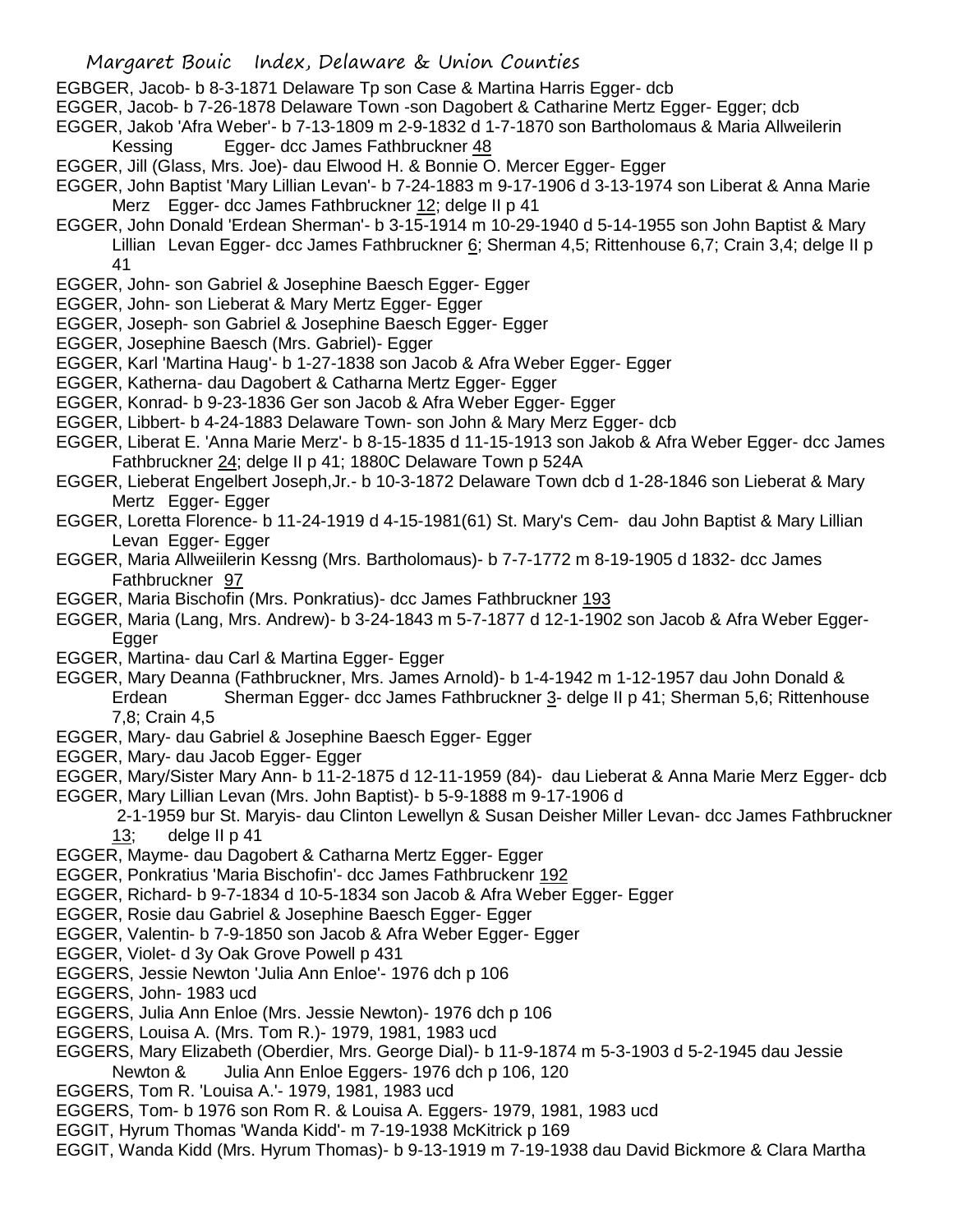Sellers Kidd- McKitrick p 169

EGGLESON, Angie Johnson (Mrs. )- grad Broadwy 1914- unec III p 19

EGGLESON, Clara- Pabst 2 p 63

EGGLESTON, ---hit p 81

EGGLESTON, A.- 1880C Delaware Town 534A

EGGLESTON, Arthur- son Joseph F. & Nora E. McIntire Egleston- Eggleston

EGGLESTON, Barbara (Mrs. Harris)- 1880 dch p 830

EGGLESTON, Captain- Genther p 187

EGGLESTON, Clara Edna- b 11-1878 Kingston Tp dau Sylvester & Mary Catharine Forsythe Eggleston- late dcb

EGGLESTON, Clarence R.- d 7-30/20-1912 (7/5m) SR Oakdale Cem 2472 215E) I p 38 (E-R35-8) son Joseph & Nora McIntire Eggleston

EGGLESTON, Eleanor (Mort, Mrs. )- dau Joseph F. & Nora E. McIntire Eggleston- Eggleston

EGGLESTON, ----(Hoover, Mrs. John)- dau Joseph F. & Nora E. McIntire Eggleston- Eggleston

EGGLESTON, ----(Griffith, Mrs. Russell)- dau Joseph F. & Nora E. McIntire Eggleston- Eggleston

EGGLESTON, ----(Mullins, Mrs. Lee)- dau Joseph F. & Nora E. McIntire Eggleston- Eggleston

EGGLESTON, Elizabeth (Byxbe, Mrs. Moses, Jr.)- 1880 dch p 331; delge IV p 51 Luman Moore 23

EGGLESTON, Ellis- son Joseph F. & Nora E. McIntire Eggleston- Eggleston

EGGLESTON, Eva- dau John Eggleston- 1915 uch p 1060

EGGLESTON, Frances- b 1908 d 1-10-1929 SR Oakdale Cem I p 38 (E-R35-8) dau Joseph & Nora McIntire

- EGGLESTON, Hannah- 1880C Porter Tp p 454A
- EGGLESTON, Harris 'Barbara'- 1880 dch p 830
- EGGLESTON, Harrison- d 7-26-1910 (7m) SR Oakdale Cem I p 38 (E-R35-8) son Joseph & Nora McIntire **Eggleston**
- EGGLESTON, Herbert- brother John A. Eggleston- Eggleston
- EGGLESTON, inf d 12-19-1912 SR Oakdale Cem 2504(E215) I p 38 (E-R35-8) ch of Joseph & Nora McIntire

EGGLESTON, inf d 1-30-1927 SR Oakdale Cem I p 38 (E-R35-8) ch of Joseph & Nora McIntire

EGGLESTON, John- 1915 uch p 1060

EGGLESTON, John A. 'Mary'- d 8-13-1968 (61) bur Oller Cem Eggleston; 1961 dcd

EGGLESTON, Joseph- son Joseph F. & Nora E. McIntire Eggleston- Eggleston

- EGGLESTON, Lorain (Fairhurst, Mrs. George)- m 9-30-1854 dcm
- EGGLESTON, Lorain (Farres, Mrs. George)- dau Harris & Barbara Eggleston- 1880 dch p 830
- EGGLESTON, Mae (Wilcox, Mrs. William)- dau John Eggleston- 1915 uch p 1059
- EGGLESTON, Mary Catharine Forsythe (Mrs. Sylvester)- (26-1878) dcb (Clara Elma) late
- EGGLESTON, Mary F. (Mrs. John A.)- Eggleston; 1961, 1969, 1971 dcd
- EGGLESTON, Mary (Todd, Mrs. )- dau John A. & Mary Eggleston- Eggleston

EGGLESTON, Nora E. McIntire (Mrs. Joseph F.)- b 4-15-1891 d 3-13-1960 Oakdale Cem I p 38 (E-R35-8) dau George McIntire

- EGGLESTON, Oscar- son Eggleston- 1915 uch p 1060
- EGGLESTON, Ray- 1961 dcd

EGGLESTON, Sylvester 'Mary Catharine Forsythe'- (29-1878) late dcb (Clara)

- EGGLESTON, Thurman- brother John A. Eggleston- Eggleston
- EGGLESTONE, Abigail Maine (Mrs. )- dau Thomas & Mary Pendleton Maine- Asp 96

EGGLESTONE, Almira (Maine, Mrs. Charles H.)- m 12-18-1833 d 4-27-1900- dau William & Lucy Gear Egglestone- Asp (846)

EGGLESTONE, Benjamin F. 'Calista A. Maine'- m 4-2-1868- Asp (1717)

EGGLESTONE, Calista A. Maine (Mrs. Benjamin F.)- b 9-198-1846 m 4-2-1868 dau Jesse Palmer & Abby A. Benjamin Maine- Asp 1717

- EGGLESTONE, Clarissa Maine <Mrs. Ichabod)- b 10-3-1793 dau Nathaniel & Abigail Thurston Maine- Asp 326
- EGGLESTONE, Deborah (Maine, Mrs. Jared)- b 8-23-1784 m 9-10-1801 d 5-21-1880- Asp (328)
- EGGLESTONE, Ichabod 'Clarissa Maine'- Asp (326)
- EGGLESTONE, Lucy Gear (Mrs. William)- see Asp 846
- EGGLESTONE, Mary (Maine, Mrs. Peter)- m 9-17-1740- Asp (29); Powers Pat p 116
- EGGLESTONE, Patience (Maine, Mrs. Peter)- m 3-3-1765 d 6-6-1744- Asp (81)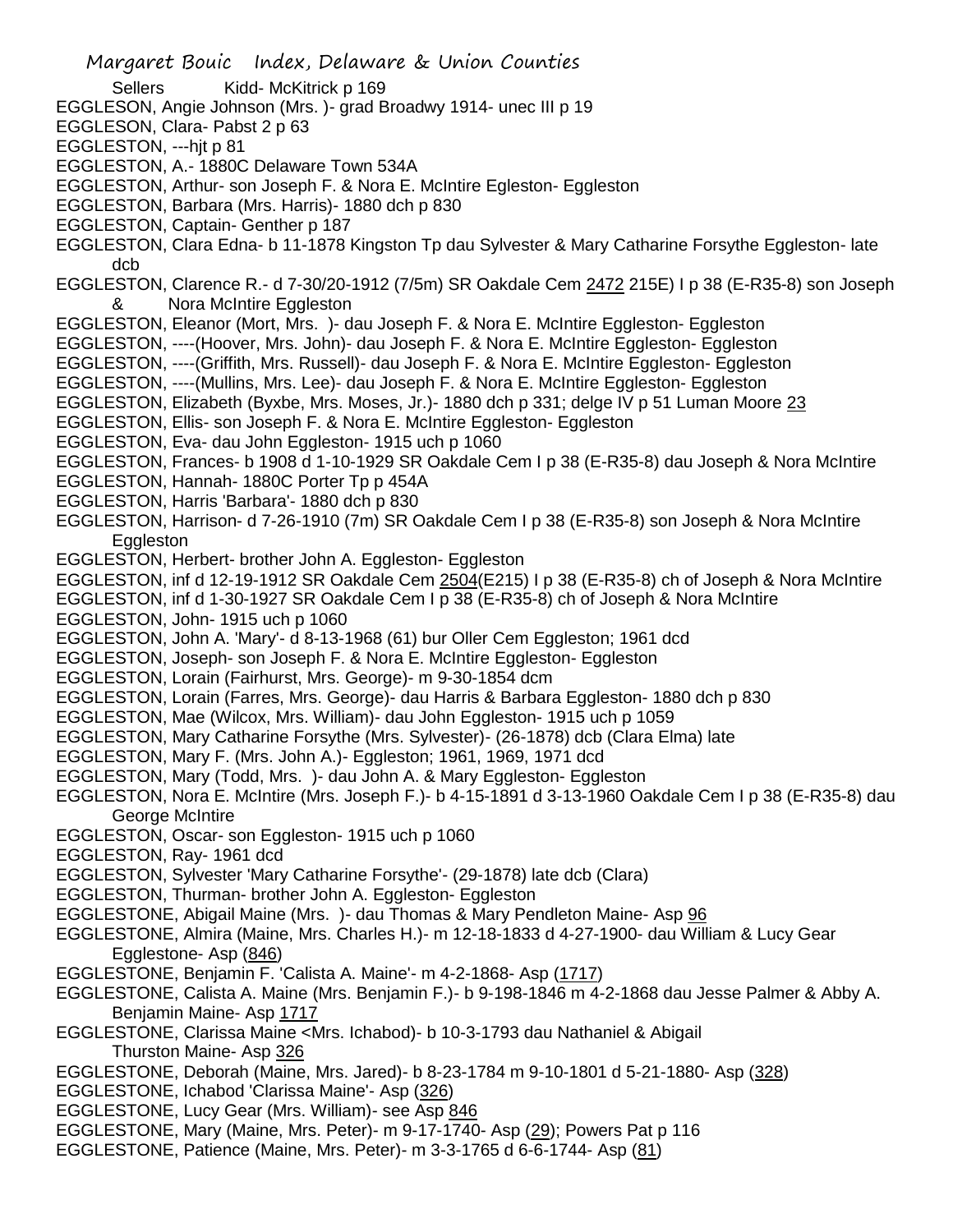Margaret Bouic Index, Delaware & Union Counties EGGLESTONE, Thankful (Maine, Mrs. Lester)- Asp (680) EGGLESTONE, William 'Lucy Gear'- see Asp 846 EGGOLD, Michelle Annette Saville (Mrs. Stephen Frederick)- m 7-21-1984- dau Dale Saville- Eggold EGGOLD, Stephen Frederick 'Michelle Annette Saville'- m 7-21-1984 son Fred Eggold- Eggold EGLAR, Jane- 1850C Delaware Town 969 p 77 (30, Pa) EGLER, Jane (Moses, Mrs. John)- m 12-20-1855 dcm EGLER, Marvin W. 'Virginiai- Egler- 1969, 1971 dcd EGLER, Virginia (Mrs. Marvin W.)- Egler- 1969, 1971 dcd EGLESTON, Hiram- b 3-28-1875 Porter Tp son Henry & Hannah Swartworth Egleston- dcb EGLESTON, Lida- b 9-11-1876 Delaware Town- dau Sylvester & Mary C. Forsyth Egleston- dcb EGLESTON, Lida- b 11-15-1878 Kingston Tp- dau Sylvester & Mary C. Forsyth Egleston- dcb EGLEY, Sherrill Jean (Robinson, Mrs. Lloyd Jr.)- m 1-8-1956- Weiser p 437 EGLI, Joanna (Mrs. Merlyn D.)- 1979, 1981, 1983 ucd EGLI, Merlyn D. 'Joanna'- 1979, 1981, 1983 ucd EGLI, Tonya- dau Merlyn D. & Joanna Egli- 1979, 1981, 1983 ucd EGNOR, Beverly Ann DeWitt (Mrs. Norman)- dau Bacile G. & Myrtle Clarridge DeWitt- 1985 uch p 41 EGNOR, Michael- son Norman & Beverly Ann DeWitt- 1985 uch p 41 EGNOR, Norman 'Beverly Ann DeWitt'- 1985 uch p 41 EGNOR, Patrick- son Norman & Beverly Ann DeWitt- 1985 uch p 41 EGOLF, Laura (Burkholder, Mrs. John Diehl)- b 11-27-1923 m 7-25-1944- Weiser p 125 EHAM, Eva- b 9-10-1878 Delaware Town- dau Weslin & E. Tuttle Eham- dcb EHDE, Charles 'Patricia'- Genther p 68 EHDE, Patricia (Mrs. Charles)- Genther p 68 EHDE, Susan (Lamp, Mrs. Robert Lawrence, Jr.)- m 9-9-1980 dau Charles & Patricia Ehde- Genther p 68 EHIKER, Lucy- 1880C Concord Tp p 276A EHLE, Kathleen Jeane (Shepherd, Mrs. Rodney Edward)- m 6-13-1965 dau David & Bette Ehle- Ehle EHLE, May- b 10-27-1888 Delaware Town- dau George & Lyda Norris Ehle- dcb EHLERS, Barbara (Debole, Mrs. )- dau Thomas & Margaret Brown Ehlers- Ehlers EHLERS, Janet (Johnesan, Mrs. )- dau Thomas & Margaret Brown Ehlers- Ehlers EHLERS, Margaret Brown (Mrs. Thomas)- d 6-5-1985 (79) bur Washington D. C.- Ehlers EHLERS, Susan Jo Phillips (Mrs. William)- b 9-28-1939 m 1964 dau Walter Atwater & Delores Mary Richey Phillips- Maugans Anc p 40 EHLERS, Thomas 'Margaret Brown'- Ehlers EHLERS, William 'Susan Jo Phillips'- m 1964- Maugans Anc p 40 EHMANN, Conrad H. 'Maria Rosina Blau'- b 3-20-1858 m 4-2-1884 d 11-16-1933- son Gottlieb & Rosene Weber Ehmann- ped Dianna Miller Mayes 10- delge IV p 50 EHMANN, Elizabeth (Miller, Mrs. Finis William)- b 3-18-1895 m 12-21-1910 d 7-27-1942 dau Conrad H. & Maria Rosina Blau Ehmann- ped Dianna Miller Mayes 5- delge IV p 50 EHMANN, Gottlieb 'Rosena Weber'- b 8-26-1823 d 9-2-1873- ped Dianna Miller Mayes 20; delge IV p 50 EHMANN, Maria Rosina Blau (Mrs. Conrad H.)- b 1-16-1859 m 4-2-1884 d 10-23-1918 dau Michael & Rosina Peters Blau- ped Dianna Miller Myers 11- delge IV p 50 EHMANN, Rosene Weber (Mrs. Gottlieb)- b 11-29-1825 d 11-29-1880- ped Deanna Miller Mayes 21- delge IV p 50 EHNES, Mrs. Belle Gates- 1908 dch p 256 EHRENZELLER, Pauline Beatrice (Suloff, Mrs. Ray Koppenhaver)- b 2-20-1923 m 10-5-1940- Weiser p 345

- EHRET, Alice Marie (Ellis, Mrs. Leonard)- b 1-20-1934 dau Howard LeRoy & Elizabeth Brooker Ehret- 1985 uch p 46; 1949 ucd
- EHRET, Allen Grover 'Esther Cochran'- b 10-2-1890 m 1916 son Otto Richard & Kate Gilbert Ehret- Genther p 202
- EHRET, Barnhardt- b Germany- 1985 uch p 46
- EHRET, Betty Alynn- b 9-15-1917 dau Allen Grover & Esther Cochran Ehret- Genther p 202
- EHRET, Betty Lou (Frey, Mrs. Brian Keith)- b 1963 m 4-14-1990 dau David Clair & Donna R. Davis Ehret-Ehret; Frey; 1967, 1971, 1973, 1979, 1981 ucd
- EHRET, California Anna Cox (Mrs. Carl N.)- Genther p 202
- EHRET, California Mary Frederick (Mrs. Robert Stanley)- Genther p 202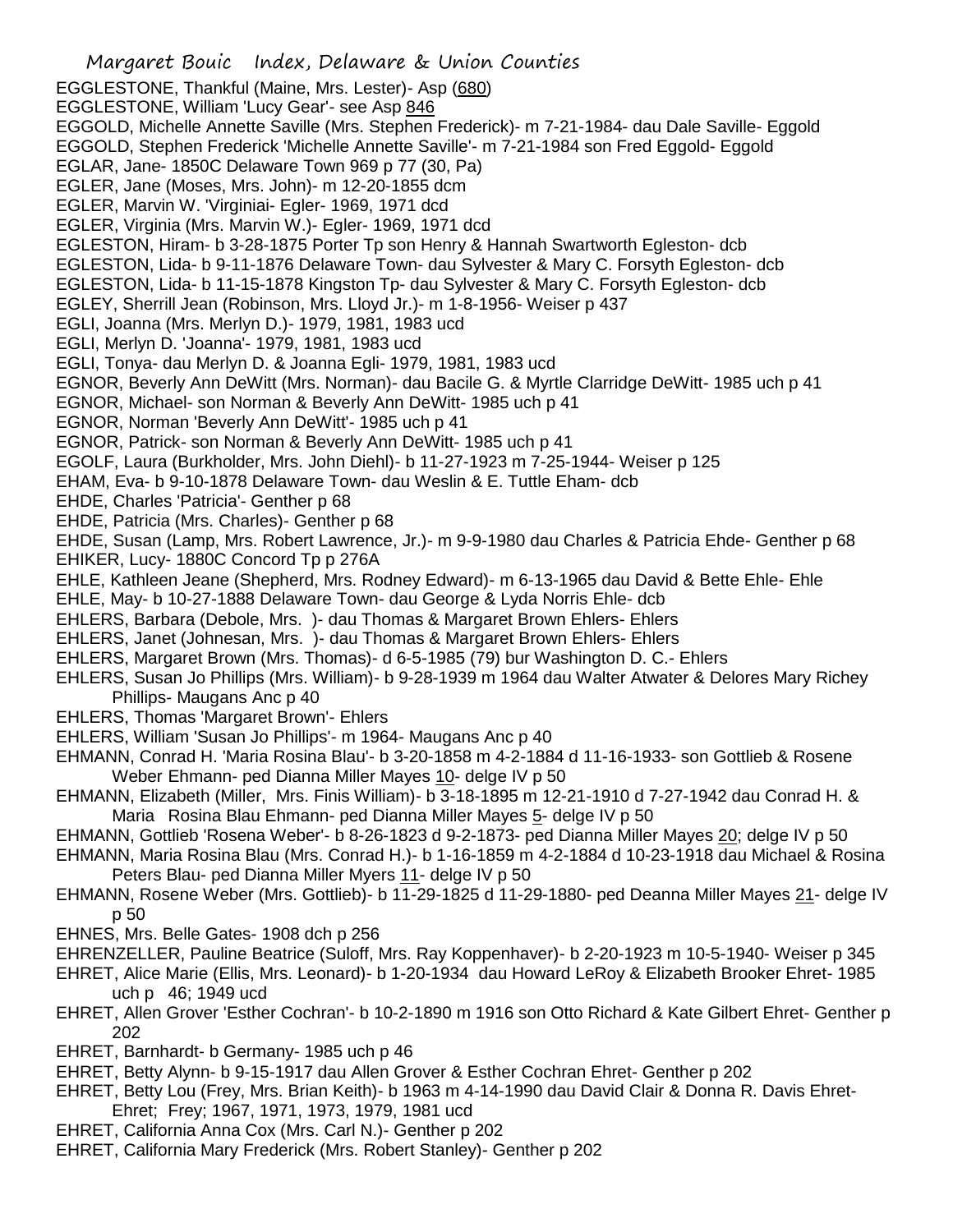- EHRET, Carl N. 'California Anna Fox'- b 5-1-1914 son Richard Carl & Grace Wilson Ehret- Genther p 202
- EHRET, Carol Grace- b 5-1934 dau Carl N. & California Anna Fox Ehret- Genther p 202
- EHRET, Cecil Ruth Kile (Mrs. Edward B.)- b 5-6-1884 m 1913 d 8-14-1965 Price Cem djlm p 70- dau A. W. & Isabelle Park Kile- Ehret; Cowgill p 54; 1949, 1959 ucd
- EHRET, Charles- b 6-10-1954 son David Clair & Donna R. Davis Ehret- Maugans Anc p 180; 1967, 1971, 1973, 1975, 1979, 1983 ucd
- EHRET, David Clair 'Donna R. Davis'- b 5-16-1928 son Howard Leroy & Lura Dale Love Ehret- Maugans Anc p 180; 1985 uch p 46, 159, 161; 1949, 1967, 1971, 1973, 1975, 1979, 1981, 1983 ucd
- EHRET, Donna Faye- (1wk)- dau Howard LeRoy & Elizabeth Brooker Ehret- 1985 uch p 46
- EHRET, Donna R. Davis (Mrs. David Clair)- b 8-16-1927 dau David C. & Edith Strohl Davis- Maugans Anc p 180 1967, 1971, 1973, 1975, 1979, 1981, 1983 ucd
- EHRET, Dorothy Jean (Schurch, Mrs. Glenn)- b 4-27/6-1930 m 4-24-1948 dau Howard Leroy & Lura Dale Love Ehret- dau Howard LeRoy & Elizabeth Brooker Ehret- 1985 uch p 46, 123; Maugans Anc p 180
- EHRET, Edward Barnhardt 'Cecil Ruth Kile'- b 11-11-1887 m 4-23-1913-d 8-9-1972 Price Cem djlm p 70- Ehret; Cowgill p 54; 1949, 1959, 1967 ucd
- EHRET, ---(Monson, Mrs. Granville)- dau Edward & Cecil Kile Ehret- Ehret
- EHRET, Elizabeth Brooker (Mrs. Joseph)- b 1864 d 1952 Price Cem djlm p 56; 1985 uch p 46; Maugans Anc p 180
- EHRET, Edward G.- son Joseph & Elizabeth Brooker Ehret- 1985 uch p 46
- EHRET, Esther Cochran (Mrs. Allen Grover)- m 1916- Genther p 202
- EHRET, Fayola- b 9-25-1936 ch Carl N. & California Anna Fox Ehret- Genther p 202
- EHRET, George- son Barnhardt Ehret- 1985 uch p 46
- EHRET, Gilbert- b 9-15-1917 son Richard Carl & Grace Wilson Ehret- Genther p 202
- EHRET, Grace Wilson (Mrs. Richard Carl)- m 1904- Genther p 202
- EHRET, Harry- b 10-15-1882 son Otto Richard & Kate Gilbert Ehret- Genther p 202
- EHRET, Howard Leroy 'Lura Dale Love'- b 2-7-1897 m 12-25-1921 d 7-20-1971 Price Cem djlm p 53 WWIson Joseph & Elizabeth Brooker Ehret- 1985 uch p 46, 123; Maugans Anc p 180; 1949, 1959, 1967, 1971 ucd
- EHRET, inf dau 1922- Howard L. & Lura D. Ehret- Price Cem djlm p 53
- EHRET, inf son 1923 Howard L. & Lura D. Ehret- Prce Cem djlm p 53
- EHRET, Irene- b 9-10-1888 d 1-1-1890 dau Otto Richard & Kate Gilbert Ehret- Genther p 202
- EHRET, Isabella Elizabeth (Monson, Mrs. Granville Miller)- b 7-17-1916 m 8-13-1953 dau Edward Barnhardt & Cecil Ruth Kile Ehret- 1985 uch p 46; Cowgill p 54; 1949 ucd
- EHRET, James A. b 1958 son David Clair & Donna R. Davis Ehret- 1967, 1971, 1973, 1975, 1979 ucd
- EHRET, Jean Ruth- b 10-11-1934?- dau Robert Stanley & California mary Frederick Ehret- Genther p 202
- EHRET, Joseph 'Elizabeth Brooker'- b 1863 d 1936 Price Cem djlm p 56- son Barnhardt Ehret- 1985 uch p 46; Maugans Anc p 180
- EHRET, Judith Carol- b 3-1937 dau Robert Stanley & California Mary Frederick EHRET- Genther p 202
- EHRET, Kate Gilbert (Mrs. Otto Richard)- b 3-11-1863 m 3-8-1881 dau Henry B. &^ Mary Anne Hager Gilbert-Genther p 201, 202
- EHRET, Leitha (Saylor, Mrs. Orman J.)(Matthews, Mrs. Arthur)- b 8-10-1909 m(1) 1926 (2) 1933 dau Richard Carl & Grace Wilson Ehret- Genther p 202
- EHRET, Lura Dale Love (Mrs. Howard L.)- b 4-5-1901 m 12-25-1921 Price Cem djlm p 53- dau Seamon C. & Almina Godfrey Love- Maugans Anc p 179, 180; 1985 uch p 46, 123; 1949, 1959, 1967, 1971, 1973, 1975, 1979, 1981, 1983 ucd
- EHRET, Mamie (Drumm, Mrs. Eugene)- dau Joseph & Elizabeth Brooker Ehret- g146
- EHRET, Mary J. b 1956 dau David Clair & Donna R. Davis Ehret- 1967, 1971, 1973, 1975, 1979 ucd
- EHRET, Otto Richard 'Kate Gilbert'- m 3-8-1881- Genther p 201, 202
- EHRET, Paul- b 1959 son David Clair & Donna R. Davis Ehret- 1967, 1971, 1973, 1975, 1979 ucd
- EHRET, Richard Carl 'Grace Wilson'- b 1-31-1885 m 1904 son Otto Richard & Kate Gilbert Ehret- Genther p 202
- EHRET, Robert Stanley 'California Mary Frederick'- b 7-1915 son Richard Carl & Grace Wilson Ehret- Genther p 202
- EHRET, Ruth (Cremeans, Mrs. Goather)- b 4-1907 m(1) 1923 (2) 1933 dau Richard Carl & Grace Wilson Ehret- Genther p 202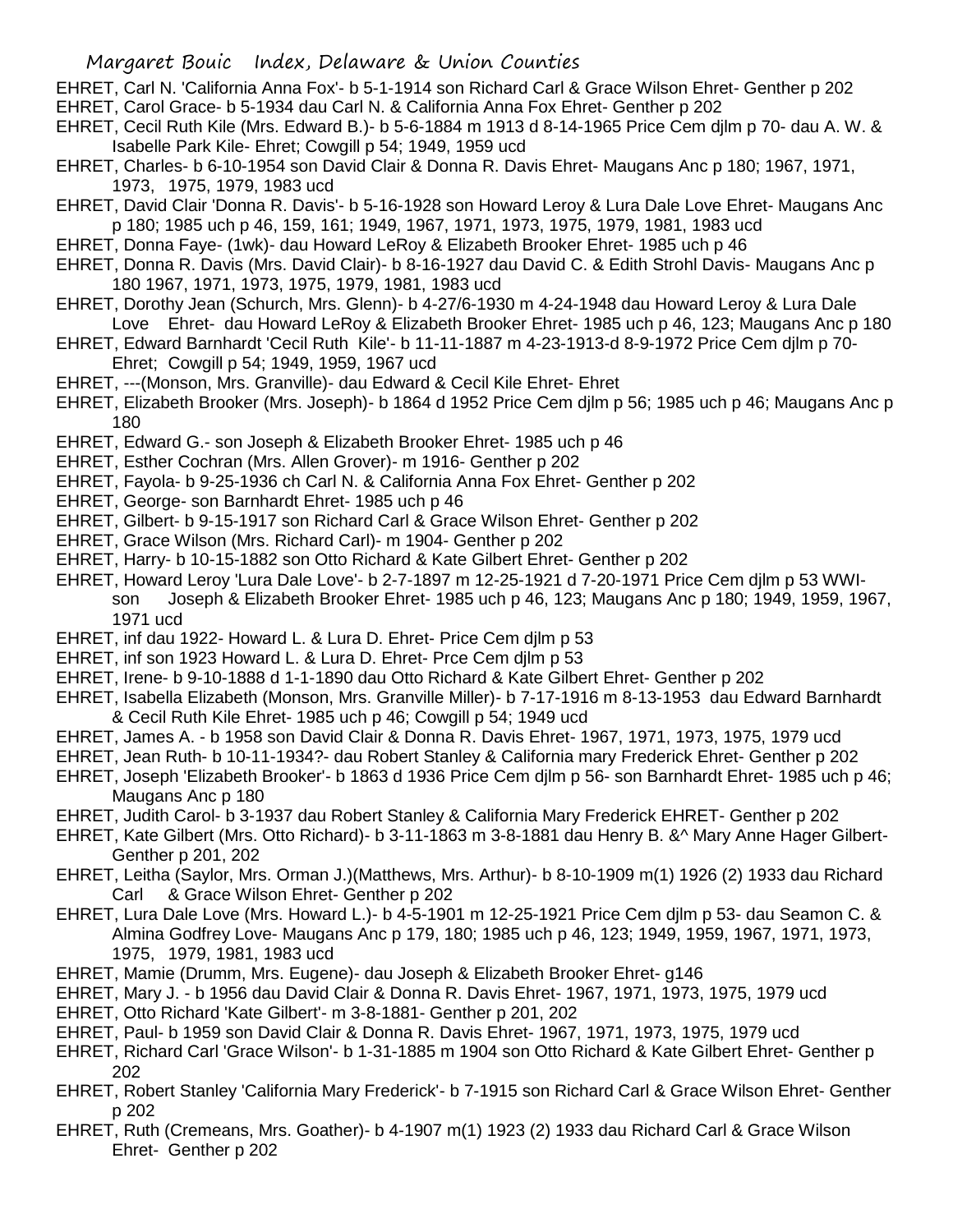EHRET, Ruth (Seitter, Mrs. Roy)- dau Joseph & Elizabeth Brooker Ehret- 1985 uch p 46

- EHRET, Sally Jo- b 7-7-1955 dau David Clair & Donna R. Davis Ehret- Maugans Anc p 180; 1967, 1971, 1973, 1975, 1979 ucd
- EHRGOTT, Lois Genevieve (Adams, Mrs. Ervin Ellis)- b 5-3-1911 m 6-30-1936 dau Otto & Zelma Faye Hill Ehrgott- Weiser p 525

EHRGOTT, Otto 'Zelma Faye Hill'- b 5-18-1882 m 8-28-1907- Weiser p 524

EHRGOTT, Roberta Faye (Adams, Mrs. Alva Alphus)- b 2-15-1920 m 11-1945 dau Otto & Zelma Faye Hill Ehrgott- Weiser p 525

- EHRGOTT, Shirley (Lee, Mrs. Orville)- b 8-3-1908 m 11-26-1927- dau Otto & Zelma Faye Hill Ehrgott- Weiser p 524
- EHRGOTT, Zelma Faye Hill (Mrs. Otto)- b 5-27-1884 m 8-28-1907- dau Charles W. & Julia Griswold Hill-Weiser p 524
- EHRHARDT, Adeline Catherine (Miller, Mrs. )(Green, Mrs. Edward Dolphys)- b 8-13-1911 m 3-16-1929, 12-31-1953 dau Clyde Walter & Laura Mae Heidle Ehrhardt- Weiser p 585

EHRHARDT, Britton Dozier- b 3-3-1958 son Clyde Walter, Jr. & Carolyn Dozier Ehrhardt- Weiser p 586 EHRHARDT, Carolyn Dozier (Mrs. Clyde Walter,Jr.)- m 9-5-1952- Weiser p 586

- EHRHARDT, Clyde Walter,Jr. 'Emily Julia Yarborough''Carolyn Dozier'- b 7-4-1921 m 12-24-1943, 9-5-1952 son Clyde Walter & Laura Mae Heidle Ehrhardt- Weiser p 585
- EHRHARDT, Clyde Walter 'Laura Mae Heidle'- b 8-21-1877 d 10-21-1952 son Cyrus & Catharine Brungart Erhard- Weiser p 585 see Erhard
- EHRHARDT, Elaine Ballast- b 9-9-1908 dau Clyde Walter & Laura Mae Heidle Ehrhardt- Weiser p 585

EHRHARDT, Emily Julia Yarborough (Mrs. Clyde Walter, Jr.)- m 12-24-1943- Weiser p 586

EHRHARDT, Julia Joyce- b 2-5-1945 dau Clyde Walter,Jr. & Emily Julia Yarborough Ehrhardt- Weiser p 586 EHRHARDT, Laura Mae Heidle (Mrs. Clyde Walter)- m 5-20-1907- Weiser p 585

EHRHARDT, Lillian Evelyn (Baker, Mrs. Robert Ellsworth)- b 3-4-1902 m 3-15-1930 d 8-23-1968- Cowgill p 53 EHRHARDT, Michael Clyde- b 4-9-1955 son Clyde Walter,Jr. & Carolyn Dozier Ehrhardt- Weiser p 586

EHRHART, F. E. 'Rose'- Sunbury- 1969, 1980 dcd

EHRHART, Rose (Mrs. F. E.)- 1980 dcd

- EHRITT, Crline L.- b 10-1891 dau George & Sarah E. Ehritt- 1900C Jackson Tp 105-107 p 5A (8,O,O,O)
- EHRITT, Edward B.- b 11-1887 son Joseph & Elisabeth Ehritt- 1900C Jackson Tp 182-184 p 8B (12,O,O,O)
- EHRITT, Elisabeth (Mrs. Joseph)- b 10-1864 1900C Jackson Tp 182-184 p 8B (35,O,Gr,Ger,) m 13y 5 ch, 3 living
- EHRITT, George 'Sarah'- b 6-1855 1900C Jackson Tp 105-107 p 5A (44,O,Ger,Ger)- m 44y
- EHRITT, Howard F.- b 2-1897 son Joseph & Elisabeth Ehritt- 1900C Jackson Tp 182-184 p 8B (3,O,O,O)
- EHRITT, Joseph 'Elisabeth'- b 11-1863 1900C Jackson Tp 182-184 p 3B (36,O,Ger,Ger,) m 13y
- EHRITT, Mary A.- b 7-1892 dau Joseph & Elisabeth Ehritt- 1900C Jackson Tp 182-184 p 8B (7,O,O,O)

EHRITT, Sarah E. (Mrs. George)- b 1-1856 1900C Jackson Tp 105-107 p 5A (44,O,Penn,O) m 44y 1 ch

EHRLINGER, Katherine (Renner, Mrs. F. John)- ped Delores Rausch Black 27- 1985 uch p 148; unec V p 18 EHRMANN, Capt John - 1781 McKitrick p 57

- EHRSAM, Douglas A.- son Mr. & Mrs. James L. Michael- Ehrsam
- EIBLING, Dorothy J. (Mrs. LeRoy K.)- 1967, 1971, 1973, 1975 ucd
- EIBLING, Jeffery- b 1958 son LeRoy K. & Dorothy J. Eibling- 1967, 1971, 1973, 1975 ucd
- EIBLING, Karen- b 1960- dau LeRoy K. & Dorothy J. Eibling- 1967, 1971, 1973, 1975 ucd
- EIBLING, LeRoy K. 'Dorothy J.'- 1967, 1971, 1973, 1975 ucd
- EIBLING, lori- b 1967 dau LeRoy K. & Dorothy J. Eibling- 1971, 1973, 1975 ucd
- EIBLING, Timothy- b 1955 son LeRoy K. & Dorothy J. Eibling- 1967, 1971, 1973, 1975 ucd
- EICHAR, Joyce (Mrs. Paul H.)- 19859 ucd
- EICHAR, Miriam- dau Paul H. & Joyce Eichar- 1959 ucd (8 mos)
- EICHAR, Paul H. 'Joyce'- 1959 ucd
- EICHBAUER, Kenneth A. 'Paula J. Davis'- m 1979- pca 2-8-1979 son Norby K. Eichbauer- Eichbauer
- EICHBAUER, Paula J. Davis (Mrs. Kenneth A.)- m 1979 dau Paul A. Davis- Eichbauer
- EICHELBARGER, George 'Jane'- unec II p 18
- EICHELBARGER, Jane (Mrs. George)- unec II p 18
- EICHELBARGER, Mary (Baker, Mrs. Zachariah)- m 1843 dau George & Jane Eichelbarger- unec II p 18 EICHELBERGER, Barbara (Mrs. Walter)- 1980 dcd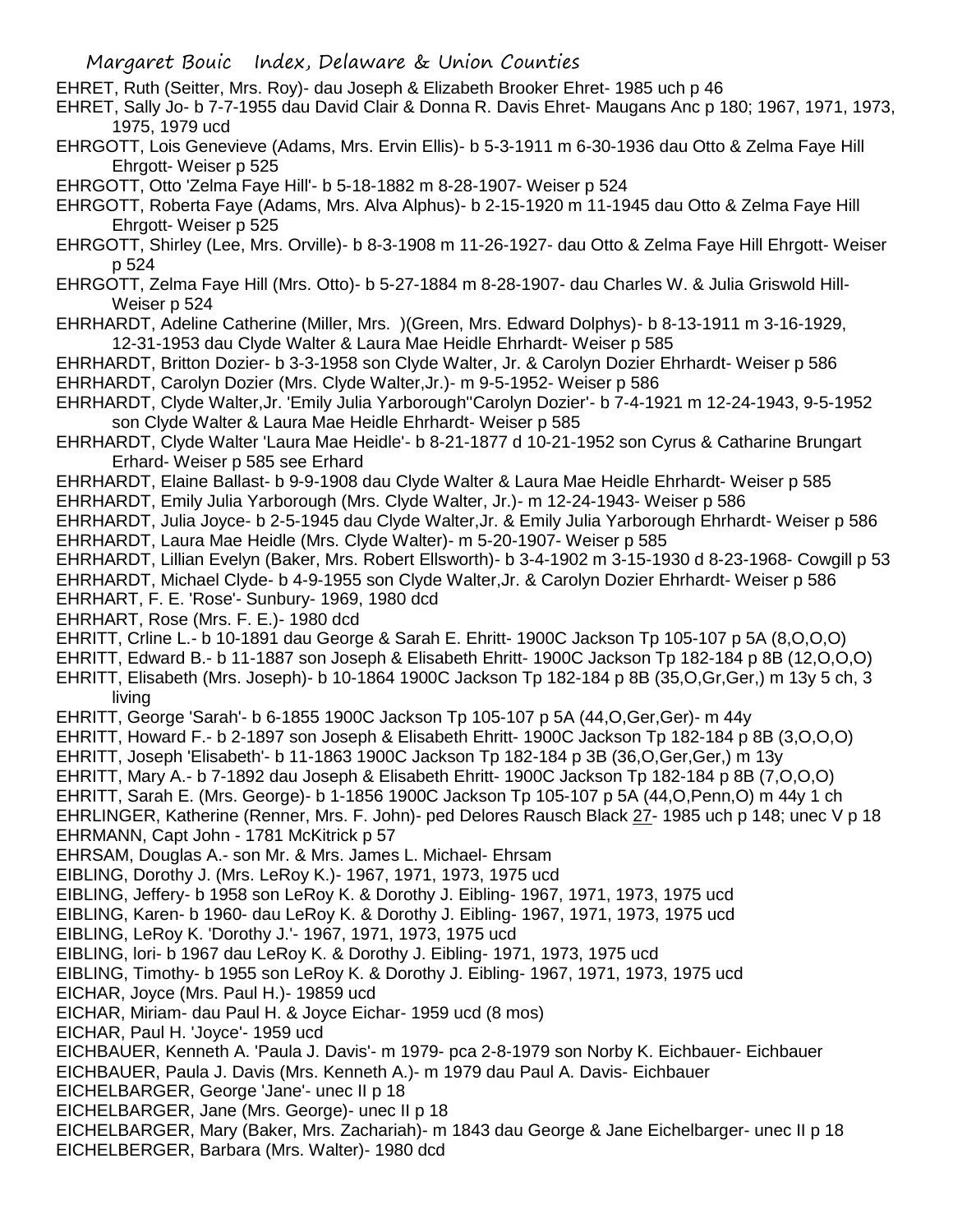- EICHELBERGER, Emma Catharine Witmer (Mrs. Warren David)- b 12-19-1891 m 2-18-1918 dau Charles Franklin & Sadie Messner Witmer- Weiser p 364
- EICHELBERGER, George- Weiser p 59
- EICHELBERGER, Georgianna (Weiser, Mrs. John a.)- b 12-10-1828 m 2-13-1861 d 6-22-1855- Weiser p 803
- EICHELBERGER, Hattie Romaine (Eppley, Mrs. George Earl)- b 3-8-1883 m 9-15-1901- Weiser p 475
- EICHELBERGER, Walter 'Barbara'- 1980 dcd
- EICHENBERGER, Jerry A.- 1980 dcd
- EICHENLAUB, Maryen- 1967 ucd
- EICHER, Denver 'Margie May McKitrick'- McKitrick p 211
- EICHER, Eva Peppers (Mrs. Mahlon)- b 1870 d 1944 Oakdale Cem II p 57 (G-R13-4)
- EICHER, Gloria (Smith, Mrs. Donald)- b 1940 m 1960 Maugans Anc p 173
- EICHER, Harold F. 'Marie'- Eicher
- EICHER, Linda- dau Denver & Margie May McKitrick Eicher- McKitrick p 211
- EICHER, Lucille- b 1903 d 1952 Oakdale Cem II p 57 (G-R13-4)
- EICHER, Mahlon 'Eva Peppers'- b 1-29-1866/5 Licking Co d 6-29-1954/9 Oakdale Cem II p 57 (G-R13-4)
- EICHER, Margie May McKitrick (Mrs. Denver)- b 1919 dau Herbert Earl & Pearl McKee McKitrick McKitrick p 211
- EICHER, Marie S. (Mrs. Harold F.)- d 2-2-1975 (76)- Riverside Cem- Eicher; 1961 dcd
- EICHERT, Nancy Asman (Mrs. William)- m 9-17-1983 dau William & Martha Asman- Asman; Eichert
- EICHERT, William 'Nancy Asman'- m 9-17-1983- Asman; Eichert
- EICHHORN, Charles H. 'Jeannette'- d 2-1-1987 (88) Oak Grove Cem son George P. & Flora Louise Zimmer Eichhorn- Eichhorn; delge VII p 23, dg 1-3-1902
- EICHHORN, Charles P.- son Charles H. & Jeannette Eichhorn- Eichhorn
- EICHHORN, Clementine- dau Dr. E. L. & Helen Tarbutton Eichhorn- Eichhorn; delge VII p 23; dg 1-3-1902 EICHORN, Ed- delge VII p 23, dg 1-3-1902
- EICHHORN, Dr. E. L. 'Helen Tarbutton'- son Edwrd Eichhorn- Eichhorn
- EICHHORN, Elizabeth (Mrs. Jacob)- d 1919- dcc Robert Eichhorn 5
- EICHHORN, Flora Louise Zimmer (Mrs. George P.)- b 1864 m 1886? d 1918- dau William Zimmer- dcc Robert Eichhorn 3; 1976 dch p 374
- EICHHORN, George P. 'Flora Louise Zimmer'- b ca 1858 d 12-1943 dg 12-19-1943; 1976 dch p 374; Eichhorn; dcc Robert Eichhorn 2
- EICHHORN, Helen Ann- b 1920- dau Dr. E. L. & Helen Tarbutton Eichhorn- Eichhorn
- EICHHORN, Jacob 'Elizabeth- d 1914- dcc Robert Eichhorn 4; delge VII p 23, dg 1-3-1902 p 2,3,4,5
- EICHHORN, Jeannette W. (Mrs. Charles H.)- d 1-2-1980 (77) Oak Grove Cem -Eichhorn
- EICHHORN, Louise Collins (Mrs. Robert C.)- b 12-20-1897 m 9-9-1922 d 2-2-1965 (67) Oak Grove Cem Eichhorn; dcc Robert Eichhorn (1)
- EICHORN, N.- delge VII p 23; dg 1-3-1902 p 3,5
- EICHHORN, Richard S.- son Charles H. & Jeannette Eichhorn- Eichhorn
- EICHHORN, Robert C. 'Louise Collins'- b 5-19-1897 m 9-9-1922 son George P. & Flora Louise Zimmer Eichhorn- 1976 dch p 341, 374; Eichhorn; dcc Robert Eichhorn 1
- EICHHORN, Robert C. Jr.- son Robert C. & Louise Collins Eichhorn- Eichhorn- 1976 dch p 374
- EICHHORN, Sharon- dau Robert C. Eichhorn,Jr.- Eichhorn
- EICHHORST, Edward- son Fred & Olga Klatt Eichhorst- Genther p 236
- EICHHORST, Elise (Christiansen, Mrs. )- dau Fred & Olga Klatt Eichhorst- Genther p 236
- EICHHORST, Elizabeth (Christiansen, Mrs. )- dau Fred & Olga Klatt Eichhorst- Genther p 236
- EICHHORST, Fred 'Olga Klatt'- Genther p 236
- EICHHORST, Helen (Deluca, Mrs. )- dau Fred & Olga Klatt Eichhorst- Genther p 236
- EICHHORST, Olga Klatt (Mrs. Fred)- dau Gustav & Eva Genther Klatt- Genther p 236
- EICHHORST, Sydney- ch Fred & Olga Klatt Eichhorst- Genther p 236
- EICHHORST, William- son Fred & Olga Klatt Eichhorst- Genther p 236
- EICHINGER, Jacob 'Judith Spangler'- m 3-25-1766 McKitrick p 57
- EICHINGER, Judith Spangler (Baker, Mrs.Henry)(Mrs. Jacob)- bc 1733 m(2) 3-25-1766 dau Hans Kasper & Judith Ziegler Spangler- McKitrick 57, 61
- EICHLER, Chauncey Haile 'Edith Bemis'- b 7-28-1905 son Frederick W. & Lillie May Strickland Eichler- Nash p 263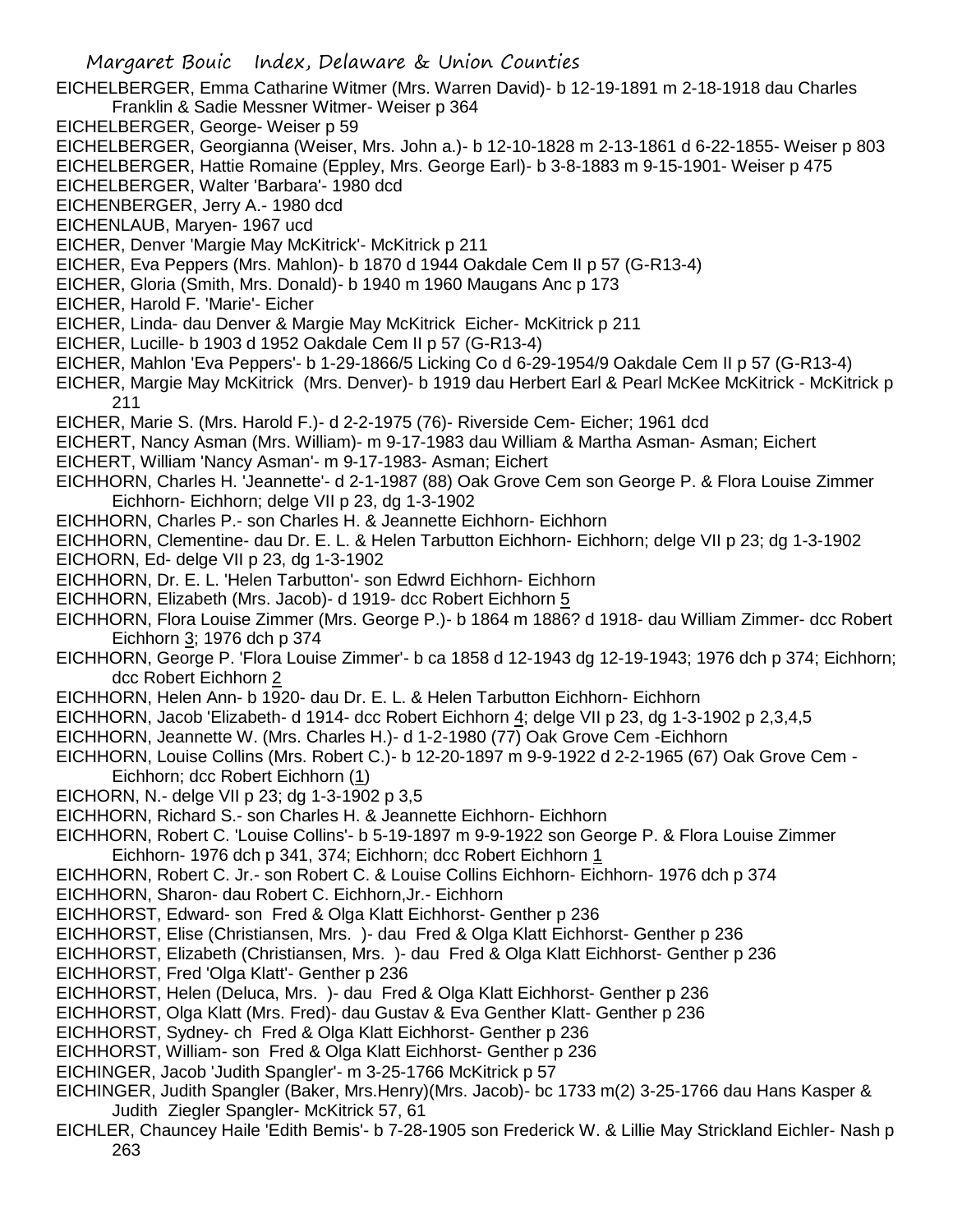EICHLER, Crictine Ann- b 8-8-1949 dau James & Dorothy Carol Bailey Eichler- Nash p 257

- EICHLER, Dessa (Wagner, Mrs. Edward L.)- b 4-2-1891 dau Frederick W. & Lillie May Stricklan Eichler- Nash p 263
- EICHLER, Dorothy Carol Bailey (Mrs. James)- Nash p 257
- EICHLER, Edith Bemis (Mrs. Chauncey Haile)- Nash p 263
- EICHLER, Frederick W. 'Lillie May Strickland'- Nash p 262
- EICHLER, James- b 1930 m 1947 son Chauncey Haile & Edith Bemis Eichler- Nash p 263
- EICHLER, James 'Dorothy Carol Bailey'- b 7-20-1923 m 10-7-1946- Nash p 257
- EICHLER, Kenneth Charles- b 3-16-1948 son James & Dorothy Carol Bailey Eichler- Nash p 257
- EICHLER, Lillie May Strickland (Mrs. Frederick W. )(Quigley, Mrs. Arnold)- m 5-3-1884 d 5-24-1943- Nash p 262
- EICHLER, Michael Keith- b 6-12-1954- son James & Dorothy Carol bailey- Nash p 257
- EICHLER, Villa May (DeWitt, Mrs. Ray)- b 11-24-1888 d 7-1918 dau Frederick W. & Lillia May Strickland Eichler- Nash p 262
- EICHLER, Willard Dean- b 3-11-1951 son James & Dorothy Carol Bailey- Nash p 257
- EICHMAN, Nancy (Bierly, Mrs. Robert,Jr.)- b 10-13-1935- Weiser p 614
- EICHNER, Bernard- Eichner
- EICHNER, Kevin M. 'Susan L. Scheiderer'- m 6-1990 son Bernard S. Eichner- Eichner
- EICHNER, Nichol- 1880C Delaware Town p 518C
- EICHNER, Paul- 1971 dcd
- EICHNER, Susan L. Scheiderer (Mrs. Kevin M.)- m 6-1990 dau Lowell F. Scheiderer- Eichner; Scheiderer
- EICHOLTZ, Alice- delge VI p 16
- EICHOLTZ, Maria Magdalena (Weiser, Mrs. Jacob)- b 12-1-1800 m 4-10-1825 d 4-1-1874- Weiser p 828
- EICHORN, Blanche- Pabst 7 p 11; dpc p 100, 101
- EICHORN, Helen (Garvin, Mrs. Vernard)- b 1-13-1899 m 3-6-1918 dau Samuel & Wilhelmina Eichorn-Maugans Anc p 44
- EICHORN, Samuel 'Wilhelmina'- Maugans Anc p 44
- EICHORN, Wilhelmina (Mrs. Samuel)- Maugans Anc p 44
- EICK, Euphemia (Runkle, Mrs. Jacob)- ped Barbara Barker #107 9- unec VII p 35
- EICKELBERGER, Lillian May (Jones, Mrs. Charles Elmer)- b 1-19-1886 d 2-2-1945- Maugans Anc p 46 EICKEMAYER, Eileen (Mrs. Robert E.)- 1973 ucd
- EICKEMAYER, Hope- b 1965 dau Robert E. & Eileen Eickemayer- 1973 ucd
- EICKEMAYER, Robert E. 'Eileen'- 1973, 1979 ucd
- EICKEMEYER & ORR- uca p 24
- EICKEMEYER, Ada (Wassman, Mrs. )- dau Christian & Kathryn A. Rausch Eickemeyer- Eickemeyer
- EICKEMEYER, Bernice (Mrs. Robert C.)- b 1920 St. John's Cem DJ p 71
- EICKEMEYER, C.- uca p 65, 70
- EICKEMEYER, Carl C. 'Sarah Klein'- b 11-12-1891 m 9-2-1915 d 12-5-1976 son Henry & Mame Eickemeyer-Eickemeyer
- EICKEMEYER, Charles C. H. 'Elizabeth Dora Kimmerle'- m 4-25-1876 ucm 5872; mt 3 p 25
- EICKEMEYER, Charles- son Robert Eugene & Eileen Burke Eickemeyer- Eickemeyer
- EICKEMEYER, Christian son Henry C. & Dorothea Kimmerle Eickemeyer- 1985 uch p 148; 1880C Jerome Tp 72 p 8 (2,O,Hanover,O)
- EICKEMEYER, Christian 'Mary A.'- b 1847 d 1898 Trinity Cem DJ p 84
- EICKEMEYER, Christine (Kandel, Mrs. Ralph)- b 2-13-1907 d 5-25-1986 (79) Oakdale Cem -dau Christian & Kathryn A. Rausch Eickemeyer- Eickemeyer
- EICKEMEYER, Clara (Wolpert, Mrs. Carl)- b 9-6-1889 dau Henry & Dorothea Kimmerle Eickemeyer- 1985 uch p 148; 1915 uch p 228; 1900C Darby Tp 210-208 p 10B (9,O,Ger,O)
- EICKEMEYER, Dorothea C. Kimmerle (Mrs. Henry C.)- b 1856 d 1937 St. John's DJ p 65; 1985 uch p 148; 1880C Jerome Tp 72 p 8 (23, O, Wert, Wert) 1900C Darby Tp 201-208 p 10B (43,O,Ger,Ger) m 24y 8 ch,7 living
- EICKEMEYER, Dorothy Coder (Mrs. Eugene S.)- m 4-15-1939 Eickemeyer
- EICKEMEYER, Eileen Burke (Mrs. Robert Eugene)- m 4-27-1962- Eickemeyer
- EICKEMEYER, Elizabeth Dora Kimmerle (Mrs. Charles C. H.)- m 4-25-1876 ucm 5872 mt 3 p 25
- EICKEMEYER, Elizabeth Rausch (Mrs. Henry J.)- b 6-27-1881 dau Philip Rausch- Rausch 1113 II p 259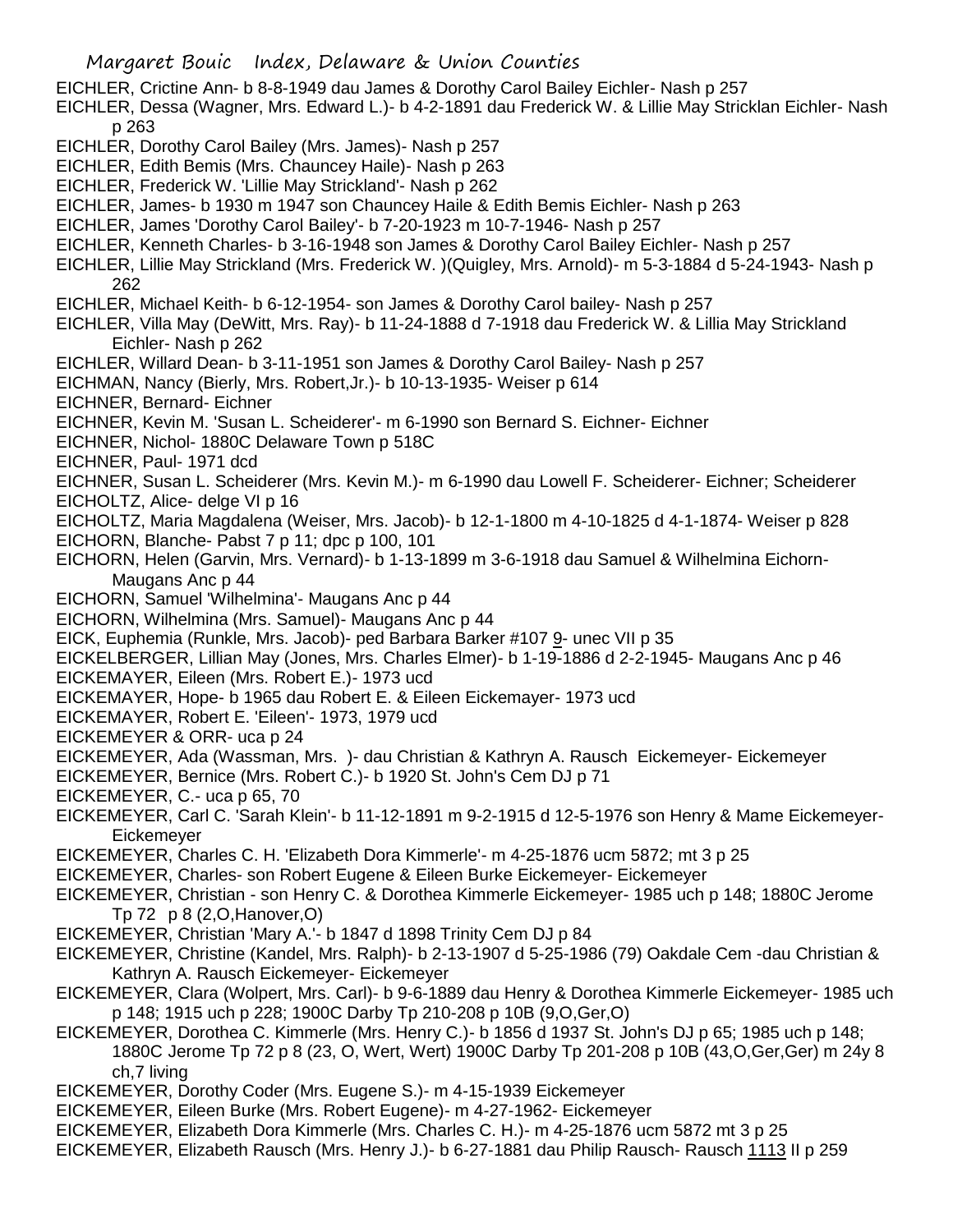- EICKEMEYER, Eugene S. 'Dorothy Coder'- b 6-15-1919 m 4-15-1939 d 5-7-1985(65) son Carl & Sarah E. Kline Eickemeyer- Eickemeyer
- EICKEMEYER, Florence Marie- b 4-12-1906 dau Henry J. & Elizabeth Rausch Eickemeyer- Rausch 11133 II p 259

EICKEMEYER, Francis Carl- b 1-14-1905 son Henry J. & Elizabeth Rausch Eickemeyer- Rausch 11132 II p 259

EICKEMEYER, George M. 'Mary D.'- b 1876 d 1912 Trinity Cem DJ p 84

EICKEMEYER, H. A. Christian 'A. Maria Wolf'- m 3-29-1875 ucm 5671; mt 3 p 11

- EICKEMEYER, Henry C. 'Dorothea Kimmerle'- b 1854 m 1876 d 1936 St. John's DJ p 65; 1985 uch p 148; 1880C Jerome Tp 72 p 8 (25, Hanover, Hanover, Hanover); 1900C Darby Tp 201-208 p 10B (45,Ger,Ger,Ger)- Eickemeyer
- EICKEMEYER, Henry J. 'Elizabeth Rausch'- b 1-9-1880- son Henry C. & Dorothea Kimmerle Eickemeyer-1985 uch p 148; Rausch (1113) II p 259; 1880C Jerome Tp 72 p 8 (5/12,O); 1900C Darby Tp 102-108 p 10B (20,O,Ger,O)
- EICKEMEYER, G. Herman- b 8-1884 son Henry C. & Dorothea Kimmerle Eickemeyer- 1985 uch p 148; 1900C Darby Tp 201-208 p 10B (15,O,Ger,O)
- EICKEMEYER, Hope Lynn- dau Robert Eugene & Eileen Burke Eickemeyer- Eickemeyer
- EICKEMEYER, James- son Eugene S. & Dorothy Coder Eickemeyer- Eickemeyer
- EICKEMEYER, John- b 1882 d 1883 New Calif. Cem DJ p 94
- EICKEMEYER, W. Josephine- b 1897 d 1899 Trinity Cem DJ p 83
- EICKEMEYER, Kaitlin Elizabeth- b 7-18-1988 dau William & Karen Jensen Eickemeyer- Eickemeyer
- EICKEMEYER, Karen Jensen (Mrs. William)- dau Robert Jensen- Eickemeyer
- EICKEMEYER, Kathryn A. Rausch (Mrs. Christian)- b 4-12-1879 d 7-4-1977 dau John & Anna Kandel Rausch-**Eickemeyer**
- EICKEMEYER, Lee 'Lillian Allen'- b 6-23-1903 son Henry J. & Elizabeth Rausch Eickemeyer- Rausch 11131 II p 259
- EICKEMEYER, Lewis/Louis P.- b 3-1887 son Henry C. & Dorothea Kimmerle Eickemeyer- 1985 uch p 148; 1900C Darby Tp 201-208 p 10B (13,O,Ger,O)
- EICKEMEYER, Lillian Allen (Mrs. Lee)- b 7-5-1905- Rausch (11131) II p 259
- EICKEMEYER, Lorna B. Fladt (Mrs. Martin C.)- b 10-6-1896 m 10-8-1919 d 2-7-1981 (84) St. John's DJ p 71 dau Mathias & Matilda Siebert Fladt- Eickemeyer; 1949, 1959 ucd
- EICKEMEYER, Louise Rausch (Mrs. )- dau John & Anna Kandel Rausch- Eickemeyer
- EICKEMEYER, W. Manuel- b 1881 d 1905 Trinity Cem DJ p 83
- EICKEMEYER, A. Maria Wolf (Mrs. H. A. Christian)- m 3-29-1875 ucm 5671; mt 3 p 11; Marysville p 62
- EICKEMEYER, Martin C.-'Lorna'- b 1896 d 1950 St. John's DJ p 71 son Henry C. & Dorothea Kimmerle
- Eickemeyer- 1985 uch p 148; 1949 ucd; 1900C Darby Tp 201-208 p 19B (3,O,Ger,O)
- EICKEMEYER, Mary A. (Mrs. Christian)- b 1853 d 1913 Trinity Cem DJ p 84
- EICKEMEYER, Mary Ann (Hammer, Mrs. Duane R.)- m 8-16-1975 dau Robert C. & Bernice Nicol Eickemeyer-Eickemeyer
- EICKEMEYER, Mary D. (Mrs. George M.)- b 1877 d 1898 Trinity Cem DJ p 84
- EICKEMEYER, Michael- son Robert Eugene & Eileen Burke Eickemeyer- Eickemeyer
- EICKEMEYER, Minnie Oldenettle (Mrs. Theodore)- Eickemeyer
- EICKEMEYER, Otto- b 11-17-1892 d 8-14-1911 St. John's DJ p 65- son Henry C. & Dorothea Kimmerle Eickemeyer- 1985 uch p 148; 1900C Darby Tp 201-208 p 10B (7,O,Ger,O)
- EICKEMEYER, Richard Lee- b 10-23-1925 son Lee & Lillian Allen Eickemeyer- Rausch 1111311
- EICKEMEYER, Robbie- son Robert Eugene & Eileen Burke Eickemeyer- Eickemeyer
- EICKEMEYER, Robert C.'Bernice Nicol'- b 1920 m 11-19-1948 St. John's DJ p 71- son Martin C. & Lorna B. Fladt Eickemeyer- Eickemeyer
- EICKEMEYER, Robert Eugene 'Eileen Burke'- b 10-19-1943 m 4-27-1962 d 7-17-1989 (45) son Eugene S. & Dorothy Coder Eickemeyer- Eickemeyer
- EICKEMEYER, Roberta Jane (Hoppe, Mrs. Eugene R.,Jr.)- m 9-6-1970 dau Robert C. Eickemeyer-**Eickemeyer**
- EICKEMEYER, Sarah E. Klein (Mrs. Carl C.)- m 9-2-1915- Eickemeyer
- EICHEMEYER, Theodore 'Minnie Oldenettle'- d 7-1-1981 (77) bur Ill.- Theodore
- EICKEMEYER- Thomas- son Robert & Bernice Nicol Eickemeyer- Eickemeyer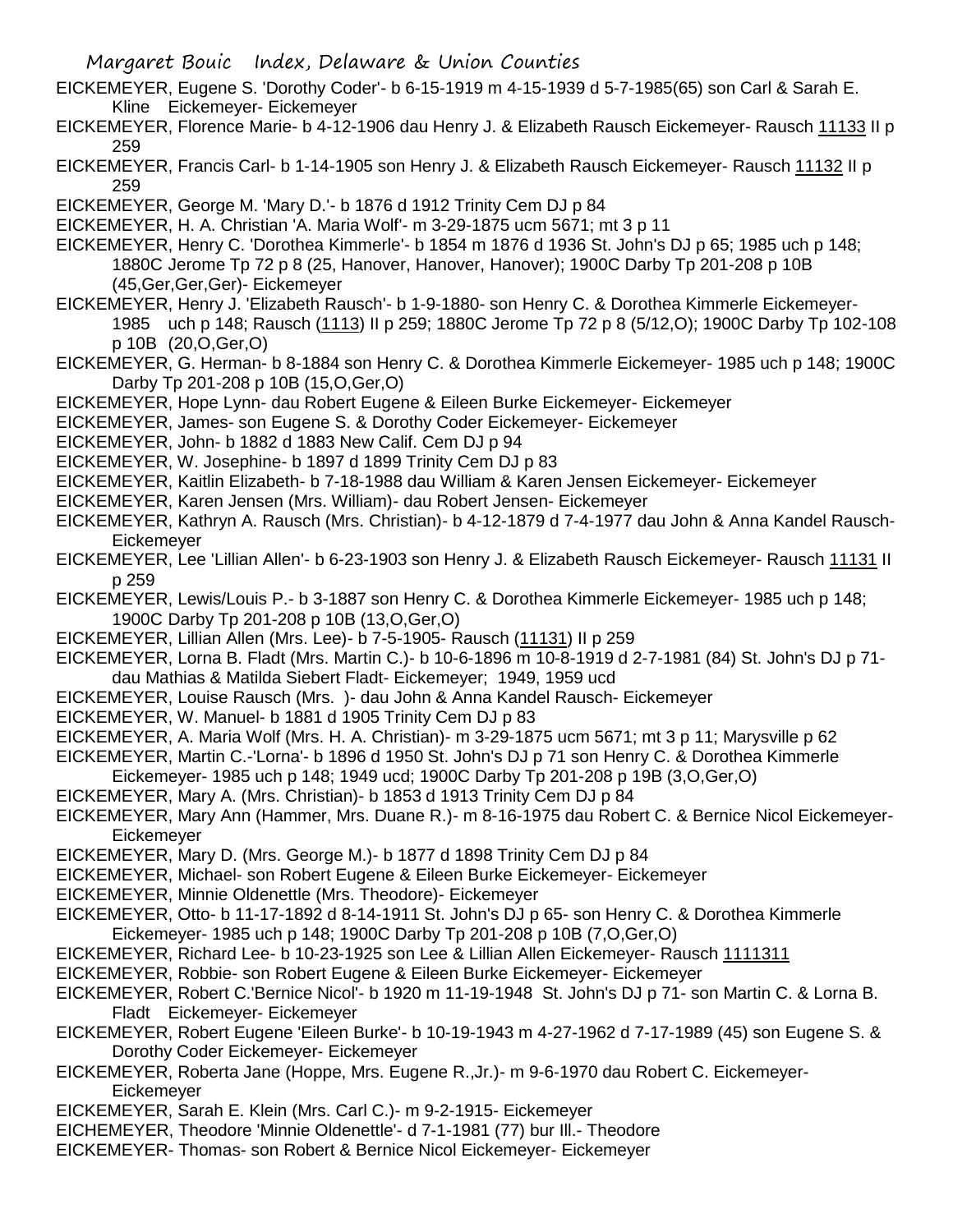EICKEMEYER, Vicki Jo- dau Robert Eugene & Eileen Burke Eickemeyer- g< EICKEMEYER- William 'Karen Jensen'-m 5-10-1986 son Robert C. & Bernice Nicol Eickemeyer- Eickemeyer EICKEMYER, Dorothy (Mrs. Eugene)- -1981 ucd EICKEMYER, Eugene 'Dorothy'- 1981 ucd EIKEN, Mary (Amhrein, Mrs. )- CCC p 122, 123, 124 EICKENMEYER, Carl C. 'Sarah E. Klein'- b 11-12-1891 d 1976 Oakdale Cem II p 86 (H-RR-5) EICKENMEYER, Sarah E. Klein (Mrs. Carl C.)- b 1895 d 1955 Oak Grove Cem II p 86 (H-RR-5) EICKHOFF, Colleen (Jacobson, Mrs. Harlan)- dau Elmer & Anna Fitzthum Eickhoff- Eickhoff EICKHOFF, Idella W. Kraby (Mrs. Max W.)- m 6-1-1952- Eickhoff; 1973, 1975, 1979 ucd EICKHOFF- Jacob William- b 4- 1984 son John Eickhoff- Eickhoff EICKHOFF, Jeanne (Wright, Mrs. Curtis)- b 1959 dau Max W. & Idella W. Kraby Eickhoff- Eickhoff; 1973, 1975 ucd EICKHOFF, Jered- Eickhoff EICKHOFF, Jerilyn (Mueller, Mrs. Rev. Theodore)- dau Elmer & Anna Fitzthum Eickhoff- Eickhoff EICKHOFF, Joel- b 1956 son Max W. & Idella W. Kraby Eickhoff- 1973, 1975, 1979 ucd EICKHOFF, John William 'Susan Kay Burns'- m 9-25-1976 son Max W. & Idella Kraby Eickhoff- Eickhoff 1973, 1975 ucd EICKHOFF, Lila (Kalstabakken, Mrs. Myron)- dau Elmer & Anna Fitzthum Eickhoff- Eickhoff EICKHOFF, Max W. 'Idella W. Kraby'- b 7-29-1928 m 6-1-1952 d 9-11-1987 (59) bur St. Paul's- son Elmer & Anna Fitzthum Eickhoff- Eickhoff; 1973, 1975, 1979, 1983 ucd EICKHOFF, Susan Kay Burns (Mrs. John William)- m 9-25-1976 du Martin G. Burns- Eickhoff EICKHOFF, Zachary- Eickhoff EICKHOLT, Dale- 1980 dcd EICKLISHEMAN, Wm- d 1-10-1884 (45y) b Ger. dcdeaths EID, Josephine (MCKittrick, Mrs. John Thomas)- b 2-4-1866 m 1-23-1890 d 7-19-1947 McKitrick p 395 EIDE, Alvin C. Jr. 'Lillian'- 1969, 1971, 1980 dcd EIDE, Christina- b 1961 dau Alvin C. Jr. & Lillian Eide- 1969, 1971 dcd EIDE, Deborah- b 1955 dau Alvin C. Jr. & Lillian Eide- 1969, 1971 dcd EIDE, Gail Jeanette- b 4-3-1952 dau Keith E. & Marilyn J. Harvison Eide- Weiser p 772 EIDE, Judd Keith- b 6-20-1954 son Keith E. & Marilyn J. Harvison Eide- Weiser p 772 EIDE, Keith Charles- b 7-24-1958 son Keith E. & Marilyn J. Harvison Eide- Weiser p 772 EIDE, Keith E. 'Marilyn J. Harvison'- b 10-6-1929 m 7-21-1950- Weiser p 772 EIDE, Kevin Gregg- b 7-24-1958 son Keith E. & Marilyn J. Harvison Eide- Weiser p 772 EIDE, Lillian (Mrs. Alvin C. Jr.)- 1969, 1971, 1980 dcd EIDE, Marilyn J. Harvison (Mrs. Keith E.)- b 7-66-1930 m 7-21-1950 dau Charles & Leora Harter Harvison-Weiser p 772 EIDE, Sarah- b 1960 dau Alvin C. Jr. & Lillian Eide- 1969, 1971 dcd EIDEMILLER, John 'Nettie'- b 2-1857 1900C Jerome Tp 101-108 p 4B (43,O,Ger,O) m 20y EIDEMILLER, Nellie- b 9-1883 dau John & Nettie Eidemiller- 1900C Jerome Tp 101-108 p 4B (16,O,O,O) EIDEMILLER, Nettie (Mrs. John)- b 5-1861 1900C Jerome Tp 101-108 p 4B (39,O,O,O,) m 20y 3 ch, 2 living EIDEMILLER, Zona- b 10-1887 dau John & Nettie Eidemiller- 1900C Jerome Tp 101-108 p 4B (12,O,O,O) EIDLEMAN, J.- uca p 87, 93 EIDLEMAN, Sarah (Mrs. )- uca p 93 EIERMAN, Rena H.- 1969 dcd EIFERT, David Gray 'Jane Rhees'- m 3-9-1968 son Kenneth Eifert- Eifert EIFERT, Jane Rhees (Mrs. David Grah)- m 3-9-1068 dau William Rhees- Eifert EIFERT, Kenneth- Eifert EIGENBRODT, Manuel George 'Mary Sheaff'- Weiser p 188 EIGENBRODT, Mary Sheaff (Mrs. Manuel George)- b 10-30-1811 d 11-23-1882- dau George & Anne Catharine Muhlenberg Sheaff- Weiser p 188 EIGENSEE, Mary Lee (Blue, Mrs. Richard Nelson)- Eigensee; 1985 uch p 12 EIGINGER, Belinda Arleen- b 4-5-1961 dau Joseph & Sandra Jean Trautman Eiginger- Maugans Anc p 11, 12 EIGINGER, Cynthia Ann- b 3-23-1958 dau Joseph & Sandra Jean Trautman Eiginger- Maugans Anc p 11, 12 EIGINGER, Eric Andrew- b 1-25-1964 son Joseph & Sandra Jean Trautman Eiginger- Maugans Anc p 11, 12

EIGINGER, Frederick Allen- b 2-15-1960 son Joseph & Sandra Jean Trautman Eiginger- Maugans Anc p 11,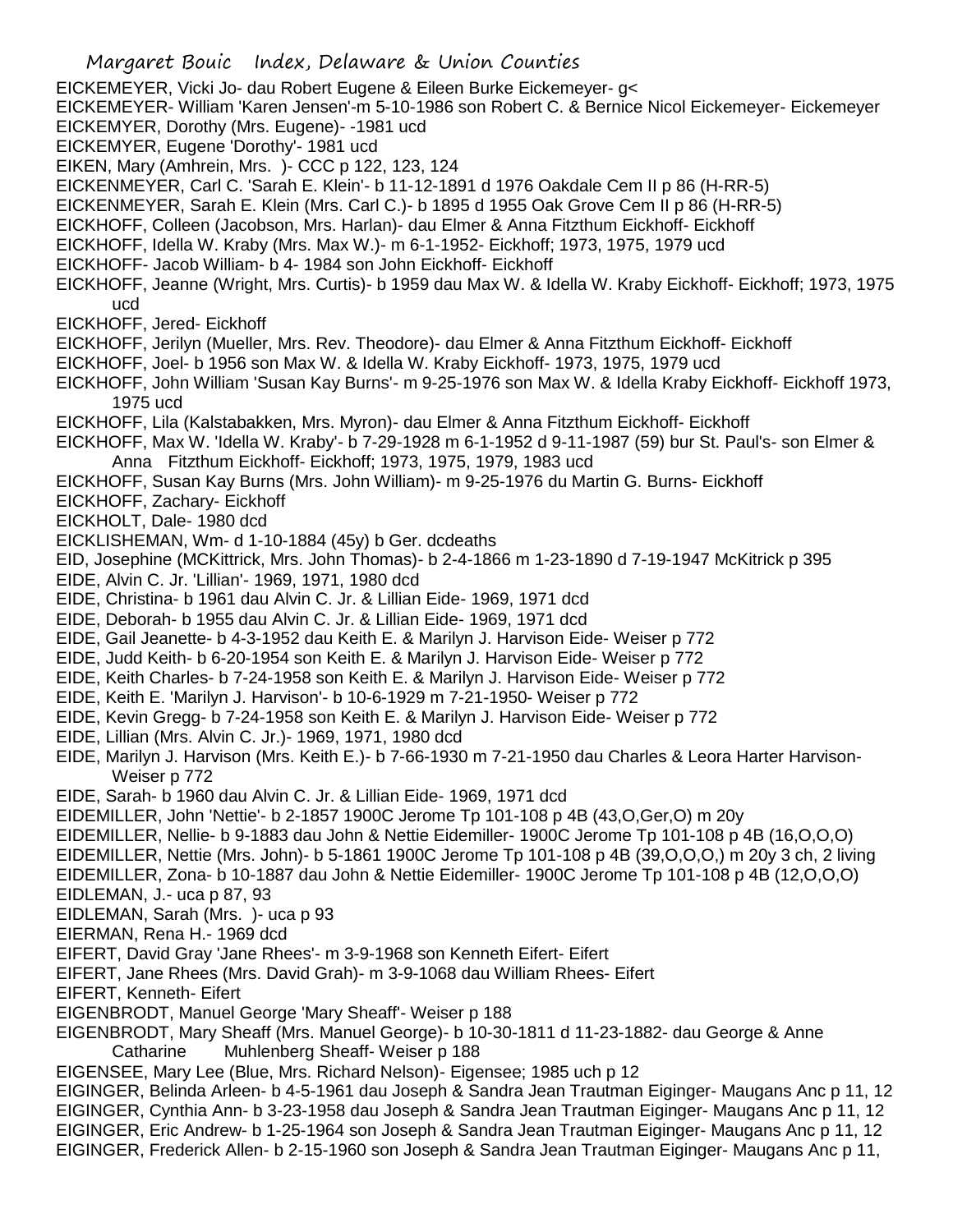- Margaret Bouic Index, Delaware & Union Counties
	- 12
- EIGINGER, Joseph 'Sandra Jean Trautman'- b 6-23-1936 m 10-4-1958- Maugans Anc p 11

EIGINGER, Sandra Jean Trautman (Mrs. Joseph)- b 6-25-1935 m 10-4-1958 dau Lawrence & Geraldine Cratty Trautman- Maugans Anc p 11

- EIGLEBERGER, Allright- 1826 Genoa Tp delge VI p 8
- EIGLEY, Jonas-- uca p 98
- EIKELBERNER, Ada E.- b 6-26-1876 d 12-22-1879 dau George Jabetz & Georgiana Lightner Eikelberner-Weiser p 166
- EIKELBERNER, Alice Rebecca (Amoss, Mrs. Walter R.)- b 5-11-1874 m 10-26-1898 dau George Jabetz & Georgiana Lightner Eikelberner- Weiser p 166
- EIKELBERNER, Boyd Delano 'Minnie Carney'- b 3-15-1868 m 3-12-1889- son Urah Mingle & Elizabeth Corbet Eikelberner- Weiser p 165
- EIKELBERNER, Clara Wilhelmina Miller (Mrs. Emerson Ray)- b 4-27-1891 m 4-28-1909- Weiser p 165
- EIKELBERNER, Daniel C. 'Matilda Hiland''Malinda Taylor''Mary Demoss Stailey'- b 3-4-1822 d 10-27-1894 son George & Rebecca Weiser Eikelberner- Weiser p 156
- EIKELBERNER, Effa Thomas (Mrs. William Morton)- b 5-21-1868 m 11-3-1887- Weiser p 165
- EIKELBERNER, Eliza Jane (Demoss, Mrs. William) b 3-31-1850 d 3-4-1922 dau Daniel C. & Malinda Taylor Eikelberner- Weiser p 156
- EIKELBERNER, Elizabeth Corbet (Mrs. Uriah Mingle)- b 8-14-1823 m 8-17-1848 d 6-19-1870- Weiser p 163
- EIKELBERNER, Ella Conn (Mrs. George Corbet)- b 2-8-1862 m 5-29-1889 d 8-16-1947- Weiser p 164
- EIKELBERNER, Ellen Josephine (Bird, Mrs. Roy M.)- b 3-29-1902 m 9-4-1938 son George Corbet & Ella Conn Eikelberner- Weiser p 165
- EIKELBERNER, Emerson Ray 'Clara Wilhelmina Miller'- b 10-20-1888 m 4-28-1909 son William Morton & Effa Thomas Eikelberner- Weiser p 165
- EIKELBERNER, Emma (Wilson, Mrs. James)- dau Daniel C. & Malinda Taylor Eikelberner- Weiser p 163
- EIKELBERNER, Florence E. (Grant, Mrs. John)- b 9-9-1879 m 4-26-1904- dau George Jabetz & Georgiana Lightner Eikelberner- Weiser p 166
- EIKELBERNER, Florence Townsend (Mrs. George Conn)- m 9-4-1938- Weiser p 165
- EIKELBERNER, Fred Sutton- b 3-26-1893 son William Morton & Effa Thomas Eikelberner- Weiser p 165
- EIKELBERNER, George Conn 'Florence Townsend'- b 4-20-1902 m 9-4-1938 son George Corbet & Ella Conn Eikelberner- Weiser p 165
- EIKELBERNER, George Jabetz Weiser 'Georgiana Lightner'- b 11-27-1830 m 12-1871 d 5-31-1885- son George & Rebecca Weiser Eikelberner- Weiser p 156, 166
- EIKELBERNER, George 'Rebecca Weiser'- b 9-28-1794 m 1816 d 6-8-1836- Weiser p 155
- EIKELBERNER, George Townsend- b 5-13-1940- son George Conn & Florence Townsend Eikelberner-Weiser p 165
- EIKELBERNER, Georgiana Lightner (Mrs. George Jabetz)- m 12-1871- Weiser p 166
- EIKELBERNER, Irene Hazel (Douglas, Mrs. )- b 6-4-1900 dau William Morton & Effa Thomas Eikelberner-Weiser p 165
- EIKELBERNER, Jean Elizabeth (Van Valkenburgh, Mrs. Isaac A.)- b 4-5-1890 m 11-27-1913- dau George Corbet & Ella Conn Eikelberner- Weiser p 164
- EIKELBERNER, Joseph Edwin- b 3-23-1853 d 4-9-1913 son Uriah Mingle & Elizabeth Corbet Eikelberner-Weiser p 164
- EIKELBERNER, Katherine Hazel- b 10-18-1909 dau Emerson Ray & Clara Wilhelmina Miller Eilelberner-Weiser p 165
- EIKELBERNER, Malinda Taylor (Mrs. Daniel C.)- b 1827 d 1867- Weiser p 156
- EIKELBERNER, Malinda (Warner, Mrs. Jonas)- b 1864 dau Daniel C. & Malinda Taylor Eikelberner- Weiser p 163
- EIKELBERNER, Maria (Haschel, Mrs. Fred)- b 1-8-1853 d 11-21-1891 dau Daniel C. & Malinda Taylor Eikelberner- Weiser p 157
- EIKELBERNER, Mary Ann (Stingly, Mrs. Peter Jacob)- b 12-17-1857 m 3-20-1880 d 8-1942 dau Uriah Mingle & Elizabeth Corbet Eikelberner- Weiser p 165
- EIKELBERNER, Mary Demoss Stailey (Mrs. Daniel C.)- Weiser p 156
- EIKELBERNER, Mary Elizabeth (Olds, Mrs. David)- b 5-13-1861 m 12-19-1883 d 8-7-1932 dau Daniel C. & Malinda Taylor Eikelberner- Weiser p 163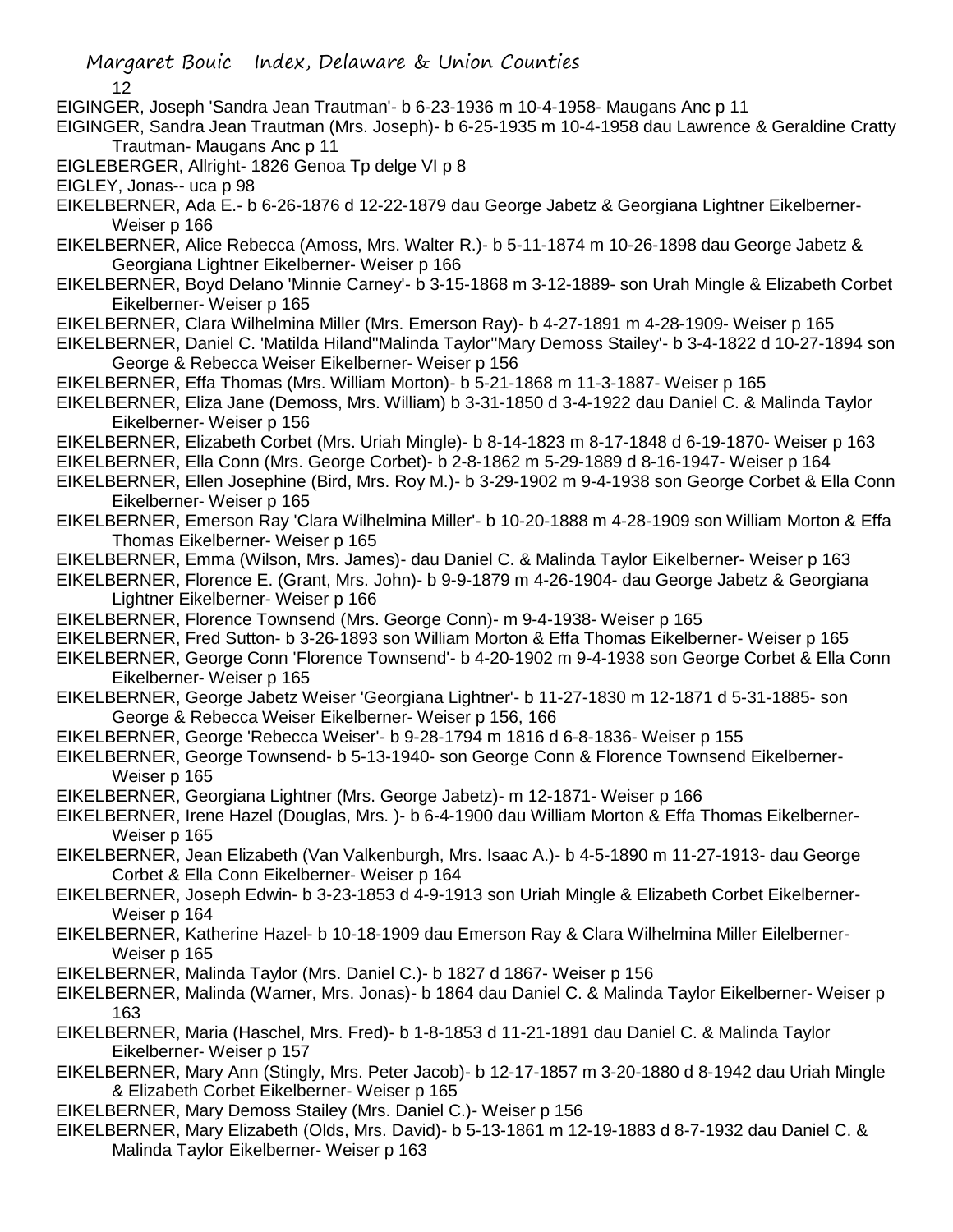- EIKELBERNER, Mary Elvina (Phipps, Mrs. Nathaniel Wyatt)- b 7-23-1820 m 1839 d 4-23-1898- dau George & Rebecca Weiser Eikelberner- Weiser p 155, 156
- EIKELBERNER, Matilda Hiland (Mrs. Daniel C.)- b 1827 d 1848- Weiser p 156
- EIKELBERNER, Mildred- b 1-29-1890 dau Boyd Delano & Minnie Carney Eikelberner- Weiser p 165
- EIKELBERNER, Minnie Carney (Mrs. Boyd Delano)- m 3-12-1889- Weiser p 165
- EIKELBERNER, Nellie H. (Henke, Mrs. Frank T.)- b 11-3-1872 m 7-15-1903 dau George Jabetz & Georgiana Lightner Eikelberner- Weiser p 166
- EIKELBERNER, Raymond Weiser- b 4-12-1817 d 12-11-1827 son George & Rebecca Weiser Eikelberner-Weiser p 155
- EIKELBERNER, Rebecca- b 8-1856 d 8-28-1856 dau Daniel C. & Malinda Taylor Eikelberner- Weiser p 163
- EIKELBERNER, Rebecca Elizabeth (Doyle, Mrs. John)- b 9-25-1850 m 9-11-1881 d 8-15-1914- dau Uriah Mingle & Elizabeth Corbet Eikelberner- Weiser p 164
- EIKELBERNER, Rebecca Weiser (Conkling, Mrs. Sylvester)- dau George & Rebecca Weiser Eikelberner-Weiser p 156, 165
- EIKELBERNER, Rebecca Weiser (Mrs. George)- b 2-19-1796 m 1816 d 5-19-1847 dau Jabetz & Mary Elizabeth Wenger Weiser- Weiser p 155
- EIKELBERNER, Russell- b 1-6-1892 son Boyd Delano & Minnie Carney Eikelberner- Weiser p 165 Delaware
- EIKELBERNER, Ruth Jane- b 5-7-1849 d 10-4-1854 dau Uriah Mingle & Elizabeth Corbet Eikelberner- Weiser p 163
- EIKELBERNER, Uriah Henry- b 1-27-1860 d 5-29-1939 son Uriah Mingle & Elizabeth Corbet Eikelberner-Weiser p 165
- EIKELBERNER, Uriah Mingle 'Elizabeth Corbet'- b 6-13-1825 m 8-17-1848 d 5-15-1872 son George & Rebecca Weiser Eikelberner- Weiser p 163
- EIKELBERNER, William August- b 2-4-1911 son Emerson Ray & Clara Wilhelmina Miller Eikelberner- Weiser p 165
- EIKELBERNER, William Hubert- b 2-8-1895 son William Morton & Effa Thomas Eikelberner- Weiser p 165
- EIKELBERNER, William Morton 'Effa Thomas'- b 5-18-1863 m 11-3-1887 d 7-24-1931 son Uriah Mingle & Elizabeth Corbet Eikelberner- Weiser p 165
- EIKEN, Evangeline (Mrs. )- Eiken
- EIKEN, Maribeth Amrhein (Mrs. Richard E.)- Eiken
- EIKEN, Richard E. 'Maribeth Amrhein'- d 9-7-1978 (47) son Evangeline Eiken- Eiken
- EIKENMEIR, Juanita Sager- b 1894 Logan Co d 2-27-1916 Oakdale Cem I p 135 (F-R10-11)
- EILER, Asa 'Ida Pearl Neil'- m 7-1-1929- Freshwater p 101
- EILER, Asa 'Minnie Fairchild'- McKitrick p 377
- EILER, Ida Pearl Neil (Anderson, Mrs. George Ellis)(Mrs. Asa)- b 1877 m(1) 1917 (2) 7-1-1929 dau Tilman & Adaline Lucia Freshwater Neil- Freshwater p 101
- EILER, Minnie Fairchild (Mrs. Asa)- dau Henry & Nancy McKitrick Fairchild- McKitrick p 377
- EILERS, Shirley- unec III p 25
- EILLCUTT, --family of Beverly Brummett- unec IX p 1
- EIMAN, Abraham- son Jacob Eiman- dcw Bk 1 p 23
- EIMAN, Barbara (Brown, Mrs. )- dau Jacob Eiman- dcw Bk 1 p 23
- EIMAN, Barbara (Mrs. Jacob)- dcw Bk 1 p 23
- EIMAN, Betsey (Hancock, Mrs. )- dau Jacob Eiman- dcw Bk 1 p 23
- EIMAN, Christopher- son Jacob Eiman- dcw Bk 1 p 23
- EIMAN, David- son Jacob Eiman- dcw Bk 1 p 23
- EIMAN, Jacob 'Barbara'- dcw Bk 1 p 23
- EIMAN, Jacob- son Jacob Eiman- dcw Bk 1 p 23
- EIMAN, John eldest son Jacob Eiman- dcw Bk 1 p 23
- EIMAN, Katherine (Dunmire, Mrs. )- dau Jacob Eiman- dcw Bk 1 p 23
- EIMAN, Mary- dau Jacob Eiman- dcw Bk 1 p 23
- EIMAN, Sally- dau Jacob Eiman- dcw Bk 1 p 23
- EINCK, George- 1840C Darby Tp
- EINLOTH, Gerarad Francis 'Martha Jean Ross'- m 1-14-1957- Weiser p 387
- EINLOTH, Martha Jean Ross (Mrs. Gerarad Francis)- m 1-14-1957- dau William Albert & Grace Nesbit Ross-Weiser p 387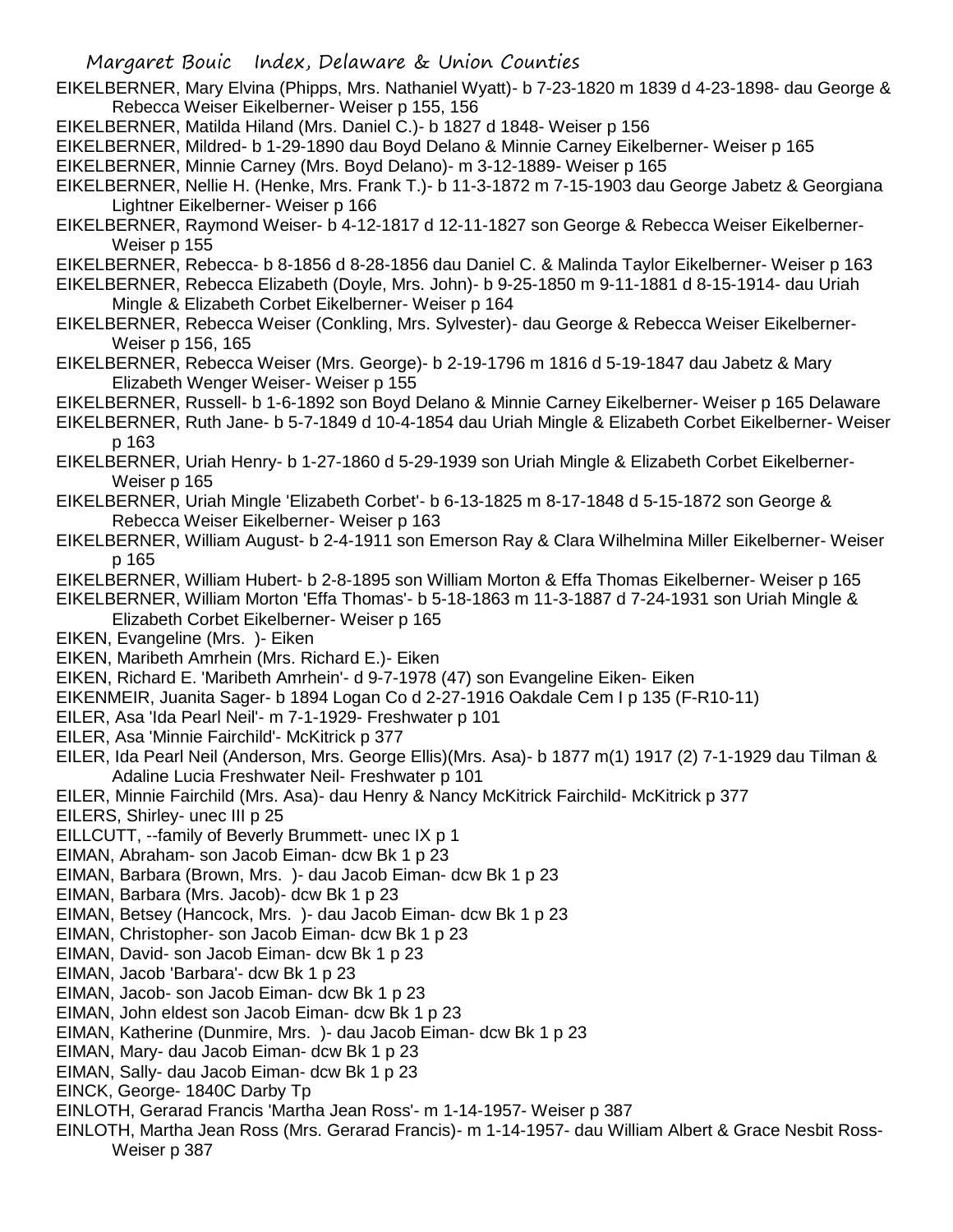- EIPPERT, Judy A. (Mrs. Tom)- 1973 ucd
- EIPPERT, Tom 'Judy A.'- 1973 ucd
- EIRICH, --family of Willis H. Braum- unec IX p 49, X p 1
- EIRICH, ---b 5-25-1811 d 4-1879 (67y9m) St. John's DJ p 56
- EIRICH, ---1889 (70-6-2) St. John's DJ p 56
- EIRICH, Adolph 'Ella Grosse'- b 2-27-1881 m 8-8-1905 son Rev. Richard H. C. & Elizabeth Barbara Nicol Eirich- unec III p 60
- EIRICH, Angela- b 1965 dau Luther A. & Pamela J. Eirich- 1971, 1973, 1975, 1979, 1981 ucd
- EIRICH, Anna Barbara Burns (Mrs. John B/V.)- b 1870 d 1925 Trinity Cem DJ p 79; Eirich; 1900C Darby Tp 151- 158 p 7B (30,O,Penn,Ger)
- EIRICH, Anna Flora- b 8-15-1876 d 5-28-1877 (9m13d) St. Johns DJ p 55 dau Pastor J. C. & W. M.
- EIRICH, Anna L. (Blue, Mrs. H. Wilton)- b 5-17-1925 m 7-17-1943 d 10-27-1980 Oakdale Cem II p 86
	- (H-RQ-4)- dau Martin L. & Margaret Carpenter Eirich- Eirich
- EIRICH, Barbara (Kent, Mrs. David)- b 1957 m 12-1989 dau William Eugene & June Eirich- Eirich; 1967, 1973, 1975, 1981 ucd
- EIRICH, Barbara Rupprecht (Mrs. George)- d 1-14-1886 (88-5-24) Trinity Cem DJ p 82- 1883 uch V p 246; 1850C Union Tp 1342-1360 p 201 (53, Ger)
- EIRICH, Brad- b 1971 so Luther A. & Pamela J. Eirich- 1979, 1981 ucd
- EIRICH, Brian Jason- b 9-26-1973 son Robert L. & Patricia A. Eirich-Eirich; 1975, 1981, 1983 ucd
- EIRICH, Bruce- b 1962 son William Eugene & Barbara June Eirich- Eirich; 1967, 1971, 1973, 1975, 1979, 1981, 1983 ucd
- EIRICH, Caleb- son George & Barbara Rupprecht Eirich- 1850C Union Tp 1342-1360 p 20 (10, Ger)
- EIRICH, Carol- b 1968 dau Donald L. & Jo Anna Murphy Eirich- 1971, 1973, 1975, 1979, 1981, 1983 ucd
- EIRICH, Caroline Buerger (Mrs. John Martin)- b 4-24-1848 m 1866 d 1-18-1923 (74-8-24) Trinity Cem DJ p 83- 1883 uch V p 245; Eirich; ped Nina Rausch Boerger #2 19- unec II p 38; 1900C Darby Tp 150-156 p 7B (52,Ger,Ger,Ger0
- EIRICH, Catherine Rupright (Mrs. Gottlieb) m 1-9-1867 ucm 4119- dau John G. & Catherine Kritline Rupright-1915 uch p 1029
- EIRICH, Celeste Clare Westmeyer (Mrs. William E. Jr.,)- m 7-5-1986 dau Walter Westmeyer- Eirich
- EIRICH, Christopher- b 1972 son Luther A. & Pamela J. Eirich- 1973, 1975, 1979, 1981 ucd
- EIRICH, Christopher George- b 2-9-1975 ch Thomas D. & Kay E. Roberts Eirich- 1979, 1981, 1983 ucd
- EIRICH, Conrad J. 'Margaret Young'- m 10-20-1867 ucm 4263- son George & Barbara Rupprecht Eirich-1850C Union Tp 1342-1360 (15, Ger)
- EIRICH, C. G.- 1883 uch IV p 508; uca p 100
- EIRICH, Donald L. 'Joanna Murphy'- son Luther & Margaret Annis Eirich- Eirich; Thompson; 1949, 1967, 1971, 1973, 1975, 1979, 1981, 1983 ucd
- EIRICH, Douglas- b 1971 son Donald L. & Jo Anna Murphy Eirich- 1973, 1975, 1979, 1981, 1983 ucd
- EIRICH, Edwin George 'Rebecca Sue Shirk'- son Leo J. & Erma Zacharias Eirich- Eirich; 1985 uch p 98, 127; 1949, 1959, 1967, 1971, 1975, 1979, 1981, 1983 ucd
- EIRICH, Elizabeth Barbara Nicol (Mrs. Rev. Richard)- b 10-15-1854 dau John Conrad & Anna Maria Boerger Nicol- unec III p 59, 60
- EIRICH, Elizabeth- dau Leo J. & Erma Zachariasm Eirich- 1949 ucd
- EIRICH, Elizabeth- b 8-12-1893 dau Rev. Richard H. C. & Elizabeth Barbara Nicol Erich- unec III p 60
- EIRICH, Ella Grosse (Mrs. Adolf)- b 1-7-1886 m 8-8-1905- unec III p 60
- EIRICH, Ella- b 12-28-1887 dau Rev. Richard H. C. & Elizabeth Barbara Nicol Eirich- unec III p 60
- EIRICH, Emanuel Leo- b 1897 d 1912 Trinity Cem DJ p 79- son John V. & Anna Barbara Eirich-
- EIRICH, Emanuel P.- son John Martin & Caroline Burger Eirich- b 2-5-1872 d 7-27-1949 (77-5-22) Trinity Cem DJ p 83- 1883 uch V p 246; 1949 ucd
- EIRICH, Erma Zacharias (Mrs. Leo J.)- b 1917 m 5-14-1939-Oakdale Cem II p 102 (H-RG-17)- Eirich; 1949, 1959, 1967, 1971, 1973, 1975, 1979, 1981, 1983 ucd
- EIRICH, Ervin 'Rebecca Sue Shirk'- m 1-29-1971 son Leo Eirich- Eirich
- EIRICH, Estella (Stanley, Mrs. James F.)- b 12-31-1875 m 8-16-1914 dau Rev. Richard & Elizabeth Barbara Nicol Eirich- unec III p 60
- EIRICH, Eugene' June Laughorn'- m 9-1-1950- so` Luther & Margaret A. Eirich- Eirich; 1949 ucd
- EIRICH, George 'Barbara Rupprecht'- d 10-25-1847(46-3-11) Trinity Cem DJ p 82- 1883 uch V p 246; OGS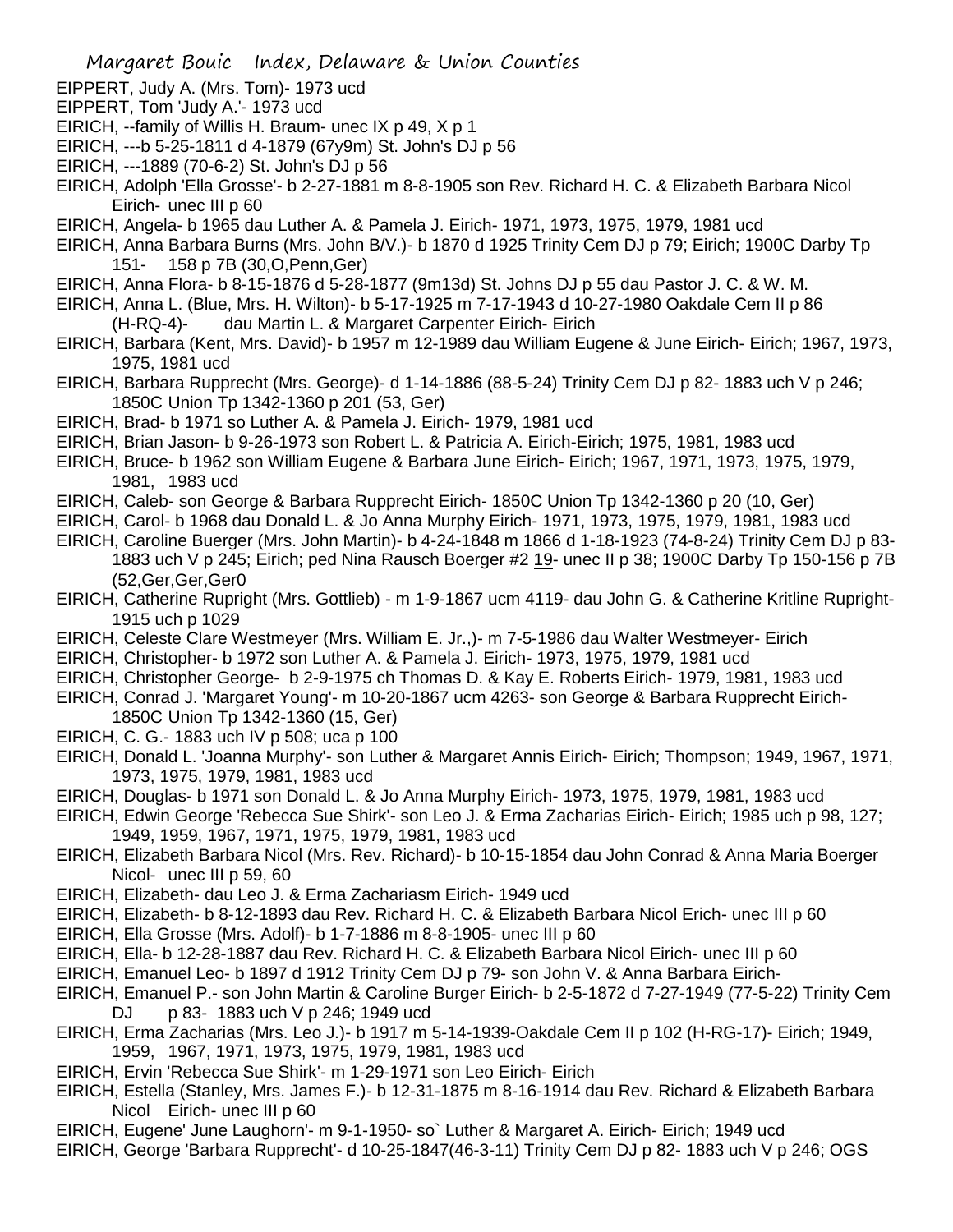- Vol XIX 1 p 19; 1840C Darby Tp 1039 p 47 (20-30)
- EIRICH, George Edward 'Theresia B. M. Hubmann'- b 4-28-1890 m 7-18-1926 d 11-22-1967 Trinity Cem DJ p 83- son John Martin & Carolin Buerger Eirich- Eirich; 1949, 1959, 1967 ucd; 1900C Darby Tp 150- 156 p 7B (10,O,O,Ger)
- EIRICH, George E. 'Mary'- 1949, 1959, 1967, 1971, 1973, 1975, 1979, 1981, 1983 ucd
- EIRICH, George- son Luther & Margaret Annis Eirich- Eirich
- EIRICH, Gottlieb 'Catherine Rupright'- m 1-9-1867 ucm 4119- 1915 uch p 1029
- EIRICH, V. Jean (Mrs. Phillip E.)- 1973, 1975, 1979, 1981, 1983 ucd
- EIRICH, Pastor J. C. 'W. M.'- St. Joh's DJ p 55
- EIRICH, Jill Marie- b 12-23-1974 dau Edwin & Rebecca Sue Shirk Eirich- Eirich; 1985 uch p 127; 1979, 1981, 1983 ucd
- EIRICH, Joanna Murphy (Mrs. Donald L.)- dau James & Helen Murphy- Eirich; Thompson 6; 1967, 1971, 1973, 1975, 1979, 1981, 1983 ucd
- EIRICH, Joe D. 'Linda A.'- 1981, 1983 ucd
- EIRICH, Joseph David 'Nancy Rae Bowshier'- b 1950 m 8-3-1968- son Leo J. & Erma Zacharias Eirich- Eirich; 1959, 1967, 1971, 1975, 1979 ucd
- EIRICH, John B/V. 'Anna Barbara Burns'- b 1867 d 1958 Trinity Cem DJ p 79 Eirich; 1900C Darby Tp 158 p 7B (32,O,O,Ger) m 11y
- EIRICH, John- son George & Barbara Rupprecht Eirich- 1850C Union Tp 1342-1360 p 20 (17, Ger)
- EIRICH, John Martin 'Carolina Burger'- b 1837 d 1904 ped Nina Rausch Boerger #3 18- unec II p 38
- EIRICH, John V.- son John Martin & Caroline Burger Eirich- 1883 uch V p 246; 1949 ucd
- EIRICH, Jonathan Crawford- b 3-23-1975 son Michael & Crawford Eirich- Eirich
- EIRICH, Joseph- b 1971 son Luther A. & Pamela Eirich- 1973, 1975 ucd
- EIRICH, Julie Marie- b 7-21-1976 dau Robert L. & Patricia A. Eirich- Eirich; 1981, 1983 ucd
- EIRICH, J. V.- d 8-16-1854 (21-11-12) Old St. John's DJ p 86
- EIRICH, Barbara June Laughorn (Mrs. Eugene)- m 9-1-1950- Eirich; 1959, 1967, 1971, 1973, 197, 1979, 1983 ucd
- EIRICH, Karen Sue (Gwilliams, Mrs. )- dau George E. & Mary Eirich- Eirich; 1949, 1959 (10), 1967, 1971 ucd
- EIRICH, Karl- b 12-9-1906 son Adolf & Ella Grosse Eirich- unec III p 60
- EIRICH, Karl 'Lena Woker'- b 3-1-1884 m 4-12-1912 son Rev. Richard H. C. & Elizabeth Barbara Nicol Eirichunec III p 60
- EIRICH, Kathryn Laura- b 7-13-1979 son Michael & Crawford Eirich- Eirich
- EIRICH, Kathryn Leigh b 7-8-1978 dau Edwin & Rebecca Sue Shirk Eirich- Eirich; 1985 uch p 127; 1979, 1981, 1983 ucd
- EIRICH, Kay E. Roberts (Mrs. Thomas D.)- Eirich; 1979, 1981, 1983 ucd
- EIRICH, Kelly- b 1966 son Luther A. & Pamela Eirich- Eirich; 1973, 1975 ucd
- EIRICH, Laura (Schmidt, Mrs. Rev. Karl)- b 7-23-1879 m 7-12-1900 dau Rev. Richard H. C. & Elizabeth Barbara Nicol Eirich- unec III p 60
- EIRICH, Leah Moore (Mrs. Homer)- m 3-1-1934- Eirich
- EIRICH, Lenora/Lanora (Lutz, Mrs. Frank)- b 12-13-1889 m 3-31-1909 dau Rev. Richard H. C. & Elizabeth Barbara Nicol Eirich- unec III p 60
- EIRICH, Leo J. 'Erma Zacharias'- b 1-21-1918 m 5-14-1939 d 12-23-1975 (57) Oakdale Cem II p102 (H-RG-17)- son Luther & Margaret Annis Carpenter Eirich- Eirich; 1949, 1959, 1967, 1971, 1973, 1975 ucd
- EIRICH, Leo- b 4-14-1895 son Rev. Richard H. C. & ELizabeth Barbara Nicol Eirich- unec III p 60
- EIRICH, Lillian (Barnett, Mrs. )- dau John B. & Anna B. Burns Eirich- Eirich
- EIRICH, Lillie (Rausch, Mrs. Harry J. G.)- b 1-26-1901 m 1924- Rausch (13(10)3)
- EIRICH, Linda A. (Mrs. Joe D.)- 1983 ucd
- EIRICH, Louise (Mrs. Martin)- d 11-14-1970- Eirich
- EIRICH, Martin Luther- b 10-18-1868 d 7-14-1877 (8-8-1828)- son Pastor J. C. & W. M.- St. John's Cem DJ p 56
- EIRICH, M. Luther 'Margaret Annis Carpenter'- b 10-2-1893 d 2-23-1983 Oakdale Cem II p 102 (H-RG-16)-son John B. & Anna B. Burns Eirich- Eirich; 1949, 1959, 1967, 1971 ucd; 1900C Darby Tp 150-156 p 7B (62,O,Gr,Ger) m 33y
- EIRICH, Luther A. 'Pamela'- son Leo J. & Erma Zacharias Eirich- Eirich; 1949, 1959(16), 1967, 1971, 1973,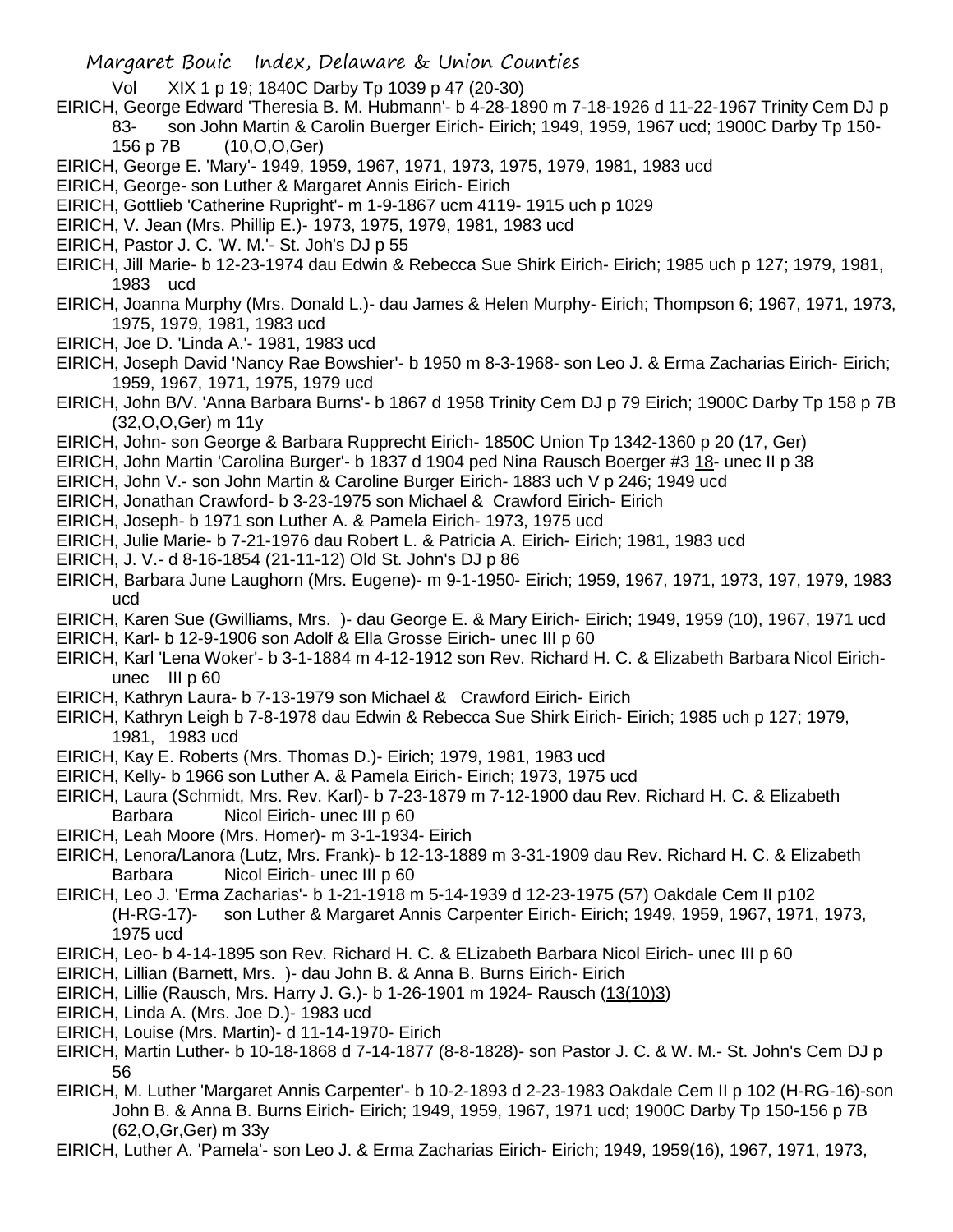1975, 1979, 1981, 1983 ucd

EIRICH, Luther- b 1966 son Luther A. & Pamela Eirich- 1973, 1975 ucd

EIRICH, Luther- b 12-1-1891 son Rev. Richard H. C. & Elizabeth Barbara Nicol Eirich- unec III p 60

EIRICH, Lyndsay Alma- b 6-16-1981 dau Edwin & Rebecca Sue Shirk Eirich- Eirich; 1985 uch p 127; 1981, 1983 ucd

EIRICH, Margaret Annis Carpenter (Mrs. Luther)- b 2-28-1898 Un Co d 3-20-1953 Oakdale Cem II p 102 (H-RG-16)- Eirich

EIRICH, Margaret- dau George & Barbara Rupprecht Eirich- 1850C Union Tp 1342-1360 p 20 (20, Ger)

EIRICH, Margaret (Miller, Mrs. John C.)- m 2-18-1860 ucm 2989

EIRICH, Margaret (Mrs. Peter)- 1850C Union Tp 1342-1360 p 201 (20, Ger)

EIRICH, Margaret Young (Mrs. Conrad J.)- m 10-20-1867 ucm 4263

EIRICH, Maria Barbara (Rausch, Mrs. Emanuel)- b 1870 d 1933 dau John Martin & Carolina Burger Eirich- ped Nina Rausch Boerger #3 9- unec II p 38

EIRICH, Marie- b 4-14-1897 dau Rev. Richard H. C. & Elizabeth Barbara Nicol Eirich- unec III p 60

EIRICH, John Martin 'Caroline Buerger'- b 11-19-1837 d 1-25-1904 (66-2-6) Trinity Cem DJ p 83- son George & Barbara Rupprecht Eirich- 1883 uch V p 246; 1850C Union Tp 1342-1360 p 201 (12,O); 1880C Darby Tp p 241A

EIRICH, Martin L. 'Louise'- son Luther & Margaret Annis Eirich- Eirich; 1973, 1974, 1979, 1981 ucd

EIRICH, Mary Ann (Blackburn, Mrs. George)- dau Leo J. & Erma Zacharias Eirich- Eirich; 1949, 1959 (12), 1967 ucd

EIRICH, Mary B.- dau John Martin & Caroline Burger Eirich- 1883 uch V p 246

EIRICH, Mary B. (Rausch, Mrs. Emanuel)- b 9-16-1870 m 1888 d 9-17-1933 Rausch (136 II p 266

EIRICH, Mary E. (Mrs. George E.)- Eirich; 1949, 1959, 1967, 1971, 1973, 1975, 1979, 1981, 1983 ucd

EIRICH, Mary M. (Detwiler, Mrs. William D. )- dau Luther & Margaret Annis Eirich- Eirich; Detwiler EIRICH, Michael- 1883 uch V p 235

EIRICH, Michael A. ' Crawford'- son George E. & Mary Eirich- Eirich; 1949., 1959 (12), 1967 ucd

EIRICH, Michelle Suzanne- b 6-30-1973 dau Michael & Crawford Eirich- Eirich

EIRICH, Minnia (Nicol, Mrs. August)- dau George Edward & Theresia B. M. Eirich- Eirich

EIRICH, M. J.- uca p 35

EIRICH, Nancy Bowshier (Mrs. Joseph David)- m 8-3-1968- Eirich

EIRICH, Nettie (Krohn, Mrs. Paul J.)- b 10-30-1877 m 7-1-1914 dau Rev. Richard H. C. & Elizabeth Barbara Nicol Eirich- unec III p 59, 60

EIRICH, Norma- b 5-15-1913 dau Karl & Lena Woker Eirich- unec III p 60

EIRICH, Norman P. G.- son George Edward & Theresia B. M. Hubmann Eirich- Eirich; 1949, 1959, 1967, 1971, 1973, 1975, 1979 ucd

EIRICH, Rev. P.- 1883 uch V p 235

EIRICH, Pamela J. (Mrs. Luther A.)- 1967, 1971, 1973, 1975, 1979, 1981 ucd

- EIRICH, Patricia A. (Mrs. Robert L.)- 1973, 1975, 1981, 1983 ucd
- EIRICH, Peter- son George & Barbara Rupprecht Eirich- 1850C Union Tp 1342-1360 (15,Ger)
- EIRICH, Peter 'Margaret'- 1850C Union Tp 1342-1360 p 210 (22, Ger)

EIRICH, Philip E. 'V. Jean'- son Luther & Margaret Annis Eirich- Eirich; 1949, 1973, 1975, 1979, 1981, 1983 ucd

EIRICH, A. Phillipine- b 1889 d 1896 Trinity Cem DJ p 79 dau John V. & Anna Barbara Eirich; 1900C Darby Tp 151-0158 p 7B (2,O,O,O)

- EIRICH, Rebecca (Belville, Mrs. )- b 1956 dau William Eugene & June Eirich- Eirich; 1967, 1971 ucd
- EIRICH, Rebecca S. (Mrs. Edwin G.)- 1979, 1981, 1983 ucd

EIRICH, Rebecca Sue Shirk (Mrs. Erwin)- v 4-4-1948 m 1-29-1971; dau Dewey Shirk- 1985 uch p 127

EIRICH, Richard H. C. 'Elizabeth Barbara Nicol'- b 2-2-1852 m 10-29-1874 ucm 5565; mt 3 p 3; unec III p 59, 60

- EIRICH, Richard- b 12-11-1885 d 7-24-1888 son Rev. Richard H. C. & Elizabeth Barbara Nicol Eirich- unec III p 60
- EIRICH, Robert L. 'Patricia'- son Leo J. & Erma Zacharias Eirich- Eirich; 1949, 1959(10), 1967, 1973, 1975, 1981, 1983 ucd
- EIRICH, Ronald A.- b 1955 son Phillip E. & Jean Eirich- 1973, 1975, 1979, 1981 ucd
- EIRICH, Sara Jo- b 8-9-1983 dau Joseph & Kuhlwein Eirich- Eirich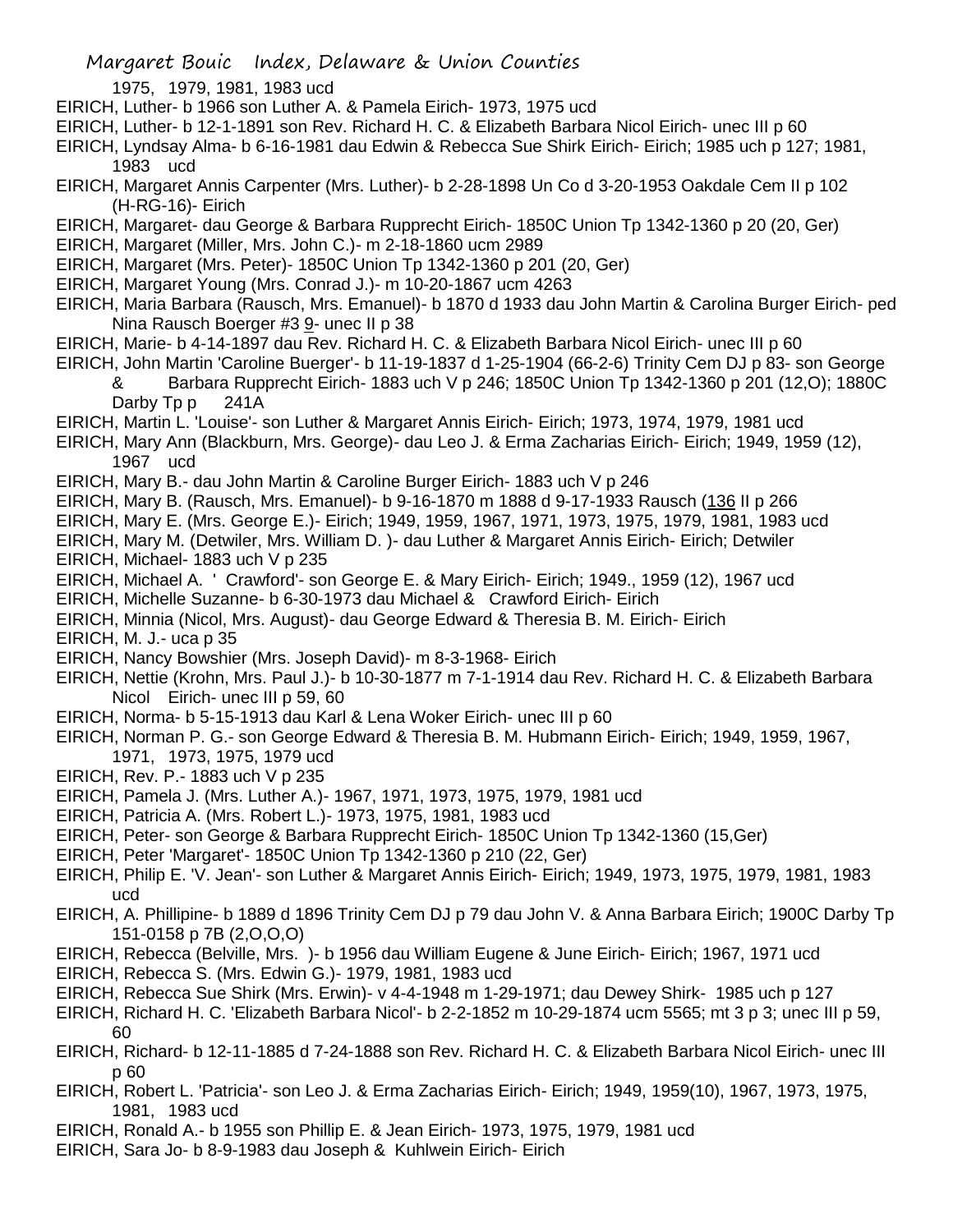- EIRICH, Sharon D.- 1975 ucd
- EIRICH, Sue (Hites, Mrs. David)- dau Leo J. & Erma Zacharias Eirich- Eirich
- EIRICH, Tammy- b 1960 ch Phillip E. & Jean Eirich- 1973, 1975 ucd
- EIRICH, Theresia B. M. Hubmann (Mrs. George Edward)- b 8-7-1894 m 7-18-1926 d 10-22-1980 (86) Trinity

Cem DJ p 83- dau Zacharias & Anna Geer Hubmann- Eirich; 1985 uch p 77; 1949, 1971, 1973, 1975, 1979, 1981, 1983 ucd

- EIRICH, Thomas D. 'Kay E.'- son George E. & Mary Eirich- Eirich; 1959(8), 1979, 1981, 1983 ucd
- EIRICH, William/Bill E. J..Celeste Clare Westmeyer'- b 1953 7-5-1986 son William Eugene & June Eirich-1967, 1973, ucd
- EIRICH, William Eugene 'Barbara June'- 1959, 1967, 1971, 1973, 1975, 1979, 1981, 1983 ucd
- EIRMAN, Rena H.- 1961 dcd
- EISAMAN, Amos 'Margaret Rohland'- Eisaman
- EISAMAN, Helen (Mrs. Richard)- 1959 ucd
- EISAMAN, Margaret Rohland (Mrs. Amos)- Eisaman
- EISAMAN, Richard 'Helen'- b 10-8-1880 d 3-3-1968 (87) bur Plain City- so Amos & Margaret Rohland Eisaman- Eisaman
- EISCHER, Sally Ann Burns (Mrs. Kurt Michael)- b 1962 m 7-12-1986 dau Martin G. & Norma E. Burns- Burns; Rausch 144515
- EISCHER, Kurt Michael 'Sally Ann Burns'- m 7-12-1986 so Roy Eischer- Rausch (144515)
- EISEL, Charlotte Huber (Mrs. Otto Philip)- Eisel
- EISEL, Hetty (Wilburschied, Mrs. )- dau Otto Philip & Charlotte Huber Eisel- Eisel
- EISEL, Leona (Swank, Mrs. )- dau Otto Philip & Charlotte Huber Eisel- Eisel
- EISEL, Otto Philip 'Charlotte Huber'- d 3-24-1971 (92)- Eisel
- EISELE, Ada Elizabeth (Alspaugh, Mrs. Donald Judson)- b 12-29-1912 m 8-15-1936- 663
- EISELE, Daniel- b 1968 son Edward D. & Goldie B. Eisele- 1980 dcd
- EISELE, Edward D. 'Goldie B.'- 1980 dcd
- EISELE, Goldie B. (Mrs. Edward D.)- 1980 dcd
- EISEMAN, Adam 'Freda Naomi Baughman'- m 9-20-1938- Graham (127413)
- EISEMAN, Freda Naomi Baughman (Mohat, Mrs. Elza)(Stanley, Mrs. Carl)(Mrs. Adam)- dau Mayne & Cora Rockhold Baughman- Graham 127413
- EISENBARGER, David F.- Eisenbarger
- EISENBARGER, Stephen Thomas- son David F. Eisenbarger- Eisenbarger- engaged to Janet Lynn Garey
- EISENBERG, Emma (Erhard, Mrs. John Clyner)- d 1917- 577
- EISENBERGER, David E.- Eisenberger
- EISENBERGER, Jennifer Whitney- b 2-24-1983 dau Stephen & Garey Eisenberger- Eisenberger
- EISENBERGER, Stephen ' Gar;ey'- son David E. Eisenberger- Eisenberger
- EISENHART, Floyd- 1980 dcd
- EISENHAUR, Evelyn (Myers, Mrs. Paul DeWitt)- b 2-29-1924 m 7-23-1942- Weiser p 769
- EISENHOWER, President- Genther p 77
- EISENVERG, Catharine- 1880C Concord Tp p 276A
- EISERLING----family of Rosemary Romine #73 unec V p 14
- EISERLING, Christina (Binau, Mrs. Peter, Jr.)- ped Rosemary Romine #73 23 -unec VI p 33
- EISERT, Daniel M. 'Debbie'- 1981, 1983 ucd
- EISERT, Debbie (Mrs. Daniel M.)- 1981, 1983 ucd
- EISERT, Jennifer- dau Daniel M. & Debbie Eisert- 1981, 1983 ucd
- EISERT, Julia- dau Daniel M. & Debbie Eisert- 1983 ucd
- EISHEN, Catherine (Kitchen, Mrs. )- sister John E. Eishen- Eishen
- EISHEN, Dale- son John E. & La Fern Eishen- Eishen
- EISHEN, Dawn- b 1960 ch Richard & Shelda Eishen- 1969, 1971 dcd
- EISHEN, Dennis- b 1963 son Richard & Shelda Eishen- 1969, 1971 dcd
- EISHEN, Elsie (Kale, Mrs. )- sister John E. Eishen- Eishen
- EISHEN, Frank- brother John E. Eishen- Eishen
- EISHEN, John James d 5-12-1964 (21) son John Eishen- bur Bowling Gree- Eishen
- EISHEN, John E. 'La Fern'- d 11-12-1972 (68) bur Bowling Green- Eishen
- EISHEN, La Fern (Mrs. John E.)- Eishen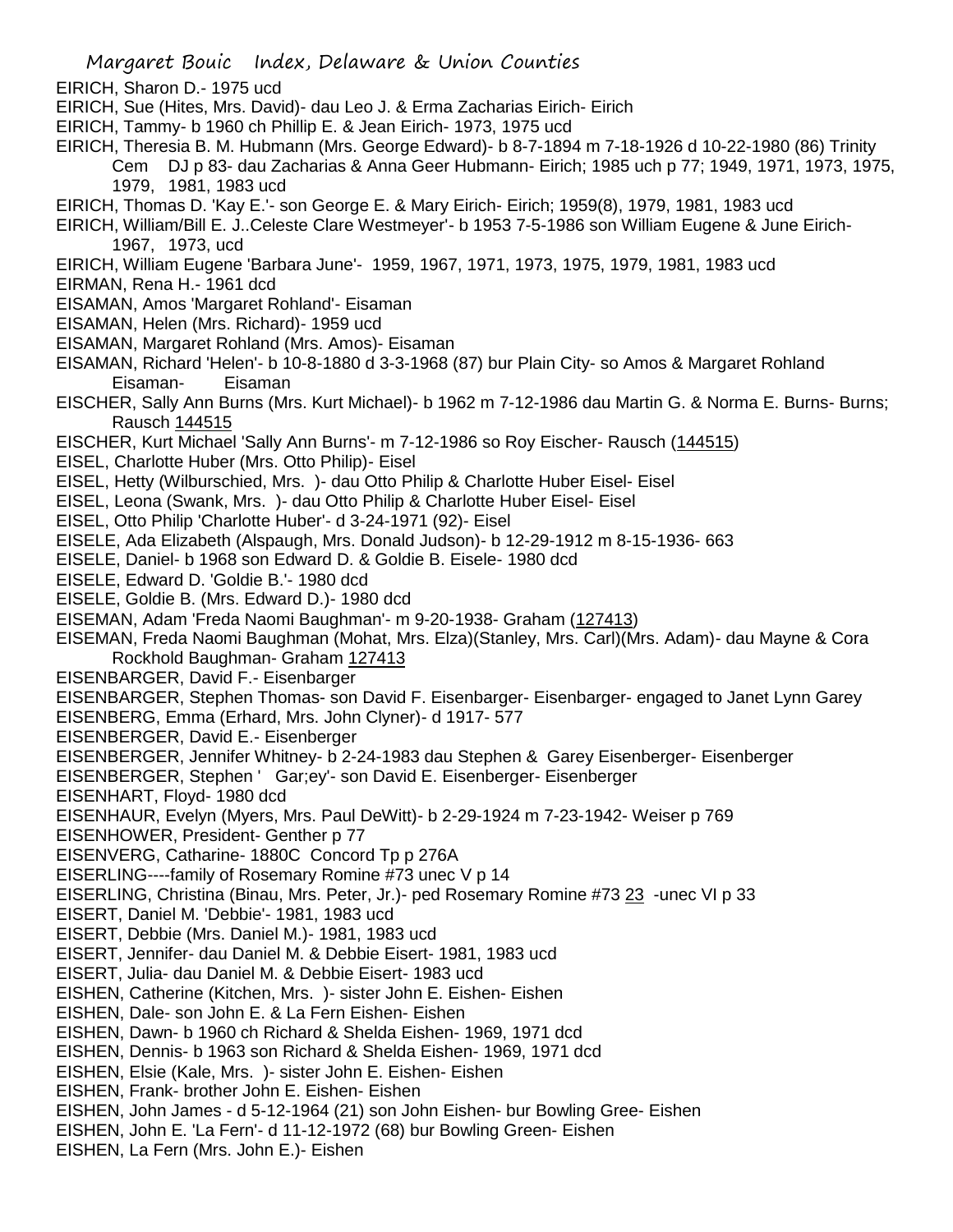- Margaret Bouic Index, Delaware & Union Counties EISHEN, Magaline- sister John E. Eishen- Eishen EISHEN, Michael John- b 1959 d 3-6-1979 (20) bur Ashley Union Ccem- son Richard & Shelda Eishen-Eishen; 1969, 1971 dcd EISHEN, Nancy- dau Richard & Shelda Eishen- Eishen EISHEN, Philip- son Richard & Shelda Eishen- Eishen EISHEN, Richard 'Shelda'-- son John E. & La Fern Eishen- Eishen; 1969, 1971 dcd EISHEN, Shelda (Mrs. Richard)- 1969, 1971 dcd EISMAN, Dick- 1949 ucd EISMAN, Angela- dau Jerry Maurice Eisman- Eisman EISMAN, Benjamin- son Jerry Maurice Eisman- Eisman EISMAN, Jason- son Jerry Maurice Eisman- Eisman EISMAN, Jeffrey- son Jerry Maurice Eisman- Eisman EISMAN, Jerry Maurice- Eisman; 1983 ucd EISNNICHER, James R. 'Juanita E.'- 1969, 1971, 1980 dcd EISNNICHER, James,Jr.- b 19678- so James & Juanita Eisnnicher- 1969, 1980 dcd-EISNNICHER, Juanita/Nita E. (Mrs. James)- 1969, 1971, 1980 dcd EISNNICHER, Shelly- b 172 ch James R. & Juanita Eisicher- 1980 dcd EISTER, Adam- b 9-17-1874 d 1878- son Jacob H. & Elizabeth Broscious Eister- Weiser p 389 EISTER, Calvin E. 'Ruth Burd'- b 6-25-1904 m 10-29-1924 so David Henry & Flora I. Epler Eister- Weiser p 390 EISTER, Clara- b 1870 d 1871 dau Jacob H. & Elizabeth Broscious Eister- Weiser p 387 EISTER, David Henry 'Flora I. Epler'- b 12-18-1877 m 12-18-1901 d 7-30-1936 son Jacob H. & Elizabeth Broscious Eister- Weiser p 390 EISTER, Dora Elizabeth Unger (Mrs. William Webster)- b 3-19-1885 m 9-8-1904- Weiser p 391 EISTER, Dorothy (Sulouff, Mrs. William)- b 10-1-1908 m 1926- dau Joh Samuel Albert & Roselda Kreigbaum Eister- Weiser p 390 EISTER, Elizabeth (Adams, Mrs. Egbert Watso)- b 9-19-1862 m 12-23-1883 d 6-20-1951- dau Jacob H. & Elizabeth Broscious Eister- Weiser p 386 EISTER, Elizabeth Broscious (Mrs. Jacob H.)- b 5-7-1843 m 1860 d 9-28-1915 dau Samuel & Margaret E. Hepner Broscious- Weiser p 385 EISTER, Ellen E.- b 12-1-1902 dau David Henry & Flora I. Epler Eister- Weiser p 390 EISTER, Emma Elnora (Furman, Mrs. John Wesley)- b 7-24-1881 m 12-4-1900- dau Jacob H. & Elizabeth Broscious Eister- Weiser p 391 EISTER, Eva Adaline (Ross, Mrs. Charles Edward)- b 7-17-1872 m 11-28-1895 d 3-25-1946 dau Jacob H. & Elizabeth Broscious Eister- Weiser p 387 EISTER, Flora I. Epler (Mrs. David Henry)- m 12-18-1901- Weiser p 390 EISTER, Frankli H. 'Mary Ann Rothermal'- b 2-28-1906 m 8-4-1924 son David Henry & Flora I. Epler Eister-Weiser p 391 EISTER, Gwendolyn Oyster (Mrs. Jack)- dau Joseph & Mary Edna Fenton Oyster- Weiser p 564 EISTER, Isabella (Beanard, Mrs. Howard)- b 1906 dau John Samuel Albert & Roiselda Kreigbaum Eister-Weiser p 389 EISTER, Jack 'Gwendolyn Oyster'- Weiser p 564 EISTER, Jacob H. 'Elizabeth Broscious'- b 5-23-1829 m 1860 d 11-2-1896- Weiser p 385 EISTER, John D. 'Lavera Berger'- b 7-19-1913 m 1-4-1938 son David Henry & Flora I. Epler Eister- Weiser p 391 EISTER, John Samuel Albert 'Roselda Kreigbaum''Rebecca Price'- b 4-24-1876 d 8-31-1947 son Jacob H. & Elizabeth Broscious Eister- Weiser p 389 EISTER, Kenneth Albert- b 5-20-1925 d 3-17-1926 so Calvin E. & Ruth Burd Eister- Weiser p 390 EISTER, Lavera Berger (Mrs. John D.)- m 1-4-1938- Weiser p 391 EISTER, Lloyd E. 'Martha Schaffer'- b 5-5-1910 m 1-4-1937 son David Henry & Flora I. Epler Eister- Weiser p
- 391
- EISTER, Louise (Kellogg, Mrs. Orville)- dau John Samuel Albert &
	- & Roselda Kreigbaum Eister- Weiser p 389
- EISTER, Lovisa (Adams, Mrs. Clarence Tappen)- b 7-16-1868 m 11-24-1892 d 10-29-1958 dau Jacob H. & Elizabeth Broscious Eister- Weiser p 387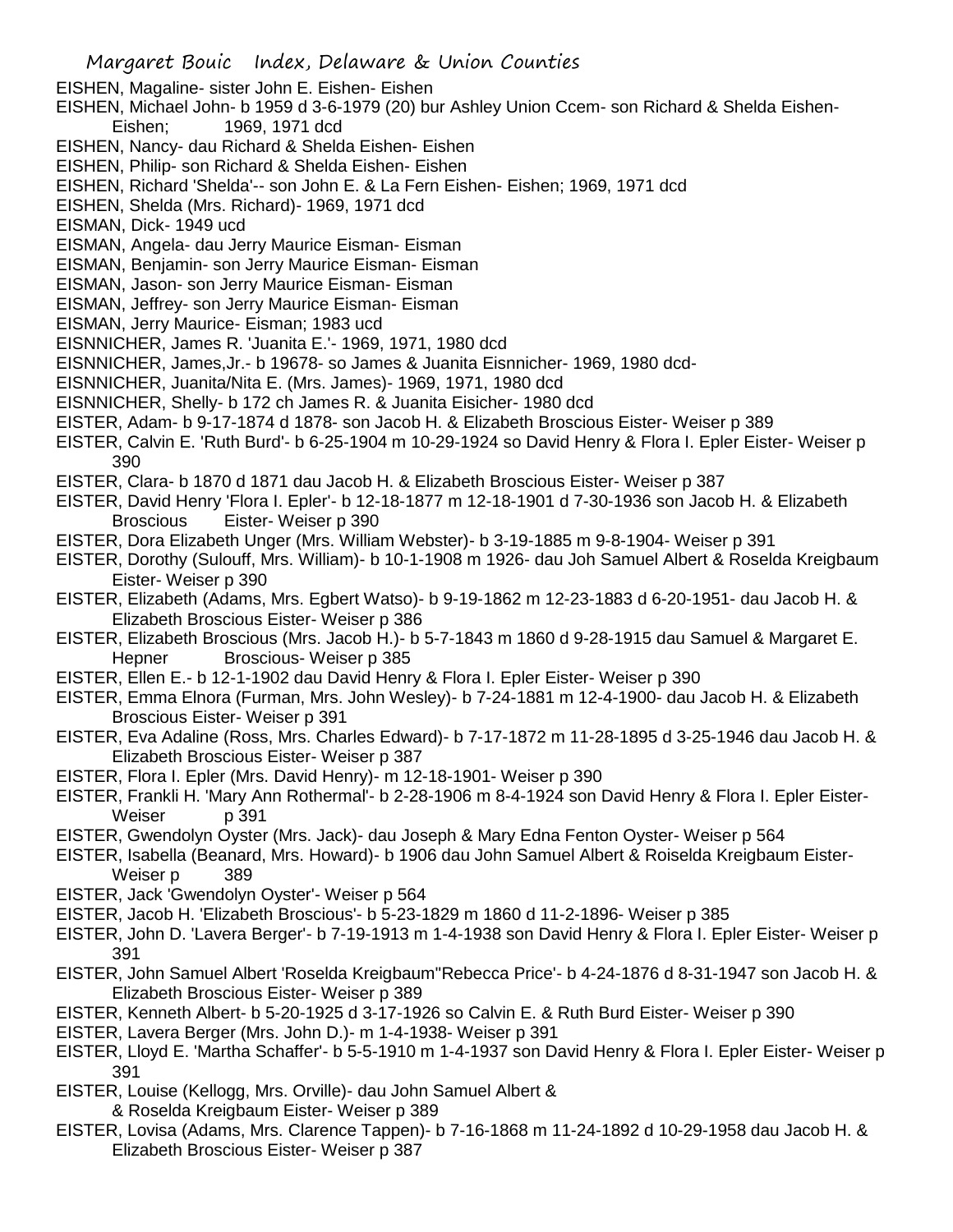- EISTER, Margaret Elva- b 4-17-1939 dau Joh E. & Lavera Berger Eister- Weiser p 391
- EISTER, Margaret (Neidig, Mrs. Henry Morris)- b 8-28-1861 m 9-25-1881 d 1-4-1942 dau Jacob H. & Elizabeth Broscious Eister- Weiser p 385
- EISTER, Martha J.- b 5-15-1908 d 4-15-1911 dau David Henry & Flora I. Epler Eister- Weiser p 391
- EISTER, Martha Schaffer (Mrs. Lloyd E.)- m 1-4-1937- Weiser p 391
- EISTER, Mary Alice- b 9-2-1864 d 9-23-1934 dau Jacob H. & Elizabeth Broscious Eister- Weiser p 386
- EISTER, Mary Ann Rothermal (Mrs. Frankli H.)- m 8-4-1924- Weiser p 391
- EISTER, Miriam Louise (Witman, Mrs. Henry G.)- b 6-22-1927 dau Calvin E. & Ruth Burd Eister- Weiser p 390
- EISTER, Rebecca Price (Mrs. John Samuel Albert)- Weiser p 389
- EISTER, Roselda Kreigbaum (Mrs. John Samuel Albert)- d 1911- Weiser p 389
- EISTER, Ruth Burd (Mrs. Calvin E.)- m 10-29-1924- Weiser p 390
- EISTER, Sarah Cath arine (Neidig, Mrs. Stephen Wilmer)- b 9-29-1866 d 12-28-1954 dau Jacob H. & Elizabeth Broscious Eister- Weiser p 386
- EISTER, Vera Lorraine (Baker, Mrs. howard William)- b 2-5-1905 m 12-23-1950 dau William Webster & Dora Elizabeth Unger Eister- Weiser p 391
- EISTER, William Webster 'Dora Elizabeth Unger'- b 11-2-1879 m 9-8- 1904 d 9-1-1943 son Jacob H. & Elizabeth Broscious Eister- Weiser p 391
- EITEL, Timothy- 1980 dcd
- EITLE, Adam- 1880C Berkshire Tp p 428C
- EIZENSMITS, Arnold A. 'Victoria'- 1969, 1971, 1980 dcd
- EIZENSMITS, Bert- b 1955 so Edgar & Margaret Eizensmits- 1969, 1971 dcd
- EIZENSMITS, Brian- b 1974 son Arnold A. & Victoria L. Eizensmits- 1980 dcd
- EIZENSMITS, Clyde- b 1957 ch Edgar & Margaret Eizensmits- 1969, 1971 dcd
- EIZENSMITS, Danis- b 1963 ch Edgar & Margaret Eizensmits- 1969, 1971 dcd
- EIZENSMITS, Edgar 'Margaret'- 1969, 1971 dcd
- EIZENSMITS, Margaret (Mrs. Edgar)- 1969, 1971 dcd
- EIZENSMITS, Michael- b 1977 son Arnold A. & Victoria L. Eizensmits- 1980 dcd
- EIZENSMITS, Victoria L. (Mrs. Arnold A.)- 1980 dcd
- EKAIN, Julia- d 1-25-1882 (1m4d) dcdeaths
- EKAM, Catherine Margaret (Mrs. Peter)- dcw Bk 3 p 209
- EKAM, Charles W. 'Ella Tuttle'- b 1845 d 1932 Newhouse Cem p 7; 1880C Delaware Town p 498A
- EKAM, Ella Tuttle (Mrs. Charles)- b 1852 d 1924 Newhouse Cem p 7
- EKAM, Eva (Skatzes, Mrs. )- b 1880 d 1948- Newhouse Cem p 7
- EKAM, Mlins- b 12-25-1881 Delaware Town- son Charles W. & Ella Tuttle Ekam- dcb
- EKAM, Peter 'Catherine Margaret'- d 9-1854 (53-2-12) Oak Grove Cem Powell p 92; dcw Bk 3 p 209
- EKART- see Eckert
- EKELBERRY, see Eckelberry, Eckleberry
- EKELBERRY, Alice- dau Ezekiel & Julia Ann Edelblute Ekelberry- 1880 dch p 809
- EKELBERRY, Ann (Miller, Mrs. Charles)- dau Ezekiel & Julia Ann Edelblute Ekelberry- 1880 dch p 809
- EKELBERRY, Barbara Jean Bianchi (Mrs. Dick T.,Jr.)- m 5-15-1971 dau Eugene E. Bianchi- Ekelberry
- EKELBERRY, Bertha- dau Jacob & Maria Ellen Redman Ekelberry- 1880 dch p 809
- EKELBERRY, Blanch- b 1-7-1890 Brown Tp dau Theo & Ida B. Rainer Ekelberry- dcb
- EKELBERRY, Cecilia Longwell (Mrs. John)- b 12-2-1834 m 10-14-1852 d 2-6-1898 dau James & Phebe Logwell-1880 dch p 809; dcc, dcq Dick Ekelberry 9
- EKELBERRY, Charles b 1967 son Dick Thomas Ekelberry- 1969, 1971 dcd
- EKELBERRY, Charles Jacob 'Frankie Mary Vieno'- b 1-22-1857 m 6-12-1890 d 7-1936 -son John & Cecilia Longwell Ekelberry- dcc, dcq Dick Ekelberry 4; 1880 dch p 809; 1908 dch p 387, 431; hadc p 95
- EKELBERRY, Clarence W. 'Thelma Budd'- d 4-19-1986 (74) Oak Grove Cem brother William E. Ekelberry-**Ekelberry**
- EKELBERRY, Dick Thomas 'Vivian Louise Cook'- son John Vienot & Imogene Mildred Pinney Ekelberry- dcc, dcq Dick Ekelberry 1; 1969, 1971 dcd
- EKELBERRY, Dick Thomas, Jr. 'Barbara Bianchi' m 5-15-1971 d 8-27-1985 (34) bur St. Mary's Cem- son Dick Thomas & Vivian Louise Cook- dcq Dick Ekelberry\1\
- EKELBERRY, Drusilla- d 5-15-1874 widow b Troy Tp dcdeaths
- EKELBERRY, Drusilla- dau Ezekiel & Julia Ann Edelblute Ekelberry- 1880 dch p 809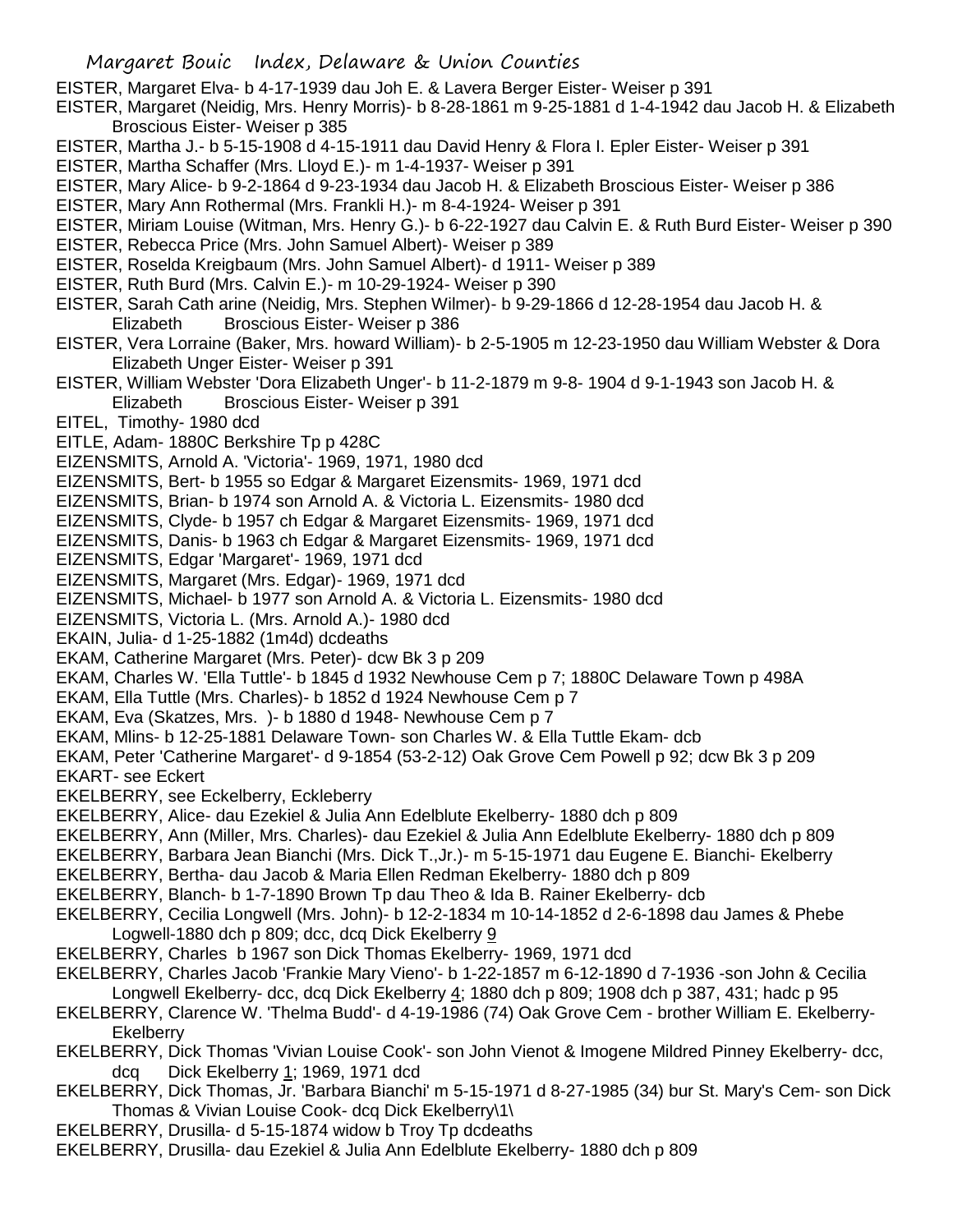- EKELBERRY, Effie- b 5-4-1890 Berkshire Tp dau Nort & Mamie Hughes Ekelberry- dcb
- EKELBERRY, Elizabeth- dau Jacob & Elizabeth Whitman Ekelberry- 1850c Brow Tp 2896 p 159 (17,O)
- EKELBERRY, Elizabeth Whitman (Mrs. Jacob)- b 11-17-1800 d 10-1854- dcc Dick Ekelberry 17
- EKELBERRY, Elsie Main- b 9-19-1901 Delaware Town son Theodore & Ida Pain Ekelberry- dcb
- EKELBERRY, Elsie- sister William E. Ekelberry- Ekelberry
- EKELBERRY, Mary Emma (Hults, Mrs. Willis)- dau Ezekiel & Julia Edelblute Ekelberry- opc 323; 1880 dch p 809
- EKELBERRY, Ezekiel 'Julia Ann Edelblute'- b 1-20-1827 son Jacob & Elizabeth Whitman Ekelberry- 1880 dch p 809; 1850C Brown Tp 2896 p 159 (23,O); 1850C Berlin Tp 1857 p 118 (24, Pa)
- EKELBERRY, Elizabeth Whitman (Mrs. Jacob)- b 11-17-1800 d 10-1854 1880 dch p 809, 811; dcq Dick Ekelberry 17; 1850C Brown Tp 2896 p 159 (50, Pa)
- EKELBERRY, Frankie Mary Vienot (Mrs. Charles Jacob)- b 8-23-1863 m 6-12-1890 d 3-1950 dau Charles Louis & Mary Elizabeth Talley Vienot- opc 274; dcc, dcq Dick Ekelberry 5
- EKELBERRY, Francis- ch Ezekliel & Julia Ann Edelblute Ekelberry- 1880 dch p 809
- EKELBERRY, Frank J.- so John & Cecilia Longwell Ekelberry- 1880 dch p 809; 1908 dch p 367; 1976 dch p 296
- EKELBERRY, Gladys M.- b 12-10-1890 d 5-26-1891 Marlborough Cem p 194
- EKELBERRY, Imogene Mildred Pinney (Mrs. John Vienot)- b 4-14-1899 m 6-11-1921 d 12-18-1974 dau Thomas Bert & Lulu Viana Liggett Pinney- dcc, dcq Dick Ekelberry 3; Carr 114(10)122
- EKELBERRY, Jacob 'Elizabeth Whitman'- b 6-9-1799 d 7-1872 dcq Dick Ekelberry 16; 1880 dch p 809, 811; Poe p 24; 1840C Brown Tp (40-50); 1850C Brown Tp 2896 p 159 (53, Pa)
- EKELBERRY, Jacob 'Maria Ellen Redman'- b 9-13-1841 d 5-26-1925 Marlborough Cem p 194- so Jacob & Elizabeth Whitman Ekelberry- 1880 dch p 699; 1908 dch p 652; 1850C Brown Tp 2896 p 159 (9,O);delge VII p 39
- EKELBERRY, James E. 'Joyce'- son Clarence W. Ekelberry- Ekelberry
- EKELBERRY, Jay Redman- b 4-29-1892 d 12-8-1927- Marlborough Cem p 194
- EKELBERRY, Joanna (Wickham, Mrs. E. M.)- dau Jacob & Maria Ellen Redman Ekelberry- 1880 dch p 699; 1908 dch p 652
- EKELBERRY, John ' Cecilia Longwell'- b 10-1-1824 m 10-14-1852 d 2-13-1886 son Jacob & Elizabeth Whitman Ekelberry- dcc, dcq Dick Ekelberry 8; 1880 dch p 809; 1850C Brown Tp 2896 p 159 (25,O)
- EKELBERRY, John Kimball- son Dick Thomas & Vivian Louise Cook Ekelberry- dcq Dick Ekelberry 1; 1969 dcd
- EKELBERRY, John 'Sarah J.'- b 6-13-1818 d 2-16-1877 dbg p 14
- EKELBERRY, John Vienot 'Imogene Mildred Pinney'- b 12-25-1897 m 6-11-1921 d 7-2-1974 son Charles J. & Frankie Vienot Ekelberry- dcc, dcq Dick Ekelberry 2; Carr (114(10)122); opc 556
- EKELBERRY, Joyce (Mrs. James E.)- Ekelberry
- EKELBERRY, Julia Ann Edelblute (Mrs. Ezekiel)- dau John Edelblute- 1880 dch p 809; 1850C Berlin Tp 1887 p 118 (18,O)
- EKELBERRY, Kittie Marie- b 6-22-1882 Berlin Tp d 8-25-1911 Marlborough Cem p 194; dcb
- EKELBERRY, Leona M. Rhodes (Mrs. William E.)- d 12-26-1979 (78) Oak Grove Cem sister William Rhodes-**Ekelberry**
- EKELBERRY, Lewis Abijah- Pabst 3 p 26
- EKELBERRY, Louis A.- son John & Cecilia Longwell Ekelberry- 1880 dch p 809
- EKELBERRY, Lucy Margaret- b 3-11-1900 dau Dr. Norton & Mary Hughes Landon dcb late
- EKELBERRY, Margaret- dau Jacob & Elizabeth Ekelberry-1850C Brown Tp 2896 p 159 (19,O)
- EKELBERRY, Maria Ellen Redman (Mrs. Jacob)- b 10-23-1845 m 12-24-1863 dcm d 11-1-1915 Marlborough Cem- 1880 dch p 699; 1908 dch p 652
- EKELBERRY, Marry- b 11-24-1902 Delaware Town dau Theodore & Ida Rains Ekelberry- dcb
- EKELBERRY, Mary E. (Hultz, Mrs. W.)- dau Ezekiel & Julia Ann Edelblute- 1880 dch p 809 see Emma
- EKELBERRY, Mary/Polly (Heaverlo, Mrs. John)- dau Jacob & Elizabeth Whitman Ekelberry- 1880 dch p 811; 1850C Brown Tp 2896 p 159 (12,O)
- EKELBERRY, Mary Hghes Landon (Mrs. Norton)- (29-1900) dcb late (Lucy Margaret)
- EKELBERRY, Mary Lou (Myers, Mrs. )- dau Clarence W. Ekelberry- Ekelberry
- EKELBERRY, Michael- son Dick Thomas Ekelberry- 1971 dcd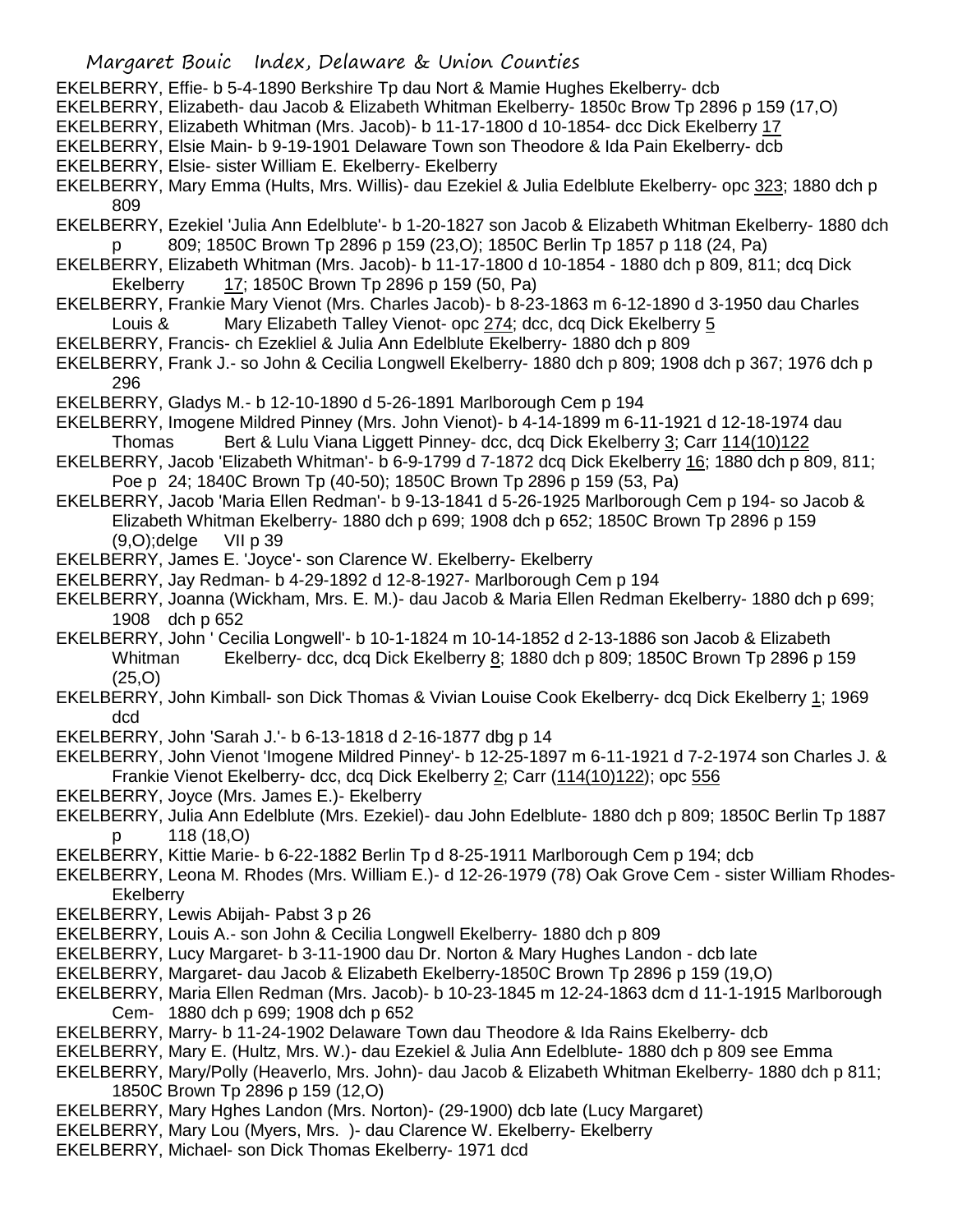Margaret Bouic Index, Delaware & Union Counties EKELBERRY- Norman- 1976 dch p 296 EKELBERRY, Dr. Norton 'Mary Hughes Landon'- (35-1900) son John & Cecilia Longwell Ekelberry- 1880 dch p 809; 1908 dch p 367; Fowler p 80; dcb late EKELBERRY, Ross- son Ezekiel & Julia Ann Edelblute Ekelberry- 1880 dch p 809 EKELBERRY, Sarah- dau Jacob & Elizabeth Whitman Ekelberry- 1850C Brown Tp 2896 p 159 (15,O) EKELBERRY, Sarah J. (Mrs. John)- d 8-20-1882 (70-6-25)- dbg p 14 EKELBERRY, Simon- so Jacob & Elizabeth Whitman Ekelberry- 1850C Brown Tp 2896 p 159 (5,O) EKELBERRY, Stephen A.- b 10-2-1864 d 10-21-1934 Marlborough Cem- son Jacob & Maria E. Redman Ekelberry- 1880 dch p 699 EKELBERRY, Sylvia C.- b 7-20-1866 d 2-4-1944 Marlborough Cem p 194 EKELBERRY, Thelma Budd (Kintz, Mrs. )(Mrs. Clarence W.)- d 4-19-1986 (74) Oak Grove Cem - Ekelberry EKELBERRY, Theodore- son Ezekiel & Julia Ann Edelblute Ekelberry- 1880 dch p 809 EKELBERRY, Vivian Louise Cook (Mrs. Dick Thomas)- b 10-19-1926 m 3-29-1947 d 12-6-1962- dcc Dick Ekelberry 1 EKELBERRY, William E.'Leona M. Rhodes'- d 1960(63) Oak Grove Cem - Ekelberry EKELBERRY, ---(Gusti, Mrs. Fred)- dau William E. & Leona M. Rhodes Ekelberry- Ekelberry EKELBURY--b 3-23-1887 Concord Tp dau F. E. & Della Coleman Ekelbury- dcb EKELBURY, Gladys Marie- b 12-10-1890 Berlin Tp dau S. A. & Kate Jacobus Ekelbruy- dcb EKELBURY, Rose H.- b 8-12-1874 Brown Tp- dau Relling & Julia Edelblute Ekelbury- dcb EKELLARY, Alice- b 12-11-1870 Brown Tp- dcb EKELUND, Clifford Thoren 'Katharine Georgia Weiser'- m 6-10-1925- Weiser p 796 EKELUND, Georgia Katharine (Smith, Mrs. Brewster Holmes)- b 9-7-1932 m 6-16-1932 dau Clifford Thoren & Katharine Georgia Weiser Ekelund- Weiser p 797 EKELUND, Katharine Georgia Weiser (Mrs. Clifford Thoren)- b 1-2-1900 m 6-10-1925 dau George & Sarah Catharie Schoch Weiser (or Bucher)- Weiser p 796 EKELUND, Mary Sue- b 12-10-1928 dau Clifford Thoren & Katharine Georgia Weiser Ekelund- Weiser p 797 EKELUND, Sarah Ann Skillman, Mrs. Newton)- b 5-8-1926 m 7-19-1947 dau Clifford Thoren & Katharine Georgia Weiser- Weiser p 796 EKENBRECHT---family of Martha Boyce #24 unec V p 1 EKENS, Harry H.- son Thomas & Nancy Ekens- 1880C Richwood 194-207 p 19 (3,O,Eng,O) EKENS, Nancy M.(Mrs. Thomas)- 1880C Richwood 194-207 p 19 (32,O,O,Wales) EKENS, Thomas'Nancy M.'- 1880C Claibourne Tp 194-207 p 199C (30,Eng,Eng,Eng) p 25 EKENS, William S.- son Thomas & Nancey Ekens- 1880C Richwood 194-207 p 19 95,O,Eng,O) EKERDT, Alice Elizabeth- dau John G. & Carol Jean Hoffman Ekerdt- 1985 uch p 72 EKERDT, Carol Jean Hoffman (Mrs. John G.)- m 3-14-1981 dau Harold Ernest & Barbara Jean Anders-Hoffman; 1985 uch p 72 EKERDT, John G. 'Carol Jean Hoffma'- m 3-14-1981- Hoffman; 1985 uch p 72 EKERDT, Sara J. E.- b 8-24-1981 d 10-17-1981 Price Cem djlm p 66 EKERS, Polly- Powers p 75 EKEY, Flo Ethel (McKitrick, mrs.Jesse B.)- b 3-30-1890 m 10-10-1917 d 8-6-1969 bur Ashland- McKitrick p 326 EKLEBERRY, Alle 'Jennie Hilborn'- d 3-1957- Weiser p 510 EKLEBERRY, Charles- b 10-16-1926- so Allen & Jennie Hilbor Ekleberry- Weiser p 511 EKLEBERRY, Donald- b 11-28-1946 son James & Martha Koller Ekleberry- Weiser p 511 EKLEBERRY, Edward Allen- b 11-3-1951 son Charles Ekleberry- Weiser p 511 EKLEBERRY, James- b 1-25-1939- son James & Martha Koller Ekleberry- Weiser p 511 EKLEBERRY, James 'Martha Koller'- b 10-1-1919 so Allen & Jennie Hilbor Ekleberry- Weiser p 510 EKLEBERRY, Jennie Hilborn (Mrs. Allen)- b 3-23-1896 dau Wesley & Martha Smyser Hilbor- Weiser p 510 EKLEBERRY, Lee- b 3-23-1943 son James & Martha Koller Ekleberry- Weiser p 511 EKLEBERRY, Margaret (Mrs. Robert)- Weiser p 511 EKLEBERRY, Martha Koller (Mrs. James)- Weiser p 510 EKLEBERRY, Patty- b 9-28-1951 dau Robert & Margaret Ekleberry- Weiser p 511 EKLEBERRY, Peggy Lee- b 9-11-1947 dau Charles Ekleberry- Weiser p 511 EKLEBERRY, Robert 'Margaret'- b 6-3-1924 so Allen & Jennie Hilborn Ekleberry Weiser p 511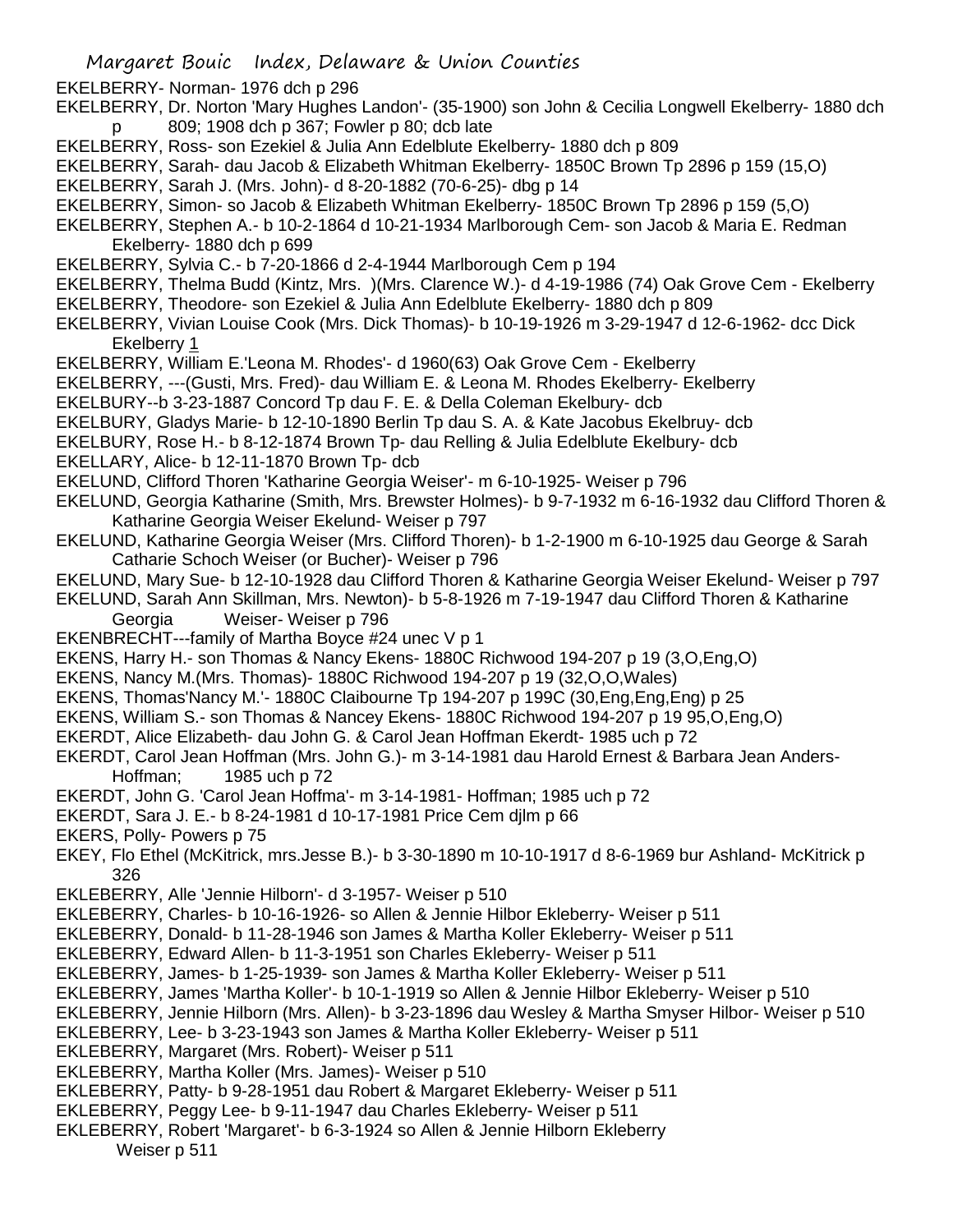EKLEBERRY, Steven- b 11-2-1947 son Robert & Margaret Ekleberry- Weiser p 511 EKLEBERRY, Susan Kay- b 11-20-1955- dau Charles Ekleberry- Weiser p 511 EKMA, Jerry- 1971 dcd EKMARK, David L. 'Ly'- 1975, 1979, 1981, 1983 ucd EKMARK, Lynn (Mrs. David L.)- 1975, 1983 ucd EKMARK, Melissa- b 1968 dau David L. & Lynn Ekmark- 1975, 1973 ucd EKUM, Dorothy (McKittrick, Mrs. Arland Junior)- McKitrick p 109 ELA, Abigail Bosworth (Mrs. Israel)- m 11-11-1860 Powers Pat p 77, 255 ELA, Daniel- Powers Pat p 78 ELA, Israel/Isaac 'Abigail Bosworth'- m 11-1860 d 3-29-1900 - son Daniel Ela- Powers Pat p 77, 78, 255 ELA, Richard- Powers Pat p 78 ELAM, Bert 'Beverly Gaso'- 1985 uch p 55 ELAM, Beverly Gason (Mrs. Bert)- dau Orville & Harew Rogers Gason- 1985 uch p 55 ELBAUGH, Eva (Houck, Mrs. Jacob E.)- Longbrake p 34, 37 ELBERFELD, Carrie Beth- dau Dr. Jacob H. & Kathy L. Kandle Elberfeld- Elberfeld ELBERFELD, Edward James- son Jacob & Mary Elizabeth Hansel Elberfeld- Elberfeld ELBERFELD, Mary Elizabeth Hansel (Mrs. Jacob)- Elberfeld ELBERFELD, Jacob 'Mary Elizabeth Hansel'- d 11-16-1978(81)-Elberfeld ELBERFELD, Dr. Jacob H. 'Kathy L. Kandel'- b 12-27-1937 m 6-3-1972 d 6-26-1990 (52) son Jacob & Elizabeth Hansel Elberfeld- Elberfeld; 1975, 19791, 1981, 1983 ucd ELBERFELD, Jacob Stacey- b 4-17-1974 son Jacob & Kathy Kandel Elberfeld- Elberfeld; 1975, 1979, 1981, 1983 ucd ELBERFELD, Jo (Ruhl, Mrs. Robert)- dau Jacob & Mary Elizabeth Hansel Elberfeld- Elberfeld ELBERFELD, Kathy Louise Kandel (Mrs. Dr. Jacob)- m 6-3-1972- dau Lutrelle & Ernestine Kandel- Elberfeld; 1975, 1979, 1981, 1983 ucd ELBERFELD, Margaret Jo (Ruhl, Mrs. Robert)- dau Jacob & Elizabeth Hansel Elberfeld- Elberfeld ELBERFELD, Sara (Deever, Mrs. David)- dau Jacob & Mary Elizabeth Hansel Elberfeld- Elberfeld ELBERT, Hammett P.- heir of Louisa C. Shaw- dcw Bk 2 p 437 ELBERT, Margaret Harris (Mrs. Toby)- m 1858- unec IV p 27 ELBERT, Selma (Burgess, Mrs. William Henry)- Liggett 114711; Thomas 1121 ELBERT, Toby 'Margaret Harris'- m 1858 unec IV p 27 ELBERT, Wilma (Everett, Mrs. Arlington L.)- b 10-6-1900 m 11-24-1926- Elbert ELBIN, ---(Burson, Mrs. Joseph)- d 6-7-1962 (68) Oakdale Cem dau John & Nancy Elbin- Elbin ELBIN, Charles L. 'Doris M. Johnson'- b 11-27-1917 Lima m 8-12-1937 d 5-10-1988 bur Hale Cem,Mt. Victoryson Dr.Guy H. & Lelah Formena Elbin- Elbin ELBIN, Charles 'Lulu A.'- b 1885 d 1948 Oakdale Cem II p 104 (H-RH-22) ELBIN, Charlotte (Hall, Mrs. R. T.)- dau Charles L. & Doris M. Johnson Elbin- Elbin ELBIN, Cora Graham (Mrs. Doyle)- b 6-21-1893 m 1914 d 10-10-1975 Oakdale Cem II p 7 (B-R3-13)- dau Drell & Estella Haggard Graham- Graham 17511; 1949, 1959, 1967 ucd ELBIN, David Eugene- son Eugene & Helen Zirkle Elbin- Graham 1751111 ELBIN, Doris M. Johnson (Mrs. Charles L.)- m 8-12-1937- Elbin ELBIN, Dorothy (Lyon, Mrs. Bruce)- dau Doyle & Cora Graham Elbin- Graham 17512 ELBIN, Dora McCullough (Mrs. John)- Elbin ELBIN, Doyle 'Cora Graham'- b 6-25-1892 m 1914 d 1-16-1967 Oakdale Cem II p 7 (B-R3-13)- son John & Dora McCullough Elbin- Graham (17511) ELBIN, Ericka- b 1975 dau George K. & Larilee J. Elbin- 1980 dcd ELBIN, Evelyn (Mrs. James L.)- Elbin ELBIN, Frank B.- b 1895 Pa d 11-16-1934 Oakdale Cem II p 52 (G-R10-8) ELBIN, Helen Zirkle (Mrs. Eugene)- Graham (175111) ELBIN, George K. 'Larilee J.'- 1980 dcd ELBIN, Dr. Guy 'Lelah Foreman'- Elbin ELBIN, Helen Zirkle (Mrs. Eugene)- Graham 175111 ELBIN- Herbert M. 'Sonia'- son Charles L. & Doris M. Johnson Elbin- Elbin; 1983 ucd ELBIN, Irene (Simmons, Mrs. )- dau John & Dota McCullough Elbin- Elbin ELBIN, James L. 'Evelyn'- son Charles L. & Doris M. Johnson Elbin- Elbin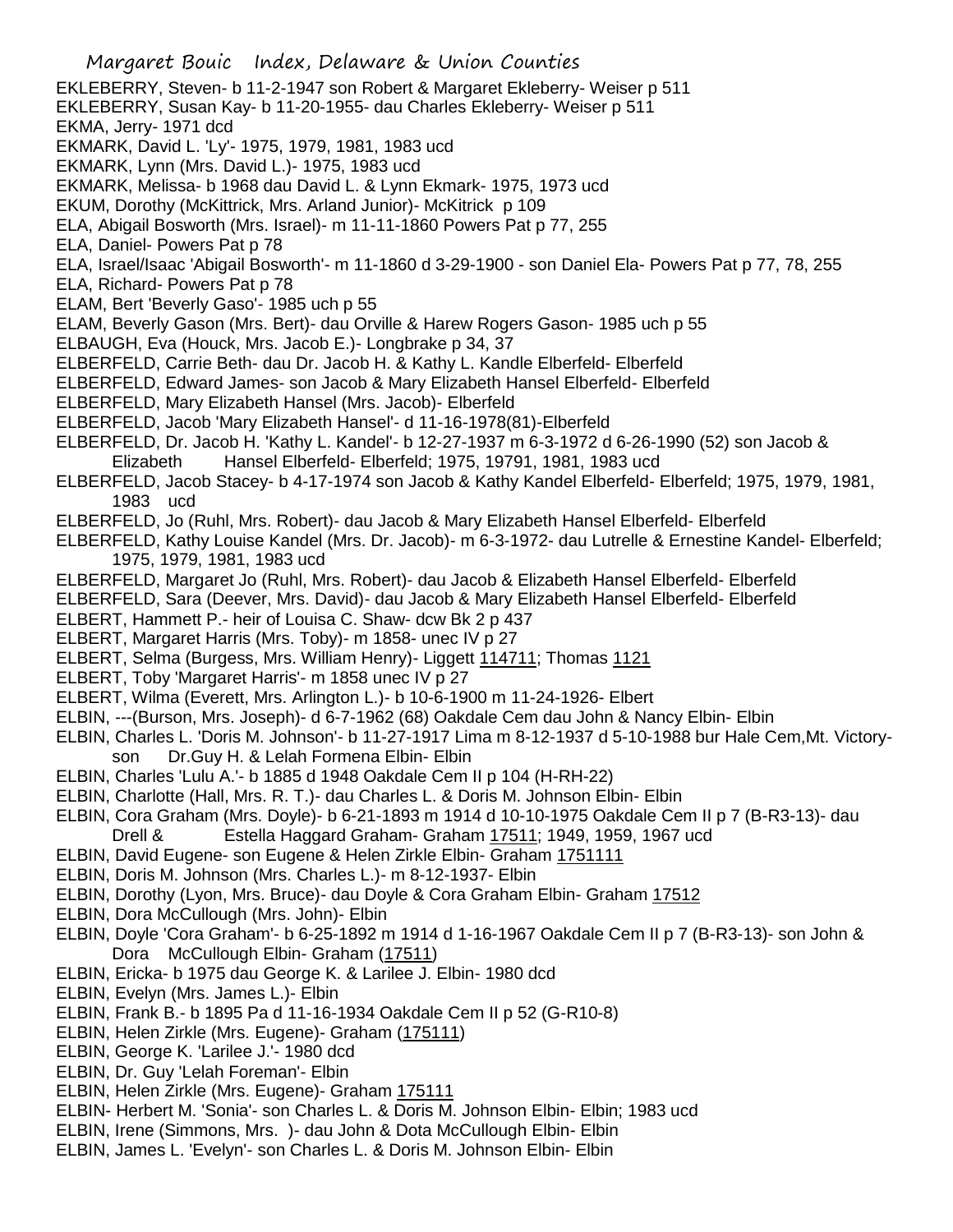- ELBIN, Janet Perkins (Mrs. Omar)- b 3-29-1902 m 7-10-1929 d 10-2-1981 Oakdale Cem II p 52 (G-R10-8) dau Luther & Harriet Hush Perkins- Elbin; 1949, 1959 ucd
- ELBIN, Jeanetta (Perkins, Mrs. )- Sbc p 34
- ELBIN, John 'Dora McCullough'- Elbin
- ELBIN, John b 1974 son George K. & Larilee J. Elbin- 1980 dcd
- ELBIN, John W. 'Nancy E.'- b 1857 Pa d 2-15-1937 Oakdale Cem II p 52 (G-R10-8)
- ELBIN, Leatha (DeBolt, Mrs. )- dau John & Dota McCullough Elbin- Elbin
- ELBIN, Lester 'Maggie'- 1949, 1979, 1981 ucd
- ELBIN, Lulu A. Pettit (Mrs. Charles)- b 4-13-1887 d 5-19-1973 Oakdale Cem II p 104 (H-RH-22)- dau C. V. Pettit- Elbin
- ELBIN, Margaret/Maggie (Mrs. Lester)- 1949, 1979, 1981 ucd
- ELBIN, Nancy (Diehl, Mrs. Frank)- dau Omar & Janet Perkins Elbin- Elbin; 1949 ucd
- ELBIN, Nancy E. (Mrs. John W.)- b 1864 Pa d 6-14-1928 Oakdale Cem 4044 (G162) II p 52 (G-R10-8)
- ELBIN, Nanna (Tharp, Mrs. )- dau John & Dota McCullough Elbin- Elbin
- ELBIN, Omar 'Janet Perkins)- b 7-24-1898 m 7-10-1929 d 10-19-1960 Oakdale Cem II p 52 (G-R10-8); 1949 ucd
- ELBIN, Quinnie- b 1885 Pa d 4-11-1931(46) Oakdale Cem 4331 (G162) II p 52 (G-R10-8)
- ELBIN, Rose (Gordon, Mrs. )- dau Charles & Lulu A. Pettit Elbin- Elbin
- ELBIN, Sonia (Mrs. Herbert M.)- Elbin
- ELBIN, Virginia- b 1979 dau George K. & Larilee Elbin- 1980 dcd
- ELBON, David- d 2-18-1878 (2-10-15) son W. G. & M. J. Elbon- Hanover Cem 1-1-1
- ELBON, G. D. 'J. E.'- Powell p 131
- ELBON, J. E. (Mrs. G. E.)- Powell p 131
- ELBON, Jennie A.- d 9-30-1882 (28d) dau G. E. & J. E. Facher Cem Powell p 131
- ELBON, M. J. (Mrs. W. G.)- Hanover Cem 1-1-1
- ELBON, Samuel- Powers p 92
- ELBON, W. G. 'M. J.' Hanover 1-1-1
- ELBORN, William c.- 1908 dch p 393
- ELBRADOR, Theda (Conley, Mrs. William Henry)- b 9-3-1930 m 5-27-1953- Weiser p 32
- ELBREE, Mr. lpc p 9
- ELBURSON, David- d 9-3-1872 (3-6-2) Harlem Tp dcdeaths
- ELCHERT, Deanna (Mrs. Don)- Elchert
- ELCHERT, Don 'Deanna'- Elchert
- ELCHERT, Jessica Rae- b 7-22-1989 dau Don & Deanna Elchert- Elchert
- ELCHERT, Joshua- dau Don & Deanna Elchert- Elchert
- ELDER, Rev. Mr.- Powers Pat p 193, 197, 198
- ELDER, Catharine (Gill, Mrs. Gerald)- m 6-25-1956 Longbrake p 96
- ELDER, Clarence Clev. d 1-11-1881 (8m8d) Orange Tp dcdeaths
- ELDER, David- Washington Co Pa- (1817) Powers p 115, 227
- ELDER, Elizabeth (March, Mrs. William G.)- dau Robert & Elizabeth Elder- hmp p 220
- ELDER, Elizabeth M. (Rice, Mrs. George G.)- hmp p 263
- ELDER, Elizabeth (Mrs. Robert)- hmp p 220
- ELDER, Eloise (Mrs. Harry)- 1961, 1969, 1971 dcd
- ELDER, Harry 'Eloise'- Elder; 1961, 1969, 1971 dcd
- ELDER, Harry Jr. 'Ruby'- 1980 dcd
- ELDER, James- delge II p 23
- ELDER, John- hmp p 100
- ELDER, John- Cumberland Co Pa- Powers p 227
- ELDER, John Andrew "Lake Erie Benson'- b 1872 d 1935 son Robert L. B. & Susan Cross Elder- ped Beth Barker #155 6- unec IX p 57
- ELDER, John 'Mary A. Scovell'- m 6-26-1854 dcm
- ELDER, Joseph Owen- d 11-19-1900 (52-10-14) b Garnfield,O- dcdeaths
- ELDER, Judith Ann (Borns, Mrs. Charles J.)- m 6-15-1968- dau Harry Elder- Elder
- ELDER, Kathryn Heidorn, Mrs. )- d 1-1-1981 dau Frederick Heidorn- Elder; Heidoren
- ELDER, Lake Erie Benson (Mrs. John Andrew)- b 1880 d 1956 dau William Craton & Emmaline Brown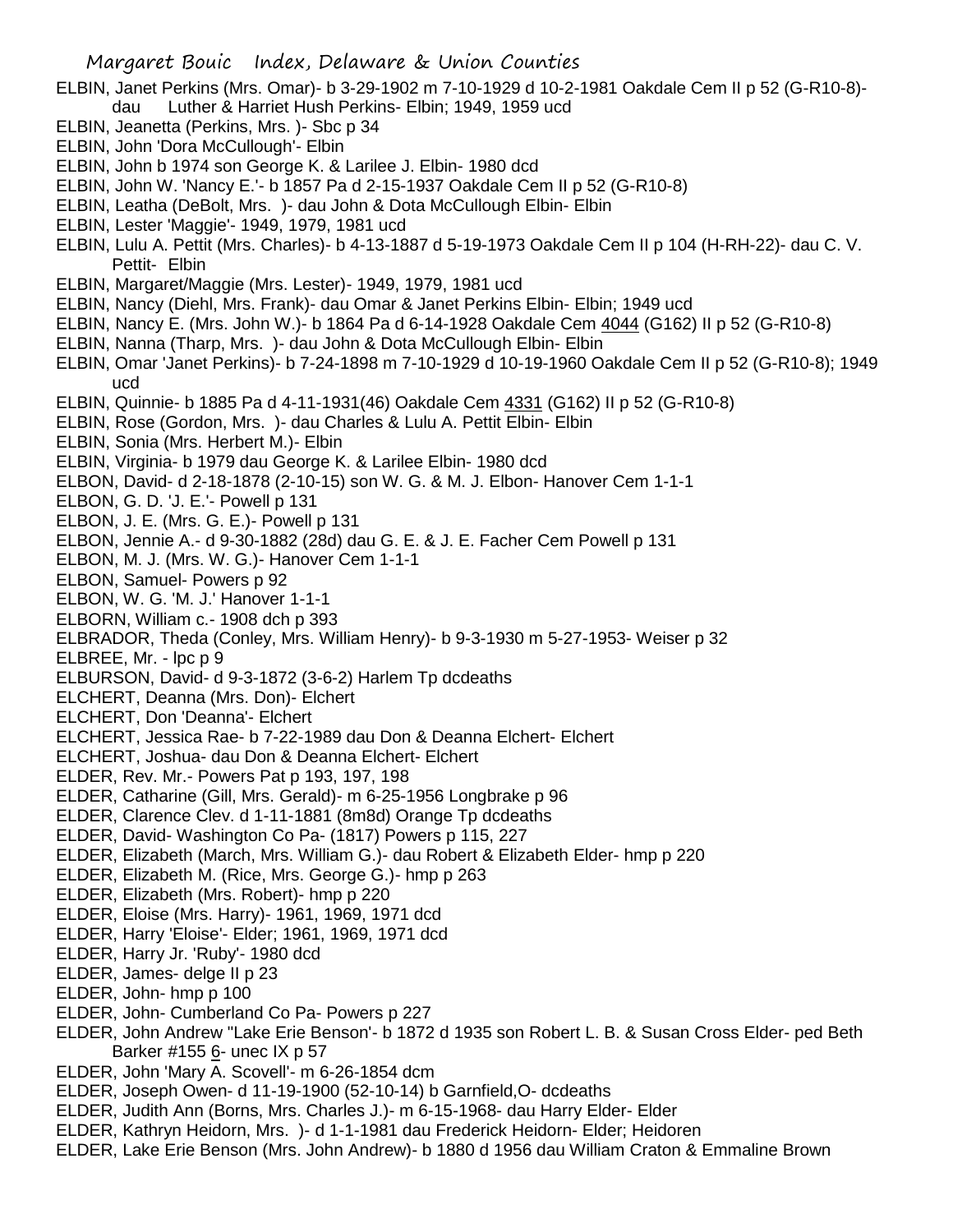Benson- ped Beth Barker #155 7- unec IX p 57

- ELDER, Lee- son Kathryn Heidorn Elder- Elder
- ELDER, Lillian Ivy- d 1-5-1896 923-9-14) dau Joseph Owen & Mary E. Taylor Elder- dcdeaths
- ELDER, Lillie Mae (Carter, Mrs. Charles E.)- d 1905- 1985 uch p 23
- ELDER, Margaret M. (Wallace, Mrs. W. O.)- hmp p 279
- ELDER, Margery D. (Mrs. Ray F.)- 1967 ucd
- ELDER, Mary A. Scovell (Mrs. John)- m 6-26-1854 dcm
- ELDER, Minnie Myrtle- b 12-9-1881 Orange Tp d 7-7-1896 (14-7-28) dau Joseph O. & M. E. Taylor Elder- dcb
- ELDER, Opal May (Barker, Mrs. Ralph Eugene)- b 1901 d 1974 dau John Andrew & Lake Erie Benson Elderped Beth Barker#155 3- uec IX p 57
- ELDER, Ray F. 'Margery D.'- 1967 ucd
- ELDER, Rick- son Kathryn Heidorn Elder- Elder
- ELDER, Robert 'Elizabeth'- hmp p 220
- ELDER, Robert L. B. 'Susan Cross'- b 1832 d 1915 son William K. & Ruanna Willis Elder- ped Beth Barker #155 12- unec IX p 57
- ELDER, Ruanna Willis (Mrs. William K.)- b 1808 d 1880 ped Beth Barker #155 25 -unec IX p 57
- ELDER, Ruby (Mrs. Harry,Jr.)- 1980 dcd
- ELDER, Samuel- Powers p 92
- ELDER, Silman J.- b 3-22-1872 Orange Tp dau J. O. & Mary E. Taylor Elder- dcb
- ELDER, Susan Cross (Mrs. Robert L. B.)- b 1844 d 1902 dau Nimrod & Eliza Richards Cross- ped Beth Barker #155 13- unec IX p 57
- ELDER, William K. 'Ruanna Willis'- b 1806 d 1891 ped Beth Barker 24 #155- uec IX p 57
- ELDERBUTE, Maria- 1880C Brown Tp p 377A see Edelblute
- ELDERKIN, Alice Louise- b 4-1-1908 dau George T. & Effie Myrtle Phipps Elderkin- Weiser p 156
- ELDERKIN, Arthur James- b 10-3-1912 so George T. & Effie Myrtle Phipps Elderkin- Weiser p 156
- ELDERKIN, Effie Myrtle Phipps (Mrs. George T.)- b 4-11-1884 m 7-1905 dau Reuben Samuel & Anna Louise Koontz Phipps- Weiser p 156
- ELDERKIN, George T. 'Effie Myrtle Phipps'- m 7-1905- Weiser p 156
- ELDERKIN, Harry- b 8-29-1906 so George T. & Effie Myrtle Phipps Elderkin- Weiser p 156
- ELDGRIDGE, William (1836,Quaker)- rec p 11
- ELDIRDGE, H.- 1850C Scioto Tp 2344 p 142 (9,O)
- ELDON, David- d 2-16-1873 (2-10-15) son W. O. & M. J. Fancher Cem Powell p 132- see Elbon
- ELDON, M. J. (Mrs. W. O.)- Powell p 132
- ELDON, W. O. 'M. J.'- Powell p 132
- ELDRED, S. D.- 1976 dch p 249, 250
- ELDREDGE, Mr.- rec p 6
- ELDREDGE, Deane (Mrs. Gordon F.)- Eldredge
- ELDREDGE, Emily- dau Jay E. & Melissa Eldredge- Eldredge
- ELDREDGE, Erin- son Jay E. & Melissa Eldredge- Eldredge
- ELDREDGE, Gordon E. 'Margaret M.'- d 6-26-1982 (73) bur Jerome- Eldredge; 1961, 1969, 1971, 1980 dcd
- ELDREDGE, Gordon F. 'Mary L.''Deane'- son Gordon E. & Margaret M. Eldredge- Eldredge; 1961 dcd
- ELDREDGE, Gregory- son Jay E. & Melissa Eldredge- Eldredge
- ELDREDGE, Jay E. 'Melissa'- son Gordon E. & Margaret M. Eldredge- Eldredge
- ELDREDGE, Louise- sister Gordon E. Eldredge- Eldredge
- ELDREDGE, Margaret M. (Mrs. Gordon)- 1961, 1969, 1971, 1980 dcd; Eldredge; Pabst 8 p 39
- ELDREDGE, Mary L. (Mrs. Gordon F.)- 1961 dcd
- ELDREDGE, Mathew- son Gordon F. & Mary L. Eldredge- Eldredge; 1961 dcd (4mo)
- ELDREDGE, Natalie- dau Gordon F. Eldredge- Eldredge
- ELDREDGE, Melissa (Mrs. Jay E.)- Eldredge
- ELDREDGE, Sheryl- dau Gordon F. & Mary L. Eldredge- Eldredge; 1961 dcd (3)
- ELDREDGE, Thad- son Gordon F. Eldredge- Eldredge
- ELDREDGE, Wendy Kay- granddau Gordon E. & Margaret M. Eldredge- Eldredge
- ELDRICH, Charles- 1860C Brown Tp (39, Ger)- delge II p 19
- ELDRIDGE, Alan- son E. Thomas & Rosa Roseberry Eldridge- Eldridge
- ELDRIDGE, Ann- 1850C Berkshire Tp 14 p 2 (70, Eng)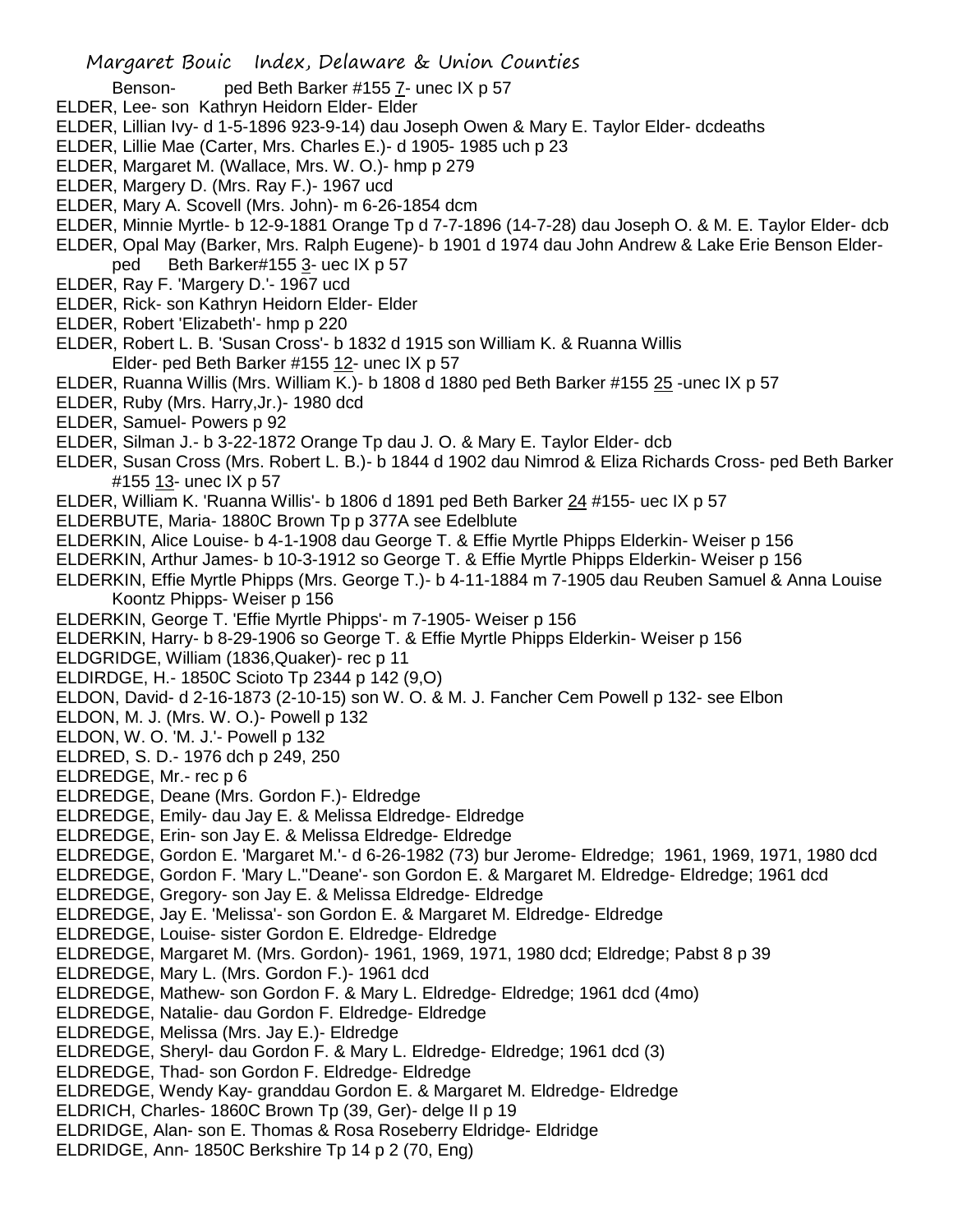ELDRIDGE, Ann- dau Thomas M. & Eliza Eldridge- 1850C Berkshire Tp 14 p 2 (12,O)

- ELDRIDGE, Bessie S. Wright (Mrs. Lloyd)- b 6-17-1902 m 7-20-1922 d 9-7-1985 (83) bur Mt. Sterling- dau Luther M. & Martha J. Hampton Wright- Eldridge
- ELDRIDGE, Betty (Caskey, Mrs. William)- dau Luther & Rhelma Maxine Perry Eldridge- Eldridge
- ELDRIDGE, Betty- dau John H. & Elva Eldridge 1959 ucd (9)
- ELDRIDGE, Bill- b 1958 gradson Carl & Edna Eldridge- 1969 dcd
- ELDRIDGE, Carl R. 'Edna Smoot'- d 4-13-1986 (77) Hopewell Cem- Eldridge 1969, 1971, 1980 dcd
- ELDRIDGE, Carl- son E. Thomas & Rosa Roseberry Eldridge- Eldridge
- ELDRIDGE, Carolyn- 1967 ucd
- ELDRIDGE, Carolyn- dau Luther L. & Thelma Maxine Perry Eldridge- 1961 dcd (12)
- ELDRIDGE, Charles- son John H. & Elva Eldridge 1959 ucd (5)
- ELDRIDGE, Charles H. 'Joanna- b 1845 d 1929 Galea Cem Powell p 24; son Thomas M. & Eliza Eldridge -1850C Berkshire Tp 12 p 2 (4,O); 1880C Berkshire Tp p 428C
- ELDRIDGE, Edna M. Smoot (Mrs. Carl R.)- b ky d 8-13-1987 (78) bur Hopewell- sister William Smoot; 1969, 1980 dcd
- ELDRIDGE, Electious Thompson- b 1872 d1952 Hopewell Cem djlm p 88
- ELDRIDGE, Eliza- d 3-20-1890 (74-0-0) Galena b Rochester NY- dcdeaths
- ELDRIDGE, Eliza C. (Mrs. T. H.)- b 10-17-1816 d 3-20-1893 Galena Cem Powell p 13
- ELDRIDGE, Eliza Rose (Mrs. Thomas H.)- m 8-5-1833 dcm
- ELDRIDGE, Eliza (Mrs. Thomas M/N.)- dcw Bk 4 p 116(13) exec- 1850C Berkshire Tp 14 p 2 (35, NY)
- ELDRIDGE, Elva (Mrs. John H.)- 1959 ucd
- ELDRIDGE, Elvira- dau Thomas M. & Eliza Eldridge 1850C Berkshire Tp 14 p 2 (7,O)
- ELDRIDGE, Emma/Erma (Sipe, Mrs. Jerry)- dau Lloyd & Bessie S. Wright Eldridge
- ELDRIDGE, Esta 'Marilyn Vileta Fox'- Rausch (172142) III p 300
- ELDRIDGE, Ethel- b 1879 d 1-18-1896 (16-3-8) Galena Cem Powell p 2 dau Charles & Joe F. Perfect Eldridge- dcdeaths
- ELDRIDGE, Eva (Lee, Mrs. )- dau E. Thomas & Rosa Roseberry Eldridge- Eldridge
- ELDRIDGE, Frank 'Helen'- son Carl R. & Edna Smoot Eldridge- Eldridge; 1971, 1973, 1975, 1979, 1981, 1983 ucd
- ELDRIDGE, Glen- son E. Thomas & Rosa Roseberry Eldridge- Eldridge
- ELDRIDGE, Mrs. Gordon- Jerome Cem IOOF DJ p 123
- ELDRIDGE, Helen (Mrs. Frank)- 1971, 1973, 1975, 1979, 1981, 1983 ucd
- ELDRIDGE, Helen M.- 1971, 1979, 1981 ucd
- ELDRIDGE, Helen- dau Luther & Thelma Maxine Perry Eldridge- Eldridge; 1961 dcd (16)
- ELDRIDGE, Hellen- dau Thomas M. & Eliza Eldridge- 1850C Berkshire Tp 14 p 2 (2,O)
- ELDRIDGE, Helen (Mrs. Roy)- d 12-24-1977 (82) mother of Mrs. Clarence Brown- Eldridge
- ELDRIDGE, James- b 1965 son Luther & Thelma Maxine Perry Eldridge- Eldridge; 1971 ucd
- ELDRIDGE, James- b 1836 d 1903 Galena Cem Powell p 13- son Thomas M. & Eliza Eldridge- 1850C
	- Berkshire Tp 14 p 2 (14,O)
- ELDRIDGE, Jay 'Melissa'- 1980 dcd
- ELDRIDGE, Jonna (Mrs. Charles)- b 1852 d 1910 Galena Cem Powell p 24
- ELDRIDGE, Joe- b 1965 son Luther L. & Thelma M. Eldridge- 1973, 1975, 1979, 1983 ucd
- ELDRIDGE, John H. 'Elva'- 1959 ucd
- ELDRIDGE, Larry- b 1959 gradson Carl & Edna Eldridge- 1969 dcd
- ELDRIDGE, Larry Wayne- b 9-12-1959 son Esta & Vileta Fox Eldridge- Rausch 1721422 III p 300; 1980 dcd
- ELDRIDGE, Lila Lee (Ackerschott, Mrs. )- dau Carl R. & Edna Smoot Eldridge- Eldridge
- ELDRIDGE, Lillian (Mulford, Mrs. William)- dau Luther L. & Thelma Maxine Perry Eldridge- Eldridge; 1961 dcd  $(14)$
- ELDRIDGE, Lillian (Clark, Mrs. Gerald R.)- m 4-24-1948 dau Lloyd & Bessie S. Wright Eldridge- Clark; Eldridge
- ELDRIDGE, Lloyd 'Bessie/Betsy Susan Wright'- m 7-20-1922 d 7-19-1980 (83) Eldridge
- ELDRIDGE, Lloyd,Jr.- son Lloyd & Betsy Susan Wright Eldridge- Eldridge
- ELDRIDGE, Luther L.'Thelma Maxine'- son Lloyd & Betsy Susan Wright Eldridge- Eldridge; 1961 dcd; 1967, 1971, 1973, 1975, 1979, 1981, 1983 ucd
- ELDRIDGE, Marilyn Vileta Fox (Mrs. Esta)- b 12-28-1938 dau Paul O. & Eileen Wilma Kirby Fox- Rausch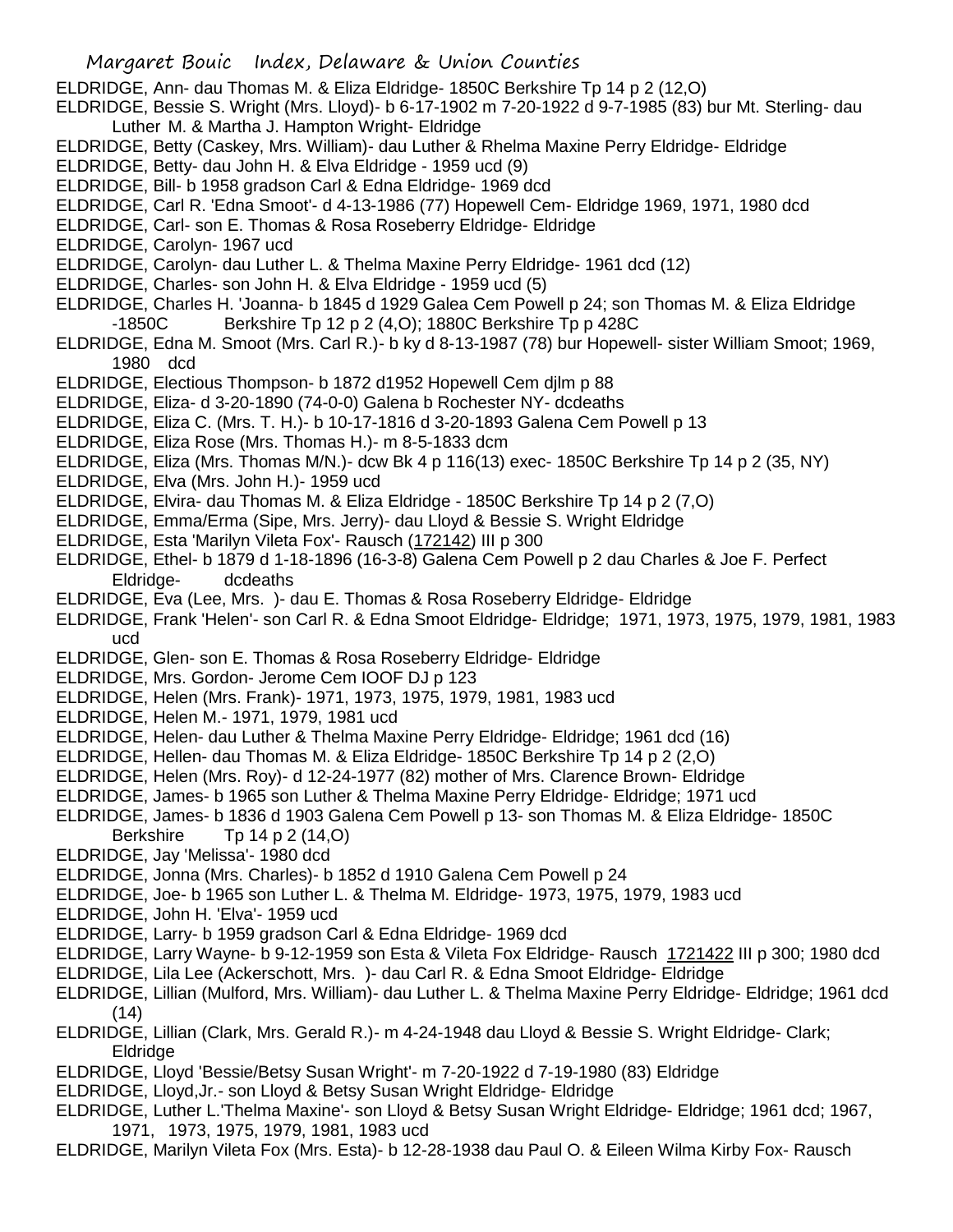- 177142 III p 300
- ELDRIDGE, Mary (Avery, Mrs. Ebenezer)- Powers Pat p 14
- ELDRIDGE, Mary- dau Thomas M. & Eliza Eldridge- 1850C Berkshire Tp 14 p 2 (10,O)
- ELDRIDGE, Nancy (Lewis, Mrs. Roger)- dau Lloyd Sr. & Betsy Susan Wright Eldridge- Eldridge
- ELDRIDGE, Thelma Maxine Perry (Mrs. Luther L.)- b 6-10-1924 m 1944 d 4-12-1978 (53) bur Grove City; dau
	- John H. & Roda Mae Perry- Eldridge; 1961 dcd; 1967, 1971, 1973, 1975, 1979, 1981, 1983 ucd
- ELDRIDGE, Melissa (Mrs. Jay)- 1980 dcd
- ELDRIDGE, Nancy- dau John H. & Elva Eldridge- 1959 ucd (10)
- ELDRIDGE, Paula Annette- dau Helen M. Eldridge- 1971 ucd; engaged to Ronald A. Moccabee-Eldridge
- ELDRIDGE, Richard C. 'Roxey G. Rose'- m 5-2-1848 dcm; Powell p 13, 14
- ELDRIDGE, Richard C. Jr.- d 9-22-1854 (1-1-22)- son Richard C. & Roxey G. Rose Eldridge- Galena Cem Powell p 14
- ELDRIDGE, Rolfe- unec II p 37
- ELDRIDGE, Rosalie (Crace/Croce, Mrs. Todd)- dau Lloyd & Bessie S. Wright Eldridge- Eldridge
- ELDRIDGE, Roslyn (Sullivan, Mrs. )- d 1983 dau Carl R. & Edna Smoot Eldridge- Eldridge
- ELDRIDGE, Rosemary- dau John H. & Elva Eldridge- 1959 ucd (12)
- ELDRIDGE, Rosey- d 9-17-1857 (8m26d) dau Richard C. & Rosey G. Rose Eldridge- Galena Cem Powell p 13
- ELDRIDGE, Roxey G. Rose (Mrs. Richard C.)- m 5-2-1848 dcm d 12-28-1872 (48y7m) Galena Cem Powell p
	- 13, 14- dau James Rose- dcw Bk 4 p 179(20)
- ELDRIDGE, Roy 'Helen'- Eldridge
- ELDRIDGE, Sherry- dau John H. & Elva Eldridge- 1959 ucd (3)
- ELDRIDGE, Sue- dau John H. & Elva Eldridge- 1959 ucd (2)
- ELDRIDGE, T. H.- Pabst 6 p 75
- ELDRIDGE, Thomas- Pabst 6 p 46, 47, 55, 62, 63; 1840C Berkshire Tp 186 (30-40); 1835 men p 25 #222 p 41 Delaware Tp
- ELDRIDGE, Thomas H. 'Eliza Rose'- b 5-18-1810 d 12-9-1862 Galea Cem Powell p 13
- ELDRIDGE, Thomas M./N. 'Eliza'- dcw Bk 4 p 116(13) will; 1850C Berkshire Tp 14 p 2 (40, Penn)
- ELDRIDGE, Thomas S.- Pabst 6 p 65
- ELDRIDGE, William Carl- b 8-27-1958 son Esta & Marilyn Vileta Fox Eldridge- Rausch 1721421 III p 300
- ELDRIDGE, E. A. William- son Carl R. & Edna Smoot Eldridge- Eldridge
- ELDRIG, Capt. Joseph- Powers Pat p 94
- ELEANOR, Princess of Castile- Mrs. Edward I, King of England- Powers Pat p 256
- ELEANOR, Pricess of Provence Mrs Henry II, King of England- Powers Pat p 256
- ELEBREE, Elizabeth- d 6-23-1901 (71-2-3) dau Titus Case- dcdeaths
- ELEFRITZ, Catherine Burwell (Mrs. George)- m 3-24-1834 Willson letter
- ELEFRITZ, David 'Sarah Burwell'- unec IV p 26
- ELEFRITZ, George 'Catherine Burwell'- m 3-24-1834 Logan Co- Willson letter
- ELEFRITZ, Sarah Burwell (Mrs. David)- unec IV p 26
- ELEFTERIOU, Ann (Mrs. George)- 1975 ucd
- ELEFTERIOU, Angie- b 1975 dau George & Ann Elefteriou- 1975 ucd
- ELEFTERIOU, Dean- b 1963 son George & Ann Elefteriou- 1975 ucd
- ELEFTERIOU, George 'Ann'- 1975 ucd
- ELEFTERIOU, Georgie- b 1076 ch George & Ann Elefteriou- 1975 ucd
- ELEFTERIOU, Sylvia- b 1966 dau George & Ann Elefteriou- 1975 ucd
- ELENCOOF, Katrina Maria- dau Peter & Rev. Sue Ann Elencoof- Elencoof
- ELENCOOF, Peter 'Sue Ann'- Elencoof
- ELENCOOF, Rev. Sue Ann (Mrs. Peter)- Elencoof
- ELER, Mark- 1880C Brown Tp p 382A
- ELEY, Betty A. (Mrs. John F.)- 1971 dcd
- ELEY, Burleigh B. 'Lulu'- d 6-23-1974 (80) bur Sunbury- Eley; Sunbury p 52, 119, 144; 1969, 1971 dcd
- ELEY, Darla- dau Ken & Terri Eley- Eley
- ELEY, Daniel- b 1974 son Larry T. & Lesley A. Eley- 1980 dcd
- ELEY, Rev. John- 1908 dch p 265
- ELEY, John F. 'Betty A.'- son Burleigh B. & Lulu Eley- Eley; Sunbury p 91, 144; 1971 dcd
- ELEY, Ken 'Terri'- Eley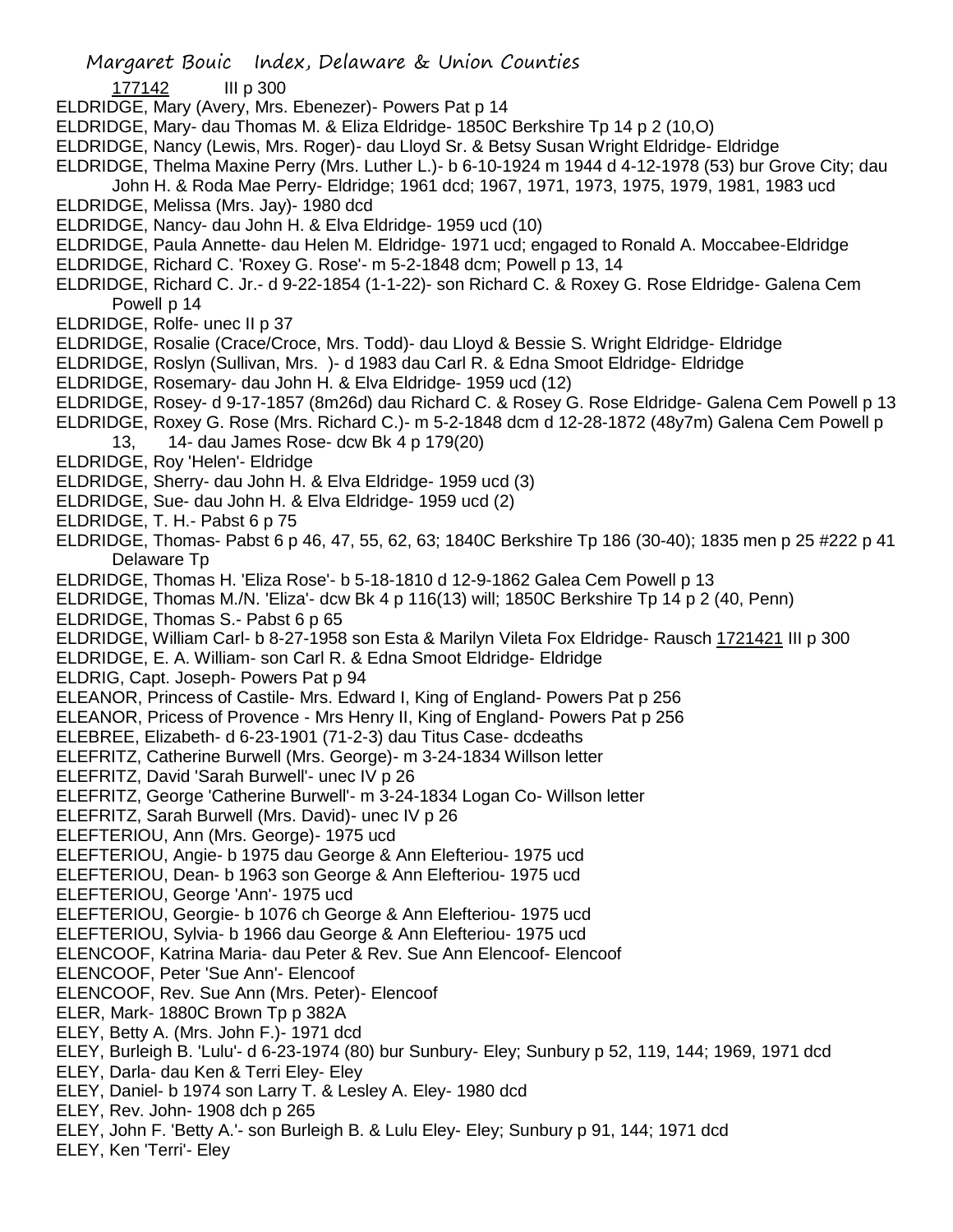- ELEY, Larry T. 'Lesley A.'- 1980 dcd
- ELEY, Lesley A. (Mrs. Larry T.)- 1980 dcd
- ELEY, Lulu (Mrs. Burleigh B.)- 1969, 1971, 1980 dcd
- ELEY, Melinda- b 1972 dau Larry T. & Lesley A. Eley- 1980 dcd
- ELEY, Ray- brother Burleigh Eley- Eley
- ELEY, Terri (Mrs. Ken)- Eley
- ELEYET, Allie M. Outland (Mrs. Otis)- b 2-27-1877 m 1894 d 4-8-1963 bur Zanesfield Cem- dau Elwood M. & Sarah Williams Outland- Eleyet
- ELEYET, Angel Ann- b 4-16-1983 dau Bob Eleyet- Eleyet
- ELEYET, Bob- son Junior Eleyet- Eleyet
- ELEYET, Grace D. Dudley (Mrs. Halsey)- m 1939 d 1-14-1967 Oakdale Cem Eleyet
- ELEYET, Halsey Cloed 'Grace D. Dudley''Virginia Kelly'- b 7-25-1915 Logan Co d 10-30-1980 Oakdale Cem II p 132 (M-RF-4)- son Otis & Allie Outland Eleyet- Eleyet
- ELEYET, Harold- son Otis & Allie M. Outland Eleyet- Eleyet
- ELEYET, Jerry Jo (Raslan, Mrs. )- dau Halsey Eleyet- Eleyet
- ELEYET, John- son Halsey Eleyet- Eleyet
- ELEYET, Junior P.- son Lawrence Pearl & Naomi B. Jacobs Eleyet- Eleyet
- ELEYET, Lawrence Pearl 'Naomi B. Jacobs'- b 5-31-1911 m 8-14-1929 d 1-25-1987 (75) bur Huntsville- son Otis & Allie M. Outland Eleyet- Eleyet
- ELEYET, Naomi B. Jacobs (Mrs. Lawrence Pearl)- m 8-14-1929- Eleyet
- ELEYET, Otis 'Allie M. Outlad'- m 1894 d 1954- Eleyet
- ELFNER, Amy dau Lynn & Sue Elfner- Elfner
- ELFNER, Lynn 'Sue'- Elfner
- ELFNER, Sue (Mrs. Lynn)- Elfner
- ELFRINK, Amy- b 1973 dau Paul G. Jr. & Jo Ellen Elfrink- 1980 dcd
- ELFRINK, Becky- b 1958 dau Mary F. Elfrink- 1973 ucd
- ELFRINK, Bernard 'Mary'- 1961 dcd
- ELFRINK, Bert 'Parris Allen Salyers'- m 1972 div 1977- Longbrake p 69A
- ELFRINK, David- so Paul G. & Eva M. Elfrink- 1961 dcd (12)
- ELFRINK, Eddie- b 1963 son Mary F. Elfrink- 1973 ucd
- ELFRINK, Eva (Mrs. Paul G.)- 1961, 1969, 1971 dcd
- ELFRINK, Jo Ellen (Mrs. Paul G. Jr.)- 1971, 1980 dcd
- ELFRINK, Linda- b 1956 dau Mary F. Elfrink- 1973 ucd
- ELFRINK, Mary (Mrs. Bernard)- 1961 dcd
- ELFRINK, Mary F.- 1973 ucd
- ELFRINK, Matthew- b 1970 so Paul G. Jr. & Jo Ellen Elfrink- 1980 dcd
- ELFRINK, Myra Genette (Dixon, Mrs. Larry Dean)- m 5-28-1960 dau Paul Elfrink- Dixon
- ELFRINK, Parris Allen Salyers (Mrs. Bert)- b 6-6-1967 m 1972 div 1977 dau Paris Allen Dale & Sarah
- Elizabeth Harbold Salyers- Longbrake p 69A
- ELFRINK, Paul G. 'Eva'- Elfrink; 1961, 1969, 1971 dcd
- ELFRINK, Paul Jr. 'Jo Ellen'- son Paul G. & Eva M. Elfrink- 1961 dcd (15), 1969, 1971, 1980 dcd
- ELFRINK, Rita- 1960 dau Mary F. Elfrink- 1973 ucd
- ELGER, Marysville p 54
- ELGIN, Ann- d 7-3-1875 (9m) dau Robert & Harriet Elgin- dcdeaths
- ELGIN, Sarah E. (Herr, Mrs. Henry)- 1883 uch V p 607, 634
- ELI, Sophie- Pabst 2 p 82
- ELIAS, Charles T.- son Thomas & Yvonne Elias- Elias
- ELIAS, David- b 1957 son Louis & Jo Anne Elias- 1967, 1971, 1973 ucd
- ELIAS, George J. 'Jamelia'- d 6-4-1965 bur St. Joseph's, Columbus (63)- Elias; 1985 uch p 107
- ELIAS, Jamelia (Mrs. George J.)- Elias
- ELIAS, James- b 1958 son Louis & Jo Anne Elias- Elias; Wendelgest; 1967, 1971, 1973 ucd
- ELIAS, Jo Anne Wendelgest (Mrs. Louis)- b 4-11-1931 d 6-6-1987 dau John Wendelgest- Elias; Wendelgest; 1967, 1971, 1973 ucd
- ELIAS, Joe- son George J. & Jamelia Elias- Elias
- ELIAS, John- son George J. & Jamelia Elias- Elias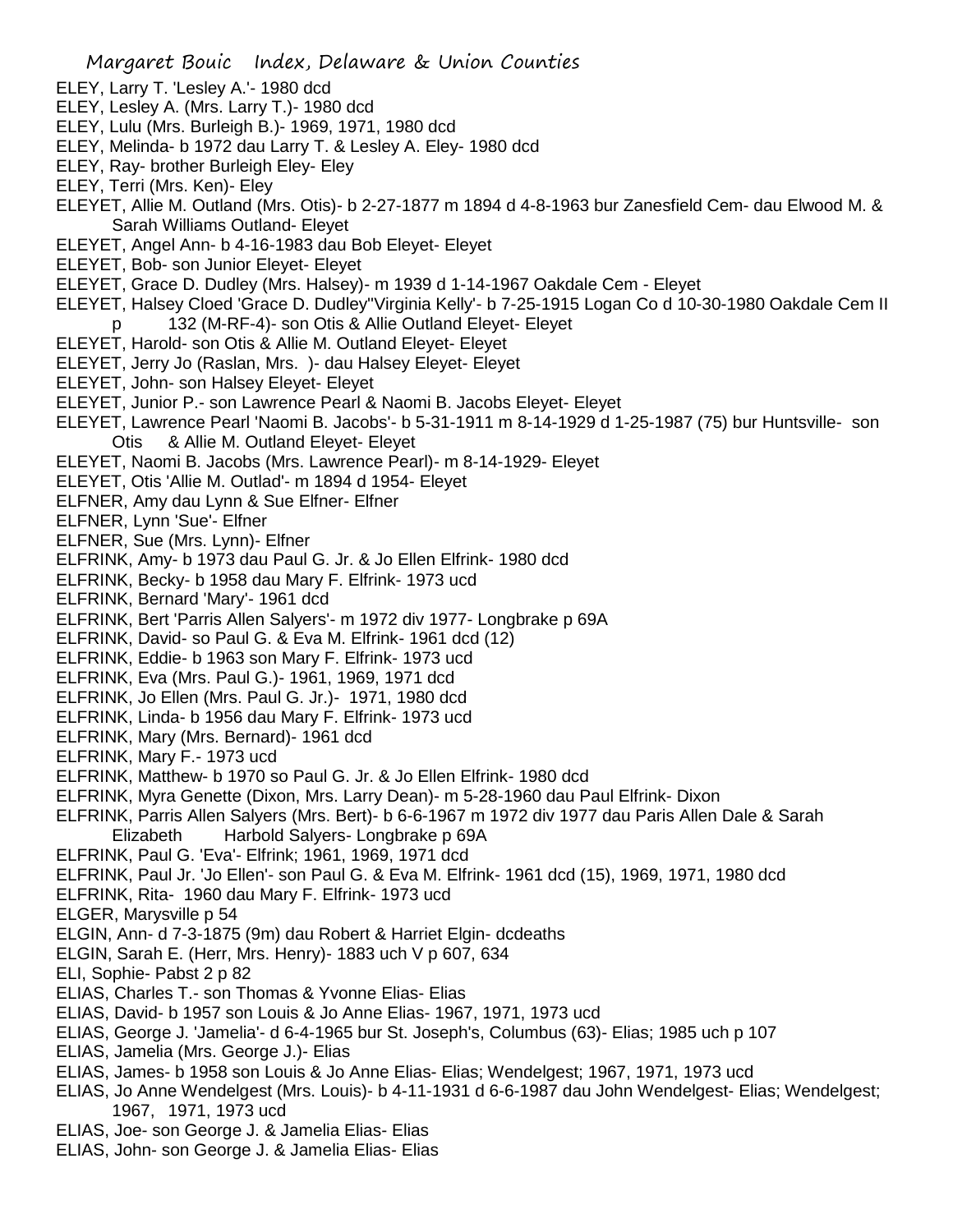- ELIAS, John- b 1959 son Louis & Jo Anne Elias- Elias; 1967, 1971 ucd
- ELIAS, Josephine- dau George J. & Jamelia Elias- Elias
- ELIAS, Louis 'Jo Anne'- son George J. Elias- Elias; 1967, 1971, 1973 ucd
- ELIAS, Lynda- Elias
- ELIAS, Margie- 1983 ucd
- ELIAS, Mary Jo (Boyd, Mrs. )- b 1953 dau Louis & Jo Anne Elias- Elias; 1967, 1971 ucd
- ELIAS, Melodie Elaine- dau Thomas & Yvonne Elias- Elias
- ELIAS, Michael- son George J. & Jamelia Elias- Elias
- ELIAS, Norman- son George J. & Jamelia Elias- Elias
- ELIAS, Rosemarie (Mouhanna, Mrs. )- dau George J. & Jamelia Elias- Elias
- ELIAS, Rosemarie- dau Thomas & Yvonne Elias- Elias
- ELIAS, Thomas 'Yvonne' d 6-9-1969(33) son George J. & Jamelia Elias bur. St. Joseph's- Elias
- ELIAS, Yvonne (Mrs. Thomas)- Elias
- ELICK, Stanley W.- d 11-8-1968 (61) bur ear London- Elick
- ELICT, Benjamin G. Pabst 2 p 19
- ELIEFF, David Michael- b 3-3-1961 son Raymond Michael & Donnah Holliday Elieff- Cowgill p 73
- ELIEFF, Diane Sue- b 9-9-1957 dau Raymond Michael & Donnah Holliday Elieff- Cowgill p 73
- ELIEFF, Donnah Holliday (Mrs. Raymond Michael)- m 7-9-1956- Cowgill p 73
- ELIEFF, Douglas Edward- b 10-5-1959 son Raymond Michael & Donnah Holliday Elieff- Cowgill p 73
- ELIEFF, Goldie Eunice Billock (Hartman, Mrs. Burdette)(Mrs. Velico)- b 11-23-1901 div 10-1920 m(2)
- 9-26-1922 d 2-23-1976 Toledo- dau Ben Billock & Emma Adella Ward- Cowgill p 73
- ELIEFF, Raymond Michael 'Donna Holliday'- b 3-31-1932 m 7-9-1956 adopted son Velico & Viola May Hartman Elieff- Cowgill p 73
- ELIFRITS, Abraham 'Polly Boram' m 4-15-1827 ucm 134- 1915 uch p 453; 1883 III p 287, 423; unec II p 151830C Leesburg Tp 510 p 299 (20-30)
- ELIFRITS, George 'Martha Harris'- m 2-4-1823 ucm 42; 1883 uch III p 283; unec II p 13; 1830C Allen Tp 386 p 293 (20-30)
- ELIFRITS, John- 1830C Liberty Tp 434 p 296 (50-60)
- ELIFRITS, Martha Harris (Mrs. George)- m 2-4-1823 ucm 42; 1883 uch III p 283; unec II p 13
- ELIFRITS, Mary Ann (Emerson, Mrs. Franklin)- m 10-7-1841 ucm 742- unec V p 38
- ELIFRITS, Polly Borum (Mrs. Abraham)- m 4-15-1827 ucm 134; unec II p 15; 1830C Leesburg Tp 510 p 299 (20-30)
- ELIFRITZ,---family of Verna Wilson #285 unec X p 37
- ELIFRITZ, David 'Sarah Burwell'- m 7-29-1830 ucm 205; Willson letter; unec II p 27
- ELIFRITZ, Mary (Anthony, Mrs. John)- m 2-12-1832 ucm 260; unec II p 26
- ELIFRITZ, Sarah Burwell (Mrs. David)- m 7-29-1830 ucm 205; Willson letter; unec II p 27
- ELIFRITZ, Selicia (Flemmon, Mrs. John)- m 4-7-1832/3-31-1832 ucm 265; unec II p 34
- ELIOPULOS, Chris- son James & Irene Bangos Eliopulos- Eliopulos
- ELIOPULOS, Connie- dau James & IRene Bangos Eliopulos- Eliopulos
- ELIOPULOS, Irene Bangos (Mrs. James)- d 3-6-2979 (40) Bangos; Eliopulos
- ELIOPULOS, James 'Irene Bangos'- Eliopulos
- ELIOT, Ann- dau Don Eliot- Eliot
- ELIOT, Charles E.- b 8-17-1900 son Herbert L. & Clara Cring Eliot- dcb
- ELIOT, Charles 'Claudia Shields'- d 5-13-1980 (79) Oak Grove Cem Eliot
- ELIOT, Claudia Shields (Mrs. Charles)- d 7-12-1985 (80) Oak Grove Cem Eliot
- ELIOT, Donald S. son Charles & Claudia Shields Eliot- Eliot
- ELIOT, Jane Hutchison (Mrs. Col. Wm)- dau James Hutchison- Hutchisson p 15
- ELIOT, Mrs. J. C.- d 5-4-1876- mt 3 p 25
- ELIOT, Jean (Tunison, Mrs. Eugene E.)- sister Charles E. Eliot- Eliot
- ELIOT, Rev. John- D & C p 35, 46, 69, 100 (1600s)
- ELIOT, John H.- d 12-5-1975 (72) bur Mansfield- brother Charles E. Eliot- Eliot
- ELIOT, John- son John H. Eliot- Eliot
- ELIOT,--(Savage, Mrs. Tom)- dau John H. Eliot- Eliot
- ELIOT, Mary Ann- dau Col. William & Jane Hutchison Eliot- Hutchisson p 15
- ELIOT, Mary- sister Rev. John Eliot- (13-1635) D & C p 100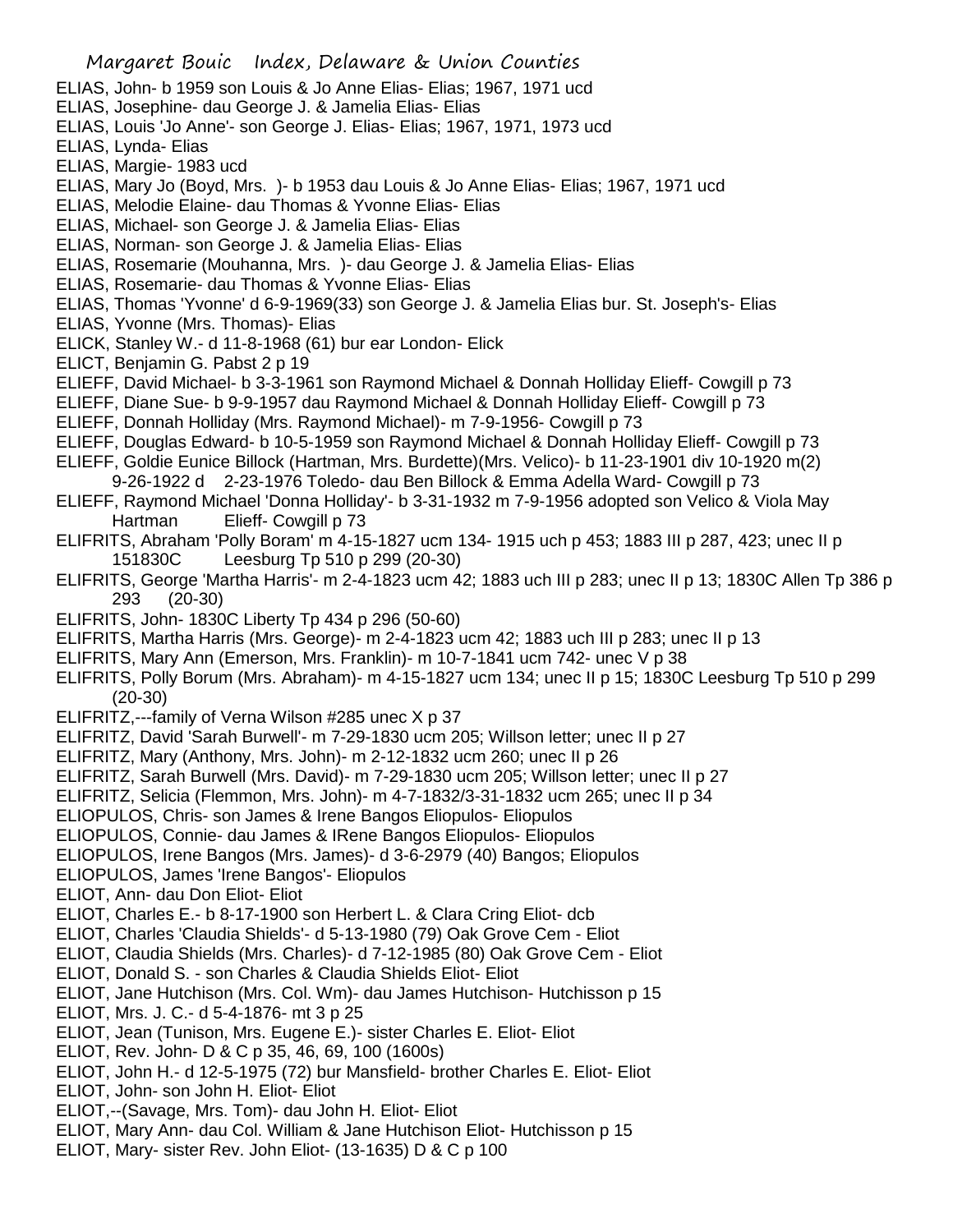- ELIOT, Paul McGilvery- b 1-25-1899 Trenton Tp son H. L. & Clara Cring Eliot- dcb
- ELIOT, Philip 'Elizabeth'- brother Rev. John Eliot- D & C p 100
- ELIOT, Sarah/Sally (Williams, Mrs. Donald)- dau Charles E. & CLaudia Shields Eliot- Eliot
- ELIOT, Col William 'Jane Hutchison'-Hutchisson p 15
- ELIOTT, William- unclaimed letter 1850- unec VI p 26
- ELIZA, Julia Ann (Powers, Mrs. Joseph)- m 9-6-1838 Madison Co- unec IX p 17
- ELIZABETH, Queen of England- Powers Pat p 95, 96; McKitrick p 18,19
- ELK, Barry Lawrence- b 1978 son Joe E. & Mary Alice Vollrath Elk- Elk; Rausch 1413121
- ELK, David 'Loues A.'- b 1838 d 1907 ped Joanne Johnson Carmen 26- unec X p 11
- ELK, Frank J. "Whitey" 'Lucile Westfall'- b 5-30-1907 Un Co d 6-13-1953 WWII Oakdale Cem II p 79 (H-R3-12)
- ELK, Joe O. 'Mary Alice Vollrath'- Rausch (141312)
- ELK, Loues A. (Mrs. David)- b 1845 d 1878 ped Joanne Johnson Carmen #187 27- unec X p 11
- ELK, Lucile Westfall (Mrs. Frank J.)- b 1912 Oakdale Cem II p 79 (H-R3-12)
- ELK, Mary Alice Vollrath (Mrs. Joe O.)- b 5-3-1942 dau Le Roy & Virginia Luh Vollrath- Rausch 141312 III p 280
- ELK, Sophia (Phillips, Mrs. Frank J.)- b 1874 d 1905 dau David & Loues A. Elk- ped Joanne Johnson Carmen#187  $13$ ; unec X p 11
- ELKINS, Albert F.- d 1-28-1984 (70) cremated, Sunbury Mem.- Elkins; 1908 dch p 424
- ELKINS, Albert F.- son Albert F. Elkins- Elkins
- ELKINS, Anna/Indianna E. Ferguson (Mrs. Arnold B.)- b 1898 m 11-29-1917 d 7-1981(83) Oakdale Cem II p 130 (M-RD-21); Elkins
- ELKINS, Arlene (Cain, Mrs. )- dau Elmer & Meryl Ashbrook Elkins- Elkins
- ELKINS, Arnold B. 'Anna/Indianna E.'- b 3-5-1895 Ky m 11-29-1917 d 10-14-1982 Oakdale Cem II p 130 (M-RD-21)- son John & Zilpha Sparks Elkins- Elkins
- ELKINS, Arnold son Arnold B. & Indiana E. Elkins-Elkins
- ELKINS, Barbara Ann Schumacher (Mrs. Edward Eugene,Sr.)- b 4-19-1936 d 10-7-1987 (51) bur Glendale Cem- dau Jessie Slane Schumacher- Elkins; 1961 dcd
- ELKINS, Bryce L.- son Albert F. Elkins- Elkins
- ELKINS, Candy- b 1965 ch Herschel R. & Letha Elkins- 1975 ucd
- ELKINS, Carol A.- b 1951 dau James B. & Ruth Elkins- 1959, 1967, 1979, 1981, 1983 ucd
- ELKINS, Charles D. 'Goldie L.'- 1969 dcd
- ELKINS, Cheyenne Elizabeth- b 8-27-1990 dau Larry C. & Wood Elkins- Elkins
- ELKINS, David- b 1958 son Edna N. Elkins- 1959, 1967, 1971 ucd
- ELKINS, David S.- son Albert F. Elkins- Elkins
- ELKINS, David 'Sue'- 1971, 1973 ucd
- ELKINS, Deborah Sue- dau Edward Eugene & Barbara Ann Schumacher Elkins- Elkins; 1961 dcd (4)
- ELKINS, Della G. (Mrs. Michael D.)- 1980 dcd
- ELKINS, Don E.'Shirley J.'- 1969, 1971, 1980 dcd
- ELKINS, Donald- son Elmer & Maryl Ashbrook Elkins- Elkins
- ELKINS, Donna- b 1961 dau Charles D. & Goldie L. Elkins- 1969 dcd
- ELKINS, Donna- b 1959 dau Don E. & Shirley J. Elkins- 1969, 1971 dcd
- ELKINS, Dusty- b 1970 ch Herschel R. & Letha Elkins- 1975 ucd
- ELKINS, Edna N/M- 1959, 1967, 1971 ucd
- ELKINS, Edward- son Elmer & Meryl Ashbrook Elkins- Elkins
- ELKINS, Edward Eugene,Jr- son Edward Eugene,Sr. & Barbara Ann Schumacher Elkins- Elkins
- ELKINS, Edward Eugene Sr. 'Barbara Ann Schumacher'- Elkins; 1961 dcd
- ELKINS, Elaine- b 1965 dau David & Sue Elkins- 1975 ucd
- ELKINS, Elmer E. 'Meryl M.'- 1961, 1969, 1971, 1980 dcd
- ELKINS, Ernie- b 1968 son Carol A. Elkins- 1979, 1981 ucd
- ELKINS, Gail- b 1961 ch Herschel R. & Letha Elkins- 1975 ucd
- ELKINS, Goldie L. (Mrs. Charles D.)- 1969 dcd
- ELKINS, Goldie M. (Mrs. Joseph N.)- 1980 dcd
- ELKINS, Gregg Allen- b 1967 son Don E. & Shirley J. Elkins- 1969, 1971 dcd
- ELKINS, Hannah (Lewiston, Mrs. )- sister Elmer Elkins- Elkins
- ELKINS, Harold- 1975 ucd; engaged to Lynne Ann Smith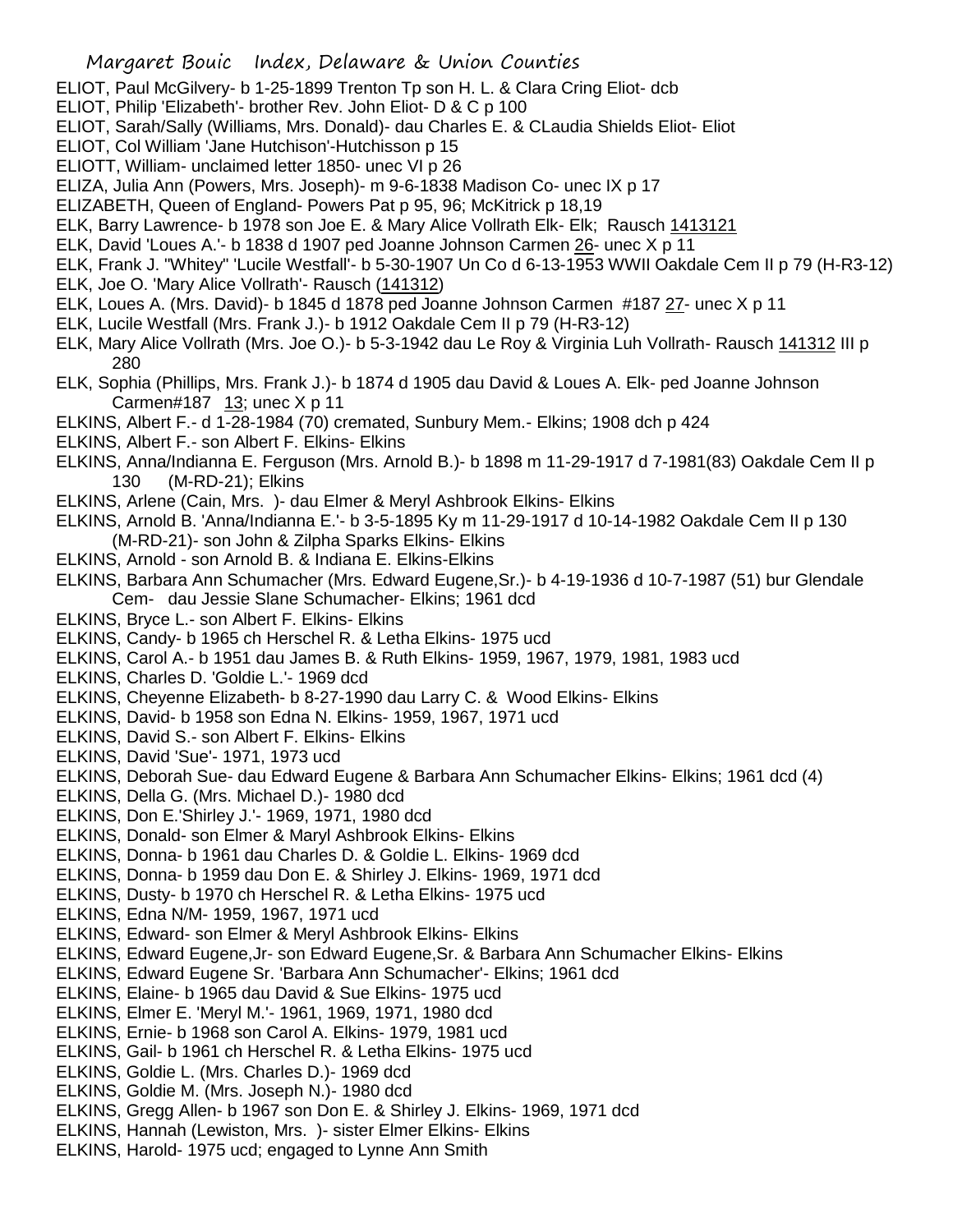- ELKINS, Helen Juanita (Morris, Mrs. Larry)- d 6-5-1982 (57) Oakdale Cem dau Arnold B. & Anna Ferguson Elkins- Elkins; Morris
- ELKINS, Henry C.- 1835 men p 33 #61 p 57 Harmony Tp
- ELKINS, Herschel R. 'Letha'- 1975 ucd
- ELKINS, Jack- b 1963 son Herschel R. & Letha Elkins- 1975 ucd
- ELKINS, James B. 'Ruth'- 1959, 1967, 1971, 1973, 1979, 1981, 1983 ucd
- ELKINS, James- b 1963 son David & Sue Elkins- 1971, 1973, 1975, 1983 ucd
- ELKINS, James Eldon 'Martha Jane Groves'- m 8-4-1962- son Elmer E. & Meryl M. Elkins- Elkins; 1961 dcd (16), 1969, 1971, 1980 dcd
- ELKINS, Jeanne- b 1958 dau Newton C. & Mary E. Elkins- 1969, 1971 dcd
- ELKINS, Jenny (Porter, Mrs. )- sister Elmer Elkins- Elkins
- ELKINS, John 'Zilpha Sparks'- Elkins
- ELKINS, Joseph N. 'Goldie M.'- 1980 dcd
- ELKINS, Josephine (Willey, Mrs. )- sister Elmer Elkins- Elkins
- ELKINS, Juanita (Morris, Mrs. Larry)- d 1982 dau Arnold B. & Indiana F. Elkins- Elkins
- ELKINS, Julia- b 1963 dau Newton C. & Mary E. Elkins- 1969, 1971, 1980 dcd
- ELKINS, Julie- dau Larry c. & Wood Elkins- Elkins
- ELKINS, Karen- b 1973 dau David & Sue Elkins- 1975, 1983 ucd
- ELKINS, Katie (Boling, Mrs. Jay)- sister Elmer Elkins- Elkins
- ELKINS, Lahoma- b 1970 ch David & Sue Elkins- 1971, 1973, 1975, 1983 ucd
- ELKINS, Larry C. ' Wood'- son Larence Elkins- g.
- ELKINS, Letha (Mrs. Hershel R.)- 1975 ucd
- ELKINS, Linda- b 1953 dau Newton C. & Mary E. Elkins- 1969, 1971 dcd
- ELKINS, Loretta- b 1974 dau Michael D. & Della G. Elkins- 1980 dcd
- ELKINS, Marie (Mrs. )- d 5-23-1974 (78) bur Ind.- Elkins
- ELKINS, Marla- b 1962 dau David & Sue Elkins, granddau Hazel M. Bowersmith- 1971, 1973, 1975 ucd
- ELKINS, Martha Jane Groves (Mrs. James Eldon)- m 8-4-1962 dau Stanley B. Groves- Elkins; 1969, 1971, 1980 dcd
- ELKINS, Martha (Snow, Mrs. Arthur)- m 12-29-1957- Elkins
- ELKINS, Mary E. (Mrs. Newton C.)- 1969, 1971, 1980 dcd
- ELKINS, Meryl/Mary M. Ashbrook (Mrs. Elmer E.)- b 4-22-1912 d 5-14-1988(76) Marlborough Cem- Elkins; 1961, 1969, 1971, 1980 dcd
- ELKINS, Michael D. 'Della G.'- 1980 dcd
- ELKINS, Michael Thomas- son Edward Eugene Sr. & Barbara Ann Schumacher Elkins- 1961 dcd (1 1/2)
- ELKINS, Michelle- b 1965 ch David & Sue Elkins- 1971 ucd
- ELKINS, Michelle- b 1957 dau James B. & Ruth Elkins- 1959, 1967, 1971, 1973 ucd
- ELKINS, Mysti- b 1971 ch Herschel R. & Letha Elkins- 1975 ucd
- ELKINS, Nathan Anon- b 8-10-1976 son Paul & Carol A. Beightler Elkins- Elkins; 1979, 1981, 1983 ucd
- ELKINS, Newton C. 'Mary E.'- 1969, 1971, 1980 dcd
- ELKINS, Pamala- b 1961 dau Don E. & Shirley J. Elkins- 1969, 1971 dcd
- ELKINS, Paul- b 1956 son Edna N. Elkins- 1959, 1967, 1971 ucd
- ELKINS, Rainie- b 1980 ch Carol A. Elkins- 1979, 1981 ucd
- ELKINS, Rebecca- b 1954 dau Newton C. & Mary E. Elkins- 1969, 1971 dcd
- ELKINS, Rhiannon- dau larry C. Elkins- Elkins
- ELKINS, Robert- b 1959 son Herschel R. & Letha Elkins- 1975 ucd
- ELKINS, Roger- b 1968 son James Eldon & Martha Jane Groves Elkins- 1980 dcd
- ELKINS, Sharleen/Charlene- b 1961 dau Edna N. Elkins- 1959, 1967, 1971 ucd
- ELKINS, Sherry- b 1972 ch David & Sue Elkins- 1975, 1983 ucd
- ELKINS, Shirley J. (Mrs. Don E.)- 1969, 1971, 1980 dcd
- ELKINS, Stephanie Michelle- dau Edward Eugene Sr. & Barbara Ann Schumacher Elkins- Elkins
- ELKINS, Sue (Mrs. David)- 1971, 1973, 1975, 1979, 1981, 1983 ucd
- ELKINS, Sue (Swift, Mrs. )- sister Elmer Elkins- Elkins
- ELKINS, Susan- b 1965 dau James Eldon & Martha Jane Groves Elkins- 1969, 1971, 1980 dcd
- ELKINS, Teresa- b 1958 dau Herschel R. & Letha Elkins- 1975 ucd
- ELKINS, Thomas Charles- son Albert F. Elkins- Elkins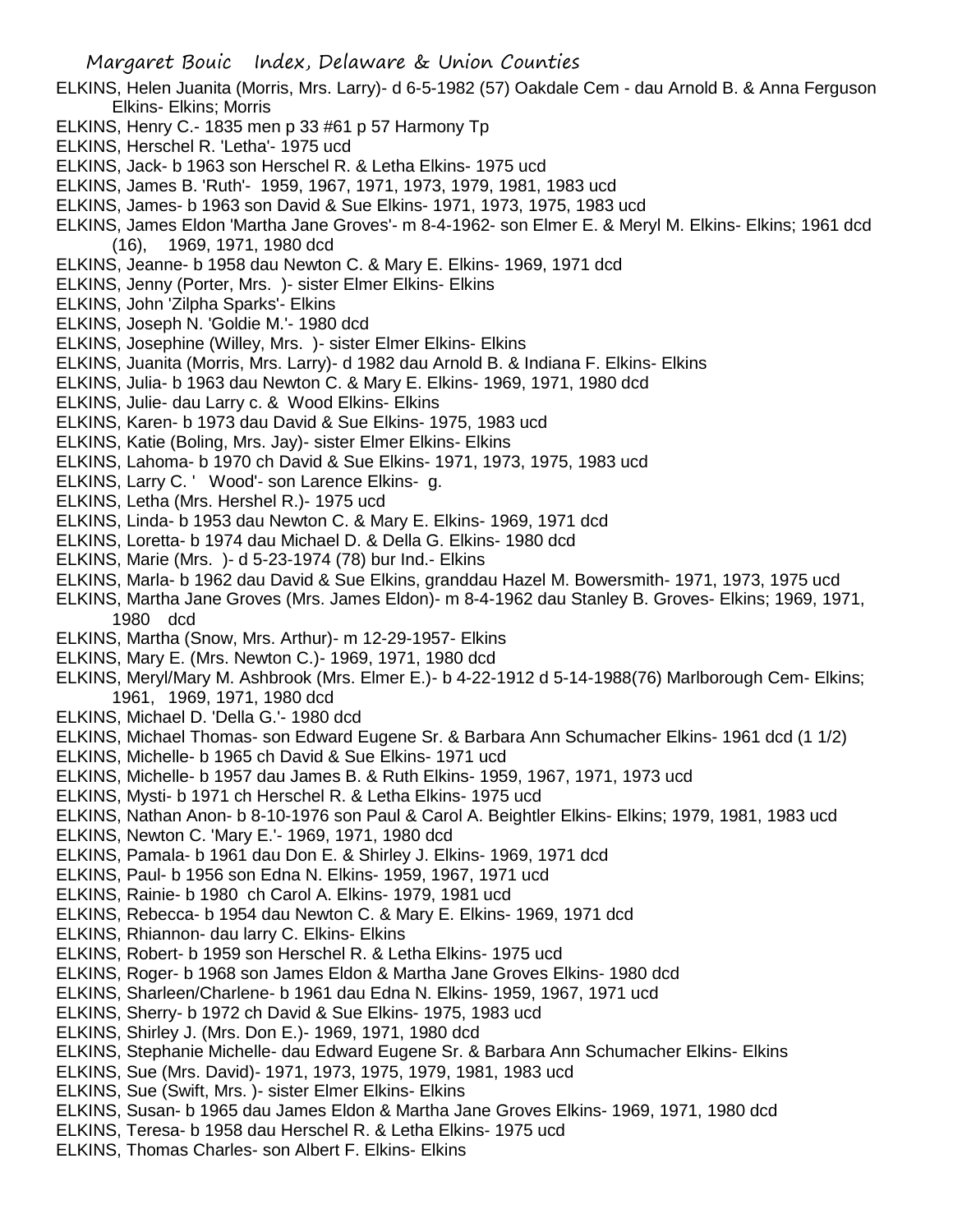- ELKINS, Timothy Shane- son Edward Eugene,Sr. & Barbara Ann Schumacher Elkins- Elkins
- ELKINS, Una- b 1967 ch David & Sue Elkins- 1971, 1973, 1975, 1983 ucd
- ELKINS, Wayne- b 1953 son Edna N. Elkins- 1959, 1967, 1971 ucd
- ELKINS, Wendy- b 1969 ch Carol A. Elkins- 1979, 1981 ucd
- ELKINS, Zelpha Sparks (Mrs. John)- Elkins
- ELL, Abbie/Abby (Mrs. Jacob)- b 1852 d 1917 Our Lady of Lourdes- lptw p 53; 1880C Marysville 402-445 p 30 (27, Ger,Ger,Ger)
- ELL, Adam- b 5-14-1867 d 5-16-1951 son J. George & Anna Elizabeth Ell -St. John's DJ p 77; uninf p 29; 1883 uch V p 235; 1870C Paris Tp 186-187 p 25 (3,O); 1880C Dover Tp 91-97 p 28 (13,O,O,O)
- ELL, Alice (Dillon, Mrs. Walter)- b 8-3-1912 m 2-9-1935 dau Peter & Lydia Rausch Ell- Rausch 11335 II p 260 Ell, Anna Bloomenschein (Mrs. George)- b 3-28-1846 m 4-11-1865 ucm 3715 d 11-10-1938 Trinity Cem DJ p 77 ; 1880C Dover Tp 91-97 p 28 (38,O,Hesse,Hesse)
- ELL, Anna C.- dau Frederick & Barbara Ell- 1850C Paris Tp 663-677 p 108 (6,O)
- ELL, Anna E.- b 1-1-1817 d 7-20-1847 Trinity Cem DJ p 81
- ELL, Anna E. Rausch (Mrs. William Conrad)- b 5-6-1882 d 7-14-1976 St. John's DJ p 56- dau Johann Adam & Anna Barbara Goesz Rausch- Rausch 13(12); 1959 ucd
- ELL, Anna Margaret Goff (Mrs. Wallace)- b 5-16-1919 m 8-3-1940 d 3-19-1980 St. John's DJ p 73; dau Francis & Mary Elizabeth Rees Goff- Rausch (14212) II p 269
- ELL, Anna Magdalenn- b 7-21-1873 d 7-28-1873 (7d) Trinity Cem DJ p 80
- ELL, Anna Mayer (Mrs. J. George)- b 7-19-1880 m 4-18-1903 d 4-24-1960 St. John's Cem DJ p 60 dau Christian & Mary Rausch Mayer- Rausch 1421 II p 269
- ELL, Annie- dau George & Anna Blumenschein Ell0 1880C Dover Tp 91-97 p 28 (2,O,O,O)
- ELL, Barbara (Mrs. Frederick)- 1850C Paris Tp 663-677 p 100 (25, Ger)
- ELL, Barbry- dau George & ELizabeth Ell- 1870C Paris Tp 186-187 p 25 (1,O)
- ELL, Betty Jane Young (Mrs. James Walter)- dau Rev. L. L. Young- Ell
- ELL, Caroline- dau Jacob & Abby Ell- 1880C Marysville 402-445 p 30 (2,O,O,Ger)
- ELL, Carolyn (Mrs. John Frederick)- Ell
- ELL, Carrie (Drake, Mrs. James A.)- m 1895- unec IV p 18
- ELL, Catharine- 1860C Paris Tp 1391-1381 p 184 (16, Ger)
- ELL, Catharine Margaret Weidman (Mrs. Sebastian)- m 10-11-1842 ucm 826; unec V p 60
- ELL, Conrad W.'Magdalena Schmidt'- m 11-8-1877 ucm 6154 son John F. & Margaretta Barbara Ell- mt 3 p 19;1870C Darby Tp 39-35 p 5 (15,O)
	- Ell, Conrad William- b 5-17-1880 d 11-1-1968 son John S. & Margaret Bunsold Ell- Ell; 1880C Millcreek Tp 91-95 p 10 (13/20)
- ELL, Currie Epps (Mrs. John)- m 1891; unec IV p 18
- ELL, Dora E. (Boerger, Mrs. George Emmaneul)- m 4-1900 dau John S. & Margaret Bunsold Ell- 1915 uch p 794 ; 1880C Millcreek Tp 91-95 p 10 (4,O,O,O)
- ELL, Eiller A.- uca p 53
- ELL, Elizabeth- b 1852 d 1922 Milford Cem Un Al p 58
- ELL, Elizabeth (Mrs. George)- 1870C Paris Tp 186-187 p 25 (23,O)
- ELL, Elizabeth- dau J. George & Anna Blumenschein Ell- 1880C Dover Tp 91-97 p 28 (9,O,O,O)
- ELL, Elizabeth Leffler (Mrs. Michael)- m 2-2-1871 ucm 4863
- ELL, Elizabeth Tebb (Mrs. Frederick)- m 12-23-1838/11-19-1838 -1840C Paris Tp 952 (20-30); unec III p 37
- ELL, Emma Jane Jackman (Mrs. Fred)- b 5-28-1888 d 1-13-1967 St. John's Catholic Cem lptw p 54- dau Samuel & Mary Louella Hout Jackman- Ell
- ELL, Emma L. (Mrs. John S.)- b 1885 d 1965 Oakdale Cem I p 45 (E-R44-6)
- ELL, Inf son of John S. & Emma L. Ell- d 7-20-1905 Oakdale Cem I p 45 (E-R44-6)
- ELL, Eugene 'Rena Griffith'- b 7-8-1907 m 9-3-1928 son Peter & Lydia Rausch Ell- Rausch 11331 II p 260
- ELL, Eva M. (Hedrick, Mrs. John)- m 3-17-1881 ucm 6940; mt 3 p 19
- ELL, Flora (Vollrath, Mrs. Henry)- b 7-26-1883 m 2-10-1907- Rausch (1414) II p 280
- ELL, Frances (Kasper, Mrs. Walter)- m 12-9-1920- dau William Conrad & Anna E. Rausch Ell- Ell; Rausch 1651, 14(12)1 III p 298
- ELL, Frances Vernor- b 9-18-1898 uninf p 10
- ELL, Fred- OGS Vol XIX 1 p 19
- ELL, Fred 'Emma Jane Jackman'- d 1954- Ell; 1915 uch p 540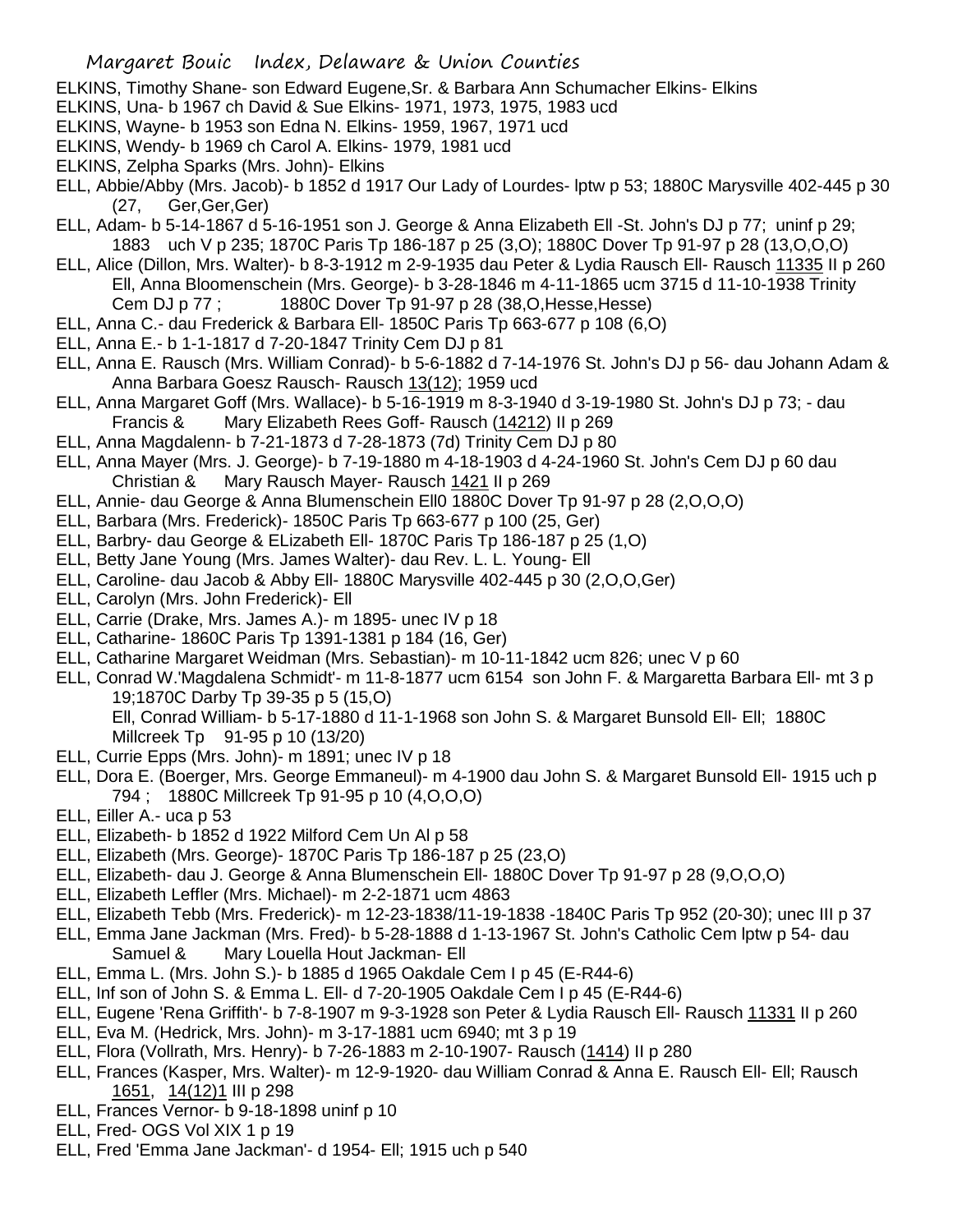- ELL, Fred J.- b 1882 d 1954 Our Lady of Lourdes lptw p 54
- ELL, Frederick 'Barbara'- 1850C Paris Tp 663-677 (39, Ger)
- ELL, Frederick 'Elizabeth Tebb'- m 12-23-1838/11-19-1838- 1840C Paris Tp 952 (30-40); unec III p 37
- ELL, Frederick 'Margaretta Barbara Seeks/Sicks'- b 1-25-1810 Baiern m 8-21-1847 ucm 1238 d 12-2-1872 (61-11-14) Trinity Cem DJ p 81; unec VII p 25, XI p 68
- ELL, Frederick W.- b 3-18-1943 son James & Gail Underwood Ell- Rausch 11342 III p 260
- ELL, G. A.- 1840C Paris Tp 950 (50-60)
- ELL, Gail Underwood (Mrs. James)- b 7-23-1941 m 7-26-1958- Rausch (11341) II p 260
- ELL, George- 1880C Dover Tp p 168A
- ELL, George Adam 'Margaretta Dasher'- m 6-26-1841 ucm 723- unec V p 38
- ELL, George 'Anna Boomenschein'- b 7-17-1839 m 4-11-1865 ucm 3715d 12-29-1905 Trinity Cem DJ p 77; 1880C Dover tp 91-97 p 28 (40,O,Bav,Bav)
- ELL, J. Georg 'Anna Mayer'- b 5-16-1878 m 4-18-1903 d 9-3-1910 St. John's Cem DJ p 60; Rausch (1421) II p 269; 1880C Millcreek Tp 91-95 p 10 (2,O,O,O)
- ELL, George 'Elizabeth'- 1870C Paris Tp 186-187 p 25 (30,O)
- ELL, George- son Frederick Ell- 1850C Paris Tp 663-677 p 100 (11,O)
- ELL, Rev. Gordon- Ell
- ELL, Horace 'Martina Coleman'- b 2-2-1908 m 4-22-1933 son Peter & Lydia Rausch Ell- Rausch 11332 II p 260; unec III p 20
- ELL, Irene Mary Brian (Mrs. Jacob)- b 1881 m 1910 d 1978 Our Lady of Lourdes lptw p 54- dau Nicholas & Amelia Finckles Brian- Ell
- ELL, Irene- b 5-9-1905 d 6-25-1906 dau William Conrad & Anna E. Rausch Ell- Rausch 14(12)2 II p 272 St. John's DJ p 56
- ELL, J. A.- uca p 35; 1840C Darby Tp 999 (50-60); unec V p 50
- ELL, inf son J. & E. Ell- d 7-20-1905 Oakdale Cem 1980 (283E)
- ELL, Jacob 'Abby'- b 1853 d 8-28-1931 (76) Oakdale Cem\\ 4368 (D-30) I p 92 (D-R8-1)- son John F. & Margarett Ell- 1870C Darby Tp p 5 (39-35) (17,O); uca p 65; 1880C Marysville 402-445 p 30 (27, O, Ger, Ger) p 100A; mt 3 p 19
- ELL, Jacob F. 'Irene Mary Brian'- b 1880 d 11-30-1958 Our Lady of Lourdes lptw p 54- son Jacob & Abby Ell-1880C Marysville 402-445 p 30 (4/12,O,O,O)
- ELL, James 'Gail Underwood'- b 11-11-1933 m 7-26-1958 son Horace & Martina Coleman Ell- Rausch 11341  $II p$  260
- ELL, James Walter 'Betty Jane Young'- d 2-15-1985 (51) son Horace & Martina Coleman Ell- Ell; Rausch 113321
- ELL, Jimmy- son James Walter & Betty Jane Young Ell- Ell
- ELL, Johannes- b 6-21-1782 d 4-2-1857 (21y10m) Old St. John's Cem DJ p 86
- ELL, John- OGS Vol XIX 1 p 19
- ELL, John- b 1876 d 1917 Our Lady of Lourdes lptw p 53- son Jacob & Abby Ell- 1880C Marysville 402-445 p 30 (4,O,O,Ger); uca p 23
- ELL, John Frederick- mt 3 p 8
- ELL, John Frederick 'Carolyn'- son Horace & Martina Coleman Ell- Ell
- ELL, John F. 'Margarett'- 1870C Darby Tp 39-35 p 5 (60, Ger)
- ELL, John George- d 9-3-1910 (32-1-17) son John & Margaret Bunsold Ell- unec VIII p 70
- ELL, John L.- 1880C Millcreek Tp p 159A
- ELL, John M.- son Frederick & Barbara Ell- 1850C Paris Tp 663-677 p 100 (2,O)
- ELL, John S.- b 10-26-1871 d 6-2-1897 Milford Cem Un Al p 57; 1880C Union Tp 162 p 27 (8,O,O,O)
- ELL, John S. 'Emma L.'- b 1881 d 1951 Oakdale Cem I p 45 (E-R44-6); uca p 49
- ELL, John S. 'Margaretta Bunsold' b 1846 m 3-9-1873 ucm 5237 d 1918 St. John's Cem DJ p 66- son Frederick & Barbara Ell- 1915 uch p 227, 228, 794; 1850C Paris Tp 663-677 p 100 (4,O); mt 3 p 19; 1880C Millcreek Tp 91-95 p 10 (33,O,Bav,Bav); unec VIII p 70
- ELL, Lena- dau Micheal & Elizabeth Ell- 1880C Union Tp 162 p 27 (1,O,O,O)
- ELL, Lena (Mrs. William)- 1880C Marysville 445-490 p 33 (25, O,Ger,Ger)
- ELL, Lillie E.- b 7-20-1888 d 2-29-1901 Milford Cem Un Al p 58
- ELL, Lucille (Rausch, Mrs. Edgar D.)- b 2-5-1906 dau George & Anna Mayer Ell- Rausch 14211, (1625) II p 269, 274, III 282, 296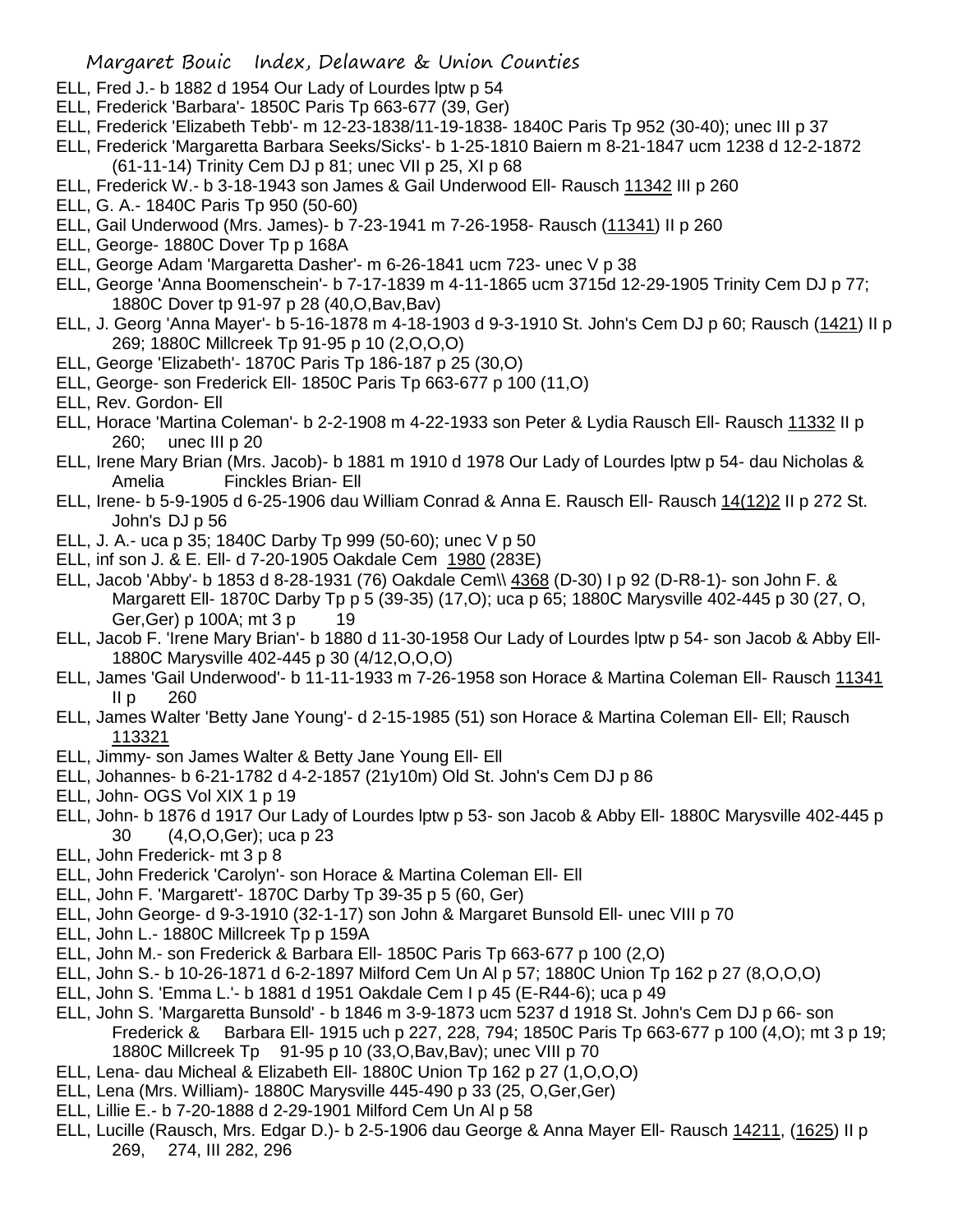- ELL, Lydia Rausch (Mrs. Peter)- b 4-4-1887 m 1-4-1906 d 1946 St. John's DJ p 64- dau Casper & Maggie Streng Rausch- Rausch 1133 II p 261; unec VIII p 57,58
- ELL, M.- uca p 39, 59
- ELL, Magdalena (Mrs. William)- b 1854 Un Co d 5-3-1912 (61y9m) Oakdale Cem I p 135 (F-R10-13)
- ELL, Maggie- dau J. George & Anna Blumenschein Ell- 1880C Dover Tp 91-97 p 28 (11,O,O,O)
- ELL, Maggie- dau Margaretha Barbara Ell- 1880C Marysville 355-393 p 25 (19, O,Ger,Ger)
- ELL, Maggie- dau Micheal & Elizabeth Ell- 1880C Union Tp 162 p 27 (5,O,O,O)
- ELL, Maggie- dau William & Lena Ell- 1880C Marysville 445=490 p 33 (1,O,O,O)
- ELL, Margaret Barbara (Mrs. )(Lusch, Mrs. Jacob)- m 9-23-1875 ucm 5744; mt 3 p 16, 19
- ELL, Margaretha Barbara (Mrs. John Frederick)- b 7-1-1824 d 5-9-1888 (63-10-8) Trinity Cem DJ p 81; 1870C Darby Tp 39-35 p 5 (47, Ger); 1880C Marysville 355-393 p 25 (56, Ger,Ger,Ger)
- ELL, Margarett- dau John F. & Margarett Ell- 1870C Darby Tp 39-35 p 5 (9,O)
- ELL, Margaret Spencer- b 11-5-1876 d 6-18-1904 Milford Cem Un Al p 57
- ELL, Margaretta- 1880C Paris Tp p 0098
- ELL, Margaretta Bunsold (Mrs. John S.)- b 1851 m 3-9-1873 ucm 5237 d 1933 St. John's DJ p 66; 1915 uch p 794; 1880C Millcreek Tp 91-95 p 10 (28,O,Bav, Bav),; unec VIII p 70
- ELL, Margaretta Barbara Seeks/Sicks (Mrs. Frederick)- m 8-21-1847 ucm 1238; unec VII p 25
- ELL, Margaretta Dasher (Mrs. George Adam)- m 6-26-1841 ucm 723; unec V p 38
- ELL, Marguerite Bird (Mrs. Raymond)- b 10-1908 m 6-19-1937 Rausch (11333) II p 260
- ELL, Martina Coleman (Mrs. Horace)- b 8-26-1908 m 4-22-1933- Rausch (11332)
- ELL, Mary S. dau John F. & Margarett Ell- 1870C Darby Tp 39-35 p 5 (11,O); mt 3 p 19
- ELL, Mary G.- b 1894 Oakdale Cem I p 135 (F-R10-13); Ell
- ELL, Mary (Kunz, Mrs. Henry)- m 3-30-1876 ucm 5861; mt 3 p 24
- ELL, Mathilda (Gase, Mrs. Peter)- b 7-19-1874 m 5-28-1901 d 5-15-1911- Rausch (153) II p 274
- ELL, Matilda B. (Bullock, Mrs. Horatio Warren)- b 1910 Oakdale Cem II p 155 (M-R21-15)- dau George & Anna M. Mayer Ell- Ell
- ELL, Michael 'Elizabeth Leffler'- b 1848 m 2-2-1871 ucm 4863 d 1924 Milford Cem; 1870C Darby Tp 47-41 p 7 (22,O); 1880C Union Tp p 077A; unec IV p 18
- ELL, Nancy (McCreary, Mrs. Robert)- b 4-4-1930 m 8-27-1948 dau Eugene & Rena Griffith Ell- Rausch 113311
- ELL, Pamela Ann- dau Rev. Gordon Ell- engaged to Thomas Richard Schnees- Ell
- ELL, Paul- son Margaretha Barbara Ell- 1880C Marysville 355-393 p 25 (9,O,Ger.Ger)
- ELL, Paulise- son John F. & Margarett Ell- 1870C Darby Tp 39-35 p 5 (7,O)
- ELL, F. Paulus- b 3-28-1857 d 3-23-1861 Trinity Cem DJ p 81
- ELL, Penny- dau James Walter & Betty Jane Young Ell- Ell
- ELL, Peter Casper- d 3-29-1913 (29-6-12) son John S/C & Margaret Bunsold Ell- unec VIII p 71
- ELL, Peter 'Lydia Rausch'- b 9-7-1884 m 1-4-1906 d 3-28-1913 St. John's DJ p 64- Rausch (1133); unec VIII p 57, 58
- ELL, Philip b 7-24-1874 d 6-15-1888 Milofrd Cem Un Al p 57; 1880C Union Tp 162 p 27 (5,O,O,O)
- ELL, Phillip J.- b 1886 d 1971 Oakdale Cem I p 135 (F-R10-13)
- ELL, Powell- son Margaretha Barbara Ell- 1880C Marysville 355-393 p 25 (17,O,Ger,Ger); 1880C Taylor Tp p 133A
- ELL, Raymond Emanuel Frank 'Marguerite Burd'- b 8-8-1910/09 m 6-19-1937 son Peter & Lydia Rausch Ell-Rausch 11333 II p 260; unec VIII p 57
- ELL, Rena (Bowser, Mrs. Harold)- dau Eugene & Rena Griffith Ell- Rausch 113313 III p 260
- ELL, Rena Griffith (Mrs. Eugene)- b 11-27-1907 m 9-3-1928 d 3-6-1988 bur N. Lewisburg- Rausch (11331) II p 216
- ELL, Sebastian 'Catharine M. Weidman'- m 10-11-1842 ucm 826; unec V p 60
- ELL, Sebastian- son Frederick & Barbara Ell- 1850C Paris Tp 663-679 p 100 (8,O)
- ELL, Shirley (Buckingham, Mrs. Murl)- b 12-27-1932 m 3-9-1951 dau Eugene & Rena Griffith Ell- Rausch 113312 II p 260
- ELL, Tillie N.- dau John S. & Margaret Bunsold Ell- 1880C Millcreek Tp 91-95 p 10 (5,O,O,O)
- ELL, Volita/Veleta (Weiler, Mrs. Nelson)- b 3-28-1911 m 4-2-1933 dau Peter & Lydia Rausch Ell- Rausch 11334 II p 260; unec III p 17, VIII p 58
- ELL, Wallace J. H. 'Anna Goff'- b 3-22-1908 m 8-4-1940 d 12-4-1975 St. John's DJ p 73-- son George & Anna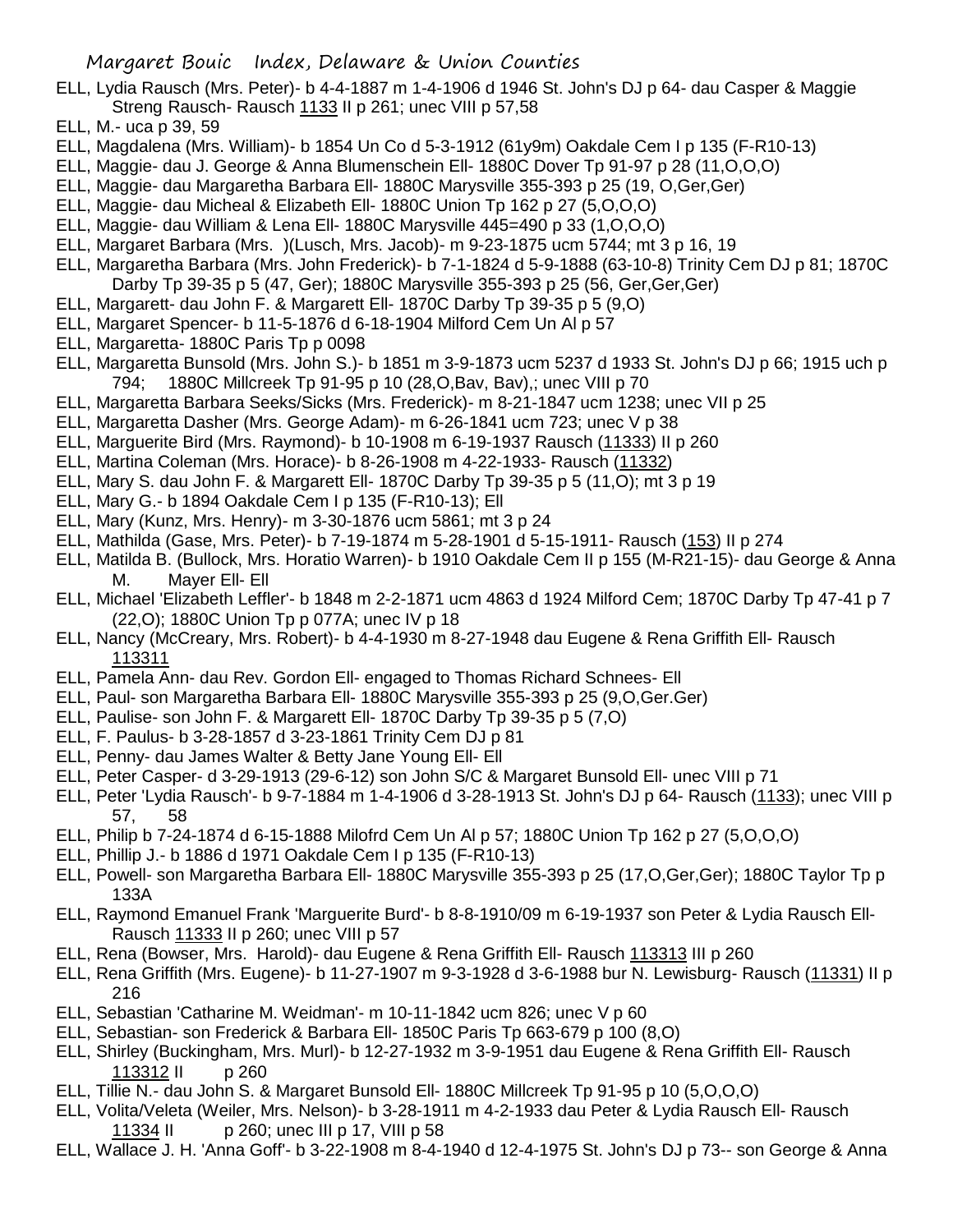- M. Mayer Ell- Ell; Rausch 14212 II p 269
- ELL, Wilhelm- b 10-10-1848 d 8-28-1853 Trinity Cem DJ p 81
- ELL, William Conrad 'Anna E. Rausch'- b 5-17-1880 m 8-22-1901 d 1968 St. John's DJ p 56- Rausch (14(12)); 1949, 1959 ucd
- ELL, William F.- d 8-24-1987 (35) bur Pasadena- son Raymond & Marguerite Bird Ell- Ell
- ELL, William 'Magdalena'- b 1855 Un Co d 11-20-1927 Oakdale Cem 3977 F156) I p 135 (F-R10-13); 1880C Paris Tp 445-490 p 33 (24,O,Ger,Ger) p 102A; uca p 65, 70
- ELL, Zora (26-1898) uninf p 10
- ELL, William- b 2-20-1946 son Wallace & Anna Margaret Goff Ell- Rausch 142121 III p 282
- ELLARS, Angel Evelyn- dau Danny Lee & Joni Renee Freeman- 1985 uch p 107
- ELLARS, Carty 'Polly Harrison'- m 12-13-1835 Madison Co unec VII p 24
- ELLARS, Danny Lee 'Joni Renee Freeman'- 1985 uch p 107
- ELLARS, Joni Renee Freeman (Mrs. Danny Lee)- dau James & Nola Jeanne Crandell Freeman- 1985 uch p 107
- ELLARS, Polly Harrison (Mrs. Carty)- m 12-13-1835 Madison Co unec VII p 24
- ELLARS, Rodney James- son Danny Lee & Joni Renee Freeman- 1985 uch p 107
- ELLEDGE, Dwayne- Elledge
- ELLEDGE, Marjorie Dee- b 6-5-1975 dau Dwayne Elledge- Elledge
- ELLEMAKER, Fred- 1908 dch p 393
- ELLENBERGER, Annie A. (Fegley, Mrs. David A.)- b 3-10-1876 m 11-8-1891- Weiser p 419
- ELLENBERGER, Eric James- b 3-6-1972 son James Donald & Nellie Marie Oaks Ellenberger- McKitrick p 113 ELLENBERGER, Esther Iva (Sniff, Mrs. Elmer Swain)- b 1-22-1925 m 3-24-1946 dau James Quincey & Iva
- Marguerite McKitrick Ellenberger- McKitrick p 113
- ELLENBERGER, Helen Ambrose (Dissinger, Mrs. Charles Edward)- b 9-20-1895 m 11-20-1919- Weiser p 567
- ELLENBERGER, Iva Marguerite McKitrick (Mrs. James Quincey)- b 9-23-1902 dau Scott Alexander & Dora Pollard McKitrick - McKitrick p 113
- ELLENBERGER, James Donald 'Nellie Marie Oaks'- b 7-13-1927 m 4-22-1957 son James Quincey & Iva Marguerite McKitrick Ellenberger- McKitrick 113
- ELLENBERGER, James Quincey 'Iva Marguerite McKitrick '- McKitrick p113
- ELLENBERGER, Julie Genevieve- b 7-27-1959 dau James Donald & Nellie Marie Oaks Ellenberger- McKitrick p 113
- ELLENBERGER, Marjorie Doris (Tiffany, Mrs. James)- b 9-27-1923 dau James Quincey & Iva Marguerite McKitrick Ellenberger- McKitrick 113
- ELLENBERGER, Mark Arthur- b 3-21-1958 d 6-25-1976 dau James Donald & Nellie Marie Oaks Ellenberger-McKitrick 113
- ELLENBERGER, Martha Ann- b 4-12-1963 dau James Donald & Nellie Marie Oaks Ellenberger- McKitrick p 113
- ELLENBERGER, Mary Susan- b 3-4-1962 dau James Donald & Nellie Marie Oaks Ellenberger- McKitrick p 113
- ELLENBERGER, Nellie marie Oaks (Mrs. James Donald)- b 11-13-1934 m 4-22-1957 McKitrick p 113
- ELLENBERGER, Rhea Bernice (Vickers, Mrs.James Burton)- b 11-10-1931 m 9-2-1951 dau James Qujicey & Iva Marguerite McKitrick Ellenberger- McKitrick p 113
- ELLENBERGER, Teresa Marie- b 8-23-1960 dau James Donald & Nellie Marie Oaks Ellenberger- McKitrick 113
- ELLENS, Benjamin 'Priscilar Harrison'- m 1-5-1834 Madison Co unec VII p 23
- ELLENS, Priscilar Harrison (Mrs. Benjamin)- m 1-5-1834 Madison Co unec VII p 23
- ELLENWOOD, Irene (Fogle, Mrs. H. Eugene)- m 12-25-1935 d 10-31-1984- Fogle; Ellenwood
- ELLER--- unec II p 23
- ELLER, Ann (Mrs. John)- 1949 ucd
- ELLER, Betty- dau John & Ann Eller- 1949 ucd
- ELLER, John 'Ann'- 1949 ucd
- ELLER, Katheline (Mercs, Mrs. Joseph)- m 5-20-1950 Eller
- ELLER, Nancy- dau John & Ann Eller- 1949 ucd
- ELLERMAN, Amy- Marysville p 43
- ELLERTON/ELLERTSON, Dean 'Violet Swanson'- Maugans Anc p 155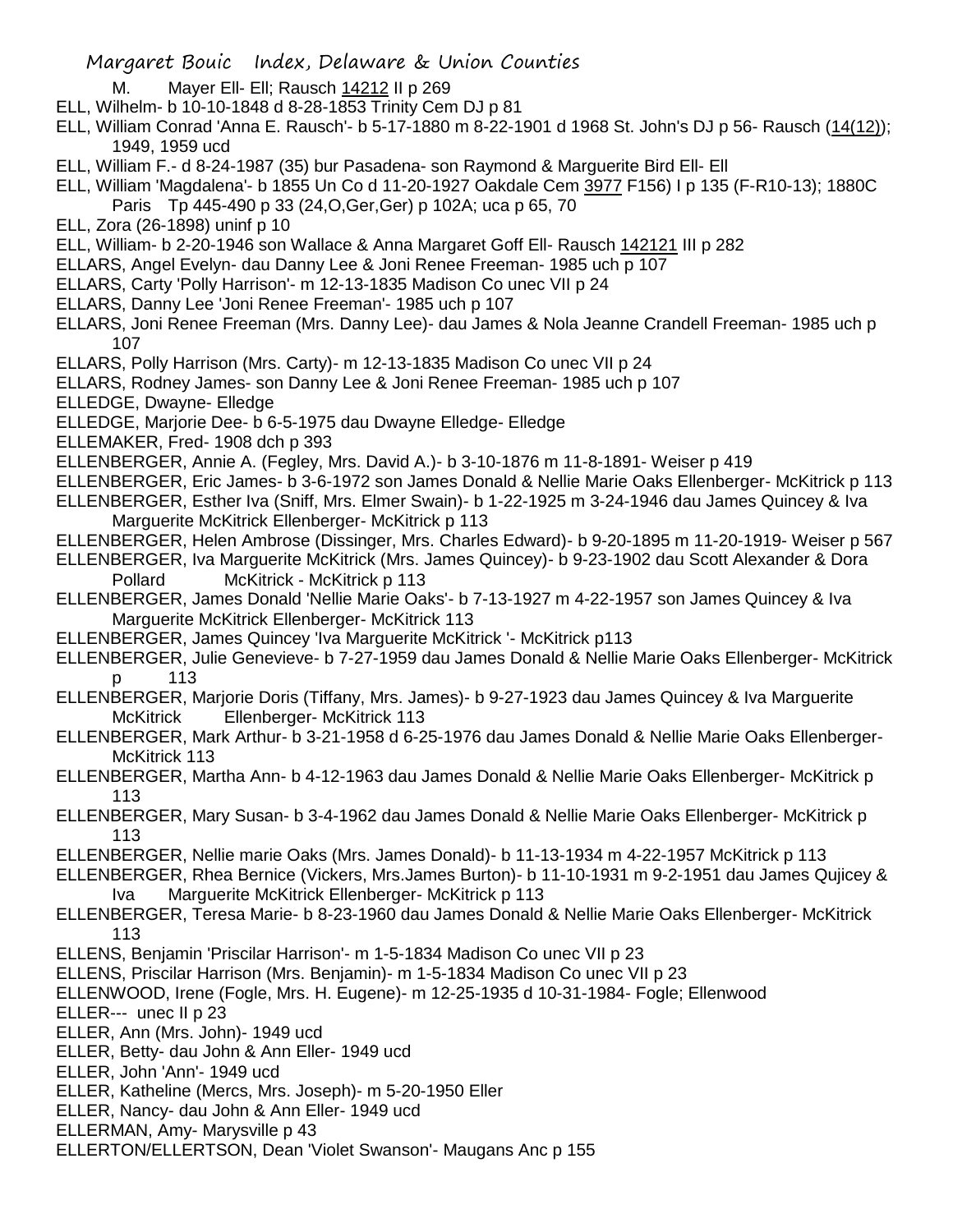- ELLERTON, Violet Swanson (Mrs. Dean)- Maugans Anc p 155
- ELLERTON, Martha Susan (Ruebush, Mrs. David Henry III)- b 1-6-1945 m 7-25-1969 dau Dean & Violet Swanson Ellerton- Maugans Anc p 155
- ELLICOTT, Mary Barbee (Mrs. Milton)- dau James & Mary Weedon Barbee- Howison 361
- ELLICOTT, Milton 'Mary Berbee'- Howison (361)
- ELLING, O. F.- 1908 dch p 424
- ELLINGER, ---(Blumenschein, Mrs. Reinhard)- dau Carl & Anna Kleiber Ellinger- Ellinger
- ELLINGER, Anna Kleiber (Mrs. Carl F.)- m 1931 d 4-11-1961 St. John's- Ellinger; dau George & Emilie Scheiderer Ellinger- Ellinger; 1949, 1959 ucd
- ELLINGER, Carl F. 'Anna'- m 1931- Ellinger; 1949, 1959, 1967, 1971, 1973, 1975 ucd
- ELLINGER, Cornelia Blumenschein (Mrs. Edwin H.)- b 12-4-1909 m 1927 d 5-28-1964 St. John's- dau Fred & Clara Streng Blumenschein- Blumenschein 1949, 1959 ucd
- ELLINGER, Edwin H. 'Cornelia Blumenschein'- m 1927- Ellinger; 1949, 1959, 1967, 1971, 1973, 1975, 1979, 1981, 1983 ucd
- ELLINGER, George 'Sharon L.'- son Carl F. & Anna Kleiber Ellinger- Ellinger- 1949, 1959, 1967, 1971, 1973, 1975, 1979, 1981, 1983 ucd
- ELLINGER, Hugo 'Susan W. Tier'- m 6-11-1961 son Edwin & Cornelia Blujenschein Ellinger- Ellinger-1949, 1959, 1967, 1971, 1973, 1975, 1979, 1981, 1983 ucd
- ELLINGER, Pauline R. E.- dau Edwin H. & Cornelia Blumenschein Ellinger- Ellinger- 1959, 1971, 1973, 1975, 1979 ucd
- ELLINGER, Ruth- dau Carl F. & Anna Ellinger- 1949 ucd
- ELLINGER, Susan W. Tier (Mrs. Hugo)- m 6-11-1961- dau W. H. Tier-Ellinger 1967, 1973, 1975, 1979, 1981 ucd
- ELLINGTON, Catharine (Blackstone, Mrs. Hiram)- m 9-11-1836 Madison Co- unec VIII p 67
- ELLINGTON, Daniel 'Susan Curtal'- m 5-22-1818 Madison Co unec IV p 30
- ELLINGTON, Mary (Arnold, Mrs. Abner)- m 3-3-1828 Madison Co unec V p 28
- ELLINGTON, Nancy (Powell, Mrs. Thomas)- m 9-18-1816 Madison Co unec IV p 29
- ELLINGTON, Susan Cutral (Mrs. Daniel)- m 5-22-1818 Madison Co unec IV p 30
- ELLINWOOD, Abigail King (Mrs. Thomas)- Ratterman letter
- ELLINWOOD, Abigail Wallis (Mrs. Thomas)- Ratterman letter
- ELLINWOOD, Alice (Robertson, Mrs. )- dau Howard Francis & Hazel Mae Harris Ellinwood- 1985 uch p 46
- ELLINWOOD, Edith (Belt, Mrs. Julius)- b 8-8-1920 m 8-21-1944 d 3-28-1989 Claibourne Cem- dau Howard Francis & Hazel Mae Harris Ellinwood- 1985 uch p 46; Ellinwood
- ELLINWOOD, Ella M. (Wallace, Mrs. John W.) m 9-18-1879 ucm 6534
- ELLINWOOD, Emelia M. 'Ella'- b 2-28-1862 m 9-14-1879 d 12-14-1884- Ratterman letter
- ELLINWOOD, Emma Jane (Ratterman, Mrs. )- dau Truman George & Helen J. Reed Ellinwood- 1985 uch p 46
- ELLINWOOD, Erma Jane (Wheeler, Mrs. D. H.) div (Berry, Mrs. L. E.) div, (Ratterman, Mrs. Andrew J.)- b 3- 15- 1929 m(1) 1946 (2)1969 (3)2-26-1983
	- Ratterman letter
- ELLINWOOD, Esther Marsh (Mrs. Hananiah)- Ratterman letter
- ELLINWOOD, Fermelia P "Emily"- b 7-1-1850 d 9-4-1863 dau Jeremiah & Julia Ann Adams Ellinwood-Ratterman letter 1860C Claibourne Tp 683-664 p 90 (10,O)
- ELLINWOOD, George Preston Gilbert'Rebecca Ann Murphy'- b 8-23-1863 m 3-26-1885 d 3-25-1924; son Jeremiah & Julia Adams Ellinwood- 1985 uch p 46; 1915 uch p 833; 1870C Claibourne Tp 237-235 p 30 (6,O); 1880C Claibourne Tp 134-141 p 13 (16,O,NY,NY)
- ELLINWOOD, Gladys (Marine, Mrs. )- dau Howard Francis & Hazel Mae Harris Ellinwood- 1985 uch p 46; Ellinwood
- ELLINWOOD, Hananiah E. 'Esther Marsh'- b 1-7-1757 m 7-2-1778 d 1-3-1833 son Thomas & Abigail King Ellinwood- Ratterman letter
- ELLINWOOD, Hannah Jane (Rowe, Mrs. John M)- b 5-9-1859 m 6-26-1880 m 6-26-1880 ucm 6740 d 6-29- 1948 dau Jeremiah & Julia Ann Adams Ellinwood- 1860C Claibourne Tp 683-664 p 90 (1,O); 1870C Claibourne Tp 237-235 p 30 (11,O); 1880C Claibourne Tp 1134-141 p 13 (21,O,NY,NY)
- ELLINWOOD, Hazel Mae Harris (Mrs. Howard Francis)- b 2-2-1895 m 1911 d 9-23-1981 (86) Claibourne Cem -dau Elbert & Effie Pembrook Harris- Ellinwood; 1985 uch p 46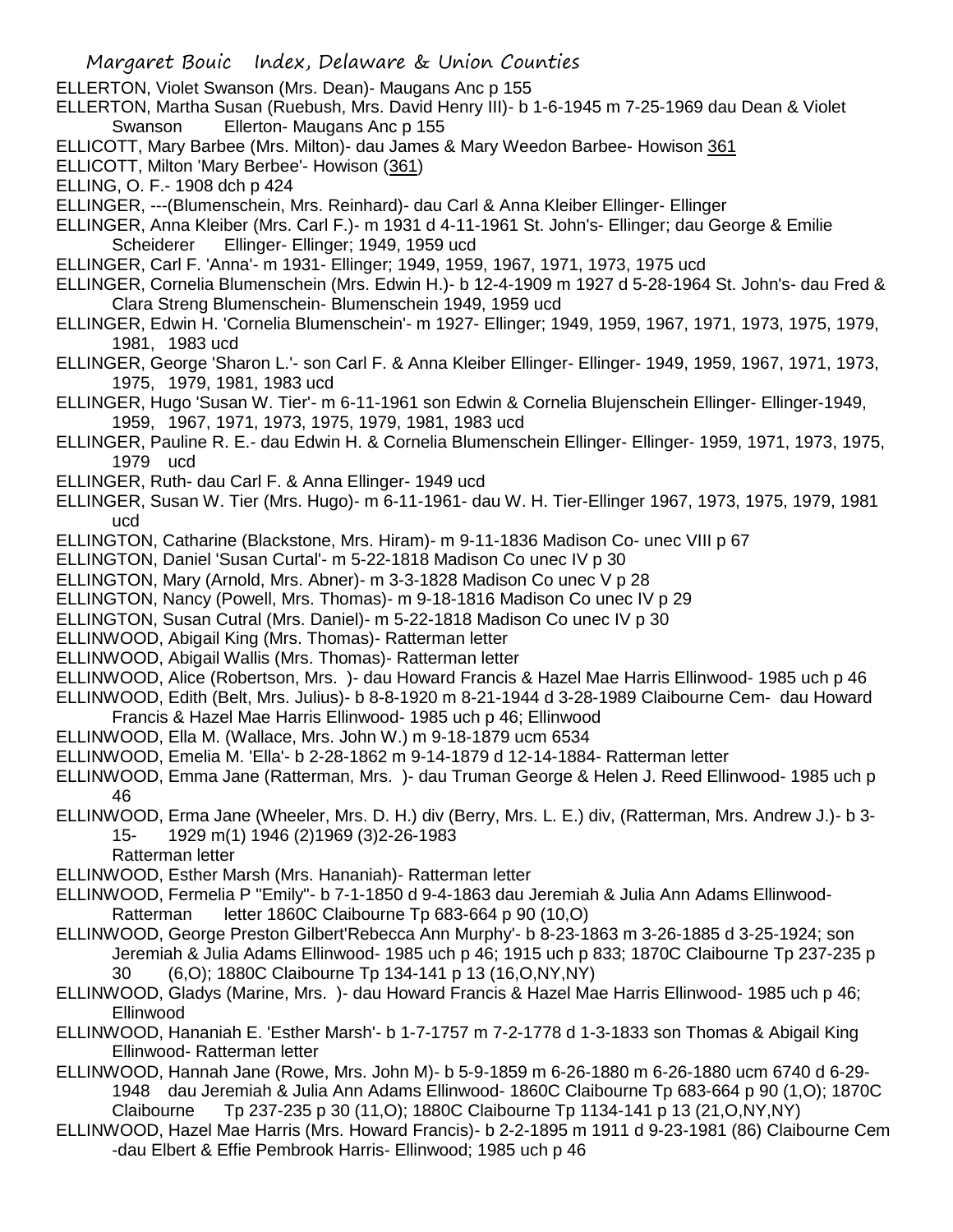- ELLINWOOD, Helen Jennette Douglass (Reed, Mrs. ) (Mrs. Truman J.)- b 4-28-1900 d 7-3-1981 Claibourne Cem p 70; dau David & Effie Carr Douglass- 1985 uch p 46; 1959, 1967, 1971 ucd
- ELLINWOOD, Howard Francis 'Hazel Mae Harris'- b 2-1-1890 m 1911 d 2-15-1968 son George Preston Gilbert & Rebecca Ann Ellen Murphy Ellinwood- 1985 uch p 46; Ellinwood; Ratterman letter
- ELLINWOOD, infant son of Howard Francis & Hazel Mae Harris Ellinwood- 1985 uch p 46-
- ELLINWOOD, Irene (Fogle, Mrs. )- dau Howard Francis & Hazel Mae Harris Ellinwood- 1985 uch p 46; Ellinwood
- ELLINWOOD, Jeremiah 'Julia Ann Adams'- b 12-3-1815 NY m 4-13-1848 dcm d 6-14-1885 (69-6-11) Claibourne Cem p 28- son Jeremiah & Pamela Coe Ellinwood- Ratterman letter; 1860C Claibourne Tp 683-664 p 90 (45, NY); 1870C Claibourne Tp 237-235 p 30 (55, NY); uca p 87
- ELLINWOOD, Jeremiah 'Pamela Coe'- b 9-14-1782 d 3-21-1824 son Hananiah E. & Esther Marsh Ellinwood-Ratterman letter
- ELLINWOOD, Julia Adams (Mrs. Jeremiah)- b 8-12-1826 m 4-13-1848 dcm d 3-17-1903 (76-7-5) Claibourne Cem p 28- dau Gilbert J. & Hannah Adams- 1860C Claibourne Tp 683-664 p 90 (35,O); 1870C Claibourne Tp 237-235 p 30 (44, NY)
- ELLINWOOD, Julia Edith- b 2-2-1897 d 6-3-1925(28)- dau George Preston Gilbert & Rebecca Ann Murphy Ellinwood- 1985 uch p 46; Ratterman letter
- ELLINWOOD, Kenneth William 'Ethel Hindman'- b 2-24-1938 m 10-2-1957 son Truman George & Helen Jennette Douglass Ellinwood- 1985 uch p 46; Ellinwood; Ratterman letter
- ELLINWOOD, Margaret E.- dau Jeremiah & Julia Adams Ellinwood- 1870C Claibourne Tp 237-235 p 30 (9,O)
- ELLINWOOD, Mary Lavina (Johnston, Mrs. Clayton Pearl)- b 11-11-1891 m 6-20-1912 d 5-26-1931 dau
- George Preston Gilbert & Rebecca Ann Murphy Ellinwood- 1985 uch p 57; Ratterman letter
- ELLINWOOD, Meredith Emerson- b 11-7-1910 d 8-25-1925 (14)- son Truman George & Orpha Moore Ellinwood- 1985 uch p 46; Ratterman letter
- ELLINWOOD, Orpha Moore (Mrs. Truman George)- 1985 uch p 46
- ELLINWOOD, Pamela Coe (Mrs. Jeremiah E.)- Ratterman letter
- ELLINWOOD, Ralph- 1860C Claibourne Tp 683-664 p 90 (16,O)
- ELLINWOOD, Ralph 'Ellen Lynn'- b 1607 d 1673/4 Ratterman letter
- ELLINWOOD, Ralph 'Martha Rowlinson'- b 3-18-1657 son Ralph & Ellen/Eleanor Lynn Ellinwood- Ratterman letter
- ELLINWOOD, Rebecca Ann (Doss, Mrs.David H.)- b 7-29-1866 m 6-6-1954- dau Truman George & Helen J. Douglass Ellinwood- 1985 uch p 46; Ratterman letter
- ELLINWOOD, Rebecca Ellen Murphy (Mrs. George Preston Gilbert)- b 10-5-1866 m 3-26-1885 d 9-7-1950 dau David & Mary Ellen Cooksey Murphy- 1985 uch p 46; 1915 uch p 833; Ellinwood; Ratterman letter
- ELLINWOOD, Ronald Lee 'Becky Amrine'div 'Marie Brandt Kline'- b 12-4-1940 m(1) 1963 (2) 5-27-1976- son Truman George. & Helen J. Douglass Ellinwood- Ellinwood; 1985 uch p 46; Ellinwood 1959 ucd; Ratterman letter
- ELLINWOOD, Sallie (Murray, Mrs. )(Robertson, Mrs. )- dau Howard F. & Hazel Mae Harris Ellinwood-Ellinwood
- ELLINWOOD, Sarah Elizabeth (Westbrook, Mrs. Sidney)- b 8-28-1855 m 9-19-1879 ucm 6535 d 9-30-1946 dau Jeremiah & Julia Adams Ellinwood- 1860C Claibourne Tp 683-664 p 90 (4,O); 1870C Claibourne Tp 237-235 p 30 (14,O); Ratterman letter
- ELLINWOOD, Sylvia Anna-b 2-8-1886 d 9-8-1908 (22)- dau George Preston Gilbert & Rebecca Ann Murphy-Ellinwood; 1985 uch p 46 ; Ratterman letter
- ELLINWOOD, Thomas 'Abigail King'- b 1728 d 1804 son Thomas & Abigail Wallis Ellinwood- Ratterman letter
- ELLINWOOD, Thomas 'Abigail Wallis'- b 1703 son Ralph & Martha Rowlinson Ellinwood0 Ratterman letter
- ELLINWOOD, Truman George 'Orpha Moore''Helen J. Douglass'- b 10-24-1888 m 1928 d 12-24-1967 Claibourne Cem- son George Preston Gilbert & Rebecca Ann Ellen Murphy Ellenwood- 1985 uch p 46; Ellinwood; Douglass; 1959, 1967, 1971 ucd
- ELLINWOOD, Truman Gilbert 'Barbara Postell'- son Truman George & Helen J. Reed Ellinwood- 1985 uch p 46; Ellinwood b 4-18-1932 m 11-12-1955 Ratterman letter
- ELLING, O. F.- 1908 dch p 424
- ELLIOT---family of Rebecca Hardin- unec X p 2
- ELLIOT, Laura Andrews- dau Timothy Andrews- dcw Bk 4 p 41(6)

ELLIOT, Amanda Wade (Mrs. Joseph W.)- m July 1831 Pabst 8 p 9 dcga p 54 Ohio State Gazette 7-14-1831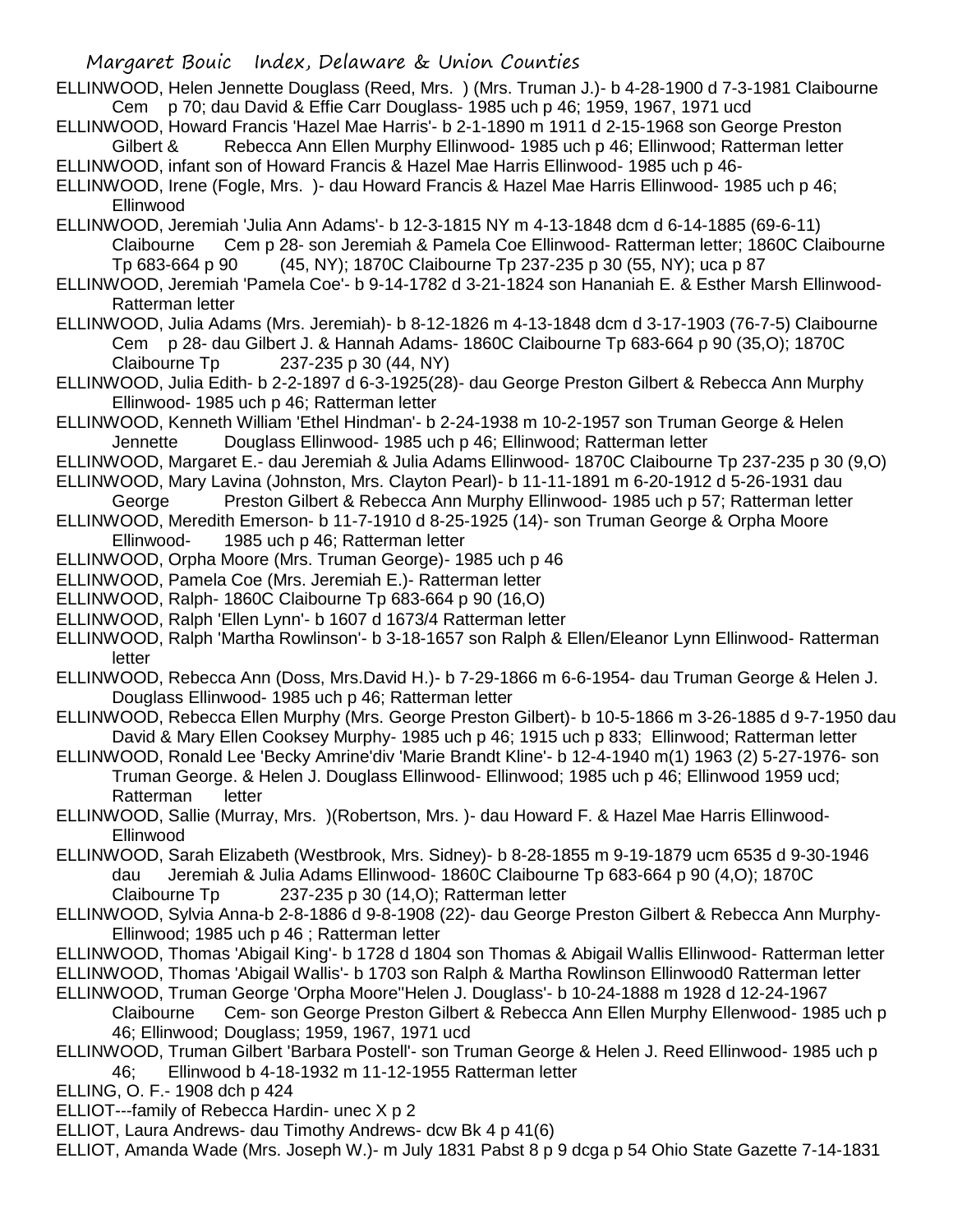- ELLIOT, Jane (Kezertee, Mrs. William Harrison)- unec XI p 50
- ELLIOT, Rev. John- missionary to Indians- Genther p 160
- ELLIOT, Joseph W. 'Amanda Wade'- m July 1831 Pabst 8 p 9, dcge p 54 Ohio State Gazette 7-14-1831
- ELLIOT, Joyce (McKitrick, Mrs. Phillip Lee)- b 3-31-1946 m 9-24-1967- McKitrick p 287
- ELLIOT, William J.- d 9-21-1875 (65-1-7) son Archibald & Phoeba Jameson Elliot- dcdeaths
- ELLIOTT, --btp p 14; family of Irene Horvath #305, unec X p 61; family of Ethel Jensen #29 unec VI p 2
- ELLIOTT, Rev.- 1880 dch p 610; 1908 dch p 276; 1915 uch p 223
- ELLIOTT, Abigial Taylor (Mrs. Wilkinson)- 1915 uch p 947
- ELLIOTT, Abner. son John Elliott- 1850C Leesburg Tp 312-317 p 48 (16,O); 1860C Leesburg Tp 563 (26,O)
- ELLIOTT, Abner D.- 1869 wsc p 5, 12; Pabst 8 p 16, 24; 1880C Delaware Town p 735C;
- ELLIOTT, Abner D.- son John & Thirga Davis Elliott- 1860C Paris Tp 1260-1251 p 166 (9,O); 1870C Taylor Tp 184-175 p 22 (18,O); 1880C Liberty Tp 154-158 p 17 (28,O,O,O)
- ELLIOTT, Absalom- d 11-10-1857 (12y) Raymond Cem lptw p 30
- ELLIOTT, A. D. 'Sarah M. Gray'- m 9-4-1862 ucm 3353
- ELLIOTT, Ada- (\*-1882) unec III p 4; 1949 ucd
- ELLIOTT, Ada Wilcox- b 1838 d 1953 Oakdale Cem I p 38 (E-R36-7)
- ELLIOTT, Addison- b 1873 Un Co d 10-9-1900 Oakdale Cem I p 83 (D-R4-5)
- ELLIOTT, Adelaide (Walker, Mrs. Hobart Alexander)- Weiser p 204
- ELLIOTT, Adrin L.- son John W. & Eudora Williams Elliott- 1880C Washington Tp 108-112 p 12 (5,O,O,O)
- ELLIOTT, Affa D. (Elliott, Mrs. William)- b 7-12-1892 d 1-3-1972 (80) Claibourne Cem- dau Elijah & Carrie Elliott- Elliott
- ELLIOTT, Ailene Wakeman (Mrs. Thomas)- d 7-25-1977 (63) dau Grover Wakeman- Elliott
- ELLIOTT, A. L.- 1908 dch p 427; Pabst 2 p 65; CCC Orange Tp 1875
- ELLIOTT, infant b 3-28-1876 Orange Tp son A. L. & E. C. Elliott- dcb
- ELLIOTT, Albert- b 8-5-1915 son Charley & Bretta Shay Elliott- Weiser p 233
- ELLIOTT, Albert- son Samuel J. W. & Nancy Finley Elliott- Maugans Anc p 161
- ELLIOTT, Albert Wade 'Milly Seeman''Mary Quigley''Bernice Hull'- d 3-31-1973 (92) bur Millersburg- Elliott; 1969 dcd
- ELLIOTT, Albert Wesley 'Mary Ellen Powell'- m 6-22-1882- Weiser p 233
- ELLIOTT, Alexander- heir of John Warden- dcw Bk 3 p 171
- ELLIOTT, Alexander 'Jane Chatterfield'- 1915 uch p 453, 454; 1883 uch V p 422, 432, 436
- ELLIOTT, Alexander L. 'Emma C. Adams'- m 12-19-1861 dcm son Margaret Elliott- dcw Bk 4 p 286(31)
- ELLIOTT, Alice Lynette Dinovo (Mrs. Paul Steven)- m 8-16-1969 dau Fred Dinovo- Elliott
- ELLIOTT, Allen- b 2-28-1903 twin son H. E. & Lilly B. Elliott- dcb
- ELLIOTT, Allene- b 2-28-1903 twin dau H. E. & Lilly B. Elliott- dcb
- ELLIOTT, Almira Shirk (Mrs. Enos)- m 2-19-1863 ucm 3408; 1870C York Tp 94-92 p 12 (26,O)
- ELLIOTT, Alonzo 'Clara Wood'- b 1864 d 1941 Oakdale Cem II p 52 (G-R10-10)- son Wellen & Mary J. Taylor Elliott- 1915 uch p 659; 1870C Paris Tp 194-195 p 16 (9,O); 1880C Paris Tp 61-62 p 6 (16,O,O,O)
- ELLIOTT, A. M.- CCC; 1875 Orange Tp
- ELLIOTT, A. M. G.- hadc p 40
- ELLIOTT, Amanda- dau John & Louisa Wood Elliott- 1883 uch V p 436 1850C Leesburg Tp 232 p 36 (1,O) 1860C Leesburg Tp 423 (11,O) 1870C Leesburg Tp 215-222 p 27 (21,O); 1880C Leesburg Tp 77 p 8 (32,O,O,O)
- ELLIOTT, Amer F. 'Emma S. Dodge'- b 5-2-1888 m 1-15-1913 d 11-8-1963 Milford Cem Un Al p 71- son Lynn & Mame McCloud Elliott- Elliott; Dodge 8,9; 1949, 1959 ucd
- ELLIOTT, Andrew- hmp p 84, 110, 124
- ELLIOTT, Dr. Andrew 'Clara McConnell'- McKitrick p 69
- ELLIOTT, Ann (DeLong, Mrs. Basil)- dau Amer F. & Emma S. Dodge Elliott- Dodge 9
- ELLIOTT, Ann- dau Enos Elliott- 1880C York Tp 219 p 21 (8,O,O,O)
- ELLIOTT, Anne Christine- b 12-10-19 dau David & Jane Elliott- Elliott
- ELLIOTT, A. R.- 1883 uch IV p 491
- ELLIOTT, A. R. (Mrs. H. A.)- lptw p 30
- ELLIOTT, Archibald 'Phebe Jamison'- d 5-14-1843 (71-6-24) Old Kilbourne Cem p 7, Powell p 64; 1908 dch p 664; dcq Pearl Whipple Dennis 10- 1835 men p 16 #15 p 23 Brown Tp; 1840C Brown Tp (60-70); hmp p 114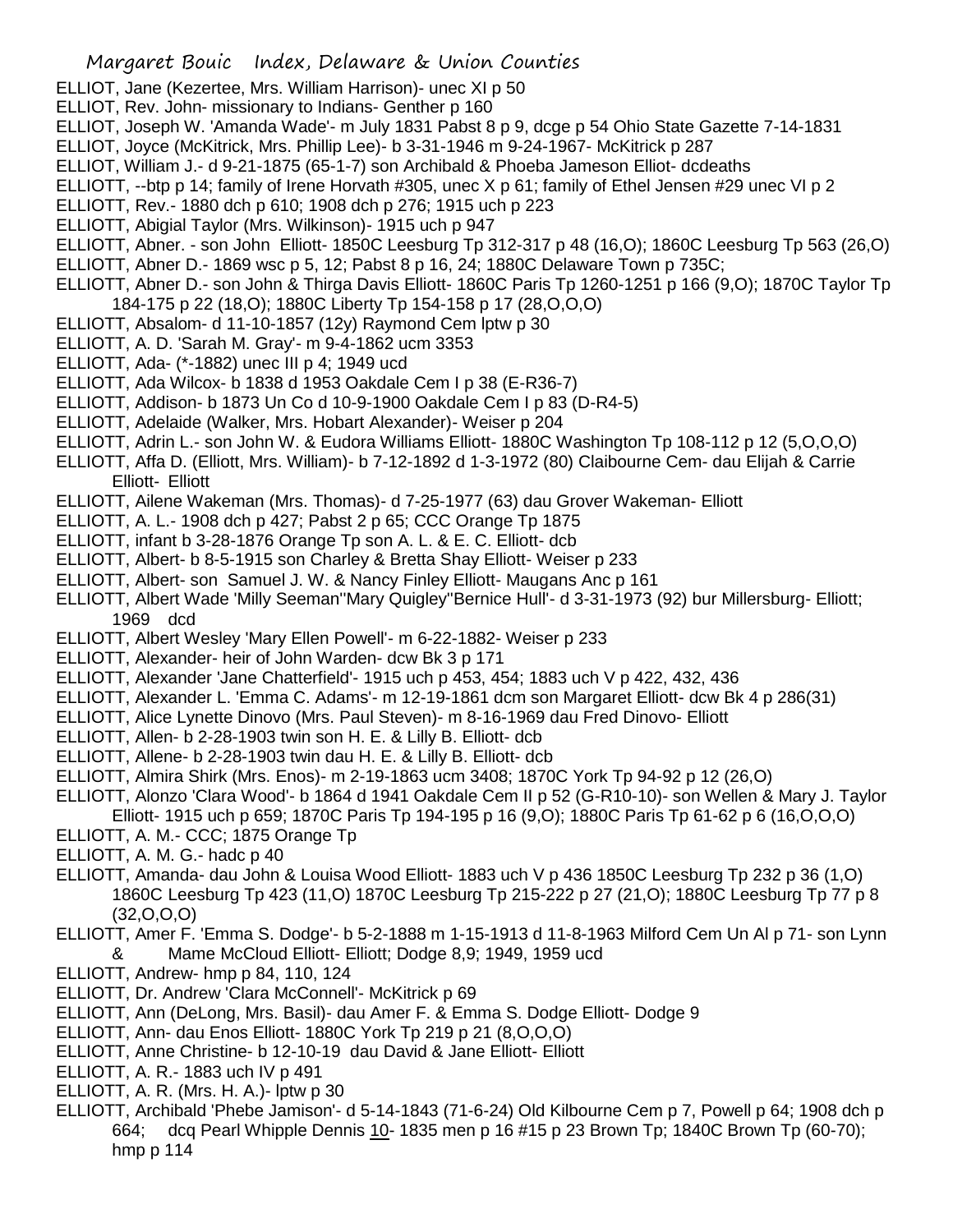- ELLIOTT, Archibald- d 4-5-1842 (7wk3d) Old Kilbourne Cem p 6, Powell p 66- son W. J. & C. R/B
- ELLIOTT, Arthur H. 'Edna Clark'- b 10-15-1898 m 1928 d 1959 Oakdale Cem II p 114 (K-B-15)- son John & Olive Wood Elliott- Elliott; 1915 uch p 659
- ELLIOTT, Arthur- son William & Sarah Jane Mulvain Elliott- 1883 uch V p 686 1880C Taylor Tp 136-137 p 13  $(5,0,0,0)$
- ELLIOTT, Asbury- son John & Rachel Elliott- 1850C Brown Tp 2822 p 157 (13,O)
- ELLIOTT, Asbury 'Mary E. Ferris'- m 1-12-1871 ucm 4858 son Wellen & Mary J. Taylor Elliott- 1870C Paris Tp 194-195 p 26 (19,O)
- ELLIOTT, Mrs. A. W.- Pabst 8 p 38, 42
- ELLIOTT, A. W. 'Margaret'- 1850C Orange Tp 1741 p 112 (47, Ct)
- ELLIOTT, Benjamin F. 'Mary Waldron'- 1908 dch p 779
- ELLIOTT, Benjamin- son Hope Elliott- 1860C Liberty Tp 1127-1137 p 153 (11,O)
- ELLIOTT, Bernard 'Lorena'- b 1906 d 1975 Price Cem djlm p 49
- ELLIOTT, Bernice Hull (Mrs. Albert Wade)- m 1945- 1969, 1980 dcd
- ELLIOTT, Bertha Geho (Mrs. Pearl)- b 1895 m 8-15-1914 d 8-27-1968 Oakdale Cem II p 118 (K-R5-15)-dau Samuel & Anna Hennis Geho- Elliott; Longbrake p 42
- ELLIOTT, Bess (Whitney, Mrs. )(Mrs. Thomas)- m(2) Elliott
- ELLIOTT, Betsey Ann (Curtis, Mrs. Nicholas)- dcq Martha Curtis Burns 9
- ELLIOTT, Betsey Ann Trop (Mrs. John)- m 3-23-1848 dcm; 1850C Leesburg Tp 312-317 p 48 (26,O)
- ELLIOTT, Betsy (Morris, Mrs. Marshal)- m 1857 unec IV p 18
- ELLIOTT, Betty Jean (Penrod, Mrs. )- dau Thomas E. & Dorothy Davids Elliott- Elliott
- ELLIOTT, Betty (Pool, Mrs. Raymond)- dau Harold/Henry & Jessie Elliott- Elliott
- ELLIOTT, Beverly Joan (Wolford, Mrs. )- b 2-2-1942 twin dau Eugene Pearl & Dorothy Jane Mouser Elliott-1949 ucd; 1985 uch p 100
- ELLIOTT, Beverly (Mrs. John)- Elliott
- ELLIOTT, Bill- 1985 uch p 136
- ELLIOTT, Bill- b 1959 son Lewis R. & Wilda L. Elliott- 1975, 1979 ucd
- ELLIOTT, Blake Lamar- b 11-3-1982 son Lance Marshall & Marcy M. Elliott- Elliott; 1983 ucd
- ELLIOTT, Blanche I.- b 1-1900- 1900C Richwood 157-165 p 613 (4/12,O,NY,O) lived with Porter & Alice **Barnes**
- ELLIOTT, Brenda- b 1958 dau Russell R. & Jean M. Elliott- 1971 dcd
- ELLIOTT, Brandon- b 1978 son Lance Marshall & Marcy M. Elliott- 1981, 1983 ucd
- ELLIOTT, Brenda K.- dau Lowell E. & Miriam Elliott- 1967, 1971, 1973, 1975, 1979, 1981, 1983 ucd
- ELLIOTT, Brent Leon- son Carl & Patricia Titus Elliott -Elliott
- ELLIOTT, Bretta Shay (Mrs. Charley)- m 6-4-1913- Weiser p 233
- ELLIOTT, Brian Lee- son Carl & Paricia Titus Elliott -Elliott
- ELLIOTT, Britania- 1860C Union Tp 570-574 p 80 (21,O)
- ELLIOTT, Byron E.- son John Lloyd & Hattie Corwin Elliott- Elliott
- ELLIOTT, Candace Strong (Mrs. James C.)- d 1-24-1850(40-4-28)Old Kilbourne Cem p 7, Powell p 64- dau Daniel & Hannah Scribner Strong- Strong p 3
- ELLIOTT, Carl G.- 1980 dcd
- ELLIOTT, Carl 'Patricia A.Titus'- m 12-10-1950 Elliot, 1981, 1983 ucd
- ELLIOTT, Carmel Rife (Mrs. John M.)- dau Charles Rife- Elliott
- ELLIOTT, Carol Ann (Burrey, Mrs. Roger)- dau Edward O. & Frances Willauer Elliott- Elliott
- ELLIOTT, Carol (Neville, Mrs. Phillip)- dau Harold/Henry & Jessie Elliott- Elliott
- ELLIOTT, Carol (Mrs. Robert M.)- 1981, 1983 ucd
- ELLIOTT, Carolyn (Welch, Mrs. Dennis)- dau Donald F. & Maybel Mae Grewell Elliott- Elliott
- ELLIOTT, Carrie B.- b 11-30-1872 dcb- dau Frank & Mary Waldron Elliott- Pabst 2 p 33; Waldron p 1
- ELLIOTT, Carrie Dell (Turner, Mrs. Lester R.)- 1915 uch p 1019
- ELLIOTT, Carrie Janes (Mrs. Elijah)- b 1869 d 10-16-1974(105) Claibourne Cem p 86- Maugans Anc p 215
- ELLIOTT, Catharine E. Coleman- b 7-29-1843 d 2-6-1865 Marlborough Cem Powell p 295
- ELLIOTT, Catharine Spiller- b 1849 d 1927 Raymond Cem lptw p 26
- ELLIOTT, Catharine (Stull, Mrs. Abraham)- m 3-1-1857 dcm
- ELLIOTT, Catharine W. (Winsor, Mrs. Staunton S.)- m Marlborough Tp dcga p 66; Olentangy Gaz. 2-14-1835
- ELLIOTT, Catherine- 1850C Marlborough Tp 86 p 185 (33,O)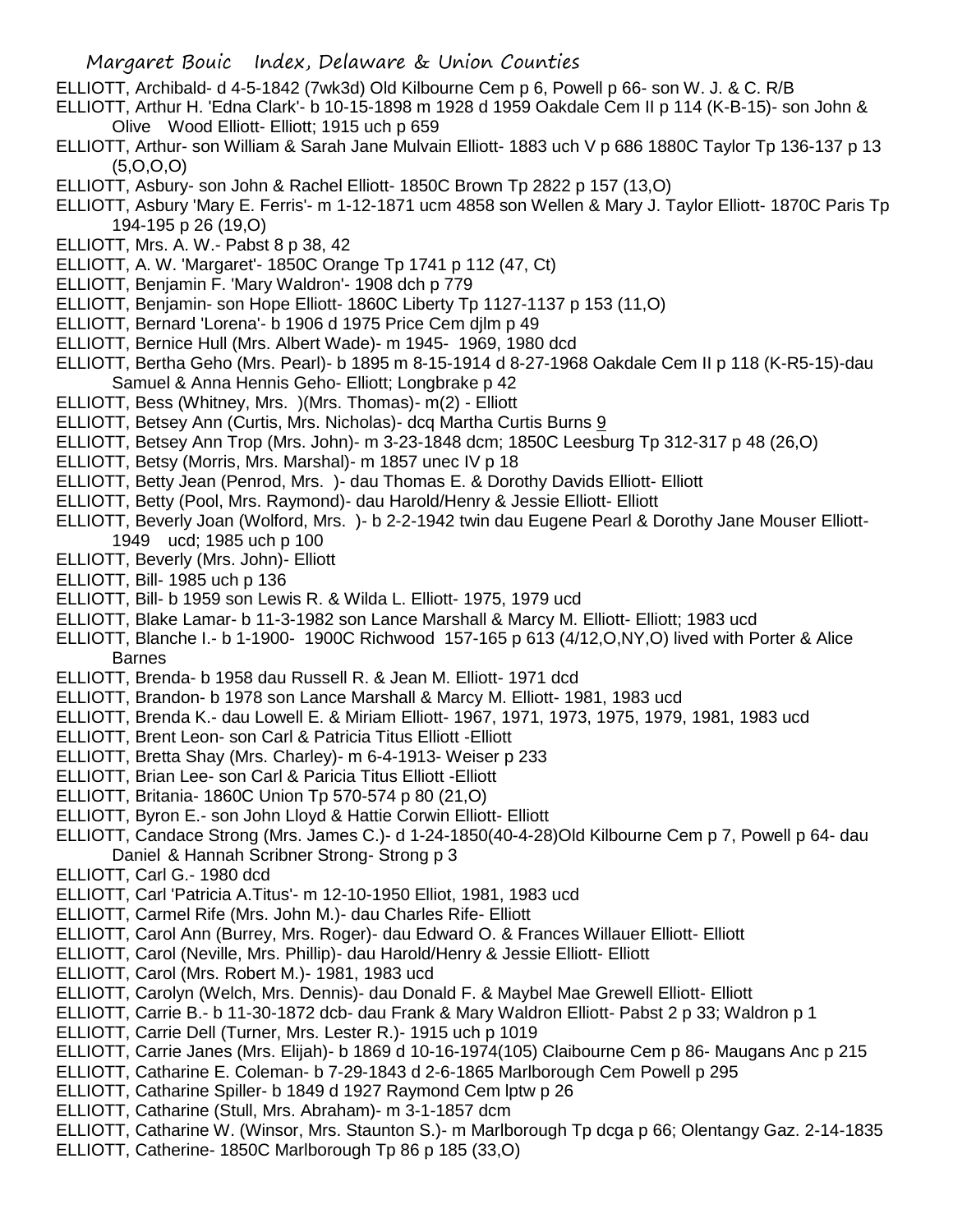- ELLIOTT, Catherine F.- b 12-28-1810 d 5-12-1893/1890 Marlborough Cem p 148 1880C Marlborough Tp p 341B Powell p 295 d 1898 dcdeaths
- ELLIOTT, Catherine Harriman (Mrs. Patrick)- dcq Mary Rosecrans Reed 15
- ELLIOTT, Catherine Jones (Mrs. Robert J.)- m 9-3-1844 dcm
- ELLIOTT, Catherine Ross (Mrs. Joseph W.)- m 12-3-1846 dcm
- ELLIOTT, Cathy (Mrs. Tracy)- 1983 ucd
- ELLIOTT, Cecile Dessie (Mrs. James Arthur)- b 1877 d 1914 Genther p 52
- ELLIOTT, Chalmers 'Mildred Hanlin'- b 6-14-1913 Freshwater p 154
- ELLIOTT, Chandler Marshall 'Cynthia Jean Votaw'- m 10-3-1986- son Chandler J. & Charlotte Elliott- Elliott
- ELLIOTT, Chandler J. 'Charlotte'- Elliott
- ELLIOTT, Chandler H. 'Emma'- d 11-2-1966 (72)- Elliott
- ELLIOTT, Charity- dau Cyndi Elliott- Elliott
- ELLIOTT, Dr. Charles- 1908 dch p 218, 224; 1880 dch p 367, 382; Monnett p 13; Poe p 14
- ELLIOTT, Charles- b 7-25-1870 Delaware Town son A. D. & Sarah M. Gray Elliott- dcb
- ELLIOTT, Charles Allen 'Josephine Ann Bologna'- b 5-3-1940 son Chalmers & Mildred Hanlin Elliott-Freshwater p 154
- ELLIOTT, Charles C.- b 1869 d 1949 Marlborough Cem p 168
- ELLIOTT, Charles- son Don & Jean Elliott- 1980 dcd
- ELLIOTT, Charles F.- son John Lloyd & Hattie Corwin Elliott- Elliott
- ELLIOTT, Charles F.'Mayme G.'- b 2-6-1880 d 1943 Claibourne Cem p 58- son Robert F. & Flora I. Owen Elliott- 1915 uch p 809
- ELLIOTT, Charles G.- b 1874 Milford Cem Un Al p 32 son Felix & Amanda E. Elliott- 1880C Union Tp 8 p 12 (5,O,O,O)
- ELLIOTT, Charles 'Mollie Kitchen'- Elliott
- ELLIOTT, Mrs. Charles B. W. F. (45-1939)- uninf p 24
- ELLIOTT, Charles- son Samuel & Elizabeth Lee Elliott- 1860C Paris Tp 1235-1226 p 163 (1,O)
- ELLIOTT, Charley 'Bretta Shay'- m 6-4-1913 son Albert Wesley & Mary Ellen Powell Elliott- Weiser p 233
- ELLIOTT, Charlotte Scheeder (Mrs. Chandler J.)- d 12-17-1981 (52) Oak Grove Cem- dau Marshall W. Sheeder- Elliott
- ELLIOTT, Cheri- b 1956 dau Russell R. & Jean M. Elliott- 1971 dcd
- ELLIOTT, Cheryl- b 1971 dau Donald R. & Mary A. Elliott- 1979 ucd
- ELLIOTT, Chester C.- son John P. & Clarissa Elliott- 1950C Brown Tp 2816 p 157 (6,O)
- ELLIOTT, Chrystal Heath (Mrs. Alaska0- Elliott
- ELLIOTT, Cindi (Fillinger, Mrs. John)- dau Douglass W. & Judith Lucile Forney Elliott- Elliott
- ELLIOTT, Clifton K. 'Josephine Williams'- b 8-16-1894 m 10-27-1915 d 5-30-1977 son D. L. & Elda Kerns Elliott - Elliott
- ELLIOTT, Clara J. Wood (Mrs. Alonzo)- b 1867 Un Co d 11-23-1937 Oakdale Cem II p 52 (G-R10-10)- dau Alpheus & Fannie Staley Wood- 1915 uch p 659
- ELLIOTT, Clara McConnell (Mrs. Dr. Andrew)- dau Dr. W. A. & Agnes McKitrick McConnell- McKitrick p 69
- ELLIOTT, Clarie- b 10-13-1892 Orange Tp dau Harry E. & Lillie Holly Elliott- dcb
- ELLIOTT, Clarissa Ford (Mrs. John)- m 5-30-1860 ucm 3034; 1870C Taylor Tp 8 p 1 (33,O)
- ELLIOTT, Clarissa (Mrs. John P.)- m 3-5-1840 dcm; 1850C Brown Tp 2816 p 157 (31,O)
- ELLIOTT, Clyde Raymond- b 11-17-1938 son Chalmers & Mildred Hanlin Elliott- Freshwater p 154
- ELLIOTT, Constance- dau Edward O. & Frances Willauer Elliott- Elliott
- ELLIOTT, Cornelle- b 10-1869 dau John & Clarissa Ford Elliott- 1870C Taylor Tp 8 p 1 (9/12,O)
- ELLIOTT, Crystal Marie- b 5-10-1976 dau David Lee & Mary Jo Kincaid Elliott- Cowgill p 20
- ELLIOTT, Cyndi Anne- dau Douglass W. Elliott- Elliott
- ELLIOTT, Cynthia- 1880C Oxford Tp p 395A
- ELLIOTT, Cynthia Ann- dau Douglass W. & Judith Lucille Farney Elliott- Elliott; 1959 ucd (8)
- ELLIOTT, Cynthia Breck (Mrs. William)- dau John & Anna Standley Breck- 1908 dch p 761; 1850C Brown Tp 2966 p 163 (39,O)
- ELLIOTT, Cynthia Jean Votaw (Mrs. Chandler Marshall)- m 10-3-1986 dau Rick & Norma Votaw- Elliott
- ELLIOTT, Cynthia Salmon- dau Anna Salmon- dcw Bk 4 p 366(38)
- ELLIOTT, D.- hadc p 22 (Concord Tp),23; CCC (1849 Delaware Tp)
- ELLIOTT, D. A. (Mrs. J. B.)- Claibourne Cem p 53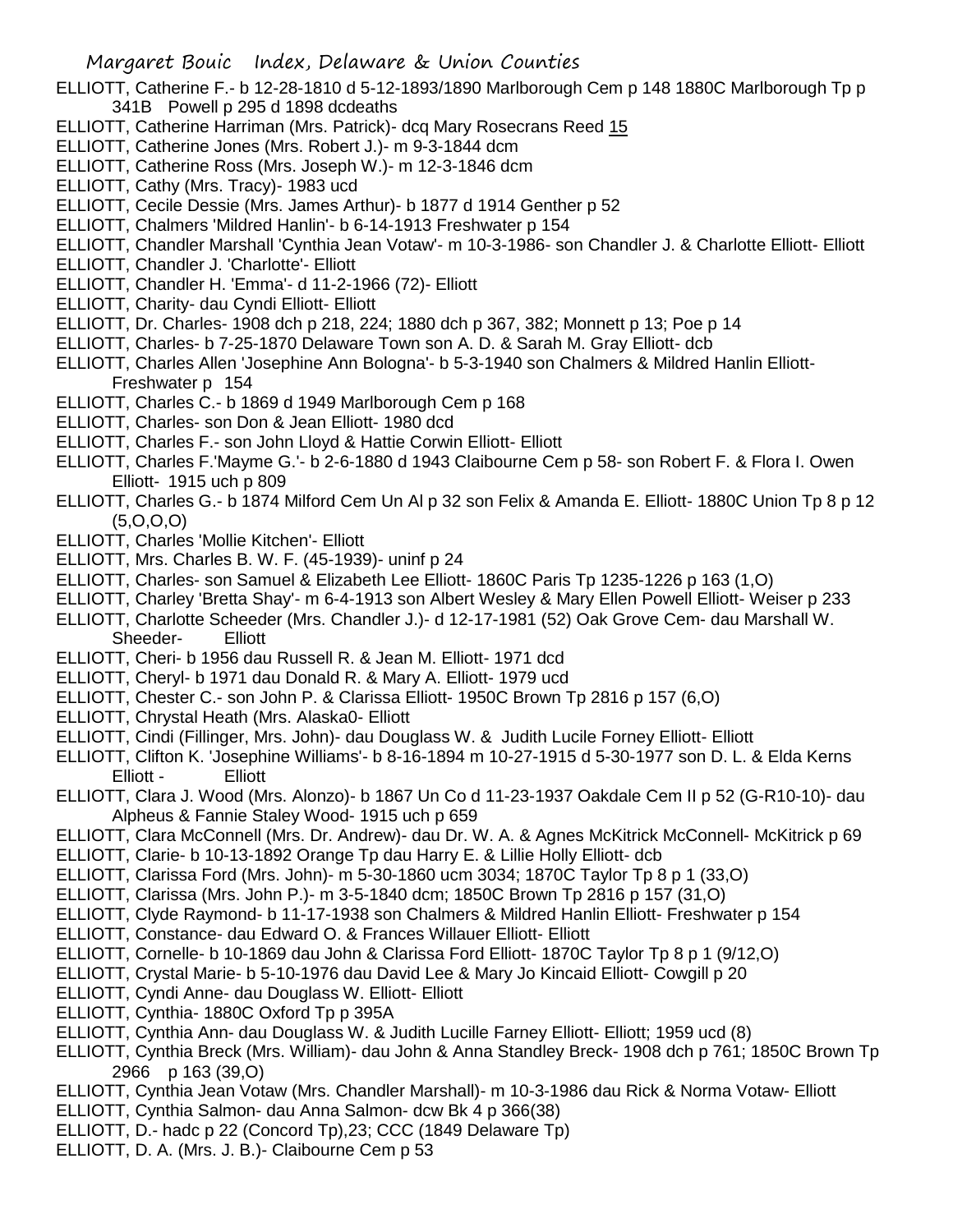- ELLIOTT, Dale- son Dean & Ruth Joy Atha Elliott- Elliott; 1949 ucd
- ELLIOTT, Dan/Dean B. 'Ruth J.'- 1959, 1967, 1973 ucd
- ELLIOTT, Daniel- 1826 Delaware Tp delge V p 66
- ELLIOTT, Daniel T. 'Elizabeth'- 1880C Marysville-Paris 274-297 p 18 (45, Ind,Ind,Ind) p 094A
- ELLIOTT, Darlene (Mrs. Jerry)- 1973 ucd
- ELLIOTT, David- Pabst 2 p 22; hmp p 73 picture
- ELLIOTT, David- 1880C Berkshire Tp p 412C
- ELLIOTT, Mrs. David- (68-1894) delge V p 22
- ELLIOTT, David- son Carl G. Elliott- 1980 dcd
- ELLIOTT, David 'Elizabeth'- will dcw Bk 1 p 45; dcga p 22 Del Pat & Fr Ch 12-17-1823
- ELLIOTT, David H. 'Nancy Bell'- b 11-11-1820 d 2-21-1896 Sunbury Cem Powell p 33; 1880 dch p 217, 536, 539, 548, 679; 1908 dch p 101; Elliott2 p 18, 24
- ELLIOTT, David- b 1966 son James B. & Judy A. Elliott- 1971 dcd
- ELLIOTT, David Lee 'Mary Jo Kincaid'- b 3-26-1955 m 7-20-1974 son Rex. Littleton & Patricia Ann Reed Elliott- Cowgill p 20
- ELLIOTT, D. T.- 1915 uch p 328; 1883 uch IV p 533, 554, 555
- ELLIOTT, David Wilson- son David Elliott- 1840C Marlborough Tp p 250 (20-30); dcw Bk 1 p 45; hadc p 38
- ELLIOTT, David W. 'Mary Hull'- m 3-12-1840 dcm
- ELLIOTT, Dean B.- 1971, 1975, 1979 ucd
- ELLIOTT, Dean 'Ruth Joy Atha'- d 3-21-1920- Elliott; 1949 ucd
- ELLIOTT, Debbie (Parthemer, Mrs. I.)- dau John & Olive Wood Elliott- Elliott; 1915 uch p 659
- ELLIOTT, Deborah (Dewey, Mrs. Joseph)- m 1764 dau Joseph & Elizabeth Pendleton Elliott- dcc Christina Courter Ealy 161
- ELLIOTT, Della- dau Daniel T. & ELizabeth Elliott- 1880C Marysville 274-297 p 18 (15,Ind,Ind,Del)
- ELLIOTT, Della May- b 5-27-1877- 1883 uch V p 124
- ELLIOTT, Dellia- adopted dau William & Hannah McManus- 1880C Paris Tp 15 (3,O,O,O)
- ELLIOTT, Delores (Caskey, Mrs. Gary Duane)- Hutchisson p 60
- ELLIOTT, Devah J.- ch William & Sarah Jane mulvaine Elliott- 1883 uch V p 686; 1870C Taylor Tp 24 p 4 (2,O); 1880C Taylor Tp 136-137 p 13 (11,O,O,O)
- ELLIOTT, Dilla- dau John & Clarissa Ford Elliott- 1870C Taylor Tp 8 p 1 (3,O)
- ELLIOTT, D. L. 'Elda Kerns'-Elliott
- ELLIOTT, Don 'Jean'- 1980 dcd
- ELLIOTT, Donald F. 'Maybel Mae Grewell'- Elliott
- ELLIOTT, Donald Michael- son Carl & Patricia Titus Elliott -Elliott
- ELLIOTT, Donald R. 'Mary A.'- 1979 ucd
- ELLIOTT, Donna- b 1962 dau Donald T. & Mary A. Elliott- 1979 ucd
- ELLIOTT, (Eu)Dora Williams (Mrs. John W.)- m 10-31-1873 ucm 5367- 1880C Washington Tp 108-112 p 12 (25,O,O,O)
- ELLIOTT, Doris Eckfield (Mrs. James Ludlow)- Dodge 9, 10
- ELLIOTT, Dorothy A. W.- 1967, 1971, 1973, 1975, 1979, 981, 1983 ucd
- ELLIOTT, Dorothy Davids (Mrs. Thomas E.)- m 9-5-1927- Elliott
- ELLIOTT, Dorothy- b 4-26-1909 d 6-12-1913 dau Fred & Eva E. Atherton Elliott- Weiser p 233
- ELLIOTT, Dorothy Winkle (Mrs. James V.)- b 1-18-1905 m 10-7-1926 d 1-27-1986 dau James & Della Winkle-Elliott; 1949 ucd
- ELLIOTT, Dorothy Jane Mouser (Mrs. Eugene Pearl)- b 7-23-1921 d 7-28-1975 Oakdale Cem II p 118 (K-R5-14)- dau Fred & Lydia Scott Mouser- Elliott; 1985 uch p 100; 1949 ucd
- ELLIOTT, Dorothy L. (Mrs. Thomas E.)- Claibourne Cem p 96; 1967, 1971, 1973, 1975, 1979 ucd
- ELLIOTT, Douglass W. II 'Susan Teresa McMasters'- b 1954 m 12-29-1979 son Douglass W. & Judith Lucille Forney Elliott- Elliott; 1959, 1971, 1973, 1975 ucd
- ELLIOTT, Douglass W. Sr. 'Judith Lucille Forney'- b 10-14-1926 m 1-2-1949 d 8-13-1989 (62) Claibourne Cem- son John Frank & Marcella P. Douglass Elliott- Elliott- 1949, 1959, 1971, 1973, 1975, 1979, 1981, 1983 ucd
- ELLIOTT, Dwight 'Mary L.'- Broadway Cem- lptw p 82
- ELLIOTT, Earl- b 6-29-1899 son Ezra & Harriet Ege Elliott- Weiser p 175
- ELLIOTT, Earnest Glenn- b 5-28-1885 son Ezra & Harriet Ege Elliott- Weiser p 175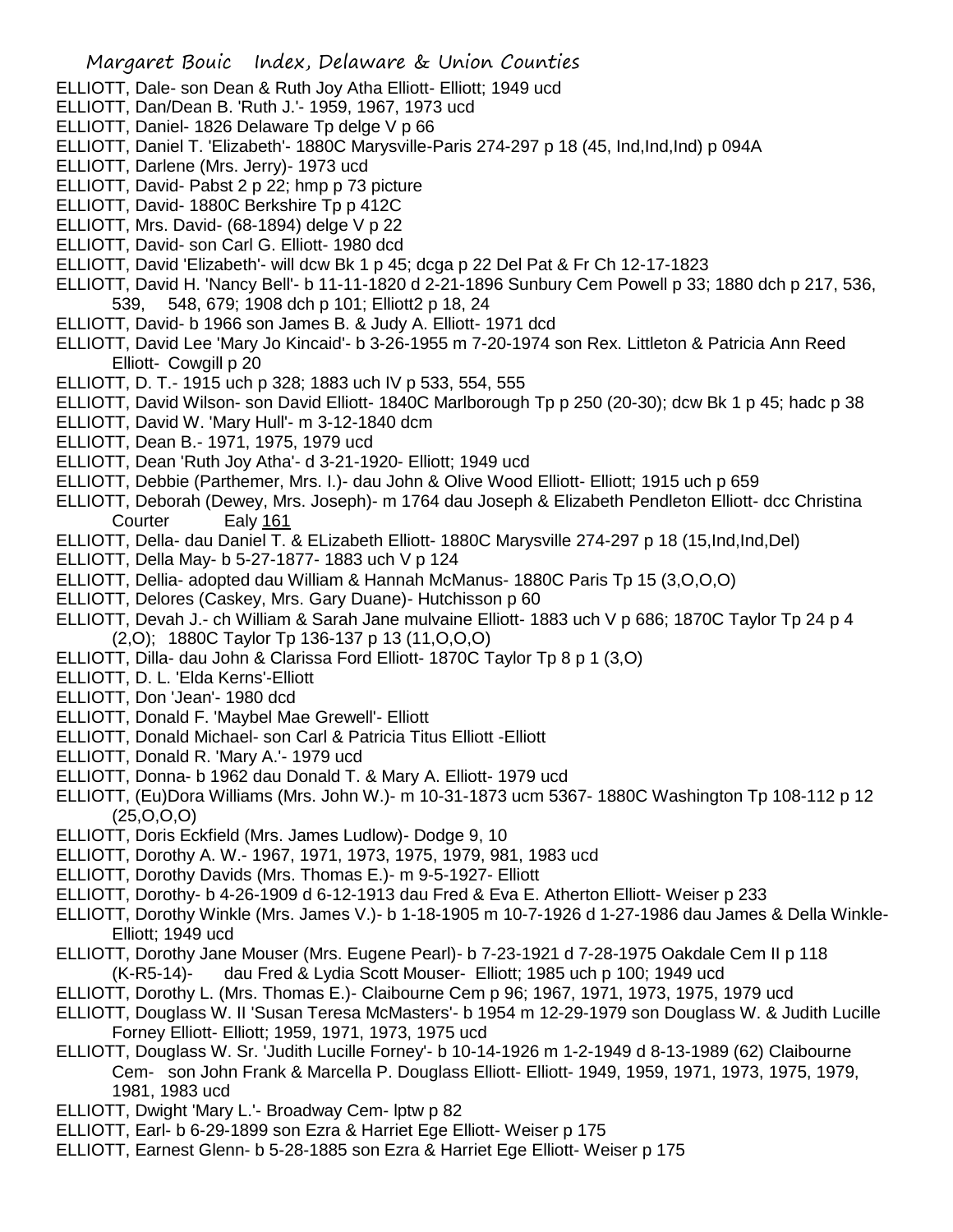- ELLIOTT, Edith- b 12-19-1892 dau Ezra & Harriet Ege Elliott- Weiser p 175
- ELLIOTT, Edith R.- 1870C Washington Tp 23 p 4 (24,O)
- ELLIOTT, Edna Clark (Mrs. Arthur)- b 1906 m 1928 Oakdale Cem II p 114 (K-R3-15)
- ELLIOTT, Edward- Cowgill p 8
- ELLIOTT, Edward- son C. K. & Josephine Williams Elliott- Elliott
- ELLIOTT, Edward II- son Edward O. & Frances Willauer Elliott- Elliott
- ELLIOTT, J. Edward- son J. Howard & Opal M. Elliott- Elliott
- ELLIOTT, Edward O. 'Frances Willauer'- m 1940- son Clifton K. & Josephine Williams Elliott -Elliott
- ELLIOTT, Eileen Ennis (Mrs. Matthew)- m 6-3-1856 ucm 2425 see Ellen E.
- ELLIOTT, Eleanor (Frazier, Mrs. George)- m 9-6-1838 Holmes County Marriages
- ELLIOTT, Elda Kerns (Mrs. D. L.0- Elliott
- ELLIOTT, Eli E.- son Margaret Elliott- dcw Bk 4 p 286(31)
- ELLIOTT, Elijah 'Carrie Janis'- b 1866 d 1947 Claibourne Cem p 86- Maugans Anc p 215
- ELLIOTT, Eliza Ann (Jolley, Mrs. John David)- b 1830 d 1903 ped Joy Wells Dyer #63- unec V p 52
- ELLIOTT, Eliza (Bricker, Mrs. Christopher C.)- dau Patrick & Catherine Harriman Elliott- dcq Mary Rosecrans Reed 7 -1908 dch p 896
- ELLIOTT, Eliza M.- dau John & Elizabeth Wooley Elliott 1880C Jackson Tp 4 p 3 (9,O,O,O)
- ELLIOTT, Eliza Nash (Mrs. )- dau Richard Nash- Nash p 249
- ELLIOTT, Eliza Temple (Mrs. Gabriel)- m 3-18-1841 ucm 709; unec III p 14, V p 38
- ELLIOTT, Mrs. Elizabeth- 1883 uch V p 72
- ELLIOTT, Elizabeth (Will-1849)- unec III p 49
- ELLIOTT, Elizabeth- 1840C Paris Tp 883 (30-40)
- ELLIOTT, Elizabeth- 1840C Marlborough Tp p 249 (50-60)
- ELLIOTT, Elizabeth A. (Mrs. John)- 1915 uch p 1033; 1883 uch V p 553
- ELLIOTT, Elizabeth Boyer (Mrs. Felix G.)- b 1849 m 1-29-1870 ucm 5687 Milford Cem Un Al p 32
- ELLIOTT, Elizabeth (Mrs. Daniel)- 1880C Marysville 274-297 (31,O,Md,Md) p 091
- ELLIOTT, Elizabeth (Mrs. David)- dcw Bk 1 p 45; dcga p 22 Del Pat & Fr Chron 12-17-1823
- ELLIOTT, Elizabeth (Eppes, Mrs. Robert)- m 8-25-1858 ucm 2761; unec IV p 18
- ELLIOTT, Elizabeth Jane (Weiser, Mrs. Roy W.)- b 2-1-1908 m 1925- Weiser p 742
- ELLIOTT, Elizabeth (Mrs. John)- 1870C Jackson tp 33 p 6 (20,O)
- ELLIOTT, Elizabeth (Mrs. John)- 1870C Leesburg Tp 111-116 p 14 (45,O)
- ELLIOTT, Elizabeth- dau John C. Elliott- 1860C Leesburg Tp 563 (10,O)
- ELLIOTT, Elizabeth Jane Lee (Mrs. Samuel)- b 3-27-1818 Va m 8-15-1839 ucm 568 d 8-2-1897 Oakdale Cem
	- I p 83 (D-R4-5); 1850C Paris Tp 643-657 p 98 (33, Va); 1860C paris Tp 1235-1326 p 163 (43, Va);1870C Marysville-Paris Tp 299-308 (52, Va); 1880C Marysville 204-220 p 11 (64, Va,Va,Va) ; unec XI p 61
- ELLIOTT, Elizabeth (Morris, Mrs. Marshall T.)- m 3-11-1857 ucm 2536- dau John & Louisa Wood Elliott- 1883 uch V p 436; 1915 uch p 1033; 1850C Leesburg 232 p 36 (12,O); unec IV p 18
- ELLIOTT, Elizabeth Pendleton (Mrs. Joseph)- dcc Christina Courter Ealy 323
- ELLIOTT, Elizabeth Reed (Mrs. Richard)- dau David & Anne Reed- 1985 uch p 115
- ELLIOTT, Elizabeth S. (Crow, Mrs. James A.)- m 4-25-1841 dcm
- ELLIOTT, Elizabeth Wooley (Mrs. John)- m 2-1-1866 ucm 3903; 1880C Jackson Tp 14 p 3 (30,O,NY,O)
- ELLIOTT, Ella- dau John & Clarissa Ford Elliott- 1870C Taylor Tp 8 p 1 (7,O)
- ELLIOTT, Ellen E. (Mrs. Mathew)- 1860C york tp 1333-1343 p 180 (34,NY)
- ELLIOTT, Ellen M. (Mrs. Joseph B.)- 1860C York Tp 1423-1433 p 192 (28,O); 1870C York Tp 19 p 3 (43, Penn); 1880C York Tp 319 p 32 (53, Pa,Pa,Pa)
- ELLIOTT, Elma Gandy (Mrs. Harison)- m 9-3/30-1836 ucm 384; unec III p 8
- ELLIOTT, E(l)tha- dau John C. & Elizabeth Elliott- 1860C Leesburg Tp 563 (2,O); 1870C Leesburg Tp 111-116 p 14 (12,O)
- ELLIOTT, Elvina B.- dau A. & A. K.- Raymond Cem lptw p 45
- ELLIOTT, Emeline- dau A. W. & Margaret Elliott- 1850C Orante Tp 1741 p 112 (1,O)
- ELLIOTT, Emily J.- d 4-23-1893 (45-6-13) Orange Tp dau A.M. G.- dcb
- ELLIOTT, Emily Jane- dau A. W. & Margaret Elliott- 1850C Orange Tp 1741 p 112 (5,O); dcw Bk 4 p 286(3)
- ELLIOTT, Emily (Mrs. William)- 1860C York Tp 1416-1426 p 191 (21,O)
- ELLIOTT, Emma C. Adams (Mrs. Alexander L.)- m 12-19-1861 dcm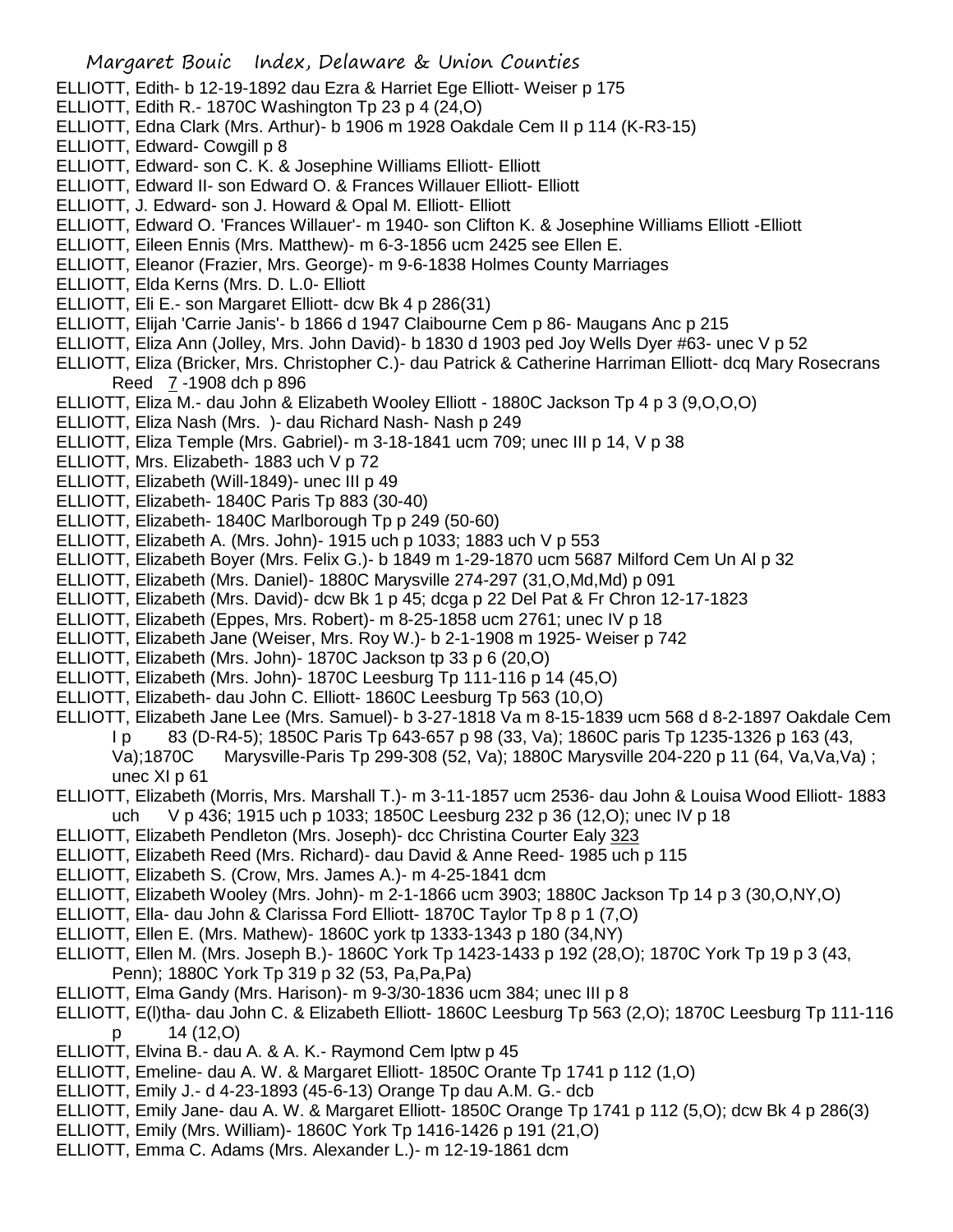ELLIOTT, Emma Jane (Mrs. William L.)- b 1907 d 1958 Claibourne Cem p 99

- ELLIOTT, Emma- d 8-26-1861 (2y) Hopewell Cem djlm p 82 dau John & Louisa Wood Elliott- 1860C Leesburg Tp 423 (2,O)
- ELLIOTT, Emma (Mrs. Chandler H.)- Elliott
- ELLIOTT, Emma S. Dodge (Mrs. Amer)- b 6-30-1889 m 1912 d 1-27-1970 Milford Cem Un Al p 71; dau Thomas J. & Minnie Mitchell Dodge- Dodge 8,9; 1949, 1959 ucd
- ELLIOTT, Enos 'Almetta Shirk'- b 1838 m 2-19-1863 ucm 3408 d 1915 Raymond Cem lptw p 30- son Hope Elliott- 1860C Liberty Tp Un Co 1127-1134 p 153 (21,O); 1870C York tp 94-92 p 12 (31,O); 1880C york tp p 0028
- ELLIOTT, Er---hadc p 23; CCC (1849 Delaware Tp)
- ELLIOTT, Eric b 1961 son Russell R. & Jean M. Elliott- 1971, 1980 dcd
- ELLIOTT, E. T.- 1883 uch IV p 470
- ELLIOTT, Ethabell Knight Euverard (Mrs. Ralph) div (Shockley, Mrs. Francis)- b 11-2-1938 dau Frank & Ethel Bell Knight adopted by Donald Euverard- Graham 161142- 1959, 1967, 1971 ucd
- ELLIOTT, Ethel- b 10-20-1885 d 1-24-1987(101) Claibourne Cem p 25- dau Rev. William James & Hattie Belle Beem Elliott- Elliott; 1983 ucd
- ELLIOTT, Ethel Glenn- b 4-23-1887 dau Ezra & Harriet Ege Elliott- Weiser p 1755
- ELLIOTT, Etta (Moore, Mrs. J. A.)- m 1869- dau S. D. & Margaret Henry Elliott- 1883 uch V p 204,212
- ELLIOTT, Eugene Pearl 'Dorothy Jane Mouser'- b 1917 m 11-15-1940 Oakdale Cem II p 118 (K-R5-14)- son Pearl & Bertha Geho Elliott- Elliott; 1985 uch p 100; 1949 ucd
- ELLIOTT, Eula (Niebel, Mrs. )- dau William & Affa D. Elliott- Elliott
- ELLIOTT, Eula Dale (Stickel, Mrs. Charles)- b 8-17-1888 d 1936 Claibourne Cem p 51- dau Robert F. & Flora I. Owen Elliott- 1915 uch p 809
- ELLIOTT, Eunice- 1971, 1975, 1979, 1981, 1983 ucd
- ELLIOTT, Eva E. Atherton (Mrs. Fred)- Weiser p 233
- ELLIOTT, Eva Lena- dau Frank & Mary Elliott- Pabst 2 p 33
- ELLIOTT, Eva (Packard, Mrs. Frank)- Pabst 2 p 39; Waldron p 1
- ELLIOTT, Evaline- 1880C Orange Tp p 348C
- ELLIOTT, Eveline- dau Margaret Elliott- dcw Bk 4 p 286(31)
- ELLIOTT, E. W.- 1915 uch p 1066
- ELLIOTT, Ezra 'Harriet Ege'- b 11-25-1860 m 8-10-1884- Weiser p 175
- ELLIOTT, Felix 'Amanda E.'- 1880C union Tp 8 p 1 (37,O,O,Va) p 0064
- ELLIOTT, Felix G. 'Elizabeth Boyer'- b 1839 m 1-29-1870 ucm 4687 Milford Cem Un Al p 32- son Samuel & Elizabeth Lee Elliott- 1883 uch IV p 458, 485, 536; 1850C Paris Tp 643-657 p 98 (12,O)
- ELLIOTT, Flora I. Owen (Mrs. Robert F.)- b 9-5-1856 d 12-31-1919 Claibourne Cem p 51- dau Perry & Mary Warner Owen- 1915 uch p 808
- ELLIOTT, Flora Tod (Waggoner, Mrs. )- dau Samuel J. W. & Nancy Finley Elliott- Maugans Anc p 161
- ELLIOTT, Floyd Darwin- b 5-18-1945 son Chalmers & Mildred Hanlin Elliott- Freshwater p 154
- ELLIOTT, Floyd E.- b 4-25-1901 d 9-20-1901 Claibourne Cem p 34- son Robert F. & Flora I. Owen Elliott-1915 uch p 809
- ELLIOTT, Frances (Duncan, Mrs. Andrew)- d 1891 dau James & Hester Stevenson Elliott- dumch p 145
- ELLIOTT, Frances- ch John C. Elliott- 1860C Leesburg Tp 563 (19,O)
- ELLIOTT, Frances (Shulze, Mrs. Emanuel Gabriel)- b 4-27-1821 m 4-17-1838- Weiser p 179
- ELLIOTT, Frances Willauer (Mrs. Edward O.)- b 12-19-1920 m 1940 dau Olen & Grace Beaty Willauer- Elliott
- ELLIOTT, Frances J. (Male) lived with Mathew & Eileen Ennis Elliott- 1860c york tp 1333-1343 p 180 (15,O)
- ELLIOTT, Francis- son John & Louisa Wood Elliott- 1860C Leesburg Tp 432 (9,O); 1870C Leesburg Tp 215-222 p 27 (20,O)
- ELLIOTT, Francis 'Margaret G.'- 1860C york Tp 1415-1425 p 191 (65, Pa)
- ELLIOTT, John Frank 'Marcella Douglass'- b 7-2-1894 m 1923 d 9-27-1968 Claibourne Cem p 25- Elliott; 1949, 1971 ucd
- ELLIOTT, Frank H.- b 9-11-1892 son Robert F. & Flora I. Owen Elliott- 1915 uch p 809
- ELLIOTT, Frank 'Mary Waldron'- Pabst 2 p 33, 8 p 25; Waldron p 1; 1869 wsc p 13
- ELLIOTT, Franklin son John & Clarissa Ford Elliott- 1870C Taylor Tp 8 p 1 (9,O)
- ELLIOTT, Fred 'Eva E. Atherton'- d 1928 son Albert Wesley & Mary Ellen Powell Elliott- Weiser p 233
- ELLIOTT, Fred N.- b 3-1889 1900C Richwood 157-165 p 6B (11,O,Eng,O) lived with Porter & Alice Barnes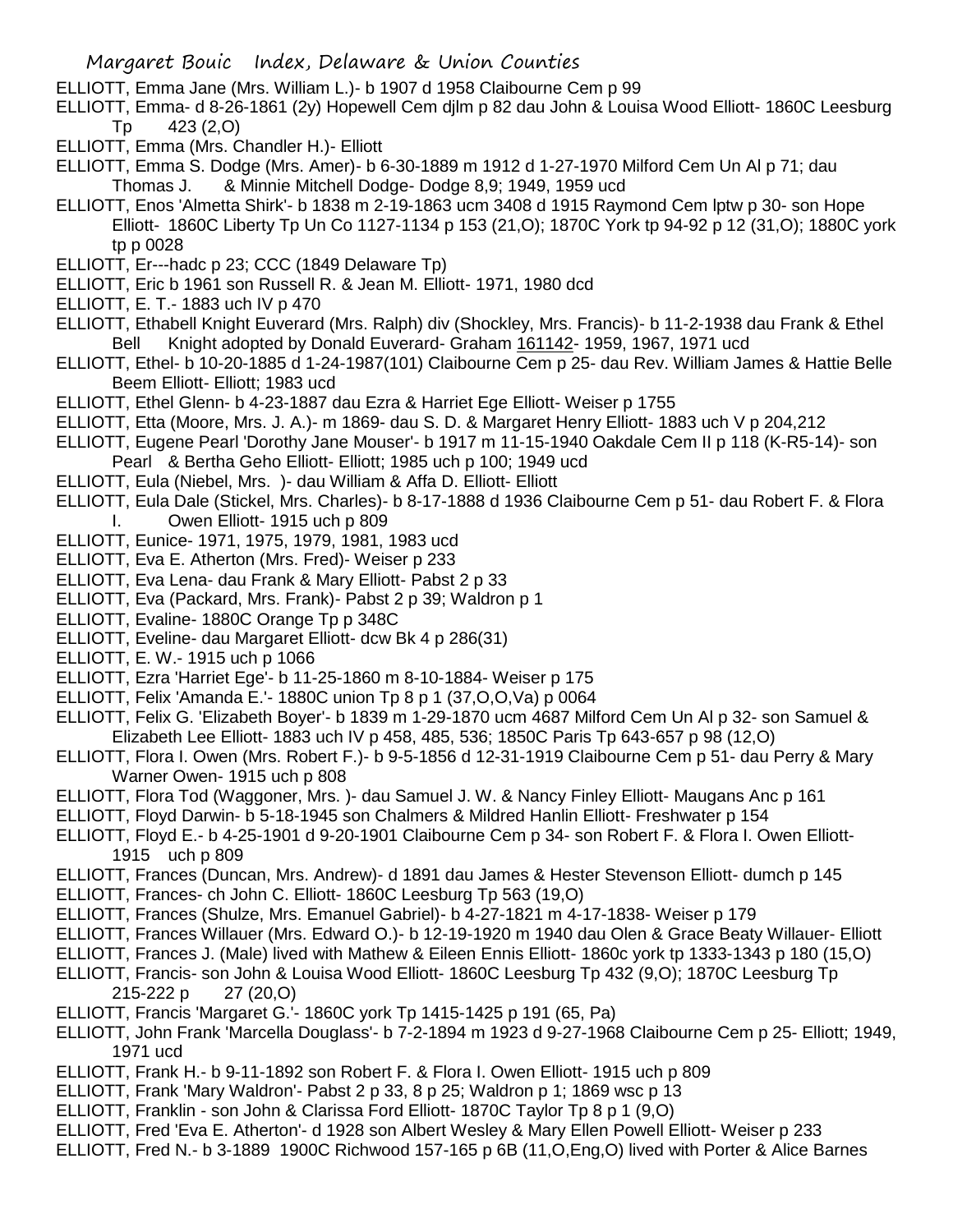- ELLIOTT, Gabriel 'Eliza Temple'- m 3-18-1841 ucm 709; unec III p 14, V p 38
- ELLIOTT, George- 1959 ucd
- ELLIOTT, George B.- 1881 son Harvey & Lydia Welch Elliott- Oakdale Cem I p 27 (E-R24-5)
- ELLIOTT, George B. 'Hazel'- b 1882 d 1963 Price Cem djlm p 49

ELLIOTT, George E. 'Pauline Armstrong'- b 3-15-1914 Logan Co m 6-19/16-1934- d 12-28-1991 (77) bur Milford- son John Lloyd & Hattie Corwin Elliott- 1985 uch p 62; Elliott; 1949, 1959, 1967, 1971, 1973, 1975, 1979, 1981, 1983 ucd

- ELLIOTT, George H.- son Frances & Margaret G. Elliott- 1860C York Tp 1415-1425 p 191 (10,O); 1870C Washington Tp 49-46 p 76 (19,O)
- ELLIOTT, George K.- son John & Elizabeth Wooley Elliott -1880C jackson Tp 4 p 2 (5,O,O,O)
- ELLIOTT, George N.- 1908 dch p 393
- ELLIOTT, George- b 1961 son G. Ralph & Ethabelle Knight Euberard Elliott- Graham 1611422 1967, 1971, 1973, 1975, 1979, 1981 ucd
- ELLIOTT, George W.- d 11-25-1966 Marlborough Cem- Elliott
- ELLIOTT, George- d 10-8-1866 (9-2-19) Mt. Zion Cem lptw p 57- son Wellen & Mary J. Taylor Elliott- 1915 uch p 659; 1860C Paris Tp 1304-1293 p 173 (3,O)
- ELLIOTT, George- d 10-3-1866 (9-2-19) son W. & M. J. Elliott- Mt. Zion Cem- unec III p 8
- ELLIOTT, Gerald D.- son Harold/Henry & Jessie Elliott- Elliott
- ELLIOTT, Gerald S. 'Helen Vinal'- Elliott
- ELLIOTT, Gerald- son William & Ida E. Stout Elliott- Elliott
- ELLIOTT, Geraldine (Joseph, Mrs. )- dau Warner F. & Lois Elliott- Elliott
- ELLIOTT, Gladis Irene- b 9-7-1898 Orange Tp dau Harry E. & Lilly B. Elliott- dcb
- ELLIOTT, Gladys G. Fletcher (Mrs. Lewis M.)- b 1-1-1900 Madison Co m 12-24-1924 d 3-12-1981 Oakdale Cem II p 17 (K-R5-5)- dau Ed & Lorania Judy Fletcher- Elliott
- ELLIOTT, Gleah Dell- b 1904 d 1922 Claibourne 52
- ELLIOTT, Golden Bernard 'Louise Middaugh'- Cowgill p 20
- ELLIOTT, Gracey Gray- b 11-18-1878 Delaware Town- dau A. D. & Sarah M. Gray Elliott- dcb
- ELLIOTT, Gregory Randolph- b 1961 son Douglass W. & Judith Lucille Farney Elliott- Elliott; 1971, 1983 ucd
- ELLIOTT, H. A. 'A. R.'- lptw p 30
- ELLIOTT, Hannah- 1860C Paris Tp 1304-1293 p 173 (80, NJ)
- ELLIOTT, Hannah- dau Samuel & ELizabeth Lee Elliott- 1870C Marysville 299-308 p 35 (17,O)
- ELLIOTT, Hannah (Smith, Mrs. Edward)- m 3-12-1833 ucm 296 sister Samuel Elliott- dumch p 93; unec II p 35
- ELLIOTT, Hannah Westlake (Mrs. John)- 1883 uch V p 71; 1830C Paris Tp 341 p 292 (40-50); 1850C Paris Tp 644-658 p 98 (77, Pa)
- ELLIOTT, Harold Duane 'Mary Ann Rosneck'- b 4-24-1943 son Chalmers & Mildred Hanlin Elliott- Freshwater p 154
- ELLIOTT, Harold- b 5-29-1914 son Fred & Eva E. Atherton Elliott- Weiser p 233
- ELLIOTT, Harold/Henry "Red"'Jessie'- d 8-13-1982 (73) Marlborough Cem- Elliott
- ELLIOTT, Harvey 'Lida'- 1880C Taylor Tp 200-202 p 20 (27,O,O,O)
- ELLIOTT, Harriet A. (Mrs. A. K.)- d 6-17-1892 (54-10-14) Rusch Creek Cem lptw p 134; 1860C York Tp 1185-1195 p 161 (23,O)
- ELLIOTT, Harriet Belle Beem (Mrs. Rev. William James)- b 6-28-1862 m 8-22-1880 ucm 6765 -dau Jacob W. & Hannah Dilsaver Beem- 1883 uch V p 322; Elliott
- ELLIOTT, Harriet Ege (Mrs. Ezra)- b 12-3-1863 m 8-10-1884 dau Charles M. & Mary E. Yonge Ege- Weiser p 175
- ELLIOTT, Harriet M.- b 1872 d 1890 Milford Cem R7 Un Al p 32- dau Felix & Amanda Elliott- 1880C Union Tp 8 p 2 (8,O,O,O)
- ELLIOTT, Harriet (Smith, Mrs. Edward)- m 3-12-1833 ucm 296
- ELLIOTT, Harrison 'Elma Gandy'- m 9-3/30-1836 ucm 384; Pabst 2 p 18; unec III p 8
- ELLIOTT, Harry- wsc p 13; Pabst 8 p 25
- ELLIOTT, Harry- 1880C Taylor Tp p 134A
- ELLIOTT, Harry- b 1882 Un Co d 1-8-1917 (35y5m) SR Oakdale Cem I p 88 (D-R6-12)
- ELLIOTT, Harry D.- b 1891 Un Co d 10-7-1895 (3y10m)Oakdale Cem I p 27 (E-R24-5) son Harvey & Lydia Welch Elliott
- ELLIOTT, Harvey 'Lydia Welch'- b 4-1853 Un Co m 10-20-1878 ucm 6341 d 12-5-1924(71) Oakdale Cem 3693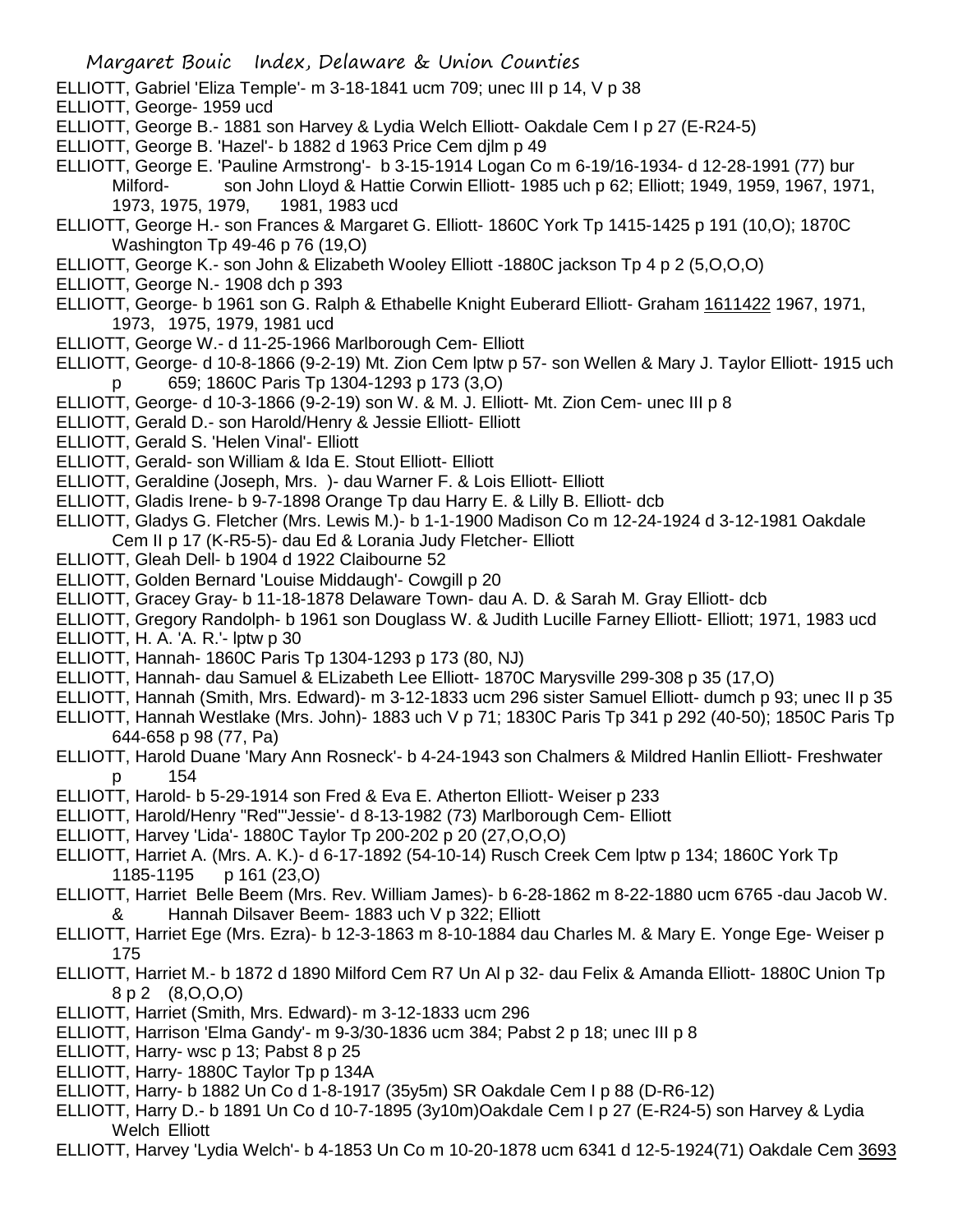(E-128) I p 27 (E-R24-5)

- ELLIOTT, Harvey- grandson Wellen & Mary Jane Taylor Elliott- 1880C Paris Tp 61-62 p 6 (7,O,O,O)
- ELLIOTT, Hattie Corwin (Mrs. John Lloyd)- b 8-12-1884 m 7-5-1908 d 1-7-1989
- (104) Rushsylvania Cem- dau Thomas & Nancy Titus Corwin- Elliott
- ELLIOTT, Harvey- son Wellen & Mary J. Taylor Elliott- 1915 uch p 659; 1860C paris Tp 1304-1293 p 173 (7,O); 1870C Paris Tp 194-195 p 26 (17,O)
- ELLIOTT, Hazel (Mrs. George)- b 1885 d 1950 Price Cem djlm p 49; 1949 ucd
- ELLIOTT, Hazel (Segner, Mrs. )- dau John & Olive Wood Elliott- 1915 uch p 659; Elliott
- ELLIOTT, H. E.- 1908 dch p 427
- ELLIOTT, Helen (Blackburn, Mrs. Claude Fay)-
- ELLIOTT, Helen (Nicol, Mrs. Ralph G.)- Elliott; Nicol
- ELLIOTT, Helen Sue (Babb, Mrs. Gene)- dau Donald F. & Maybel Mae Grewell Elliott- Elliott
- ELLIOTT, Helen Vinal (Mrs. Gerald S.)- b 1911 d 2-5-1991(79) bur Maine- Elliott
- ELLIOTT, Henry D. 'Jessie;- 1961, 1969, 1971, 1980 dcd
- ELLIOTT, Henry 'Jennie May Ulrich'- Weiser p 46
- ELLIOTT, Henry- son John & Rachel Elliott- 1850C Brown Tp 2822 p 157 (7,O)
- ELLIOTT, Herbert L.- Pabst 4 p 1, 14
- ELLIOTT, Hester Stevenson (Mrs. James)- dumch p 145
- ELLIOTT, H. H.- Pabst 4 p 13
- ELLIOTT, Hollis Jean Williams (Mrs. Roy Eugene)- b 6-12-1954 m 6-2-1973 div 7-8-1982- Cowgill p 20
- ELLIOTT, Holly Lynn- b 12-8-1967 ch Harold Duane & Mary Ann Rosnick Elliott- Freshwater p 154
- ELLIOTT, Homer Eldon- son Warner F. & Lois L. Elliott- Elliott
- ELLIOTT, Hope- 1860C Liberty Tp Un Co 1127-1137 p 153 (42,O); 1870C York Tp 1265-123 p 16 (51,O)
- ELLIOTT, Hope- dau Enos & Almira Shirk Elliott- 1870C York Tp 94-92 p 13 (4,O); 1880C York Tp 219 p 21  $(14, 0, 0, 0)$
- ELLIOTT, Howard G.- son John Lloyd & Hattie Corwin Elliott- Elliott
- ELLIOTT, J. Howard 'Opal M. '- b 7-10-1898 d 7-23-1974 (76) son Wellen & Mary Catherine Wood Elliott-Elliott
- ELLIOTT, Hugh- 1880c Delaware Tp p 3300
- ELLIOTT, Hurlburt L.- b 5-31-1874 Orange Tp son A. S. & Emma C. Adams Elliott- dcb
- ELLIOTT, Ida- inf dau Abner K. & Harriet A. Elliott- Rush Creek Cem lptw p 134
- ELLIOTT, Ida E. Stout (Cox, Mrs. Thomas)(Mrs. William)- b 12-31-1886 d 5-29-1964 dau Abraham & Josie Clemens Stout- Elliott; 1915 uch p 809; 1949 ucd
- ELLIOTT, Ida (Keiser, Mrs. Fred)- dau Samuel J. W. & Nancy Finley Elliott- Maugans Anc p 161
- ELLIOTT, Ida O. Hyland (Mrs. Thadius)- m 8-17-1881 ucm 7002- 1880C york tp 319 p 32 (18, O,Penn,Penn)
- ELLIOTT, Ila Jean (Fowler, Mrs. )- dau Arthur H. & Edna Clark Elliott- Elliott
- ELLIOTT, Irwin Owen 'Myrtle J. Thompson'- b 5-23-1885 d 1968 (83) Claibourne Cem- son Robert & Florence Owen Elliott- Elliott; Sbc p 23, 28, 29, 34; 1949 ucd
- ELLIOTT, Isabel- 1850C Paris Tp 644-650 p 98 (9,O)
- ELLIOTT, Isabel (Hornbeck, Mrs. Michael)- m 10-2-1855 ucm 2337; mt 10-10-1855; unec VIII p 35
- ELLIOTT, Isabel J.- 1860C York tp 1417-1427 p 191 (11,O) lived with Joseph & Rachel Harris
- ELLIOTT, Isabel (Kohler, Mrs. Russell)- dau John Lloyd & Hattie Corwin Elliott- Elliott
- ELLIOTT, Isabella- 1850C Paris Tp 722-738 p 109 (16,O)
- ELLIOTT, Isadora- dau William & Emily Elliott- 1860C York Tp 1416-1426 p 191 (4,O)
- ELLIOTT, J.- hadc p 22 (Concord Tp), 23 (Delaware Tp) CCC
- ELLIOTT, Jack R. 'Kathryn C.'- 1980 dcd
- ELLIOTT, Jacob J/C.'Martha Guy'- b 6-6-1850 Un Co m 12-19-1877 ucm 6171 d 9-8-1927 (77) Oakdale Cem 3958 (D148) I p 88 (D-R6-12)- son Samuel & Elisabeth Lee Elliott- 1850C Paris Tp 643-657 p 98 (1,O); 1860C Paris Tp 1235-1226 p 163 (11,O); 1870C Marysville-Paris Tp 299-308 (20,O); 1880C Union Tp 151 p 25 (29, O,O,Va) p 076A; uca p 57
- ELLIOTT, Ch of Jacob Elliott- d 2-16-1883 Oakdale Cem 95 I p 88 (D-R6-12)
- ELLIOTT, James- 1969 dcd (Concord Tp)
- ELLIOTT, James Arthur 'Cecile Dessie'- b 1875 d 1933 Claibourne Cem p 52
- ELLIOTT, James A. 'Velura J. Arrieon'- m 9-21-1880 ucm 6795
- ELLIOTT, James B. 'Judy A.'- 1971 dcd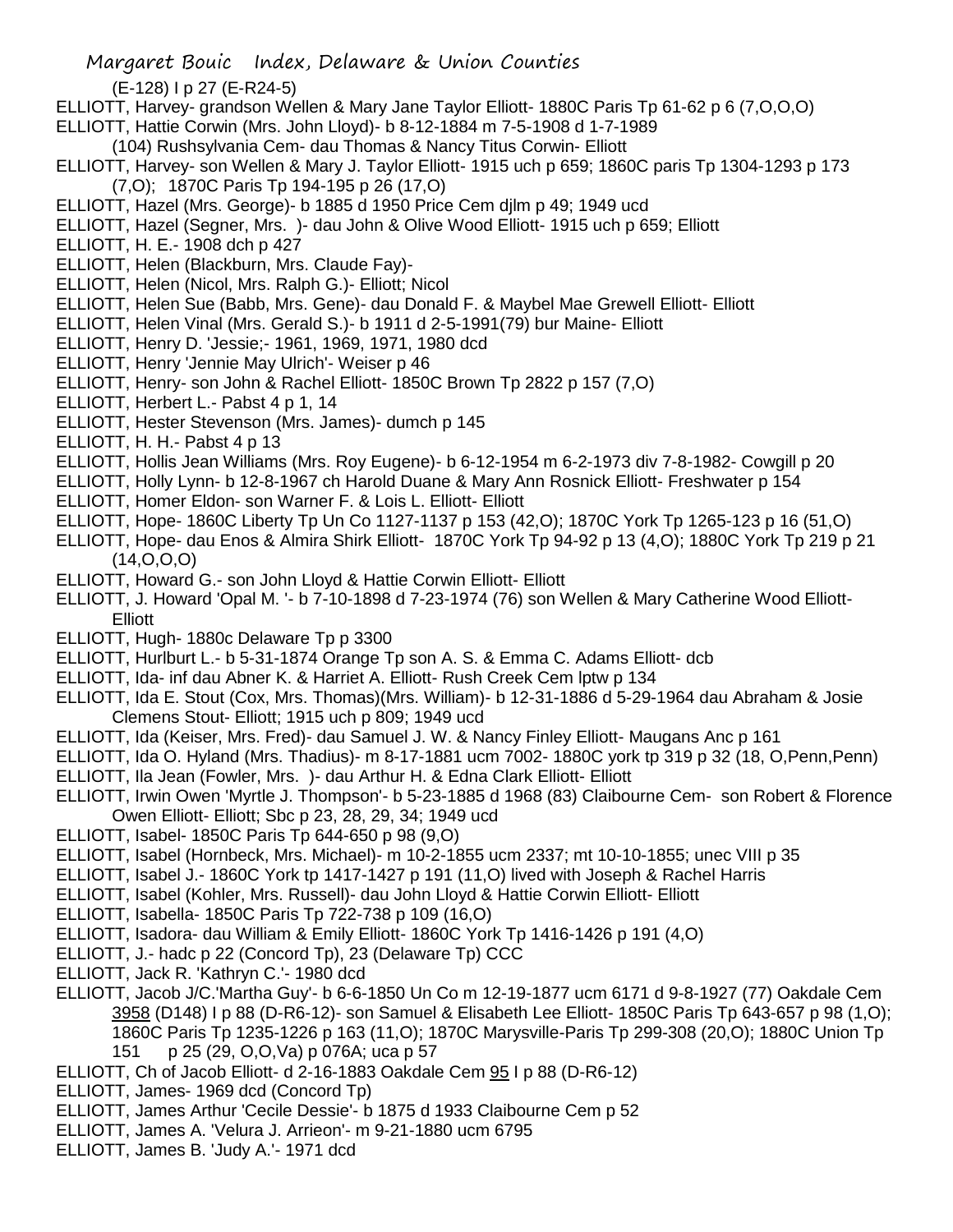- ELLIOTT, James 'Candace Strong'- Strong p 3
- ELLIOTT, James C. 'Lydia S. Cunningham'- m 4-12-1851 dcm
- ELLIOTT, James- 1850C Brown Tp 2970 p 163 (48, Va)
- ELLIOTT, James C.- 1835 men p 16 #10 p 23 Brown Tp; 1840C Brown Tp (30-40)
- ELLIOTT, James Elton 'Virgia Mae Evans'- b 4-16-1918 m 2-25-1940- Weiser p 90
- ELLIOTT, James 'Hester Stevenson'- dumch p 145
- ELLIOTT, James I. d 6-12-1974 (56)- son Paul & Vera Elliott- Elliott
- ELLIOTT, James J.- delge iV p 66
- ELLIOTT, James- b 9-1890 grandson James J. & Jane E. Alexander- 1900C Claibourne Tp 314-331 p 13B (9,O,O,O)
- ELLIOTT, James Ludlow 'Doris Eckfield'- b 4-4-1916 d 3-19-1957 Union Cem Cols. son Amer & Emma S. Dodge Elliott- Dodge 9, 10
- ELLIOTT, Dr. James Ludlow,Jr.- son James Ludlow & Doris Eckfield Elliott- Elliott; Dodge 10
- ELLIOTT, James Lynn- b 9-7-1945 son James Elton & Virgia Mae Evans Elliott- Weiser p 90
- ELLIOTT, James 'Sarah Jane Houser'-d 1858- 1915 uch p 808
- ELLIOTT, James S.- 1835 men p 43 #200 p 78 Marlborough Tp
- ELLIOTT, James S.- son David Elliott- dcw Bk a p 45
- ELLIOTT, James S. 'Sarah Wood'- m 5-23-1833 dcga p 60; 1840C Marlborough Tp p 249 (20-30)
- ELLIOTT, James 'Twyla'- 1973, 1975, 1979, 1981, 1983 ucd
- ELLIOTT, James V. 'Dorothy Winkel'- m 10-7-1926 d 11-7-1957- Elliott
- ELLIOTT, James W.- son Abner K. & Harriet A. Elliott- 1860C york tp 1185-1195 p 161 (2,O)
- ELLIOTT, James- son Wellen & Mary J. Taylor Elliott- 1860C Paris Tp 1304-1293 p 173 (8,O)
- ELLIOTT, Jane- 1883 uch V p 73
- ELLIOTT, Jane Barkdall (Mrs. Josiah)- m 7-2-1846 ucm 1144
- ELLIOTT, Jane Chatterfield (Mrs. Alexander)- 1883 uch V p 436
- ELLIOTT, Jane- dau David Elliott- dcw Bk 1 p 45
- ELLIOTT, Jane E.- granddau Wellen & Mary Jane Taylor Elliott- 1880C Paris Tp 61-62 p 6 (8,O,O,O)
- ELLIOTT, Jane Henson (Mrs. Uriah)- m 2-10-1864 ucm 3536
- ELLIOTT, Jane (Hurst, Mrs. )- dau Paul & Vera Elliott- Elliott
- ELLIOTT, Jane- dau John & Louisa Wood Elliott- 1860C Leesburg Tp 423 (21,O)
- ELLIOTT, Jane (King, Mrs. D. F.)- dau Amer & Emma S. Dodge Elliott- Dodge 9
- ELLIOTT, Ja--ie- 1880C Concord Tp p 275C
- ELLIOTT, Janee- 1880C Orange Tp p 3480
- ELLIOTT, Janet- unec X p 69
- ELLIOTT, Janette- dau William & Emily Elliott- 1860C York Tp 1416-1426 p 19 (2,O)
- ELLIOTT, Janice (Julian, Mrs. )-dau Gerald S. & Helen Vinal Elliott -Elliott
- ELLIOTT, Mrs. J. C.- b 6-6-1826 d 5-4-1876 mt 5-17-1876 mt 3 p 25
- ELLIOTT, Jean (Mrs. Don)- 1980 dcd
- ELLIOTT, Jean (McEleney, Mrs. )- dau Geald S. & Helen Vinal Elliott -Elliott
- ELLIOTT, Jean M. (Mrs. Russell R.)- 1971, 1980 dcd
- ELLIOTT, Jean (Weber, Mrs. Donald)- dau John Frank & Marcella Douglass Elliott- Elliott
- ELLIOTT, Jennie May Ulrich (Mrs. Henry)- b 5-30-1870 d 5-13-1926 dau Frederick Bergstresser & Anna M. Ryan Ulrich- Weiser p 46
- ELLIOTT, Jennie R. (Smith, Mrs. Alfred L.)- m 12-24-1867 ucm 4304
- ELLIOTT, Jennifer- b 1974 dau Jerry E. & Wendy Elliott- 1980 dcd
- ELLIOTT, Jeremiah D.- son John & Elizabeth Wooley Elliott -1880C Jackson Tp 4 p 3 (7,O,O,O)
- ELLIOTT, Jeremy F.- Elliott
- ELLIOTT, Jerry 'Darlene'- 1973 ucd
- ELLIOTT, Jerry E. 'Wendy L.'- 1980 dcd
- ELLIOTT, Jessie (Mrs. Henry)- Elliott
- ELLIOTT, Jessie L. Beard (Mrs. Lutrell)- b 2-5-1884 d 9-15-1963 Buxton Cem djlm p 7- dau Forester L. & Sarah Farnum Beard- Elliott; 1915 uch p 659; 1949, 1959 ucd
- ELLIOTT, Jessie M. (Mrs. Henry D.)- 1961, 1969, 1971, 1980 dcd
- ELLIOTT, J. G.- hadc p 18
- ELLIOTT, J. (Mrs. L.)- Hopewell Cem djlm p 75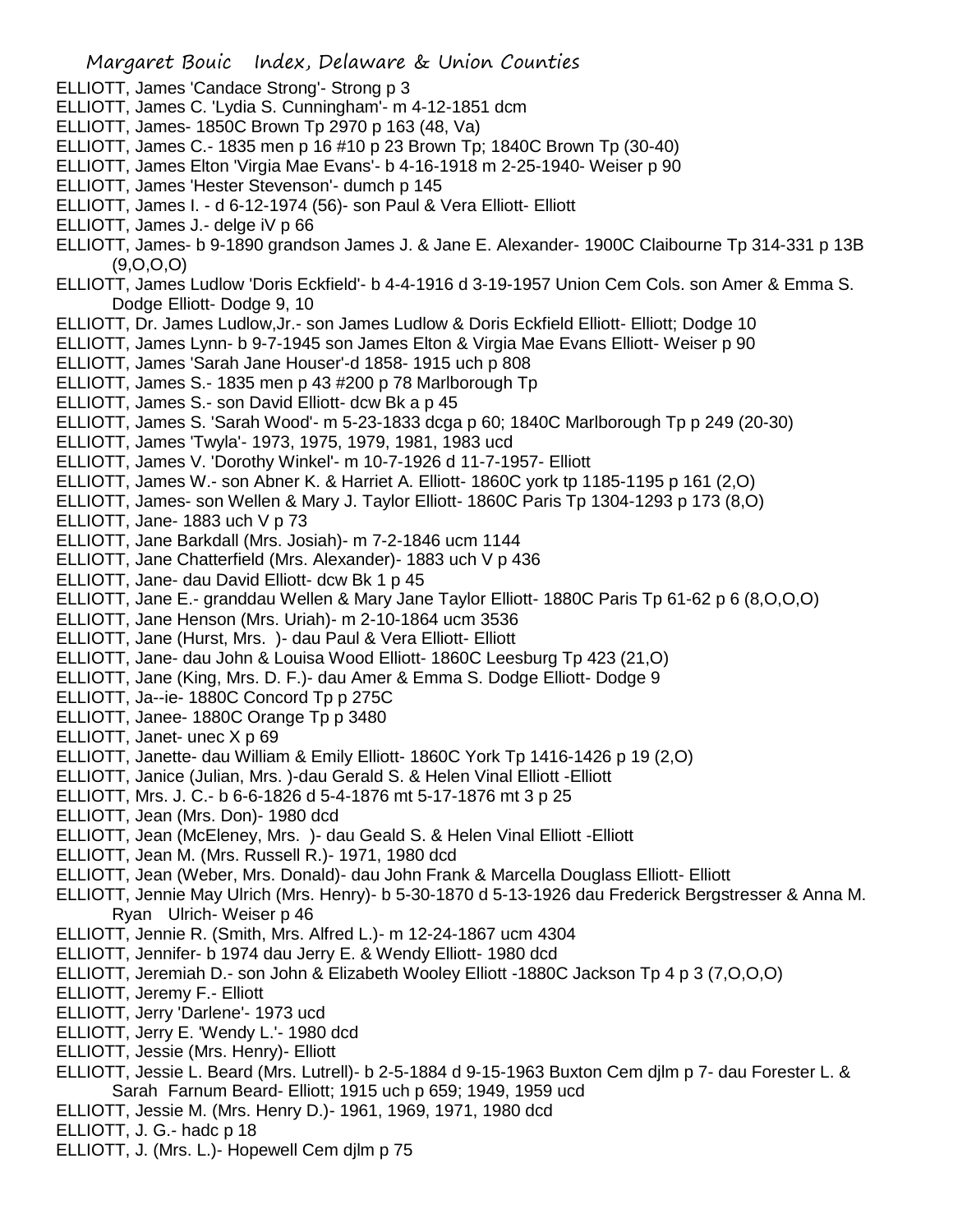- ELLIOTT, J. M.- 1883 uch IV p 512
- ELLIOTT, Joan Elizabeth (Spano, Mrs. Samuel)- b 12-30-1936 dau Chalmers & Mildred Hanlin Elliott-Freshwater p 154
- ELLIOTT, Jo Ann (Schaefer, Mrs. Carl J.)- dau J. Howard & Opal M. Elliott- Elliott
- ELLIOTT, Joan (Wagner, Mrs. Jerry)- dau Edward O. & Frances Willauer Elliott- Elliott
- ELLIOTT, Jocie (Bates, Mrs. Loring)- m 11-14-1867 ucm 4279
- ELLIOTT, Rev. John- Maugans Anc p 214
- ELLIOTT, John- mt 1-19-1853; uca p 16, 23, 75
- ELLIOTT, John- 1880C Liberty Tp Un Co 28-29 p 4 (1,O,O,O) p 0042- nephew Horace Phelps
- ELLIOTT, John- (1849 GS CP248)- unec III p 49
- ELLIOTT, John- 1915 uch p 237, 454, 517
- ELLIOTT, John- 1826 Delaware Tp delge V p 66
- ELLIOTT, John- 1835 men p 13 #48 p 18 Burlin Tp
- ELLIOTT, John- 1835 men p 43 #193 p 78 Marlborough Tp
- ELLIOTT, John- 1840C Brown Tp (20-30)
- ELLIOTT, John- 1880C York Tp 319 p 32 (15,O,O,O)
- ELLIOTT, John- 1880C Liberty Tp p 0358
- ELLIOTT, John- 1880C Paris Tp p 114A
- ELLIOTT, John- 1860C Jackson Tp 1091-1106 p 145 (15,O); 1880C Jackson Tp p 0222
- ELLIOTT, John- 1860C Taylor Tp 933-948 p 125 (23,O)
- ELLIOTT, John- d 4-16-1929 (70) Oakdale Cem 4127 (G160)
- ELLIOTT, John- ped Bonnie Hamblin #71 23 unec VI p 27, VII p 15
- ELLIOTT, John- son Alexander Elliott- 1883 uch V p 422, 428, 433
- ELLIOTT, John- son Arthur & Edna Clark Elliott- Elliott
- ELLIOTT, John 'Betsey/Elizabeth Ann Trop'- m 3-23-1848 dcm- 1883 uch V p 553; 1850C Leesburg Tp
- 312-317 p 48 (38,O); 1860C Leesburg Tp 563 (49, Va); 1880C Leesburg p 178A
- ELLIOTT, John B.- d 2-16-1863- 1883 uch IV p 470, 500, 535
- ELLIOTT, Rev. John Calvin- dpc p 33; hmp p 83, 319, 321
- ELLIOTT, John 'Clarissa Ford'- m 5-30-1860 ucm 3034; 1870C Taylor Tp 8 p 1 (35,O)
- ELLIOTT, John C. 'Mrs. Mary E. Safford)- m 10-25-1876 ucm 5959; 1880C Taylor Tp 40-41 p 4 (68,O,Irel,Pa)
- ELLIOTT, John C. 'Matilda L. Danforth'- m 10-17-1869 ucm 4620; 1870C Taylor Tp 82-79 p 10 (58,O); 1880C Taylor Tp p 126A
- ELLIOTT, John D. 'Ruth Dillon'- 1883 uch V p 204
- ELLIOTT, John 'Elizabeth Wooley'- m 2-1-1866 ucm 3903; 1915 uch p 1033; 1870C Jackson Tp 33 p 6 (20,O); 1880C Jackson Tp 4 p 3 (34,O,O,O)
- ELLIOTT, John F. 'Marcella P. Douglass'- Elliott
- ELLIOTT, John 'Hannah Westlake' d 6-1-1852 (86) Amrine Cem lptw p 64; 1883 uch V p 71, 72; 1830C Paris Tp 341 p 292 (50-60); 1840C Paris Tp 933 (60-70); 1850C Paris Tp 644-658 p 98 (83, Md)
- ELLIOTT, John- son John & Louisa Wood Elliott- 1883 uch V p 436; 1850C Leesburg Tp 232 p 36 (14,O)
- ELLIOTT, John Lloyd 'Hattie Corwin'- m 7-5-1908 d 7-30-1953- Elliott
- ELLIOTT, John 'Louisa Woods'- b 9-17-1800 m 1-22/26-1832 ucm 256 d 10-10-1896 Hopewell cem djlm p 82; 1883 uch V p 436, picture p 469, 686; 1850C Lesburg Tp 232 p 36 (41,O); 1870C Leesburg Tp
	- 215-222 p 27 (61,O); 1880C Leesburg Tp 77 p 8 (71, O,Pa,Pa); unec II p 34
- ELLIOTT, John 'Beverly'- son Thomas Elliott- Elliott
- ELLIOTT, John 'Mary Dix'- m 5-9-1836 dcm
- ELLIOTT, John (1854) father of Mary Goodrich- unec IV p 18, 35, 50
- ELLIOTT, John M. 'Carmel Rife'- son Howard Elliott- Elliott
- ELLIOTT, John 'Olive A. Wood'- b 7-25-1859 Un Co m 1-6-1881 ucm 6887 d 4-16-1929 Oak Grove Cem II p 52 (G-R10-10)- son Wellen & Mary Taylor Elliott- Elliott; 1915 uch p 659, 660; 1870C Paris Tp 194-195 p 1 (13,O)
- ELLIOTT, John P. 'Clarissa E. Cleveland'- m 3-5-1840 Dcm; 1850C Brown Tp 2816 p 157 (35, Va); hadc p 18 ELLIOTT, John 'Rachel Slack'- m 10-17-1839- 1850C Brown Tp 2822 p 157 (52, Md); hadc p 38
- 
- ELLIOTT, John 'Rachel Stanley'- 1880 dch p 560; bytp p 15; 1840C Berlin Tp p 207 (40-50); dcq Dorothy Rogers Simpson 22
- ELLIOTT, John R.- son Hope Elliott- 1860C Liberty Tp Un Co 1127-1137 p 153 (17,O)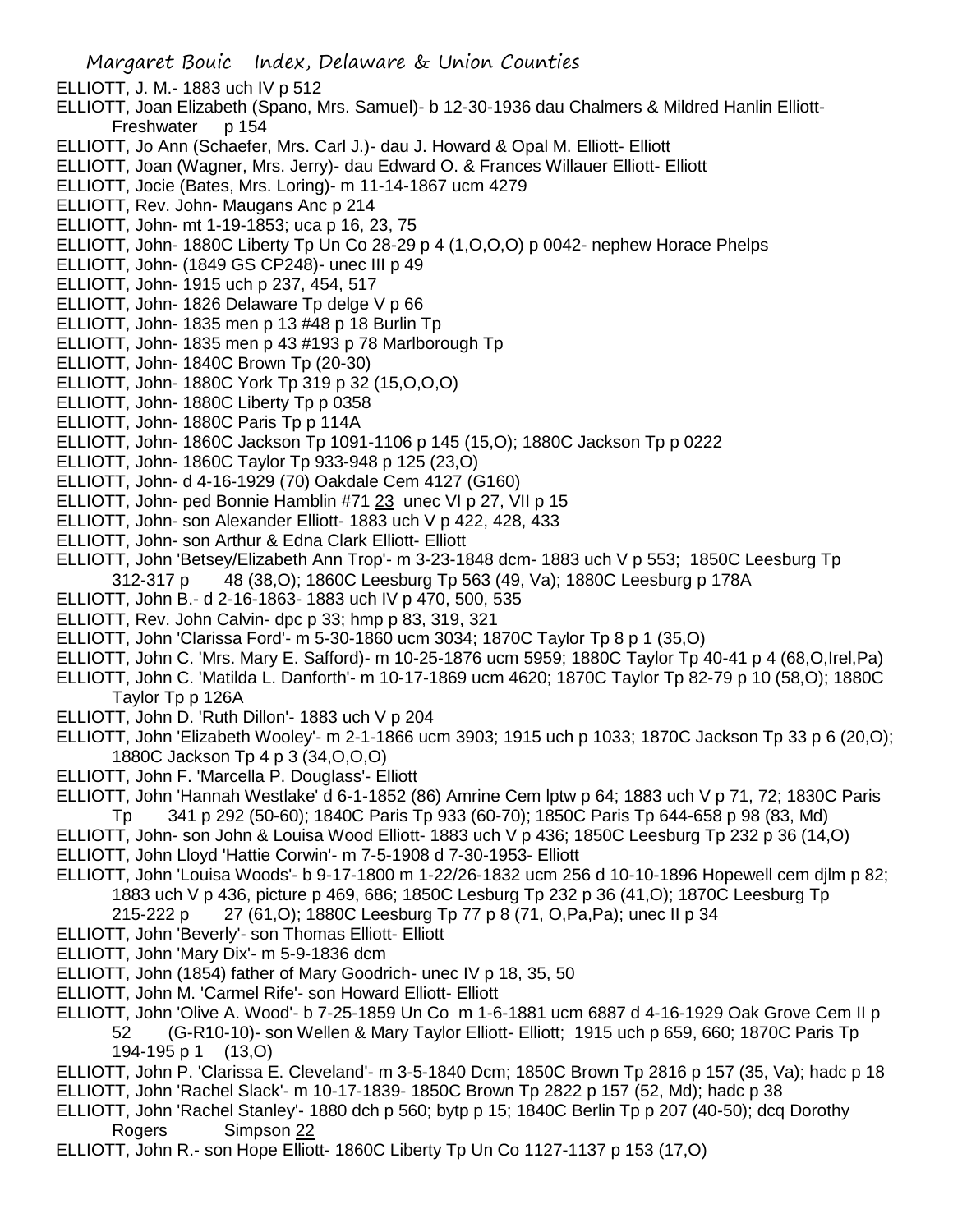ELLIOTT, John S.- d 4-3-1845 (8-11-11) Old Kilb Cem p 6; Powell p 66 son W. J. & C.& R/B Elliott

- ELLIOTT, John 'Thirga Davis'- m 6-8-1845 ucm 1055; 1850C Paris Tp 642-656 p 97 (33,O); 1860C Paris Tp
	- 1260-1251 p 166 (43,O); 1870C Taylor Tp 184-175 p 22 (53,O); 1880C Liberty Tp Un Co 154-158 p 17 (63, O,Va,Vt); unec VI p 31
- ELLIOTT, John Wakeman 'Patricia Sue Martin'- m 8-18-1862 son Thomas Elliott- Elliott
- ELLIOTT, John W.'Dora Williams'- m 10-31-1873 ucm 5367- son John C. Elliott- 1850C Leesburg Tp 312-317
- p 48 (5,O); 1860C Leesburg Tp 563 (16,O); 1870C Taylor Tp 84-81 p 10 (24,O); 1880C Washington
	- Tp 108-112 p 12 (35,O,O,O) p 010A; uca p 100
- ELLIOTT, Joseph- 1835 men p 43 #198 p 78 Marlborough Tp
- ELLIOTT, Jos.- hadc p 23; CCC (1849 Delaware Tp)
- ELLIOTT, Joseph B. 'Ellen M.'- 1860C York Tp 1423-1433 p 192 (30,O); 1870C York Tp 19 p 3 (40,O,O,O); 1880C York Tp 319 p 32 (50, Pa,Pa,Pa) p 0028
- ELLIOTT, Joseph- son David Elliott- dcw Bk 1 p 45
- ELLIOTT, Joseph' Elizabeth Pendleton'- dcc Christina Courter Ealy 322
- ELLIOTT, Joseph 'Mary'- 1880C York Tp 216 p 21 (66,Pa,Pa,Pa) p 0028; uca p 98
- ELLIOTT, Joseph W. 'Catherine Ross'- m 12-3-1846 dcm; 1840C Marlborough Tp p 249 (30-40); delge IV p 56 ELLIOTT, Josephine Ann (Bologna (Mrs. Charles Allen)- Freshwater p 154
- ELLIOTT, Josephine- dau Joseph B. & Elliott Elliott- 1860C York Tp 1423-1433 p 193 (8,O)
- ELLIOTT, Josephine Williams (Mrs. Clifton K.)- b 11-18-1893 m 10-27-1915 d 6-11-1987 (93)- dau Edward & Ida Phillips Williams- Elliott
- ELLIOTT, Josephine- dau William & Sarah Jane Mulvain Elliott- 1883 uch V p 686; 1870C Taylor Tp 24 p 4 (10,O); 1880c Taylor Tp 136-137 p 6 (19,O,O,O)
- ELLIOTT, Joshua 'Minerva Leonard'- m 4-27-1848 dcm
- ELLIOTT, Josiah 'Jane Barkdall'- m 7-2-1846 ucm 1144
- ELLIOTT, Judith Lucile Forney (Mrs. Douglass W.)- m 1-2-1949- Elliott; 1959, 1971, 1973, 1975, 1979, 1981, 1983 ucd
- ELLIOTT, Judy A. (Mrs. James B.)- 1971 dcd
- ELLIOTT, Julia (Harris, Mrs. George)- dau Albert Wade Elliott- Elliott
- ELLIOTT, Julia J.- dau A. W. & Margaret Elliott- 1850C Orange Tp 1741 p 112 (13,O)
- ELLIOTT, Julia- b 1962 dau Lowell E. & Miriam Elliott- 1967, 1971, 1973, 1975, 1979, 1981 ucd
- ELLIOTT, Julia M.- b 9-17-1878 Orange Tp dau A. L. & Emma C. Adams Elliott- dcb
- ELLIOTT, Julia Wilson- btp p 15
- ELLIOTT, June (Schutte, Mrs. Don)- dau Alaska & Chrystal Heath Elliott- Elliott
- ELLIOTT, J. V. 'D. A.'- Claibourne Cem p 53
- ELLIOTT, J. W.- 1880 dch p 282
- ELLIOTT, Kathleen E. Daum (Mrs., Richard L.)- b 3-7-1931 d 6-11-1983 (52) dau Carl & Edna Ray Daum-Elliott; Daum
- ELLIOTT, Kathryn C.- 1980 dcd
- ELLIOTT, Kathryn J. (Obenour, Mrs. William M.)- m 7-2-1988 dau Donna North- Elliott
- ELLIOTT, Kay- b 1964 dau Donald R. & Mary A. Elliott- 1979 ucd
- ELLIOTT, Keith- b 1958 son Lowell E. & Miriam Elliott- 1967, 1971, 1973, 1975, 1979 ucd
- ELLIOTT, Kenneth mather- b 1904 d 1934 Price Cem djlm p 49
- ELLIOTT, Kris- b 1966 dau Donard R. & Mary A. Elliott- 1979 ucd
- ELLIOTT, L. A.- dau Frances & Margaret G. Elliott- 1860C York tp 1415-1425 p 191 (7,O)
- ELLIOTT, Lance Marshall 'Marcy'- b 10-25-1959- son Douglass W. & Judith Lucile Forney Elliott- Elliottl 1971, 1973, 1975, 1981, 1983 ucd
- ELLIOTT, Laura/Lora R/E..- d 4-6-1888 (21-5-19)- Maskill Cem lptw p 96- dau William & Sarah Jane Mulvaine Elliott- 1883 uch V p 686; 1870C Taylor Tp 24 p 4 (4,O); 1880C Taylor Tp 136-137 p 13 (13,O,O,O)
- ELLIOTT, Laura (Plummer, Mrs. )- b 1864 d 1952 Claibourne Cem p 52
- ELLIOTT, Laura- dau Thomas & Ourilla Elliott- 1860C Marysville 1471-1461 p 194 (3,O)
- ELLIOTT, Lawrence G.- son Joseph b. & Ellen M. Elliott- 1860C York tp 1423-1433 p 192 (3,O); 1870C York Tp 19 p 3 (12,O); 1880C York Tp 319 p 32 (21,O,O,Pa)
- ELLIOTT, Lee- b 8-3-1886 Delaware Town son Frank & Kate Reed Elliott- dcb
- ELLIOTT, Leetha- dau William & Sarah Jane Mulvaine Elliott- 1880C Taylor Tp 136-137 p 13 (1/12,O,O,O)
- ELLIOTT, Lela- b 1894 d 1895 dau Robert F. & Flora I. Owen Elliott- Claibourne cem p 34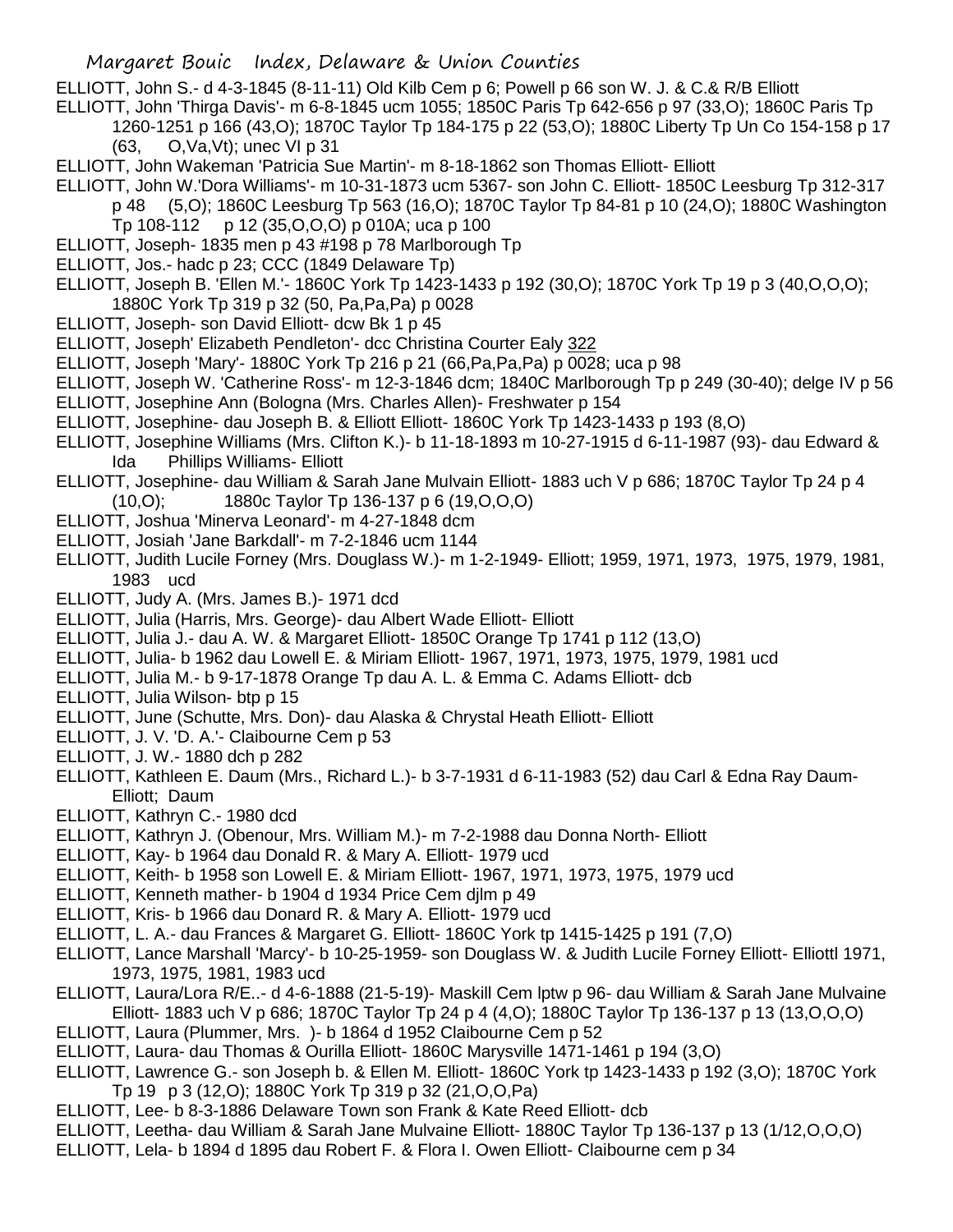- ELLIOTT, Lellis/Lillie- dau Enos & Amira Shirk Elliott- 1870C York Tp 94-92 p 13 (2,O); 1880C York Tp 219 p 21 (11,O,O,O)
- ELLIOTT, Leona M.- dau John & Elizabeth Elliott- 1870C Leesburg Tp 111-116 p 14 (9,O)
- ELLIOTT, Leona (Wildermuth, Mrs. Norman)- dau John Lloyd & Hattie Corwin Elliott- Elliott
- ELLIOTT, Leslie W.- son Thomas & Ourilla Elliott- 1860C Marysville 1471-1461 p 193 (6,O)
- ELLIOTT, Levi- 1860C York Tp 1415-1425 p 191 (23,O)
- ELLIOTT, Lewis- b 1862 d 1926 Claibourne Cem p 53
- ELLIOTT, Lewis- son John & Louisa Woods Elliott- 1850C Leesburg Tp 232 p 36 (6,O); 1850C Leesburg Tp 423 (19,O)
- ELLIOTT, Lewis M. 'Gladys G. Fletcher DeVore'- b 2-10-1896 m 12-24-1924 d 4-3-1968 Oakdale Cem II p 117 (K-R5-5)- son John & Olive Wood Elliott- 1915 uch p 659; Elliott; uca p 100
- ELLIOTT, Lewis R. 'Wilda/Wilma L.'- 1971, 1973, 1975, 1979, 1981, 1983 ucd
- ELLIOTT, Lewis- son William & Sarah Jane Mulvain Elliott- 1883 uch V p 686; 1870C Taylor tp 24 p 4 (8,0); 1880C Taylor Tp 136-137 p 13 (17,O,O,O)
- ELLIOTT, L. H. 'Jessie'- 1959 ucd
- ELLIOTT, L. H. 'Mariam McCloud'- dumch p 177, 354; 1915 uch p 145, 146
- ELLIOTT, Linda- 1880C Claibourne Tp p 0197
- ELLIOTT, Linda L. (Mrs. Ralph)- 1973 ucd
- ELLIOTT, Linnie- dau S. D. & Margaret Henry Elliott- 1883 uch V p 244
- ELLIOTT, Linville- son Simon D. & Margaret Henry Elliott- 1880C Milford 25 p 31 (19,O,O,O)
- ELLIOTT, L. 'J.'- Hopewell cem djlm p 75
- ELLIOTT, Lois L. (Mrs. Warner F.)- d 9-30-1965(67)- Elliott; 1969, 1971 dcd
- ELLIOTT, Lora (Toth, Mrs. Michael)- b 1962 -dau Ralph & Ethabelle Knight Euverard Elliott- Graham Elliott; 1967, 1971, 1973 ucd
- ELLIOTT, Lorena (Mrs. Bernard)- b 1911 d 1973 Price Cem djlm p 49
- ELLIOTT, Lorena dau John C. Elliott- 1860C Leesburg Tp 563 (8,O)
- ELLIOTT, Lori Jean- b 9-28-1965 dau Rex Littleton & Patricia Ann Reed Elliott- Cowgill p 20
- ELLIOTT, Lottie- b 8-1867 d 1939 Claibourne Cem p 53;1900C Claibourne Tp 146-157 p 6A (32,O,O,O) m 32/35y; unec II p 34
- ELLIOTT, Lottie Foster (Mrs. Thomas E.)- Elliott
- ELLIOTT, Louisa E. (Southard, Mrs. Wesley W.)- b 4-7-1853 m 3-11-1876 dau John & Elizabeth A. Elliott-1883 uch V p 553; 1870C Leesburg Tp 111-116 p 146 (16,O)
- ELLIOTT, Louisa- dau John & Clarissa Ford Elliott- 1870C Taylor Tp 8 p 1 (6,O)
- ELLIOTT, Louisa Wood (Mrs. John)- b 2-22-1815/4 m 1-22/26-1832 ucm 256d 9-26-1905 Hopewell Cem djlm p 82- dau John & Phebe Bradford Wood-1883 uch V p 436, 686; ped Bonnie Hamblin #71 22; unec II
	- p 34, VI p 27, VII p 15; 1850C Leesburg Tp 232 p 36 (34,O); 1860C Leesburg Tp 423 (43,O);
	- 1870C Leesburg Tp 215-222 p 27 (55,O); 1880C Leesburg Tp 77 p 8 (65,O,NJ,NY)
- ELLIOTT, Louisa P.- dau John P. & Clarissa Elliott- 1850C Brown Tp 2816 p 157 (9,O)
- ELLIOTT, Louise Middaugh (Mrs. Golden Bernard)- Cowgill p 20
- ELLIOTT, Louise- dau Samuel & ELizabeth Lee Elliott- 1860C Paris Tp 1235-1236 p 163 (8,O); 1880C Marysville 204-220 p 11 (26,O,O,Va)
- ELLIOTT, Louise (Weir, Mrs. Noble)- dau Maude F. Elliott- Elliott
- ELLIOTT, Lowell E. 'Miriam L.'- 1967, 1971, 1973, 1975, 1979, 1981, 1983 ucd
- ELLIOTT, Lowell 'Vicki'- son Arthur H. & Edna Clark Elliott- Elliott; 1980 dcd
- ELLIOTT, Lucille (Sieg, Mrs. Edward)- dau Alaska & Chrystal Heath Elliott -Elliott
- ELLIOTT, Lucinda- 1850C Dover Tp 770-786 p 117 (18,O)
- ELLIOTT, Lucinda- 1860C Paris Tp 1197-1207 p 159 (25,O)
- ELLIOTT, Lucinda- d 9-15-1916- 1870C Union Tp 26 p 5 (38,O); Idiotic- uninf p 4,7 (54-1888); unec III p 48
- ELLIOTT, Lucinda (Brown, Mrs. Adam)- m 12-11-1834 ucm 336
- ELLIOTT, Lucinda- dau Enos Elliott- 1880C York tp 219 p 21 (6,O,O,O)
- ELLIOTT, Lucinda- d 10-11-1856 (2-10-8) Brannon Cem djlm p 75 dau L. & J.
- ELLIOTT, Lucinda (Gandy, Mrs. Jacob)- m 12-18-1834 ucm 336; unec III p 7
- ELLIOTT, Lucius- son A. W. & Margaret Elliott- 1850C Orange Tp 1741 p 112 (10,O)
- ELLIOTT, Ludlow 'Doris'- son Amer Elliott- Elliott
- ELLIOTT, Lutrelle 'Jessie Beard'- b 6-16-1882 d 7-26-1963 Buxton Cem djlm p 7- son John & Olive Wood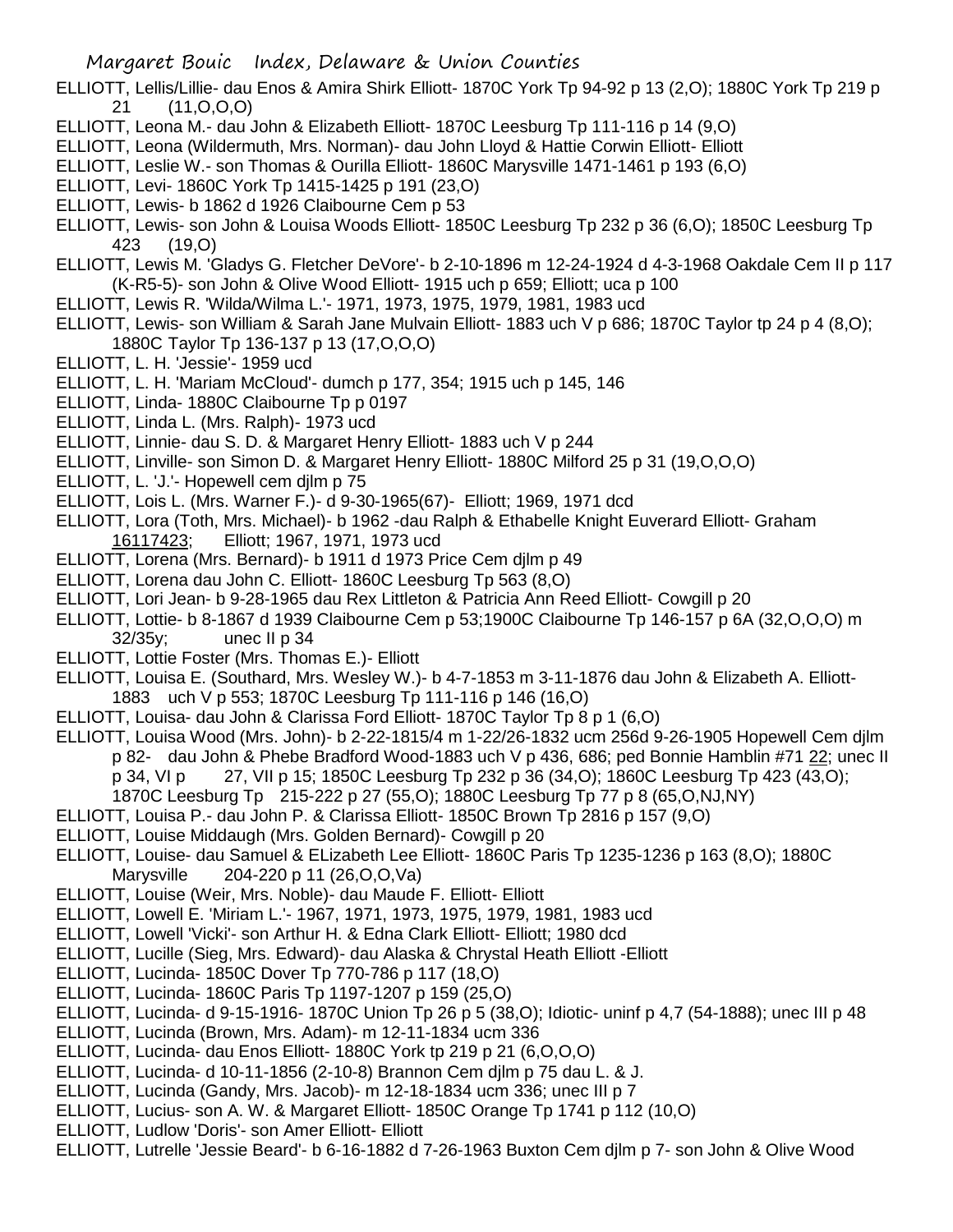- Beard- 1915 uch p 659; Elliott; Sbc p 34; 1949 ucd
- ELLIOTT, Lydia A. (Kile, Mrs. Benjamin A.)- m 3-12-1843 Madison Co unec IX p 66
- ELLIOTT, Lydia- dau Enos & Almira Shirk Elliott- 1870C York Tp 94-92 p 13 (3,O); 1880C York Tp 219 p 21 (13,O,O,O)
- ELLIOTT, Lydia Hulse (Mrs. Samuel)- b 1817 dau Henry Sr. & Rachel Sweet Hulse- unec V p 62
- ELLIOTT, Lydia (Lower, Mrs. )- dau Samuel J. W. & Nancy Finley Elliott- Maugans Anc p 161
- ELLIOTT, Lydia S/G. Cunningham (Mrs. James C.)- m 4-12-1851 dcm- dau William Cunningham- dcw Bk 4 p 315(34)
- ELLIOTT, Lydia V.- b 1882- Marlborough Cem p 168
- ELLIOTT, Lydia Welch (Mrs. Harvey)- b 4-1853 m 10-20-1878 ucm 6341 SR Oakdale Cem I p 27 (E-R24-5); 1880C Taylor Tp 200-202 p 20 (27,O,Vt,Vt)
- ELLIOTT, Lynn- dau Edward O. & Frances Willauer Elliott- Elliott
- ELLIOTT, Lynn H. 'Mame McCloud'- b 1861 d 1917 Milford Cem Un Al p 72- Elliott
- ELLIOTT, Mabel M.- b 6-5-1881 d 9-18-1909 dau Robert F. & Flora I. Owen Elliott- 1915 uch p 809
- ELLIOTT, Mabel Meddles (Mrs. )(Parrott, Mrs. Charles W.)- Elliott; Parrott
- ELLIOTT, Mable M. (Mrs. Sylvester J.)- 1949, 1959 ucd
- ELLIOTT, Mable Marie- b 6-5-1881 d 9-18-1909 dau Robert F. & Flora I. Elliott- Claibourne Cem p 51
- ELLIOTT, Mahala (Smith, Mrs. Charles)- m 6-22-1872 ucm 5111- dau John S. Elliott- 1850C Claibourne Tp 168 p 27 (7,O); 1860C Leesburg Tp 563 (17,O); 1870C Taylor Tp 84-81 p 10 (26,O)
- ELLIOTT, Maliefie- ch William & Sarah Jane Mulvain Elliott- 1883 uch V p 686
- ELLIOTT, Mame ( )(Harmon, Mrs. Charles)- dau Amer & Emma S. Dodge Elliott- Dodge 5; Ferguson 4,5
- ELLIOTT, Mame McCloud (Mrs. Lynn)- b 1863 d 1932 Milford Cem Un Al p 72
- ELLIOTT, Marcella P. Douglass (Mrs. John Frank)- b 1-1-1897 m 1923 d 4-1-1978 (81) Claibourne Cem p 25 dau Pearl & Minnie Westbrook Douglass- Elliott; 1949, 1959, 1967, 1971, 1973, 1975, 1979, 1981, 1983 ucd
- ELLIOTT, Marcia Lee- b 11-5-1946 dau James Elton & Virgie Mae Evans Elliott- Weiser p 90
- ELLIOTT, Marcy M. (Mrs. Lance Marshall)- 1981, 1983 ucd
- ELLIOTT, Margaret Ann (Whipple, Mrs. Noah)- dau Archibald & Phoebe Jameson Elliott- 1908 dch p 664, 737, 859- dcq Pearl Whipple Dennis 5; dcc Larry Powers 24; Powell p 370
- ELLIOTT, Margaret (Mrs. A. W.)- 1850C Orange Tp 1741 p 112 (39,O)
- ELLIOTT, Margaret (Mrs. )- will dcw Bk 4 p 286(31)
- ELLIOTT, Margaret G. (Mrs. Francis)- 1860C York tp 1415-1425 p 191 (49, Pa); 1870C Washington Tp 49-46 p 7 (60, Penn)
- ELLIOTT, Margaret Henry (Mrs. Simon D. )- b 1830 m 3-14-1850 d 1894 Milford Cem Un Al p 14; 1883 uch V p 204; 1880C Milford 3 p 31 (49, O,Va,Ky)
- ELLIOTT, Margaret J.- dau A. W. & Margaret Elliott- 1850C Orange Tp 1741 p 112 (8,O)
- ELLIOTT, Margaret J. (Kezartee, Mrs. Harrison)- m 5-19-1863 ucm 3445
- ELLIOTT, Mrgaet McClinton (Miller, Mrs. Alexander Asbury)- b 1819 d 1900 ped Julia Rebecca Romine Hardin #272 15- unec XI p 47
- ELLIOTT, Margaret Jones (Mrs. Thomas)- dau Lane & Jane Jones- Nash p 229
- ELLIOTT, Margaret Michel (Grocco, Mrs. )(Mrs. G. Ralph)- dau James C. & Janice Michel- Elliott
- ELLIOTT, Margaret M. (Smith, Mrs. )- dau Margaret Elliott- dcw Bk 4 p 286(31)
- ELLIOTT, Margaret (Mrs. Patrick M.)- Pabst 5 p 25
- ELLIOTT, Margaret (Peck, Mrs. Nathan)- m 9-12-1838 dcm
- ELLIOTT, Margaret- dau Samuel & Elizabeth Lee Elliott- 1850C Paris Tp 643-657 p 98 (5,O); 1860C Paris Tp 1235-1226 p 163 (16,O)
- ELLIOTT, Maria Courtright (Mrs. Morris)- m 1-17-1861 ucm 3132- dau Solomon & Hester Courtright- 1860C Leesburg Tp 530 (22,O)
- ELLIOTT, Maria M. (Smith, Mrs. Horrace F.)- m 11-13-1860 dcm; 1908 dch p 661
- ELLIOTT, Marian (Mrs. Lowell)- 1975 ucd
- ELLIOTT, Mariam McCloud (Mrs. L. H.)- dau James & Malinda Converse McCloud- dumch p 177, 354
- ELLIOTT, Marker- d 1-15-1931 (76) Oakdale Cem 4308 (G160) II p 52 (G-R10-10)son Wellen & Mary J. Taylor Elliott- 1915 uch p 659; 1860C Paris Tp 1304-1293 p 173 (5,O); 1870C Paris Tp 194-195 p 26 (15,O); 1880C Paris Tp 61-62 p 6 (25,O,O,O)
- ELLIOTT, Marlyn June- dau George E. & Pauline W. Armstrong Elliott- Elliott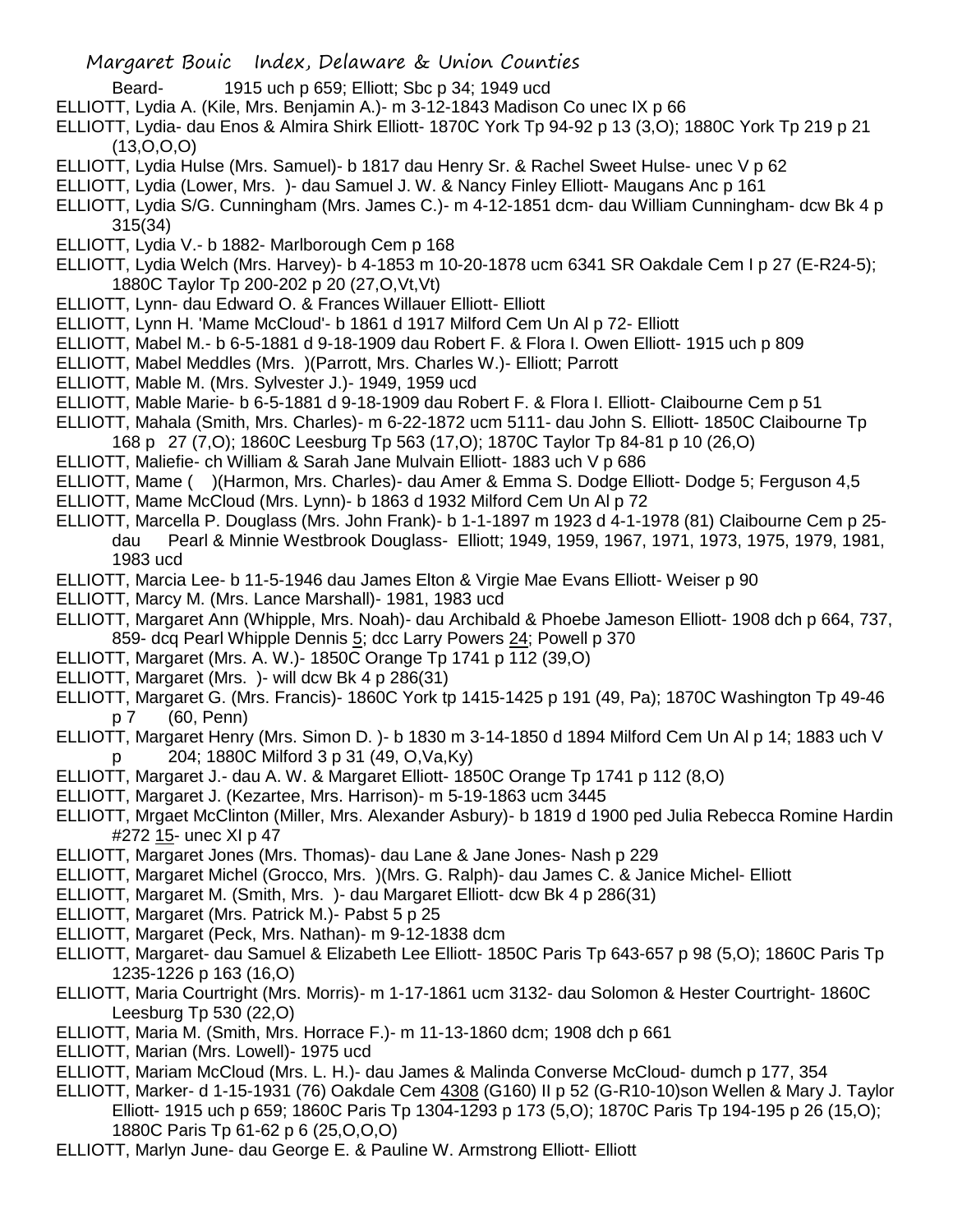- ELLIOTT, Marshall 'Lottie Foster'- b 1864 d 1927 Claibourne Cem p 53- son William & Sarah Jane Mulvain Elliott- 1883 uch V p 686; uca p 103; 1870C Taylor Tp 24 p 4 (6,O); 1880C Taylor Tp 136-137 p 13 (15,O,O,O); 1900C Claibourne Tp 146-157 p 6A (35,O,O,O) m 12y
- ELLIOTT, Martha- b 1923 d 1935 perhaps dau Amer F. & Emma Dodge Elliott- Milford Cem Un Al p 71
- ELLIOTT, Martha E.- dau Joseph B. & Ellen M. Elliott- 1860C York Tp 1423-1433 p 192 (6,O); 1870C York Tp 19 p 3 (15,O)
- ELLIOTT, Martha Guy (Mrs. Jacob C.)- b 1853 m 12-19-1877 ucm 6171 Oakdale Cem I p 88; 1880C Union Tp 151 p 25 (27,O,O,Va)
- ELLIOTT, Martha (Hill, Mrs. Peter)- b 1842 m 10-27-1857 ucm 2624 d 1906 dau John & Louisa Wood Elliottped Bonnie Hamblin #71 11- unec VI p 27
- ELLIOTT, Martha J- dau John & Thirga Davis Elliott- 1850C Paris Tp 642-656 p 98 (3,O); 1860C Paris Tp 1260-1251 p 166 (13,O); 1870C Taylor Tp 184-175 p 22 (22,O)
- ELLIOTT, Martha Jane (Lockwood, Mrs. Warren S.)- m 9-29-1870- 1915 uch p 970; 1985 uch p 92
- ELLIOTT, Martha- dau John & Louisa Woods Elliott- 1850C Leesburg Tp 232 p 36 (8,O)
- ELLIOTT, Martha June- dau James Ludlow & Doris Eckfield Elliott- Dodge 10
- ELLIOTT, Martha (Mrs. Samuel)- 1883 uch V p 666
- ELLIOTT, Martha Taylor (Mrs. Enoch)- dau Israel & Hendricks Taylor- Genther p 34
- ELLIOTT, hadc p 91
- ELLIOTT, Mary- 1850C Scioto Tp 2416 p 146 (13,O)
- ELLIOTT, Mary- 1883 uch V p 663
- ELLIOTT, Mary A. (Brannan, Mrs. John)- 1883 uch V p 448
- ELLIOTT, Mary A. (Mrs. Donald R.)- 1979 ucd
- ELLIOTT, Mary A. (Brannon, Mrs. John)- b 1823 d 7-12-1897 (75y23d) Oakdale Cem I p 169 (C-37)
- ELLIOTT, Mary A. (Coons, Mrs. George W.)- b 1-26-1849 m 1-25-1872 dau Wilkinson & Abigail Taylor/Sarah Elliott- 1883 uch V p 5371915 uch p 947
- ELLIOTT, Mary Ann Rosnick (Mrs. Harold Duane)- b 6-10-1943- Freshwater p 154
- ELLIOTT, Mary Ann- dau William J. & Cintha Elliott- 1850C Brown Tp 2966 p 163 (12,O)
- ELLIOTT, Mary A. (Williams, Mrs. Isaiah)- m 4-19=1857 dcm
- ELLIOTT, Mary- b 1919 d 1923 perhaps dau Amer F. & Emma Dodge Elliott- Milford Cem Un Al p 71
- ELLIOTT, Mary Belle (Thompson, Mrs. Edward)- Freshwater p 240
- ELLIOTT, Mary Cathariine Powell (Stout, Mrs. C. W.)- b 1834 d 2-19-1870 dau Joseph & Elizabeth Weiser Powell- Weiser p 233
- ELLIOTT, Mary Catherine Wood (Mrs. Wellen)- b 11-1863 Un Co d 2-24-1928/5 Oakdale Cem II p 52 (G-R10-10)
- ELLIOTT, Mary Dix (Mrs. John)- m 5-9-1836 dcm
- ELLIOTT, Mary E- d 2-24-1928 (58) Oakdale Cem 2999 (G160)
- ELLIOTT, Mary E. Ferris (Mrs. Asbury)- m 1-12-1871 ucm 4858
- ELLIOTT, Mary (Burgess, Mrs. )- dau John Lloyd & Hattie Corwin Elliott- Elliott
- ELLIOTT, Mary Ellen- dau Charles & Wilma Elliott -Elliott; engaged to Bob Tobin
- ELLIOTT, Mary- dau Enos Elliott- 1880C York Tp 219 p 21 (9,O,O,O)
- ELLIOTT, Mary E. (Safford, Mrs. )(Mrs. John C.)- m 10-25-1876 ucm 5959- 1880C Taylor Tp 40-41 p 4 (40,O,Va,O)
- ELLIOTT, Mary Freshwater (Mrs. Benjamin)- m 12-18-1852 d 7-9-1963- Freshwater p 182
- ELLIOTT, Mary- b 1954 dau George E. & Pauline Elliott- 1959, 1967, 1971, 1981 ucd
- ELLIOTT, Mary (Goodrich, Mrs. Joel)- m 3-2-1854 ucm 2088; unec IV p 18
- ELLIOTT, Mary (Hickok, Mrs. Paul Robinson)- dau John Calvin Elliott- dpc p 33; hmp p 319
- ELLIOTT, Mary Hull (Mrs. David W.)- m 3-12-1840 dcm
- ELLIOTT, Mary (James, Mrs. )- dau Samuel J. W. & Nancy Finley Elliott- Maugans Anc p 161
- ELLIOTT, Mary Jane Calvert (Mrs. Wellen)- Elliott; 1880C Paris Tp p 0116
- ELLIOTT, Mary Jane (Benford, Mrs. Chauncey F.)- m 5-28-1848 dcm
- ELLIOTT, Mary Jo Kincaid (Mrs. David Lee)- b 5-24-1956 m 7-20-1974 dau Kenneth E. & Mary Elizabeth Howard Kincaid- Cowgill p 20
- ELLIOTT, Mary- dau John & Louisa Wood Elliott- 1883 uch V p 436; 1850C Leesburg Tp 232 p 36 (4,O); 1860C Leesburg Tp 423 (15,O)
- ELLIOTT, Mary Johnson (Mrs. Dwight)- b 1-1-1896 m 1929 d 9-1-1976 (80) bur Broadway- dau Harry & Estella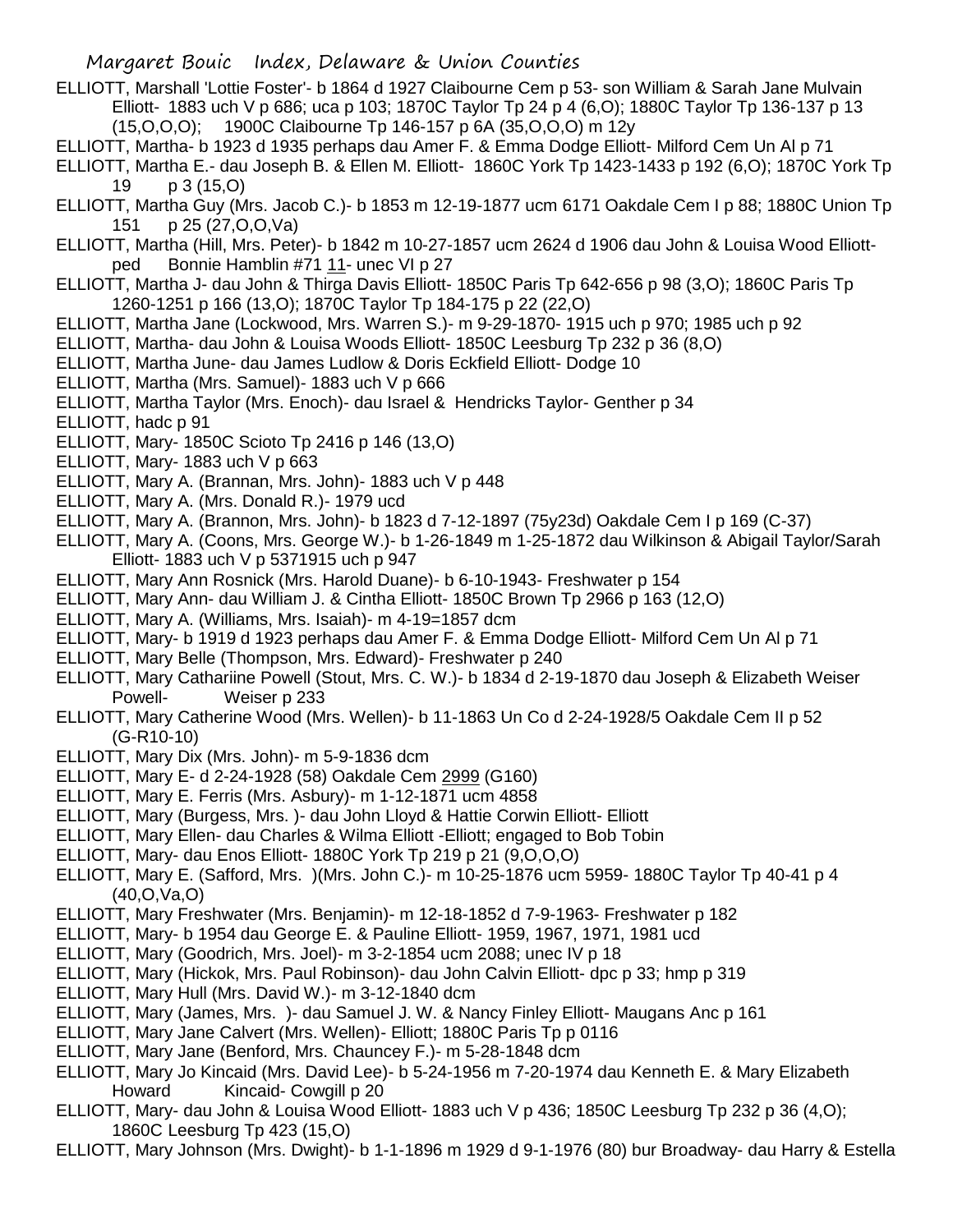Johnson- Elliott

- ELLIOTT, Mary (Mrs. Joseph)- 1880C York Tp 216 p 21 (62, Pa,NY,NY)
- ELLIOTT, Mary J. Taylor (Mrs. Wellen)- lptw p 57; 1915 uch p 659; 1860C Paris Tp 1304-1293 p 173 (29,O);
- 1870C Paris Tp 194-195 p 26 (38,O); 1880C Paris Tp 61-62 p 6 (49, O,Penn,O); unec III p 8
- ELLIOTT, Mary L.- 1976 Broadway Cem lptw p 82
- ELLIOTT, Mary Lela- b 7-13-1894 d 5-23-1895 dau Robert F. & Flora I. Owen Elliott- 1915 uch p 809
- ELLIOTT, Mary Lynn (McPherson, Mrs. David- dau George E. & Pauline Armstrong Elliott- Elliott; 1973, 1975, 1979 ucd
- ELLIOTT, Mary L. Laird (Mrs. Thomas C.)- m 3-8-1854 dcm
- ELLIOTT, Mary (Perry, Mrs. Henry)- m 7-23-1839 dcm
- ELLIOTT, Mary Quigley (Mrs. Albert Wade)- Elliott
- ELLIOTT, Mary (Robinson, Mrs. W. T.)- dau James & Sarah Jane Houser Elliott- 1915 uch p 808
- ELLIOTT, Mary (Swank, Mrs. Thomas)- m 5-26-1864 ucm 3592
- ELLIOTT, Mary Waldron (Mrs. Benjamin Frank)- dau William & Mary Wheeler Waldron- 1908 dch p 779; Pabst 2 p 33, 38; Waldron p 1
- ELLIOTT, Mary Wood (Mrs. Wellen)- Elliott
- ELLIOTT, Matilda L. Danforth (Mrs. John C.)- m 10-17-1869 ucm 4620; 1870C Taylor Tp 82-79 p 10 (44, NY)
- ELLIOTT, Matilda S.- dau John W. \* Eudora Williams Elliott- 1880C Washington Tp p 12 (2,O,O,O)
- ELLIOTT, Matthew 'Eileen Ennis'- m 6-3-1856 ucm 2425- 1860C York Tp 1333-1343 p 180 (34, NY); unec IV p 18
- ELLIOTT, Mattie E. (Bates, Mrs. Levi E.)- m 11-9-1876 ucm 5982
- ELLIOTT, Mattie (Lockwood, Mrs. Warren)- m 9-29-1870 ucm 4782
- ELLIOTT, Maude F. (Mrs. )- d 5-12-1976 (84) bur Mt. Vernon- Elliott
- ELLIOTT, Maybel Mae Grewell (Mrs. Donald F.)- b 12-21-1913 d 8-1-1984 bur Alton Cem- dau Wilbur & Nellie Prose Grewell- Elliott
- ELLIOTT, Mayme G. Hanby (Mrs. Charles F.)- b 6-17-1884 d 6-1-1971 (86) Claibourne Cem p 58- dau William & Amanda Johnson Hanby- Elliott
- ELLIOTT, Melinda (Gandy, Mrs. Shepherd)- m 9-29-1842 ucm 820; unec V p 60
- ELLIOTT, Melissa (Dilon, Mrs. E. D.)- m 8-21-1860 ucm 3057 mt 8-22-1860; unec IV p 18
- ELLIOTT, Merle- ch Robert F. & FLora I. Elliott- Claibourne Cem p 34
- ELLIOTT, Mialmi (Greet, Mrs. William)- m 2-14-1850 ucm 1505
- ELLIOTT, Michele K. Gingerich (Mrs. Robert W.)- m 7-1-1989 dau Abraham Gingerich- Elliott
- ELLIOTT, Mildred (Cornell, Mrs. James B.)- b 9-30-1918 m 10-5-1954 dau Pearl & Bertha Geho Elliott- Elliott; Longbrake p 42, 68, 74
- ELLIOTT, Mildred (Detrich, Mrs. )- dau Albert Wade Elliott- Elliott; Maugans Anc p 161
- ELLIOTT, Mildred Hanlin (Mrs. Chalmers)- b 2-2-1910 dau H. W. & Clara Belle Caldwell Hanlin- Freshwater p 154
- ELLIOTT, Millie Seeman (Mrs. Albert Wade)- Elliott
- ELLIOTT, Minerva- dau John & Louisa Wood Elliott- 1883 uch V p 436; 1860C Leesburg 423 (4,O; 1870C Leesburg Tp 215-222 p 27 (14,O); 1880C Leesburg Tp 77 p 8 (21,O,O,O)
- ELLIOTT, Minerva Leonard (Mrs. Joshua)- m 4-27-1848 dcm
- ELLIOTT, Miriam F.- sister Joseph B. Elliott- 1880C York Tp 319 p 32 (59,O,Penn,Penn)
- ELLIOTT, Miriam (Mrs. Lowell E.)- 1967, 1971, 1973, 1979, 1981, 1983 ucd
- ELLIOTT, Mollie kitchen (Ross, Mrs. Meredith)(Mrs. Charles)- b 7-16-1878 d 12-18-1959 bur Plain City- dau Enoch & Margaret Hensley Kitchen- Elliott
- ELLIOTT, Morris 'Maria Courtright'- m 1-17-1861 ucm 3132; 1860C Leesburg Tp 530 (18,O); unec IV p 17
- ELLIOTT, Myrtle C. Miller (Mrs. Selvesta J.)- b 1887 d 11-28-1930 (43) Oakdale Cem 4295(H-129) II p 82 (H-R16-9)
- ELLIOTT, Myrtle J. Thompson (Mrs. Irwin Owen)- b 1881 Claibourne Cem p 50- Elliott; Wbc p 25, 29; 1949, 1959 ucd
- ELLIOTT, Myrtle (Mrs. William H.)- b 1876 d 1930 Broadway Cem lptw p 78
- ELLIOTT, Nancy- Pabst 2 p 18
- ELLIOTT, Nancy Bell (Mrs. David H.)- b 11-15-1823 d 7-6-1894 Sunbury Cem Powell p 33- dau Benjamin & Elizabeth McClellan Bell- 679
- ELLIOTT, Nancy- dau Carl G. Elliott- 1980 dcd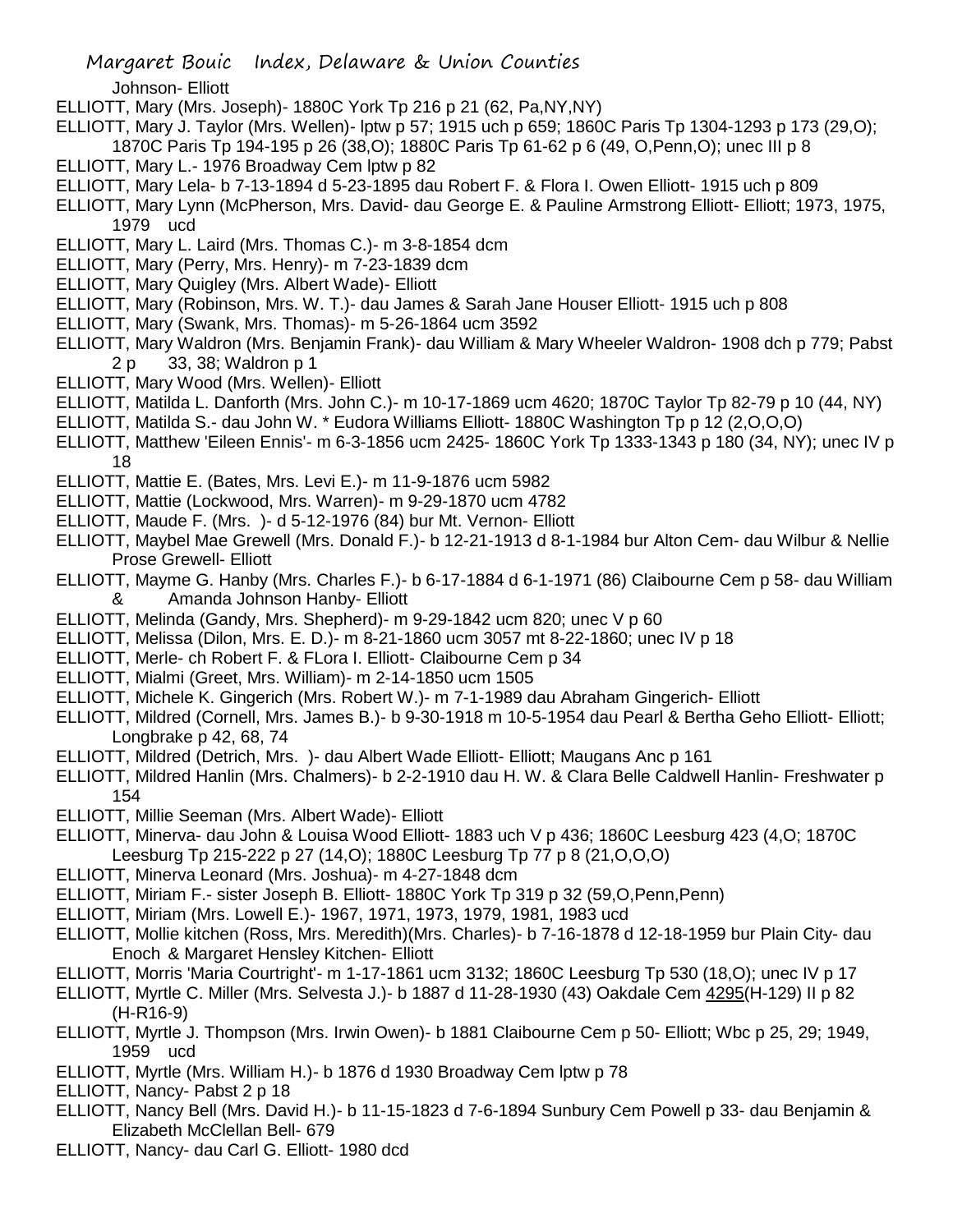ELLIOTT, Nancy Finley (Mrs. Samuel J. W.)- b 7-23-1828 m 4-5-1848 dcm d 2-19-1889 dau William & Margaret Walker Finley- Maugans Anc p 161; 1850C Brown Tp 2970 p 163 (22,O)

ELLIOTT, Nancy- b 1949 dau George E. & Pauline Elliott- 1959, 1967 ucd

ELLIOTT, Nancy (Latham, Mrs. John)- dau Amer & Emma S. Dodge Elliott- Dodge 9; Elliott

ELLIOTT, Nancy Louise- b 1-4-1971 dau Rex Littleton & Patricia Ann Reed Elliott- Cowgill p 20

ELLIOTT, Nancy P. (Streng, Mrs. Bill)- dau George E. & Pauline Armstrong Elliott- Elliott

ELLIOTT, Natalie- b 1979 dau Robert M. & Carol Elliott- 1981, 1983 ucd

ELLIOTT, Neil- son Dean & Ruth Joy Atha Elliott- Elliott

ELLIOTT, Nerve (Taylor, Mrs. Llewellyn)- Genther p 100

ELLIOTT, Nicki- b 1973 ch Donald R. & Mary A. Elliott- 1979 ucd

ELLIOTT, Nina (McPherson, Mrs. David O.)- m 1-22-19 dau George E. & Pauline Armstrong Elliott- Elliott; 1949, 1959 ucd

ELLIOTT, Nora B. (Mrs. Wesley)- b 1874 d 1968 Claibourne Cem p 82; 1949, 1959 ucd

ELLIOTT, Norma (Wilde, Mrs. Richard)- dau Harold/Henry & Jessie Elliott- Elliott

ELLIOTT, N. Y.- 1915 uch p 637

ELLIOTT, Olive A. Wood (Mrs. John)- b 1858 d 2-11-1937 Oakdale Cem II p 52 (G-Rp-10) dau Alpheus & Fannie Staley Wood- 1915 uch p 659; Elliott

ELLIOTT, Ona- 1880C Taylor Tp 158-159 p 15 (8,O,O,O) p 0132- lived with David & Allie Dawson

ELLIOTT, Opal M. Snedeker (Mrs. J. Howard)- d 7-5-1983 (80) Sunset Cem- Elliott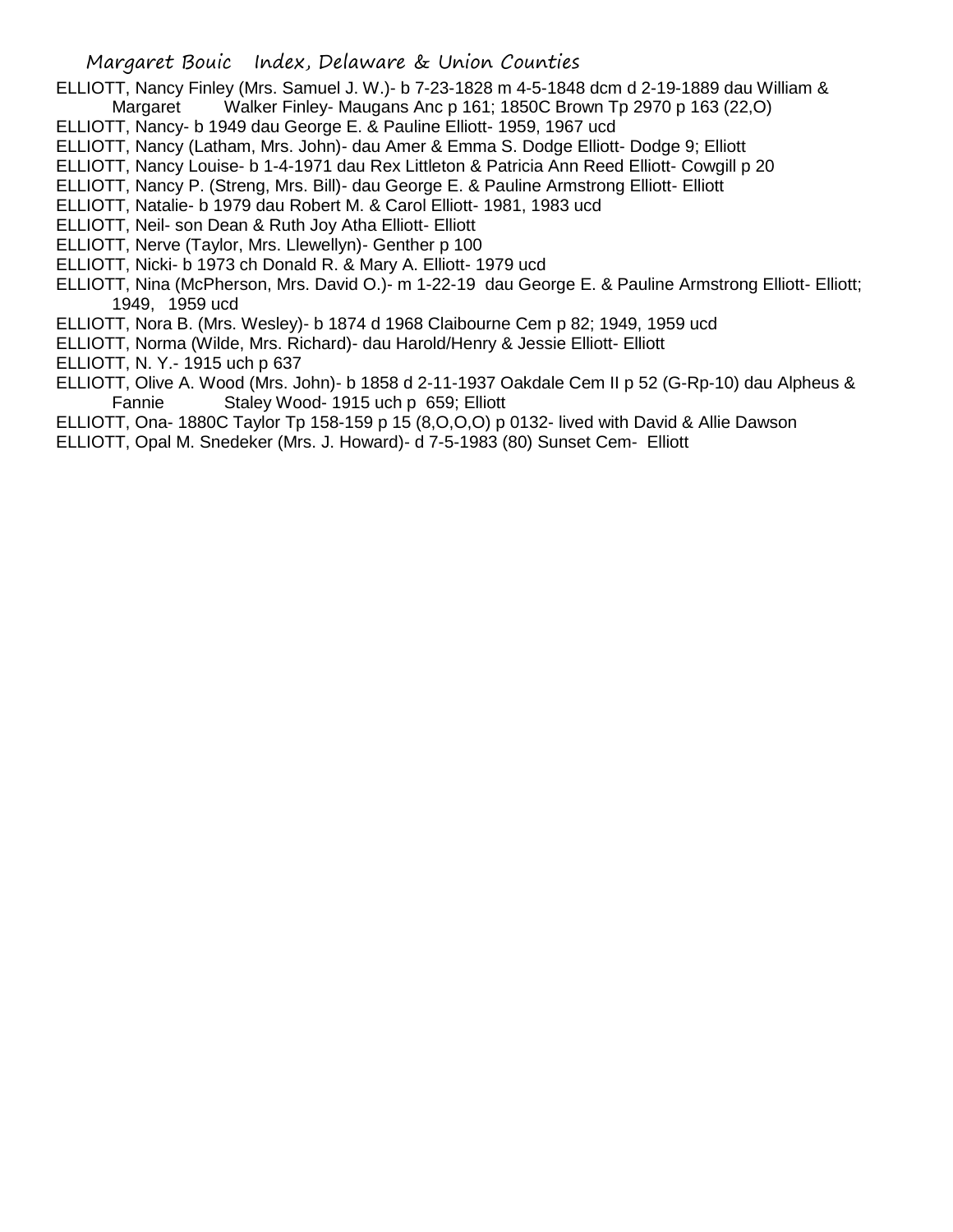- ELLIOTT, Othimer- uninf p 30
- ELLIOTT, Ourilla (Mrs. Thomas)- 1860C Marysville 1471-1461 p 193 (30, Penn)
- ELLIOTT, Pamela Ann Murton (Haile, Mrs. )(Pelphery, Mrs. )- b 4-22-1957 m 6-14-1984 dau Jerry & Barbara Rife Murton- Cowgill p 20
- ELLIOTT, Pamela Sue- b 6-26-1956 d 3-13-1975 bur Caledonia- dau Rex Littleton & Patricia Ann Reed Elliott-Cowgill p 20
- ELLIOTT, Pansy (Reams, Mrs. )- dau Albert Elliott- Maugans Anc p 161
- ELLIOTT, Patricia A. Titus (Mrs. Carl)- b 9-13-1931 m 12-10-1950 d 9-11-1991 (59) Hathaway Cem -dau Howard & Hazel Deardorff Titus -Elliott; 1981, 1983 uc
- ELLIOTT, Patricia Ann (Blessing, Mrs. )- dau Eugene & Dorothy J. Mouser Elliott- Elliott
- ELLIOTT, Patricia June- b 3-15-1976 dau Roy Eugene & Hollis Jean Williams Elliott- Cowgill p 20
- ELLIOTT, Patricia Sue Martin (Mrs. John Wakeman)- m 8-18-1962 dau Dr. James F. Martin- Elliott
- ELLIOTT, Patrick 'Catherine Harriman'- 1880 dch p 574; dcq Mary Roscrans Reed 14
- ELLIOTT, Patrick M.- d 11-30-1863 (20-3-8) Sunbury Cem Powell p 33- son David H. & Nancy Bell Elliott
- ELLIOTT, Patrick N. 'M'- 1908 dch p 393; Pabst 2 p 18, 25
- ELLIOTT, Patti Kay (Smith, Mrs. Roland Maurice)- b 10-12-1957 m 8-16-1976 dau Rex Littleton & Patricia Ann Reed Elliott- Cowgill p 20
- ELLIOTT, Pattie- ch S. D. & Margaret Henry Elliott- 1883 uch V p 204
- ELLIOTT, Patty- dau Eugene Pearl & Dorothy Jane Mouser Elliott- 1985 uch p 100; 1949 ucd
- ELLIOTT, Mrs. Paul- sister-in-law Mary Hawn- dpc p 33, 68, 73, 84, 85, 87, 111
- ELLIOTT, Paul Donovan- b 4-25-1924 d 5-12-1992 Hale Cem- son Alaska & Chrystal Heath Elliott Elliott
- ELLIOTT, Pauline W. Armstrong (Mrs. George E.)- Elliott; 1949, 1959, 1967, 1971, 1973, 1975, 1979, 1981, 1983 ucd
- ELLIOTT, Pearl 'Bertha Geho'- m 8-15-1914 d 7-6-1961 son John & Olive Wood Elliott- Elliott; 1915 uch p 659; Longbrake p 42
- ELLIOTT, Pearl (Pennington, Mrs. Miles W.)- b 4-1883 m 10-21-1901 dau Albert Wesley & Mary Ellen Powell Elliott- Weiser p 233
- ELLIOTT, Penny (Thompson, Mrs. Mark)- dau Chandler & Charlotte Scheeder Elliott- Elliott
- ELLIOTT, Phebe- 1850C Brown Tp 2970 p 163 (70,Va)
- ELLIOTT, Phebe- 1850C Brown Tp 2979 p 163 (67, Va)
- ELLIOTT, Phebe- 1860C Leesburg Tp 559 (22,O)
- ELLIOTT, Phebe (Dethrow, Mrs. Elias)- m 4-21-1866 ucm 3955
- ELLIOTT, Phebe Jane- dau Enos T. & Almira Shirk Elliott- 1870C York Tp 94-92 p 12 (6,O)
- ELLIOTT, Phebe J. (Evans, Mrs. Henry J.)- m 5-24-1860 ucm 3032
- ELLIOTT, Phebe- dau John & Louisa Woods Elliott- 1850C Leesburg Tp 232 p 36 (10,O)
- ELLIOTT, Philip- son Samuel & Elizabeth Lee Elliott- 1860C Paris Tp 1235-1226 p 163 (22,O)
- ELLIOTT, Phoeba- dau Hope Elliott- 1860C Liberty Tp Un Co 1127-1137 p 153 (14,O)-
- ELLIOTT, Phoeba J.- dau Frances & Margaret G. Elliott- 1860C York Tp 1415-1425 p 191 (12,O)
- ELLIOTT, Phoebe (Black, Mrs. Christian)- 1908 dch p 842; dcq Pauline Nash 15
- ELLIOTT, Phoebe (Cunningham, Mrs. )- dau James J. W. & Nancy Finley Elliott- Maugans Anc p 161
- ELLIOTT, Phoebe Jameson (Mrs. Archibald)- dcq Pearl Whipple Dennis 11
- ELLIOTT, Phyllis (Huffman, Mrs. Dean)- dau John Lloyd & Hattie Corwin Elliott- Elliott
- ELLIOTT, Precilla J.- dau Mathew & Eileen Ennis Elliott- 1860C York Tp 1333-1343 p 180 (1,O)
- ELLIOTT, Prudence (Mrs.Simon D.) b 12-1846 (85-1930) d 8-7-1930 uninf p 21 (Prudy)- unec VI p 70; 1900C
- Darby Tp 34-35 p 2A (53,Wis,O,Va) m 5y, 2 ch, 0 living
- ELLIOTT, Rachel- 1883 uch V p 663
- ELLIOTT, Rachel A. -dau John C. & ELizabeth Elliott- 1860C Leesburg Tp 563 (1,O); 1870C Leesburg Tp 111-116 p 13 (11,O)
- ELLIOTT, Rachel J.- d 5-2-1833 (29) Old Eden Cem p 7 Powell p 64
- ELLIOTT, Rachel Slack (Mrs. John)- m 10-17-1839 dcm
- ELLIOTT, Rachel Stanley (Mrs. John)- dcq Dorothy Rogers Simpson 23; 1850C Brown Tp 2822 p 157 (38,O)
- ELLIOTT, Racie Lucinda (Langstaff, Mrs. Walter Howard)- b 7-24-1893 m 12-18-1912 dau Elijah & Carrie Janes Elliott- Maugans Anc p 215
- ELLIOTT, Rae Nita Kavanagh (Mrs. )- dau Ray & Bonita Kavanagh- 1985 uch p 150
- ELLIOTT, G. Ralph 'Ethabelle Knight Euverard''Margaret Michel Crocco'- m(1) 3-10-19 (2) 8-18-1984- son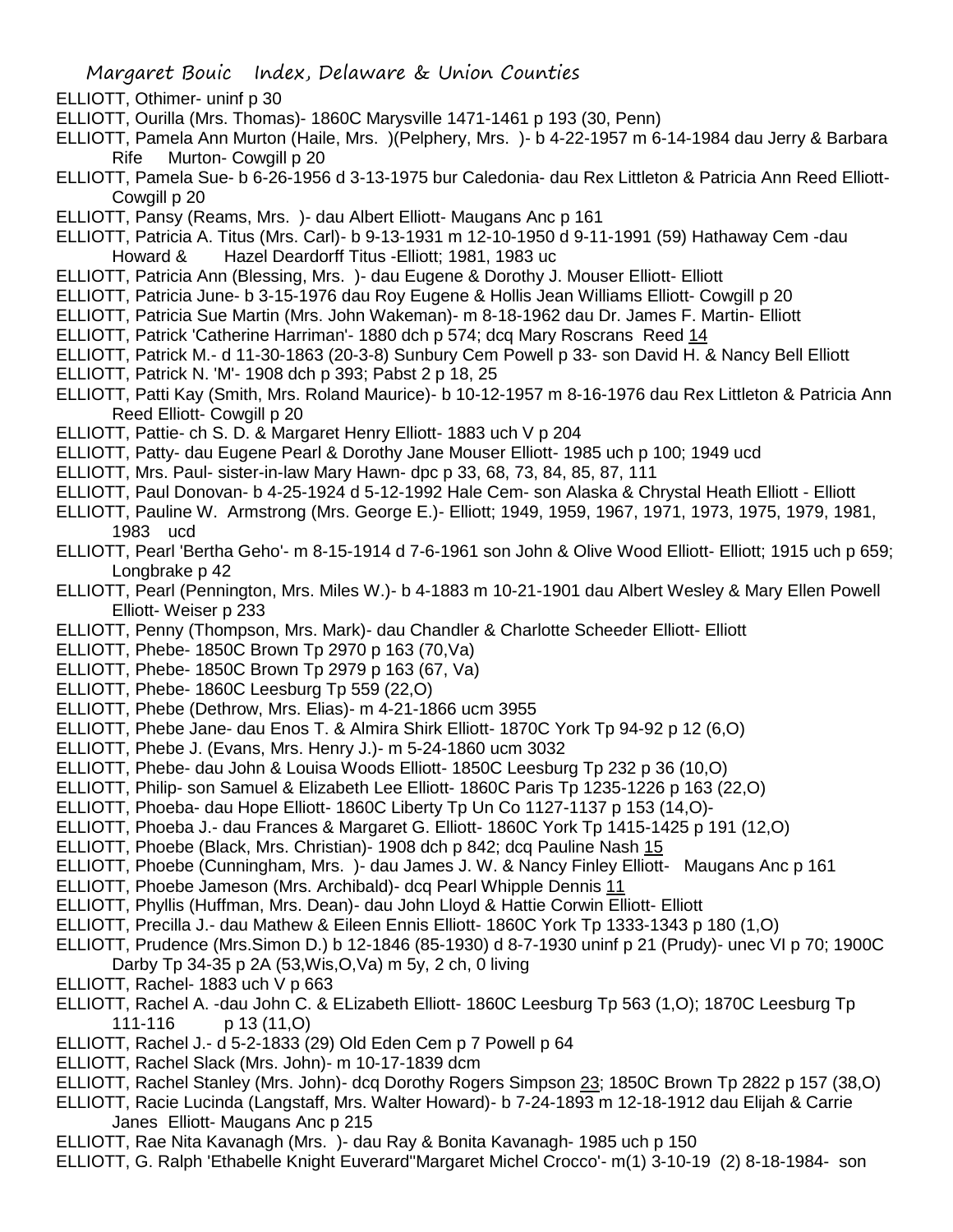George E. & Pauline Armstrong Elliott- Elliott; Graham (161142); 1949, 1971, 1973, 1975, 1979, 1981 ucd

- ELLIOTT, Rebecca J.- dau John & Betsey Ann Trop Elliott- 1850C Leesburg Tp 312-317 p 48 (1,O); 1860C Leesburg Tp 563 (11,O)
- ELLIOTT, Rebecca (Mrs. John)- d 5-8-1847 (34y2m) Bokescreek Cem p 56 Powell p 235
- ELLIOTT, Rebecca- dau Mathew & Ellen/Eileen Ennis Elliott- 1860C York Tp 1333-1343 p 180 (3,O)
- ELLIOTT, Rev. 1883 uch V p 581
- ELLIOTT, Rex Littleton 'Patricia Ann Reed'- b 9-6-1932 m 7-28-1951 son Golden Bernard & Louise Middaugh Elliott- Cowgill p20
- ELLIOTT, Phillip L. son Richard L. & Kathleen E. Elliott- Elliott
- ELLIOTT, Richard- (1838 Estate)- unec III p 45
- ELLIOTT, Richard L. 'Kathleen E. Daum'- Elliott
- ELLIOTT, Richard 'Elizabeth Reed'- 1985 uch p 115
- ELLIOTT, Richard L.- son Harold/Henry & Jessies- Elliott
- ELLIOTT, Richard Nash- son Eliza Nash Elliott- Nash p 249
- ELLIOTT, Robbie- b 1978 ch Jerry E. & Wendy L. Elliott- 1980 dcd
- ELLIOTT, Robin- b 1959 ch Russell R. & Jean M. Elliott- 1971 dcd
- ELLIOTT, Robert- 1983 ucd
- ELLIOTT, Robert A.- b 1911 d 1958 Oakdale Cem II p 122 (K-R7-22)
- ELLIOTT, Robert- son Dean & Ruth Joy Atha Elliott- Elliott; 1949 ucd
- ELLIOTT, Robert E.- son Thomas E. & Dorothy Davids Elliott- Elliott
- ELLIOTT, Robert F. 'Flora I. Owen'- b 3/5-16-1853 d 5-28-1922 Claibourne Cem p 51- son James & Sarah Jane House Elliott- 1915 uch p 808 picture, 809
- ELLIOTT, Robert- son George E. & Pauline Armstrong Elliott- Elliott; 1949,. 1959(17), 1967, 1971 ucd
- ELLIOTT, Robert G.- son John Lloyd & Hattie Corwin Elliott- Elliott
- ELLIOTT, Robert J. 'Catherine Jones'- m 9-3-1844 dcm

ELLIOTT, Robert L.- b 1-1887 lived with Porter & Alice Barnes- 1900C Richwood 157-165 p 6B (13,O,Eng,O)

- ELLIOTT, Robert M. 'Carol'- 1981, 1983 ucd
- ELLIOTT, Robert M.- b 1-23-1890 d 11-6-1892 son Robert F. & Flora I. Owen Elliott- 1915 uch p 809
- ELLIOTT, Robert W. 'Michele K. Gingerich'- m 7-1-1989 son Robert & Mary Ellen Elliott- Elliott
- ELLIOTT, Roger Dale son John O. Elliott- engaged to Penny Sue Reese- Elliott
- ELLIOTT, Ronald Dean- son Carl & Patricia Titus Elliott -Elliott
- ELLIOTT, Ronald Lewis- b 12-24-1970 son Harold Duane & Mary Ann Rosnick Elliott- Freshwater p 154
- ELLIOTT, Roscoe 'Thelma Propst'- m 6-9-1951- son Lutrelle & Jessie Beard Elliott- Elliott
- ELLIOTT, Rosetta- dau Margaret Elliott- 1870C Washington Tp 49-46 p 7 (17,O)
- ELLIOTT, Roxana- dau Samuel & Elisabeth Lee Elliott- 1850C Paris Tp 643-657 p 98 (11,O); 1860C Paris Tp 1235-1226 p 163 (20,O)
- ELLIOTT, Roy Eugene 'Hollis Jean Williams''Pamela Ann Murton Haile Pelphery'- b 7-22-1952 m(1) 6-2-1973 div 7-8-1982 (2) 6-14-1984 son Rex Littleton & Patricia Ann Reed Elliott- Cowgill p20
- ELLIOTT, Russell R. 'Jean M.'- 1971, 1980 dcd
- ELLIOTT, Ruth Dillon (Mrs. John D.)- 1883 uch V p 20
- ELLIOTT, Ruth Joy Atha (Mrs. Dean)- b 1-20-1896 d 1-6-1963 dau Clinton & Zoah Dally Atha- Elliott; 1949, 1959 ucd
- ELLIOTT, Sabina- dau John & Louisa Wood Elliott- 1883 uch V p 436; 1850C Leesburg Tp 232 p 36 (2,O); 1860C Leesburg Tp 423 (13,O)
- ELLIOTT, Sabra (Bonham, Mrs. Orville)- m 8-14-1865 ucm 3761
- ELLIOTT, Samuel- 1883 uch V p 72, 73; 1840C Paris Tp 894 (20-30)
- ELLIOTT, Samuel- dumch p 93
- ELLIOTT, Samuel- son Alexander Elliott- 1883 uch V p 422
- ELLIOTT, Samuel 'Elizabeth Jane Lee'- b 8-11-1810 Va m 8-15-1839 ucm 568 d 6-24-1894 Oakdale Cem I p 83 (D-R4-5)- 1915 uch p 226; 1850C Paris Tp 643-657 p 98 (40,O); 1860C Paris Tp 1235-1226 p 163 (52,O); 1870C Marysville-Paris Tp 299-308 p 35 (59, Va); 1880C Marysville 204-220 p 10  $(70,0,0,0)$  p 090A Paris Tp; unec III p 38, XI p 61; Maugans Anc p 161

ELLIOTT, Samuel J. W. 'Nancy Finley'- m 4-5-1848 dcm- Pabst 161; 1850C Brown Tp 2979 p 163 (27,O) ELLIOTT, Samuel 'Lydia Hulse'- unec X p 62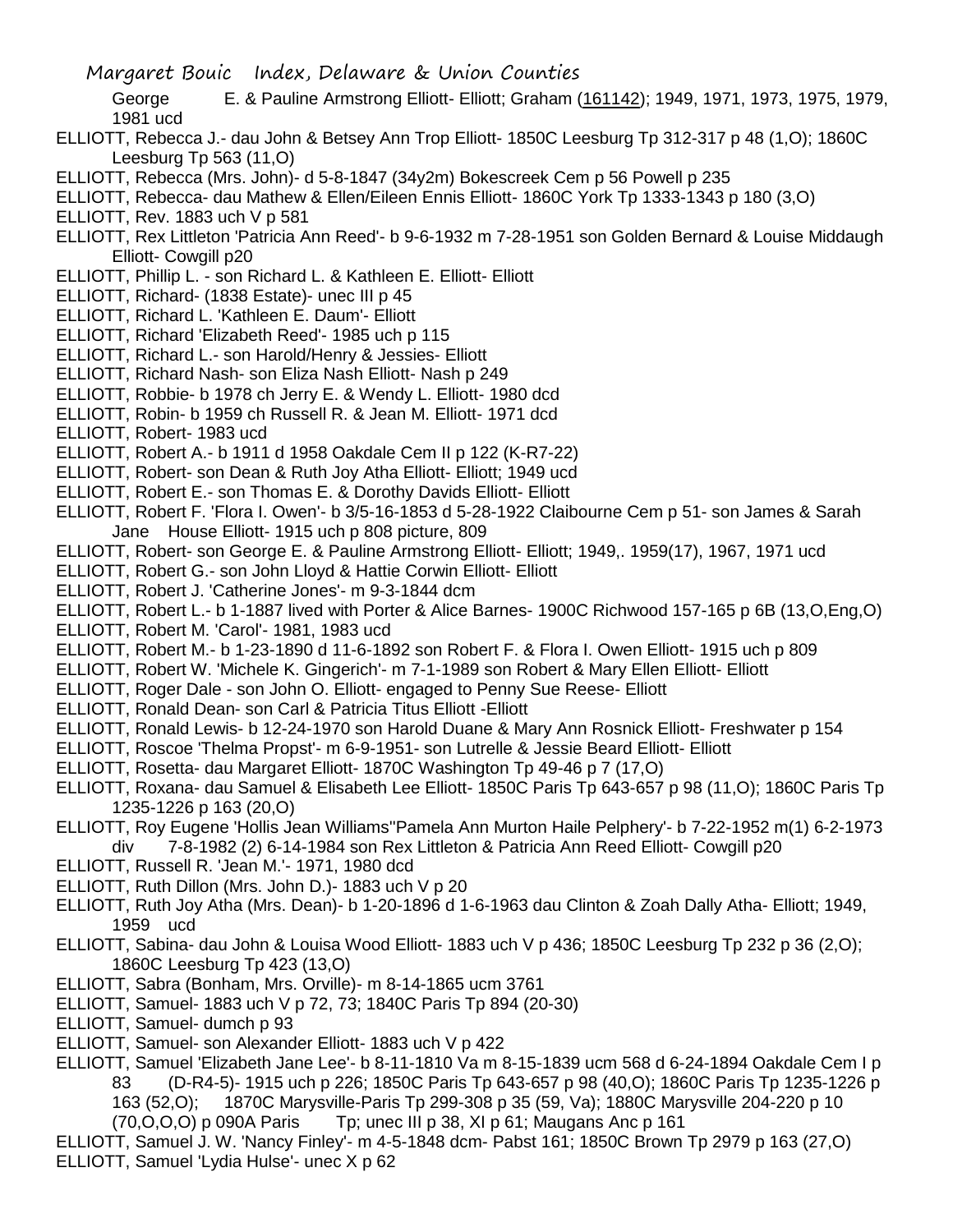- ELLIOTT, Samuel 'Martha'- 1883 uch V p 666
- ELLIOTT, Sarah- 1850C Marysville 526-658 p 80 930,O)
- ELLIOTT, Sarah- 1830C Leesburg Tp 505 p 299 (20-30)
- ELLIOTT, Sarah A.- dau Hope Elliott- 1860C Liberty Tp Un Co 1127-1137 p 153 (7,O); 1870C Liberty Tp 125-123 p 15 (16,O)
- ELLIOTT, Sarah Ann (Tunks, Mrs. Samuel)- m 5-20-1852 ucm 1808- dau John Elliott- 1850C Leesburg Tp 312-317 p 28 (18,O)
- ELLIOTT, Sarah C. (Baldwin, Mrs. Joseph C.)- m 9-24-1857 dau Samuel & Martha Elliott- 1883 uch V p 666
- ELLIOTT, Sarah (Epps, Mrs. Hamlin)- m 10-14-1856 ucm 2464; unec VIII p 65
- ELLIOTT, Sarah Jane (1849 GS CP 248)- unec III p 49
- ELLIOTT, Sarah Jane Mouser (Mrs. James)- d 1905 1915 uch p 808
- ELLIOTT, Sarah J. Mulvain (Mrs. William)- b 8-29-1840 m 9-30-1860 ucm 3073 d 1903 Maskill Cem lptw p 96- 1870C Taylor Tp 24 p 4 (27,O); 1880C Taylor Tp 136-137 p 13 (39,O,Va,O)
- ELLIOTT, Sarah M.- 1869 wsc p 5; Pabst 8 p 16
- ELLIOTT, Sarah (McKinley, Mrs. George Washington)- dau John & Rachel Stanley Elliott- dcq Dorothy Rogers Simpson 11
- ELLIOTT, Sarah (Welsh/Welch, Mrs. David)- m 8-3-1843 ucm 893; unec VI p 4
- ELLIOTT, Sarah Waters (Mrs. Thomas A.)- m 12-16-1842 dcm; dcw Bk 4 p 288(31)
- ELLIOTT, Sarah (Mrs. Wilkinson)- 1883 uch V p 537
- ELLIOTT, Sarah Wood (Mrs. James S.)- m West. Tp 5-23-1833 dcga p 66 Ohio State Gazette
- ELLIOTT, S. D.- b 1828 son John D. & Ruth Dillon Elliott- 1915 uch p 264, 266, 398, 399; 1883 uch V p 191, 192, 196, 198, 204, 212; uca p 25, 44; unec III p 9
- ELLIOTT, Selvesta J. 'Myrtle C. Miller'- b 1882 d 1961 Oakdale Cem II p 82 (H-R16-9)
- ELLIOTT, Sharon Kay (Skillman, Mrs. Reid)- m 2-9-1963 dau Eugene Pearl & Dorothy Jane Mouser Elliott-Elliott; 1985 uch p 100; Graham (1543212); 1949 ucd
- ELLIOTT, Sherry Kay (Hoffman, Mrs. James)(Greer, Mrs. Keith)- b 1-15-1938 m 6-1958 div Oct 1963 m(2) 3-9-1965 dau George E. & Pauline Armstrong Elliott- Elliott; 1985 uch p 62; 1949 ucd
- ELLIOTT, Shirley Jean (Daum, Mrs. ) b 2-2-1942- twin dau Eugene Pearl & Dorothy Jane Mouser Elliott-Elliott; 1985 uch p 100; 1949 ucd
- ELLIOTT, Shirley Lee (Jenkins, Mrs. Robert Lee)- b 1-19-1936 dau Chalmers & Mildred Hanlin Elliott-Freshwater p 154
- ELLIOTT, Simon D. 'Margaret''Prudence' b 1828 d 1907 Milford Cem Un Al p 14; 1880C Milford 25 p 31 (49,O,Va,KY), Union Tp p 0080; 1900C Darby Tp 34-35 p 2A (71,O,Penn,O); unec VI p 70
- ELLIOTT, S. J.- hadc p 18
- ELLIOTT, Sophia (Westlake, Mrs. Welling)- m 9-7-1828 ucm 153; unec II p 26
- ELLIOTT, Paul Steven 'Alice Lynette Dinovo'- m 8-16-1969 son Thomas W. & Ailene Wakeman Elliott- Elliott
- ELLIOTT, Steven K. b 1959 son G. Ralph & Ethabelle Knight Euverard Elliott- Graham 16117421; 1959,
	- 1967, 1971, 1973, 1981, 1983 ucd
- ELLIOTT, Summer Renee- b 5-1-1980 dau David Lee & Mary Jo Kincaid Elliott- Cowgill p20
- ELLIOTT, Susan (Jackson, Mrs. Bradley)- dau Roscoe & Thelma Propst Elliott- Elliott
- ELLIOTT, Suzanne- dau James Ludlow & Doris Eckfield Elliott- Dodge 10
- ELLIOTT, Suzanne (Linebrink, Mrs. Kail)- dau J. Howard & Opal M. Elliott- Elliott
- ELLIOTT, Suzanne L. (Munsie, Mrs. )- dau Richard L. & Kathleen E. Daum Elliott- Elliott
- ELLIOTT, Sylvester J. 'Mable M.'- 1949, 195 ucd
- ELLIOTT, Sylvester- son William & Sarah Jane Mulvain Elliott- 1883 uch V p 686
- ELLIOTT, T. C. (Bradfield, Mrs. T. h.)- m 9-15-1863 ucm 3470
- ELLIOTT, Thaddeus J.'Ida O. Hyland'- m 8-17-1881 ucm 7002- son Joseph B. & Ellen M. Elliott- 1860C York Tp 1423-1433 p 192 (5,O); 1870C York Tp 19 p 3 (14,O); 1880C York Tp 319 p 32 (24,O,O,Pa)
- ELLIOTT, Thelma Propst (Mrs. Roscoe)- m 6-9-1951- Elliott
- ELLIOTT, Thirga/Thirsa Davis (Mrs. John)- m 6-8-1845 ucm 1055- 1850C Paris Tp 642-656 p 97 (33,O);
	- 1860C Paris Tp 126-129 p 166 (43,O); 1870C Taylor Tp 184-175 p 22 (53,O); 1880C Liberty Tp Un Co 154-158 p 17 (63,O,Pa,Pa); unec VI p 31
- ELLIOTT, Thomas 'Ailene Wakeman''Bess Whitney- son Vera M. Elliott- Elliott; 1971, 1980 dcd
- ELLIOTT, Thomas Amer- son James Ludlow & Doris Eckfield Elliott- Dodge 10
- ELLIOTT, Thomas A. 'Sarah Waters'- m 12-16-1842 dcm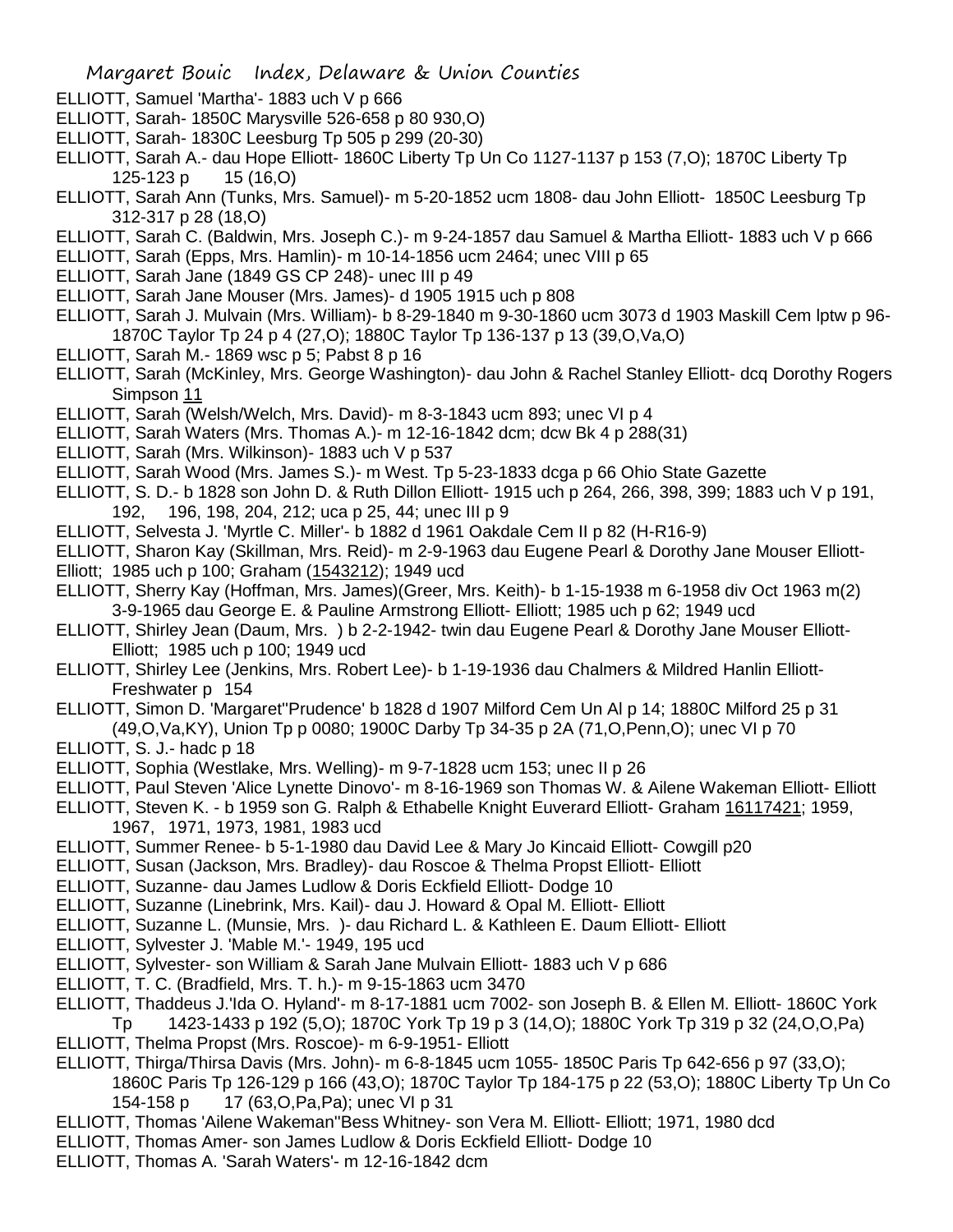- ELLIOTT, Thomas C. 'Mary L. Laird'- m 3-8-1854 dcm
- ELLIOTT, Thomas E. 'Dorothy Davids'- b 8-27-1907 m 9-5-1927 d 6-29-1977 (69) Claibourne Cem p 96- son Marshall & Lottie Foster Elliott- Elliott; 1967, 1971, 1973, 1975 ucd
- ELLIOTT, Thomas H.- son J. Howard & Opal M. Elliott- Elliott
- ELLIOTT, Thomas H.- son John Lloyd & Hattie Corwin Elliott- Elliott
- ELLIOTT, Thomas L.- son Samuel & Elisabeth Lee Elliott- 1850c Paris Tp 643-657 p 98 (9,O)
- ELLIOTT, Thomas 'Margaret Jones'- Nash p 229
- ELLIOTT, Thomas W.- dpc p 73, 93, 94
- ELLIOTT, Thomas 'Ourilla'- 1860C Marysville 1471-1461 p 193 (31, Md)
- ELLIOTT, Thursey- dau John Elliott- 1850C Leesburg Tp 312-317 p 48 (9,O)
- ELLIOTT, Tracy 'Cathy'- 1983 ucd
- ELLIOTT, Twyla (Mrs. James)- 1973, 1975, 1981, 1983 ucd
- ELLIOTT, Ulysses- son William & Sarah Jane Mulvain Elliott- 1883 uch V p 686; 1880C Taylor Tp 136-137 p 13 (7,O,O,O)
- ELLIOTT, Una- b 10-4-1887 d 2-22-1969 dau Rev. William Elliott- Elliot
- ELLIOTT, Uriah- son Hope Elliott- idiotic 1860C Liberty Tp 1127-1137 p 153 (19,O)
- ELLIOTT, Uriah 'Jane Henson'- m 2-10-1864 ucm 3536 d 7-20-1864- 1883 uch IV p 470, 488, 491; unec IV p 27
- ELLIOTT, Velura J. Arrieon (Mrs. James A.)- m 9-21-1880 ucm 6795
- ELLIOTT, Vera M. (Mrs. Paul)- d 1-17-1982 (93) cremated- Elliott
- ELLIOTT, Verna C.- stepson David Dawson- 1880C Taylor Tp 158-159 p 15 (4,O,Va,O)
- ELLIOTT, Versa May- b 8-7-1896 Orange Tp dau H. E. & Lillie B. Elliott- dcb
- ELLIOTT, Vicki (Mrs. Lowell)- 1980 dcd
- ELLIOTT, Victoria Lee (Anderson, Mrs. Walter)- dau Douglass W. & Judith Lucile Forney Elliott- Elliott; 1959 ucd (9)
- ELLIOTT, Virgia Mae Evans (Mrs. James Elton)- b 11-26-1919 m 20-25-1940- dau William Karl & Hazel May Westlake Evans- Weiser p 90
- ELLIOTT, Vivian O.- Rush Creek Cem lptw p 134- son Abner K. & Harriet A. Elliott
- ELLIOTT, W.- CCC Brown Tp; uca p 59
- ELLIOTT, Wade- son Albert Wade Elliott- Elliott
- ELLIOTT, Walter A.- son John W. & Eudora Williams Elliott- 1880C Washington Tp 108-112 p 12 (4,O,O,O)
- ELLIOTT, Walter- b 4-25-1886 Paris Tp Un Co son J. C. & Martha Guy Elliott- dcb
- ELLIOTT, Wanda Sue- 1937 Claibourne Cem p 53 dau J. V. & D. A.
- ELLIOTT, Warner F. 'Lois L.'- d 3-10-1982(86) Marlborough Cem- son George W. Elliott- Elliott; 1969, 1971 dcd
- ELLIOTT, Wayne- b 1956 son Lowell E. & Miriam Elliott- 1967, 1971, 1973, 1975 ucd
- ELLIOTT, Weldon- 1883 uch V p 73
- ELLIOTT, Wellen 'Mary Catherine Wood'- b 1867 d 1959 Oakdale Cem II p 52 (G-R10-10)- son Wellen & Mary Jane Calvert Elliott- 1949 ucd; 1870C Paris Tp 194-195 p 26 (7,O); Elliott
- ELLIOTT, Wellen 'Mary Jane Calvert'- Elliott
- ELLIOTT, Wellen 'Mary J. Taylor'- d 11-29-1866 (39y9d) Mt. Zion Cem lptw p 57 son John Elliott,Sr.- 1915 uch
	- p 659; 1850C Paris Tp 644-658 p 98 (22,O); 1860C Paris Tp 1304-1293 p 173 (33,O); unec III p 8, IV p 35, 50, 59
- ELLIOTT, --infant son Wellen & Mary Jane Taylor Elliott- d 5-25-1866 Mt. Zion Cem lptw p 57; Unec III p 8
- ELLIOTT, Wellen- son Wellen & Mary J. Taylor Elliott- 1915 uch p 659; 1870C Paris Tp 194-195 p 26 (7,O); 1880C Paris Tp 61-62 p 6 (13,O,O,O)
- ELLIOTT, Wendy L. (Mrs. Jerry E.)- 1980 dcd
- ELLIOTT, Wesley 'Nora'- b 1870 d 1951 Claibourne Cem p 82; 1949 ucd- son William & Sarah Jane Mulvain Elliott- 1883 uch V p 686; 1880C Taylor Tp 136-137 p 13 (9,O,O,O)
- ELLIOTT, W. H.- 1883 uch IV p 557; unec III p 18
- ELLIOTT, Wilbur- foster son Albert Wade Elliott- Elliott
- ELLIOTT, Wilkinson 'Abigail Taylor'- 1915 uch p 947
- ELLIOTT, Wilkinson 'Sarah'- 1883 uch V p 537
- ELLIOTT, William- 1835 men p 16 #17 p 23 Brown Tp
- ELLIOTT, William- Freshwater p 39 (1821)